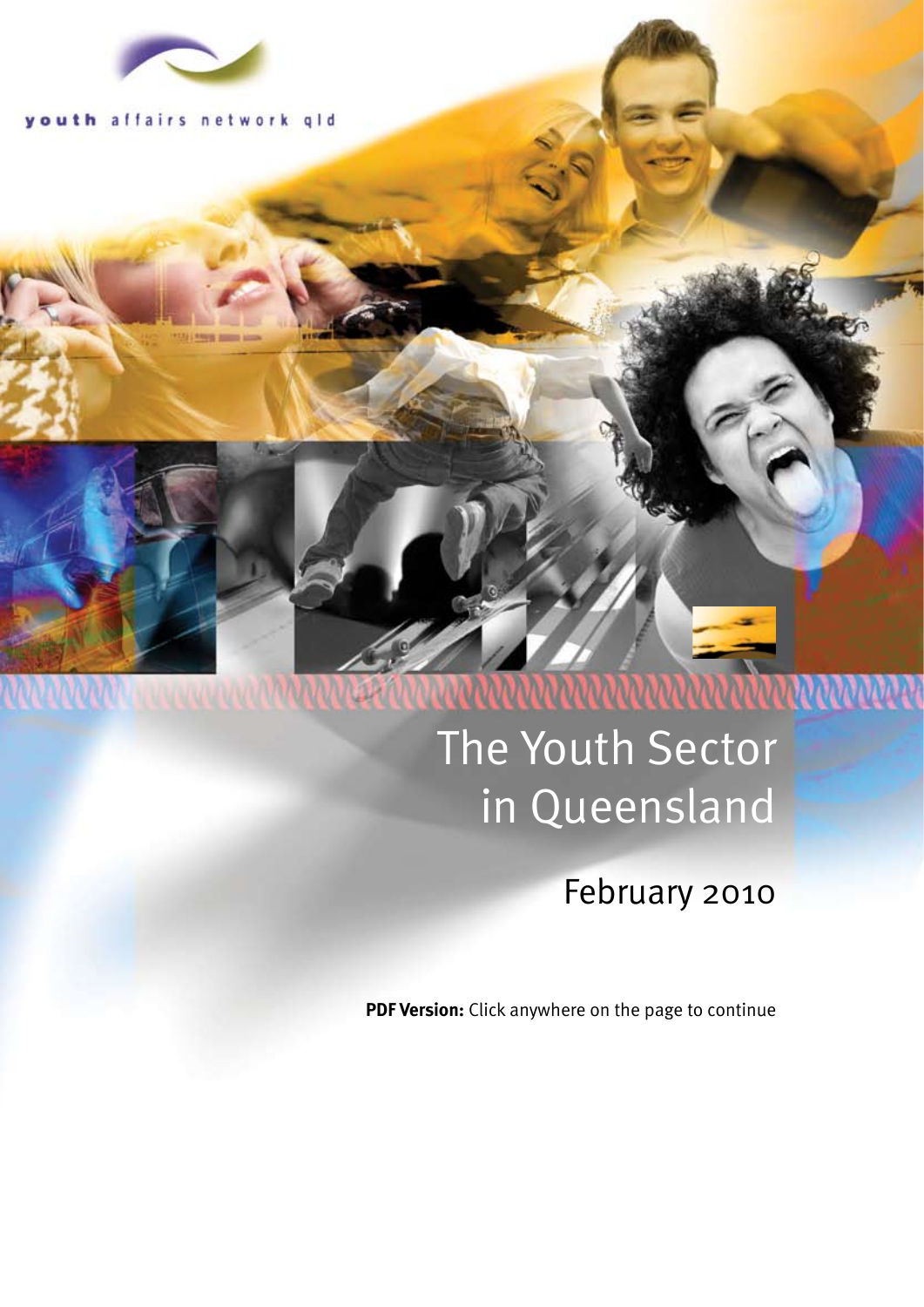# **NAVIGATION:**

Click on the **page numbers** on the CONTENTS PAGE to go to that particular page.

Click anywhere on that page to advance one page.

Click on the **CONTENTS PAGE ICON** to return to the Contents Page. **CONTENTS PAGE**

Press **ESC** to return to Acrobat

© Youth Affairs Network of Queensland Inc, 2010



**[CONTENTS PAGE](#page-2-0)**

This report is licensed under a Creative Commons Attribution-NonCommercial-NoDerivative Works 2.5 License. You are free to share this in line with the conditions specified at http://creativecommons.org/licenses/by-nc-nd/2.5/au/.

Youth Affairs Network of Queensland Inc 30 Thomas St West End Q 4101 Email: admin@yanq.org.au - www.yanq.org.au - Tel: 07 3844 7713 Fax: 07 3844 7731 Authors: John Flanagan and Tracey Acton (How Now Solutions)

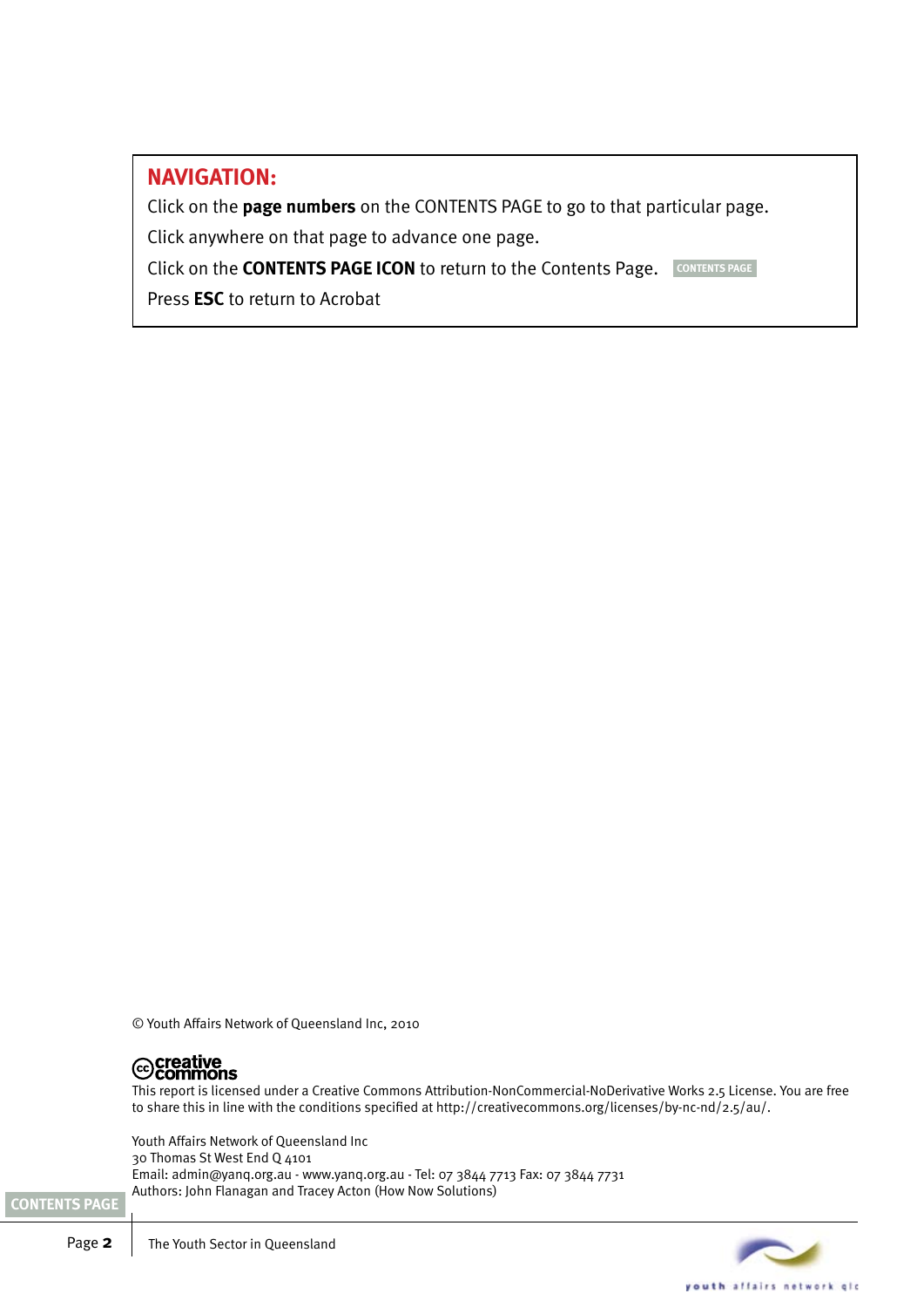# Contents

<span id="page-2-0"></span>

# **SECTION ONE**

# **SECTION TWO**

# **SECTION THREE**

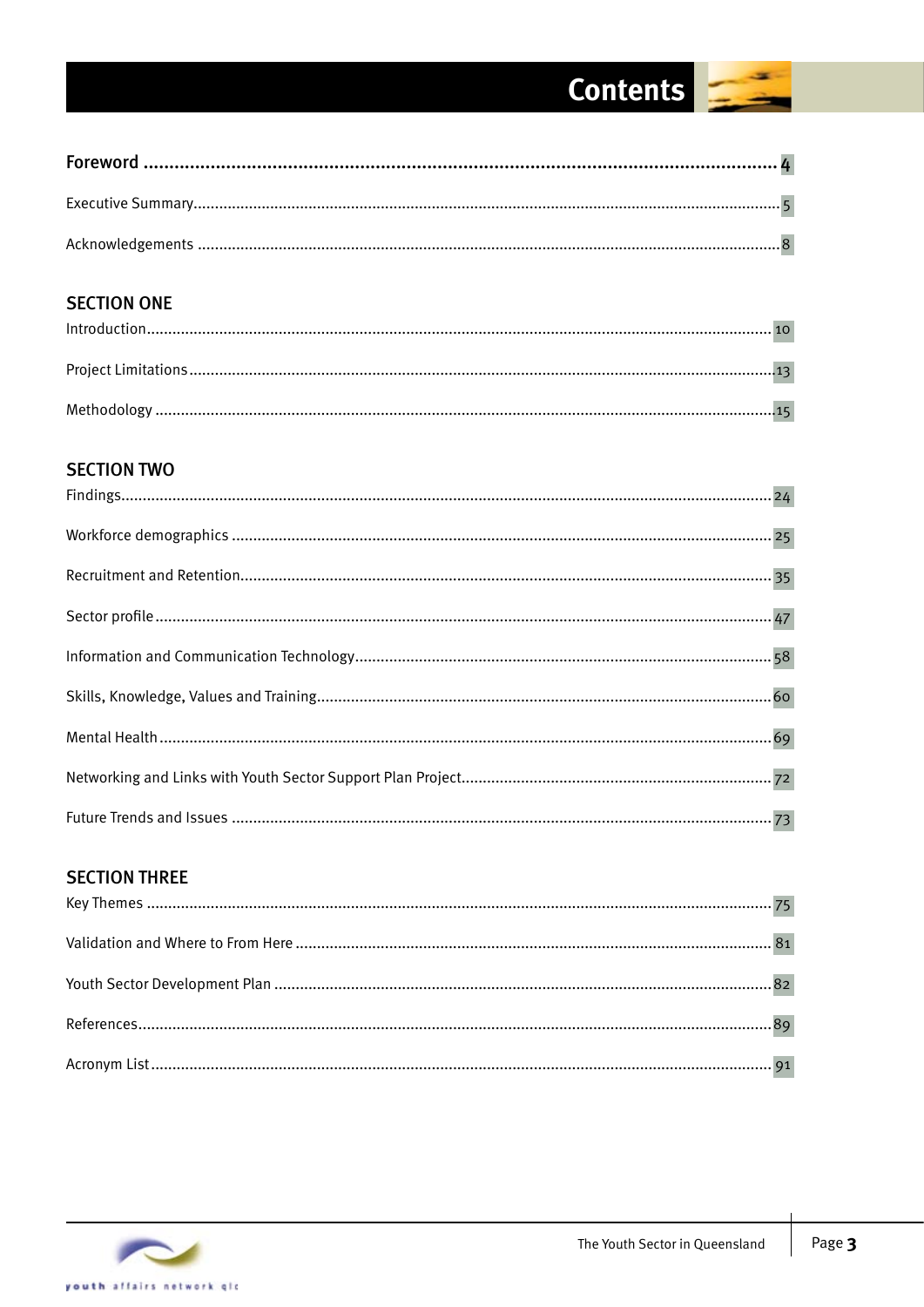

<span id="page-3-0"></span>As the peak body for the youth sector in Queensland, YANQ has been advocating for a systemic approach to the development and maintenance of our workforce. This report outlines the first steps we have taken to bring together youth workers, employers, government and education/training providers in order to explore youth sector workforce issues. This research will provide the youth sector with the opportunity to collaborate with other key stakeholders in the implementation of the recommendations ensuring a vibrant and sustainable youth sector that protects and promotes the rights of young people.

YANQ is committed to making sure this report remains alive and is utilised by youth workers, employers, government and education/training providers in planning processes at all levels. Further validation of the report's findings will need to take place across Queensland to ensure regional variables are identified and to engage local level partners in shaping local action plans.

There is an urgent need for further discussion and debate within the youth sector and with government decision makers so that various issues identified in this research can be appropriately responded to. YANQ is committed to facilitating these discussions so youth work can get the recognition and support it deserves amongst the community service sector and in the broader community.

YANQ would like to thank the Department of Education & Training and the Department of Communities for funding this research project. YANQ would also like to acknowledge the survey respondents, youth workers and managers who attended focus groups, forums and various youth inter-agencies who helped the research group in so many ways. Special thanks also to the project Steering Group and the Industry Reference Group both of who provided guidance and assistance to YANQ throughout the project.

As well as providing a starting point/benchmark for the sector, this reports sets the scene for further discussion and collaboration on youth sector workforce issues. The report provides the evidence needed by the youth sector to seek further resources to support its development at a state wide level. YANQ will also use the research findings to form partnerships in regional areas and begin the task of reshaping the youth sector across Queensland.

Siyavash Doostkhah Director Youth Affairs Network of Queensland (YANQ)



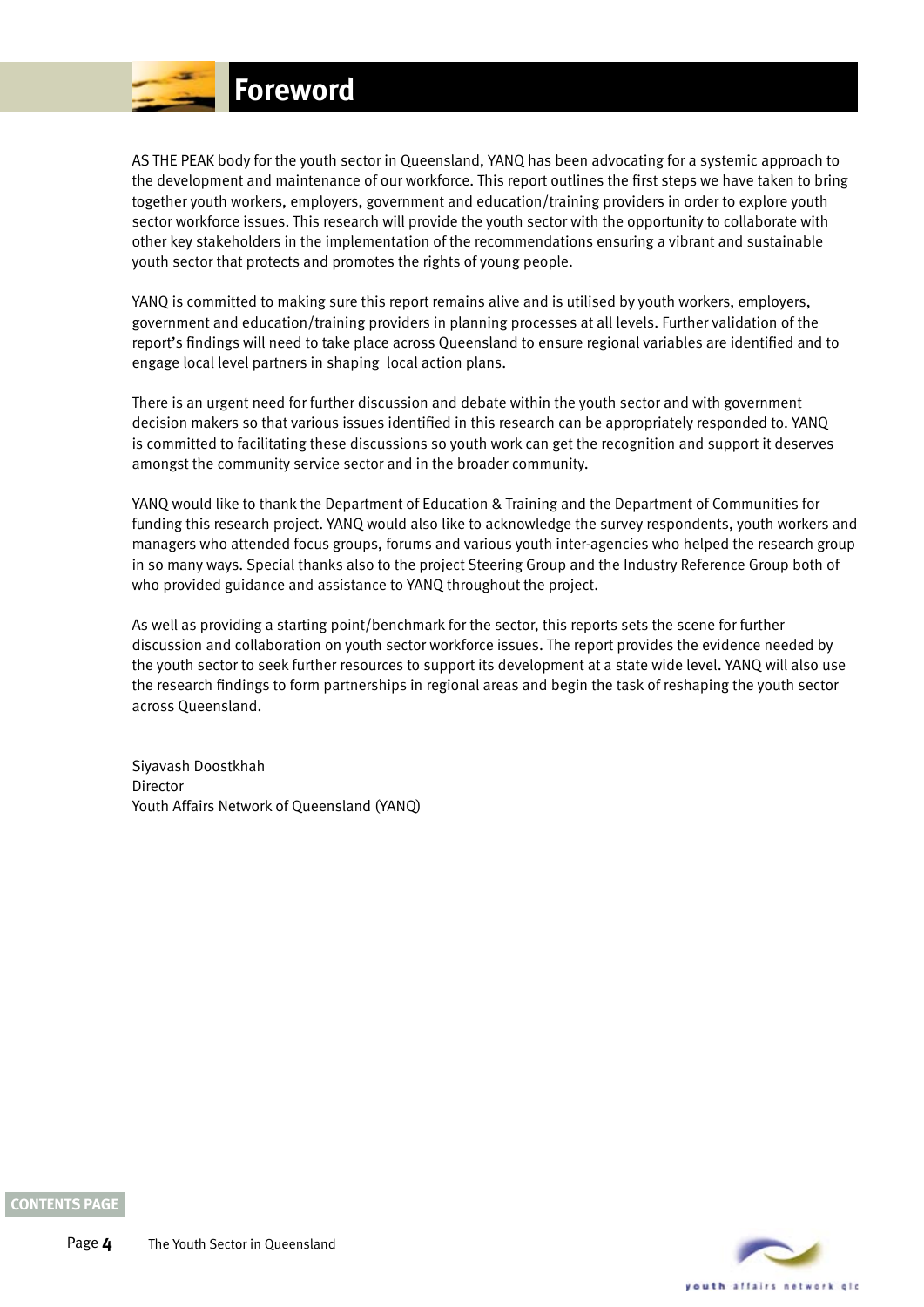<span id="page-4-0"></span>THIS REPORT OUTLINES the conduct and findings of two significant research projects undertaken with youth services in Queensland. It presents a summary of themes and possibilities for future actions and research that have emerged from an evidence base that has not previously been documented on the profile and demographics of the youth sector in Queensland. The Youth Services Workforce Skilling and Training project explored workforce development issues and topics with the Department of Communities and Reconnect funded youth services workforce in south west and south east Queensland. The report also contains interim data generated from the Aboriginal and Torres Strait Islander Youth Sector Skilling and Training project in Central, North West, Brisbane and Cherbourg areas of Queensland has also been included.

The report contains:

- **Findings** a section that outlines the data gathered for both projects
- **Key Themes** the major themes that have emerged as recommendations from the evidence
- **Youth Sector Development Plan**  with strategies for each recommendation that will be validated with other regions across the state

Youth Affairs Network of Queensland Inc (referred to as YANQ throughout this report) has spent several years advocating in relation to the need for a youth sector development strategy in Queensland and lobbying for funding towards this end, supported by the Health and Community Services Workforce Council (Workforce Council) in the need for strategic and systemic approaches to developing the workforce at a sector and industry level. Eventually funds contributed by the Department of Education and Training (referred to as DET throughout this report) and topped up by the Department of Communities, Office for Youth were provided to YANQ in early 2009 for the Youth Sector Workforce Skilling and Training Project. The level of available funding was less than that sought to implement an effective two year workforce development strategy and impacted on the time frame and scope of the project and the amount and depth of data that could be considered with capacity to include only two regions within Queensland. Only those youth services funded by Department of Communities through the Office for Youth along with Reconnect services in these geographical regions were included at this stage. However, the project outcomes go some way towards the goal of addressing systemic workforce development needs by creating an evidential platform to build and support a vibrant and sustainable youth sector workforce that protects and promotes young people's rights that can be presented to other regions across Queensland for validation or adaptation.

YANQ also received funding to conduct a second project, the Aboriginal and Torres Strait Islander Youth Sector Skilling and Training Project (referred to as the Murri project throughout this report). Interim data generated through that project has been included in this report to provide some comparative analysis. A final report will be produced for this project once data collection is completed. Respecting the diversity within Indigenous cultures and between Indigenous people required designing, structuring and resourcing appropriate participation models that inform engagement strategies and influence how individual people are valued. Collection and analysis of further qualitative data is required to complete the picture for this part of the workforce.

These projects, while limited in scope and findings, position the Queensland youth sector to implement strategies that will build the current and future workforces. The health and community services sector is the third largest employer in the state and meeting current and future workforce needs is at times complex and difficult due to the varying drivers for skilling such as funding, policy and regulation. Current federal initiatives under the COAG reform agenda, Skilling for the Future and the Award Modernisation process outline priorities in workforce management, planning and skilling and, in particular, meeting needs of Aboriginal and Torres Strait Islander people towards closing the gap. Q2 provides aspirational targets within Queensland to support growth and lead the smart state agenda with major goals in an increased uptake of higher education and Vocational Education and Training (VET) qualifications and skilling priorities for Aboriginal and Torres Strait Islander people. While issues identified are not isolated to the youth sector alone, the outcome from these projects inform specific strategies to grow the state's youth sector in line with these initiatives and as it intersects with other sectors such as the community mental health and homelessness sectors.



vouth affairs network old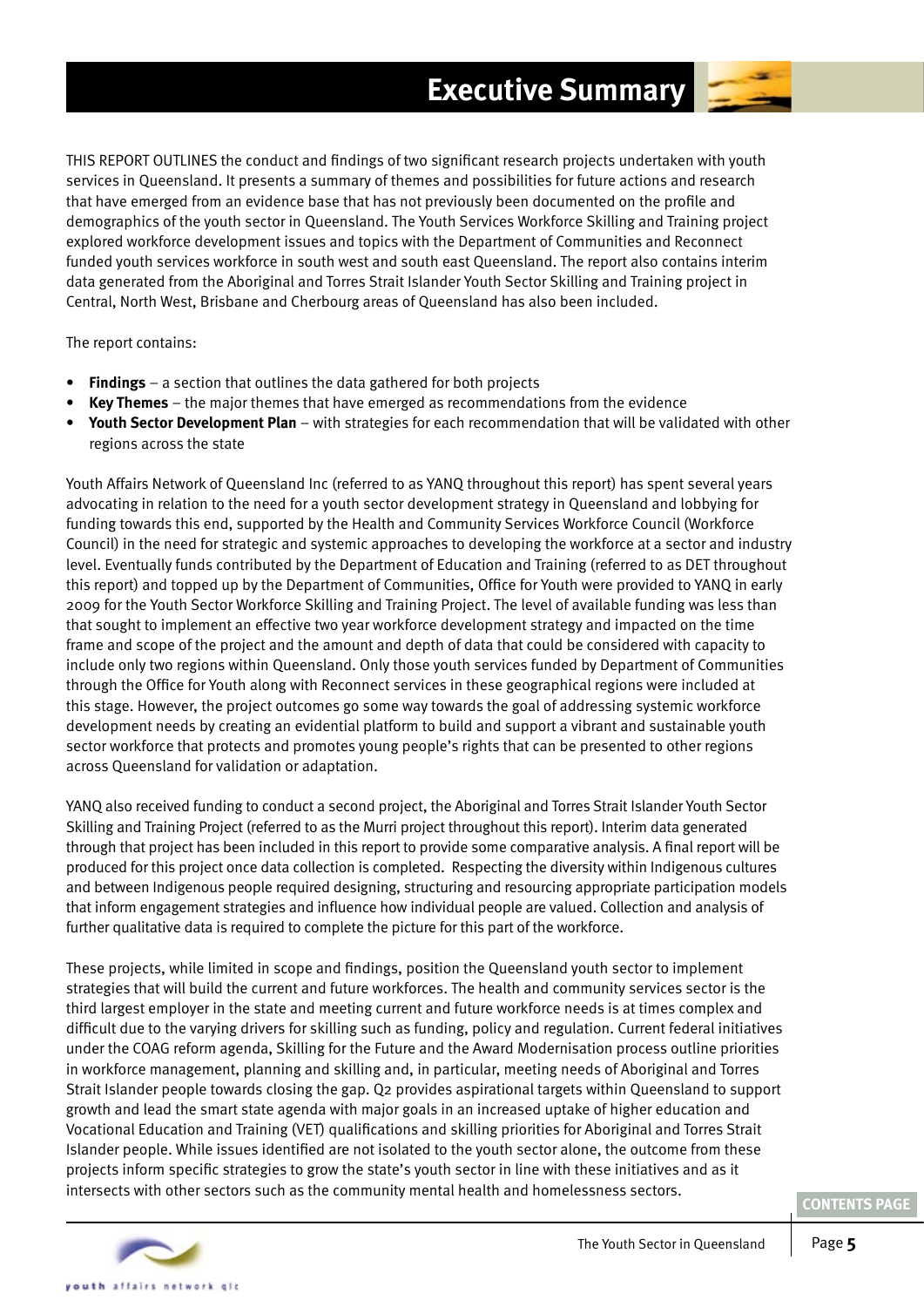

Researching 'youth sector' workforce development needs posed its own dilemma, raising ongoing debate and discussion amongst youth workers themselves and the members of the projects' Industry Reference Group (IRG) as creating a definition of youth sector was struggled with over the course of the projects. While some definition was imposed through the funding agreement for the projects, an agreed on definition was not ultimately resolved. Indeed, responses to questions regarding work roles and what it means to be a youth worker provided a broad and sweeping scope even amongst a semi defined group leading to a recommendation for the need for people providing services to young people to come together to create a definition. A common thread however was the central tenant of the relationship between youth workers and young people.

In May 2009 the IRG was formed comprising youth sector workers, Peaks, Registered Training Organisations (RTO) and Universities to act as a think tank for the projects, providing guidance and advice regarding the methodology, implementation and final report. A sub committee was also formed to provide direct advice and guidance regarding the Aboriginal and Torres Strait Islander project.

A major outcome of the projects has been to gather data through surveys and qualitative mechanisms to develop a profile of the youth sector workforce and the Indigenous youth sector workforce. While not all regions across Queensland were targeted due to funding constraints, the information generated has created an evidence based picture that has never before existed that acts as a platform to inform workforce development strategies at a skilling and policy level and as a benchmark to measure their effectiveness.

The general Queensland youth sector workforce is highly feminised with over 70% female workers. Aboriginal and Torres Strait Islander people and people from Culturally and Linguistically Diverse (CALD) backgrounds are under-represented in the youth sector. More than 83% of workers have some relevant qualification with 50% of these being at Bachelor degree level or higher. Youth workers are young and relatively inexperienced with more than 50% having been in the youth sector for less than two years; however managers are experienced with 50% of respondents having been in the sector for longer than 10 years. This creates a wonderful opportunity on which to build collaborative capacity and sector wide knowledge and skill transfer. Values are a key driver in recruitment decisions and in attracting workers to the sector however wage levels create the greatest barriers to both recruitment and retaining staff along with career paths. Importantly youth workers appear to have good access to training and skilling opportunities either within or external to their services and generally have a preference for face-to-face delivery. Time to participate in skilling is identified as the main barrier. Future themes concentrate on the increase of technology to communicate and to bully and harass and an increase in social isolation along with continued complex issues facing youth workers each day.

Interim data demonstrates that the Indigenous workforce has slightly more males and they are slightly older however the number of people with qualifications is less and the number with Bachelor degrees is greatly reduced at 17%. Indigenous workers and managers have been in the youth sector longer than non Indigenous workers. Providing culturally appropriate youth work is a key driver for workers in the sector as is working with their 'own mob' in many instances. Values are a key driver in recruitment decisions and in attracting workers to the sector however wage levels create the greatest barriers to both recruitment and retaining staff along with career paths and attrition of staff to government. Workers anecdotally report that access to appropriate training delivered by Indigenous trainers and in consultation with local communities is limited or non existent and any future skilling strategies need to successfully incorporate these factors. Future themes for young people do not veer far from current issues and problems.

## **Key themes and recommendations:**

From the data generated and through advice and direction from the IRG a number of key broad strategies emerged that will contribute to and support development of the workforce.

- Strengthen youth sector strategic capacity for workforce development
- Strengthen partnership with government
- Create a responsive training and skilling system

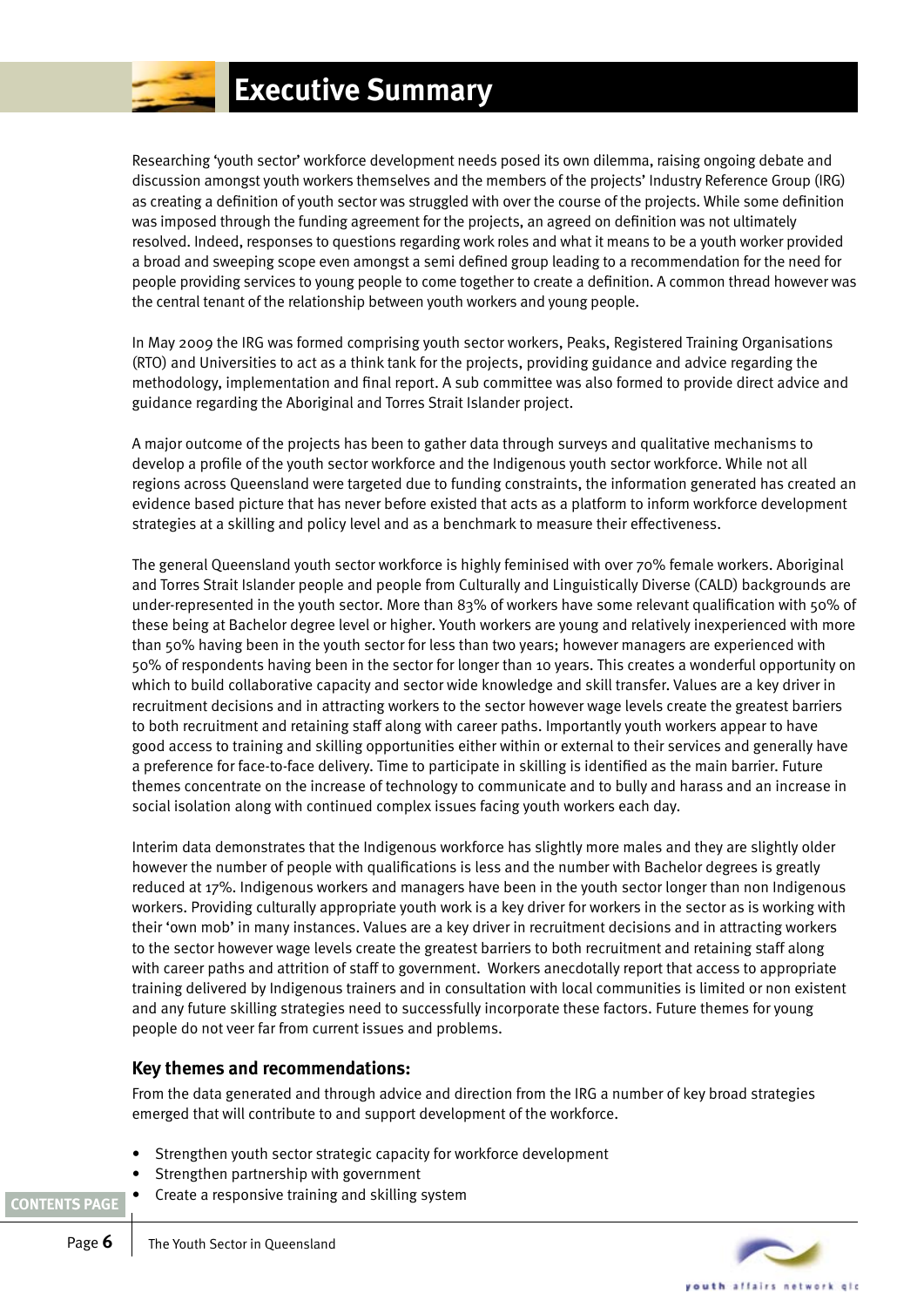

- Define and promote the youth services sector
- Design and implement attraction and retention strategies
- Develop cultural competency
- Develop sector capacity to work with mental health matters

Draft recommendations emerging from the Murri project include:

- Strengthen leadership capacity to support sector development
- Build current and future capacity through skilling and training

# Sector development plans and validation processes

Strategies that will contribute to implementation of recommendations have been drafted into the first stage of a sector development plan that will be used as part of the basis for validation processes in other regions. YANQ will lead engagement processes to allow youth sector members and other stakeholders in regions across Queensland to compare workplace profile findings against their own regions and develop the remainder of the youth sector development plan relevant to their regions and based on existing projects and possible alliances. The end result will be a Youth Sector Development Plan with regional appropriate strategies that has been developed and is owned by the sector.

There is still work to be done in developing a sector wide understanding of workforce planning and development, including with government, however these projects have initiated this process. It is important to initiate and implement activities identified by these projects to draw on the energy created through its implementation, and continue to develop this understanding, building on a sense of partnership and collaboration to ultimately provide quality services to young people.

The apparent division between the non-government service delivery sector and government as policy makers and drivers seems to be exacerbated by the view that government is able to attract experienced workers away from the sector and an artificial divide is created that must be overcome to achieve quality outcomes.

Working together on strategies emerging through these projects provides a vehicle for such collaboration.

#### How to Navigate this Report

This report is divided into three main sections.

**Section One:** provides an introduction to both projects and describes the methodology and project limitations, setting the context for the findings from this report.

**Section Two:** details the findings from the general youth sector project. It includes data and analysis from the workforce profile survey and focus groups and forums as well as providing some initial findings from the Murri project. This section has been broken into eight parts to arrange connected topics. The first three parts (1-3) cover broad workforce data, parts 4-7 cover specific key topics and the final section 8 identifies future trends and themes. In some cases additional research questions were immediately obvious and have been included to assist in future data collection.

**Section Three:** summarises the key themes that have emerged and contains the recommendations and strategies for the Youth Sector Development Plan that will now be further developed through an engagement and validation process across Queensland.

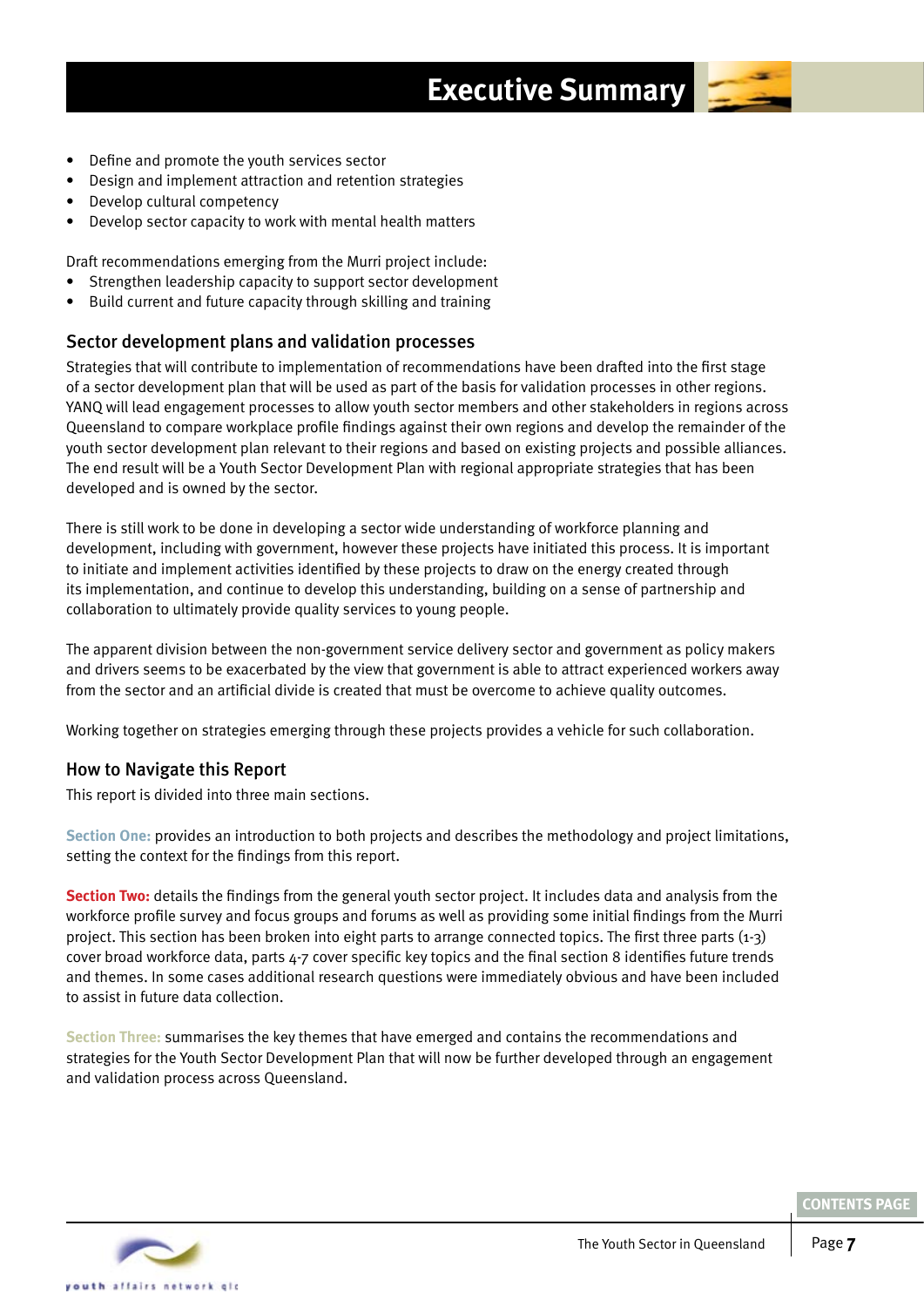# **Acknowledgements**

<span id="page-7-0"></span>THIS REPORT IS the product of a collaborative effort of the youth sector services in South West Queensland and Brisbane and Brisbane South regions of the Department of Education and Training that are funded by Office for Youth, Department of Communities, Reconnect Services, Indigenous youth services in Brisbane, Central Queensland, Cherbourg and North West Queensland, the Youth Sector Workforce Training and Skilling Industry Reference Group and Indigenous Sub-Committee, Youth Affairs Network of Queensland and other key government stakeholders. It captures the data and findings that have been generated over a four month period during 2009 to create a youth service sector workforce profile and identifies key training and skilling priorities for current and future youth sector workforces that will be validated across Queensland.

Over the course of the projects the Industry Reference Group and the Indigenous Sub-Committee provided input and direction regarding the design, implementation and findings to ensure that this final report provides the views and priorities of the youth sector towards planning for and addressing workforce development priorities.

Industry Reference Group members included:

- Impact Youth Organisation
- Brisbane Youth Service
- Local Government Association of Queensland (LGAQ)
- Queensland Youth Housing Coalition (QYHC)
- Queensland Alliance
- Jabiru Youth Services
- Dovetail
- Office for Youth, Department of Communities
- Queensland Department of Education and Training
- Health and Community Services Workforce Council
- Metropolitan South Institute of TAFE
- The Bremer Institute of TAFE
- Queensland University of Technology
- Ethnic Communities Council of Queensland (ECCQ)
- Youth Affairs Network of Queensland Inc

Indigenous Sub-Committee group members included:

- Indigenous Youth Health Service
- **First Contact**
- Office for Youth, Department of Communities
- Darumbal Youth and Community Services
- Born Free

Interviewers were engaged to collect data to inform the Murri project and their advice and commitment has been invaluable in supporting this aspect of the project. Thanks go to Suzanne Thompson, Fred Binge, Sue Fox, Adrian Hepi, Lee George, Jacob George, John Anderson, Del Daly and Laurel Blow.

A project steering group convened by the Office for Youth provided formal guidance and sign-off of milestones in the projects. Membership included:

- Youth Affairs Network of Queensland Inc
- Queensland Department of Education and Training
- Office for Youth, Department of Communities
- Health and Community Services Workforce Council

We would also like to thank the many people who contributed to this report through participation in the Workplace Profile and Skills Audit Surveys 2009 and in interviews, focus groups and regional forums.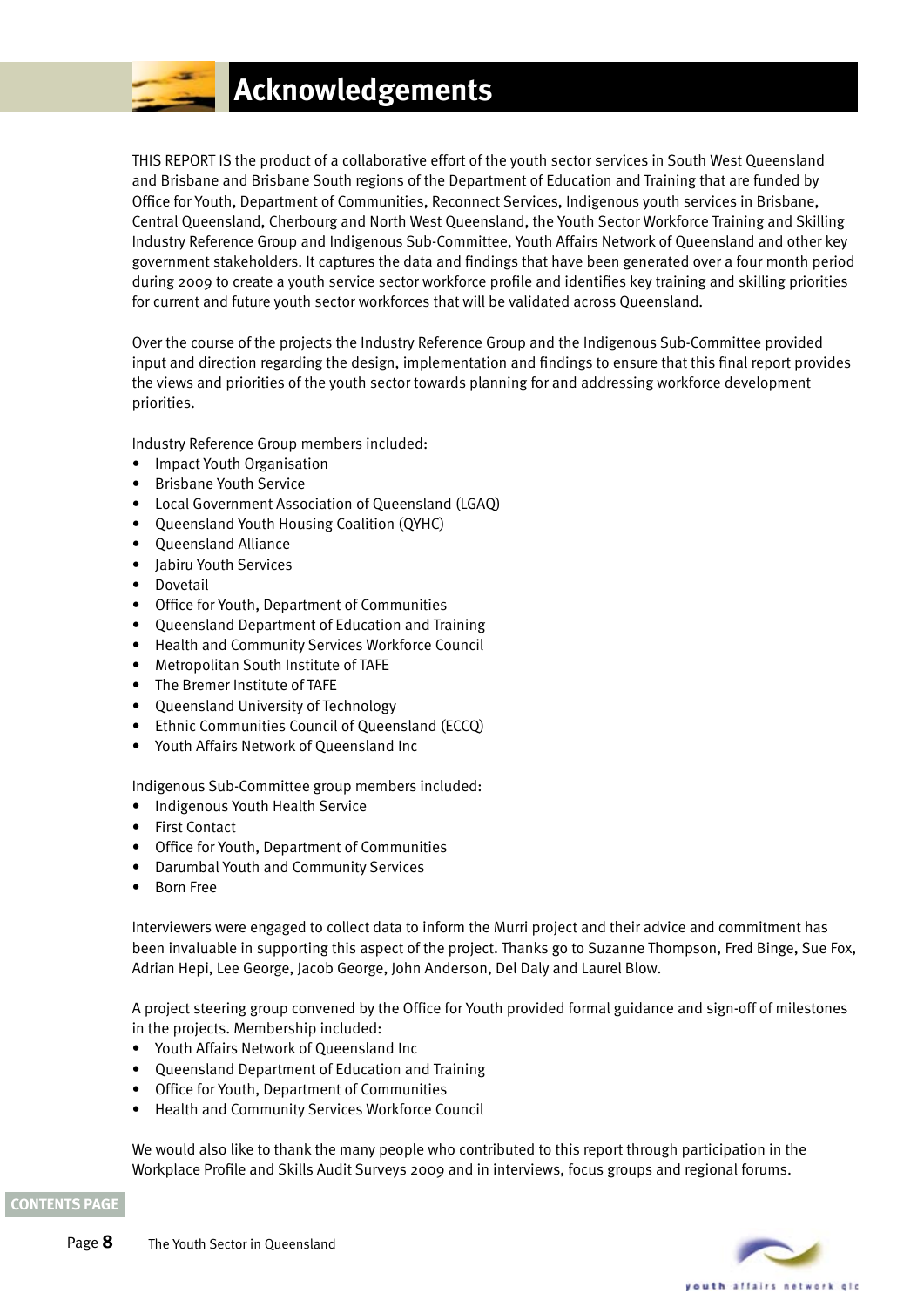Additional funding was provided by Queensland Alliance to specifically support data collection in relation to youth workers working with young people with mental health needs.

# The consultants

John Flanagan and Tracey Acton were contracted by YANQ to design and implement the projects in conjunction with the Industry Reference Group and the Steering Group. Both John and Tracey have extensive experience working in the youth sector in Queensland, in team and organisational development, writing training and learning resources and implementing workforce development initiatives.

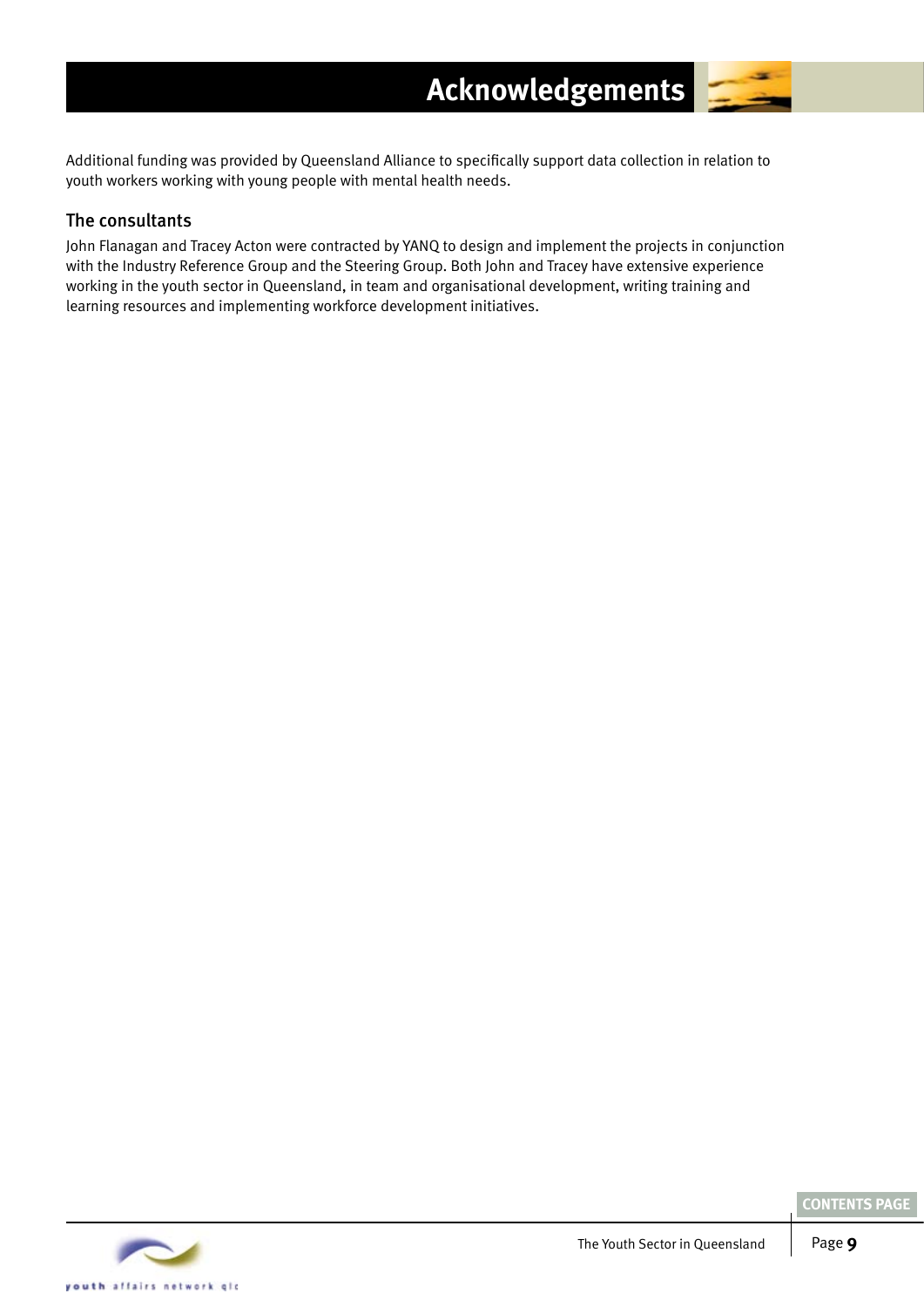<span id="page-9-0"></span>Since 2006, YANQ has been working with the Health and Community Services Workforce Council to advocate and lobby for funding to develop a Youth Sector Workforce Development Strategy for Queensland that would recognise the vital and unique role played by this sector in supporting young people across Queensland and assist in preparing the sector for the future through targeted skilling and other development strategies.

In early 2009, the Department of Education and Training (DET) contributed funds to the Office for Youth (OFY), Department of Communities (DoC) that enabled YANQ to receive funding support from the Office for Youth, DoC to undertake a Youth Services Workforce Skills and Training Project. The level of available funding was less than that sought to implement an effective two year workforce development strategy and impacted on the time frame and scope of the project. Capacity was limited to the inclusion of only two regions within Queensland and only those youth services funded by DoC and Reconnect services impacting on the depth of data that could be considered in the timeframe. However the project goes some way towards the goal of addressing systemic workforce development needs by creating a platform to support initiatives towards a vibrant and sustainable youth sector workforce that protects and promotes young people's rights.

DET also provided funds directly to YANQ to conduct a second project, the Aboriginal and Torres Strait Islander Youth Sector Skilling and Training Project (referred to as the Murri project throughout this report). Interim data generated through that project has been included in this report to provide some comparative analysis. A final report will be produced for this project once data collection is completed. Respecting the diversity within Indigenous cultures and between Indigenous people required designing, structuring and resourcing appropriate participation models that inform engagement strategies and influence how individual people are valued. Collection and analysis of further qualitative data is required to complete the picture for this part of the workforce.

The Queensland Government Toward Q2: Tomorrow's Queensland platform with its 2020 vision for the state contains five key areas of focus; strong economy, smart, green environment, healthy and fair communities. This statement provides the framework to inform government priorities and initiatives towards 2020 and provides the policy guideposts in which to situate workforce development initiatives such as this project. 'Three out of four Queenslanders will hold trade, training or tertiary qualifications by 2020' provides a key message and avenue for workforce development initiatives in the area of 'smart' Queenslanders (www.thepremier.qld.gov.au).

Identified strategies to meet this target include funding and delivering flexible, high quality, post-school training, matching the provision of training places to the skill needs of particular regions and increasing the number of vocational education and training places available to Queenslanders. Recommendations and strategies that relate to skilling and training for a 'smarter' youth services sector that support healthy and fair communities have been identified through the recommendations developed for the Youth Sector Development Plan and the Aboriginal and Torres Strait Islander Youth Sector Development Plan, outlining government's role in working towards these goals and the place of industry and organisations to support workforce skilling.

In addition, the Queensland Compact: Towards a fairer Queensland recognises the contribution of the Non-Profit Community Services Sector to a "Fair Queensland", in delivering services to vulnerable people, and promoting opportunities for Queenslanders to contribute to their communities through volunteering. Both of the Youth Sector Development Plans contribute directly to implementing aspects of the Compact through each of the four goals. In particular, improving engagement and in planning and policy through participation and engagement of service providers and evidence based decision making through the provision of information about the youth sector and improving the sector's capacity and sustainability towards a strong and competent workforce.

Relevant Australian Government priorities that are evident through the COAG Reform Agenda and the Productivity Agenda include the national commitment to close the gap on Indigenous disadvantage including a newly agreed on target of halving the gap in Indigenous employment outcomes within a decade. COAG discussion on further measures to overcome Indigenous disadvantage and the importance against the

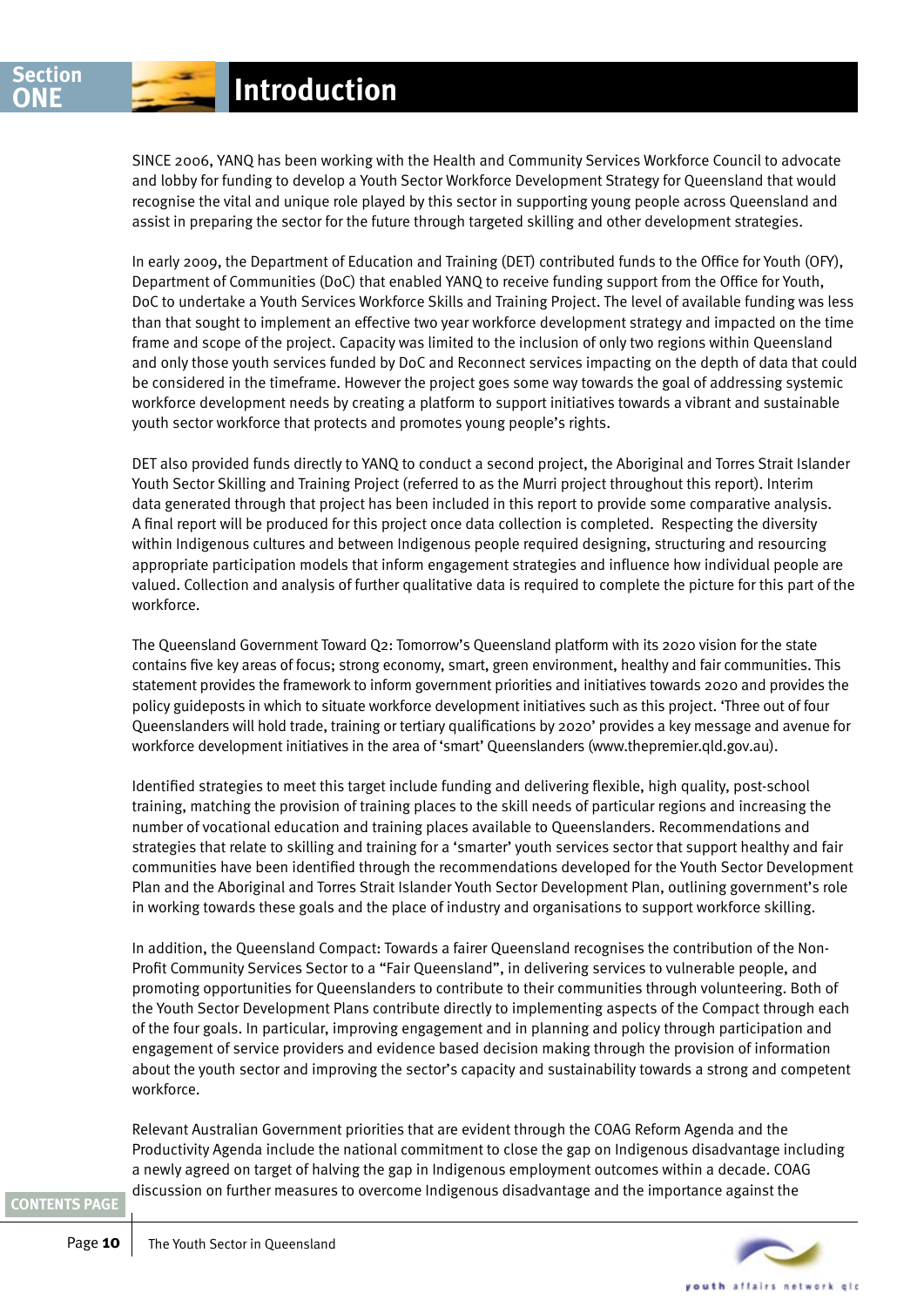background of the global economic and financial crises have included bolstering education, training and re-training efforts. Vocational education and training reform currently features in a COAG workplan which includes increasing the level of investment in nationally-accredited training and ensuring the training system, and the products of the training system, are responsive to the needs of individuals, businesses and industry.

The Australian Government has also re-affirmed the importance of young people and the youth sector through re-establishing a youth portfolio through the Office For Youth within the Department of Education, Employment and Workplace Relations (DEEWR) and appointing a Minister for Youth. The role of the federal Office For Youth is to ensure that there is a coordinated approach to youth affairs across government. A major initial priority as announced on the DEEWR website is to establish baseline data that will capture policies and programs that are youth-specific and those that are not specific to youth but have a significant impact on young people. This process will present a comprehensive picture of efforts and resourcing being directed to youth affairs across the Government and assist to identify potential gaps and areas for future attention. A Melbourne based group has recently been contracted to commence a national youth workforce development project.

An evidence base that has not previously been documented on the profile and demographics of the Department of Communities funded youth services workforce and parts of the Indigenous youth sector has been created through these projects. The findings provide insight into parts of the Queensland youth sector and the strategies in the resulting Youth Sector Development Plan have been geared towards compatibility with broader state and commonwealth government goals.

This report provides a summary of the data gathered, key themes that emerged and recommendations that can be used to inform skilling and workforce development initiatives. Service providers in project target regions have been engaged to provide information and insight about the sector and suggestions about future needs, considerations and directions. A crucial next stage involves YANQ leading a sector engagement process over the next 12 months to allow regional review and comparison of data to enhance the evidence base and create the opportunity for regional stakeholders to validate workforce development strategies.

The Report and Youth Sector Development Plan:

- develops a baseline picture of the youth sector workforce for the identified target groups against which capacity and future workforce development strategies can be measured
- identifies important issues that impact on the development of the youth sector workforce
- identifies areas for further research and discussion towards systematic development of the youth sector
- provides a picture and strategies and recommendations that can validated across all regions in Queensland to strengthen the rigour of the data and ensure regional variations and characteristics can be integrated into the plan

Both projects involved:

- **researching literature** about youth workforce skill development and vocational education and training requirements and products across Australia as well as internationally;
- **collecting some data** on the current skills, competencies and qualifications of youth workers
- **projecting future skills** needs in line with young people's needs, government priorities and contemporary practice frameworks;
- **beginning to identify preferred models** and potential alliances to support skill development.

The projects were designed to create opportunities for the respective targeted youth services' workforce to be engaged through surveys, workshops and discussions about the viability and sustainability of a vibrant youth sector in Queensland. This approach is based on the premise that sector engagement will ensure that a plan is developed by the sector, for the sector, paving the way for successful implementation of the plan. A key starting point was to gather data and create a profile of the sector in order to level further research and initiate projects that will work towards sustainable outcomes based on a clear and current benchmark. To maximise potential outcomes, the projects were designed to consider youth sector development needs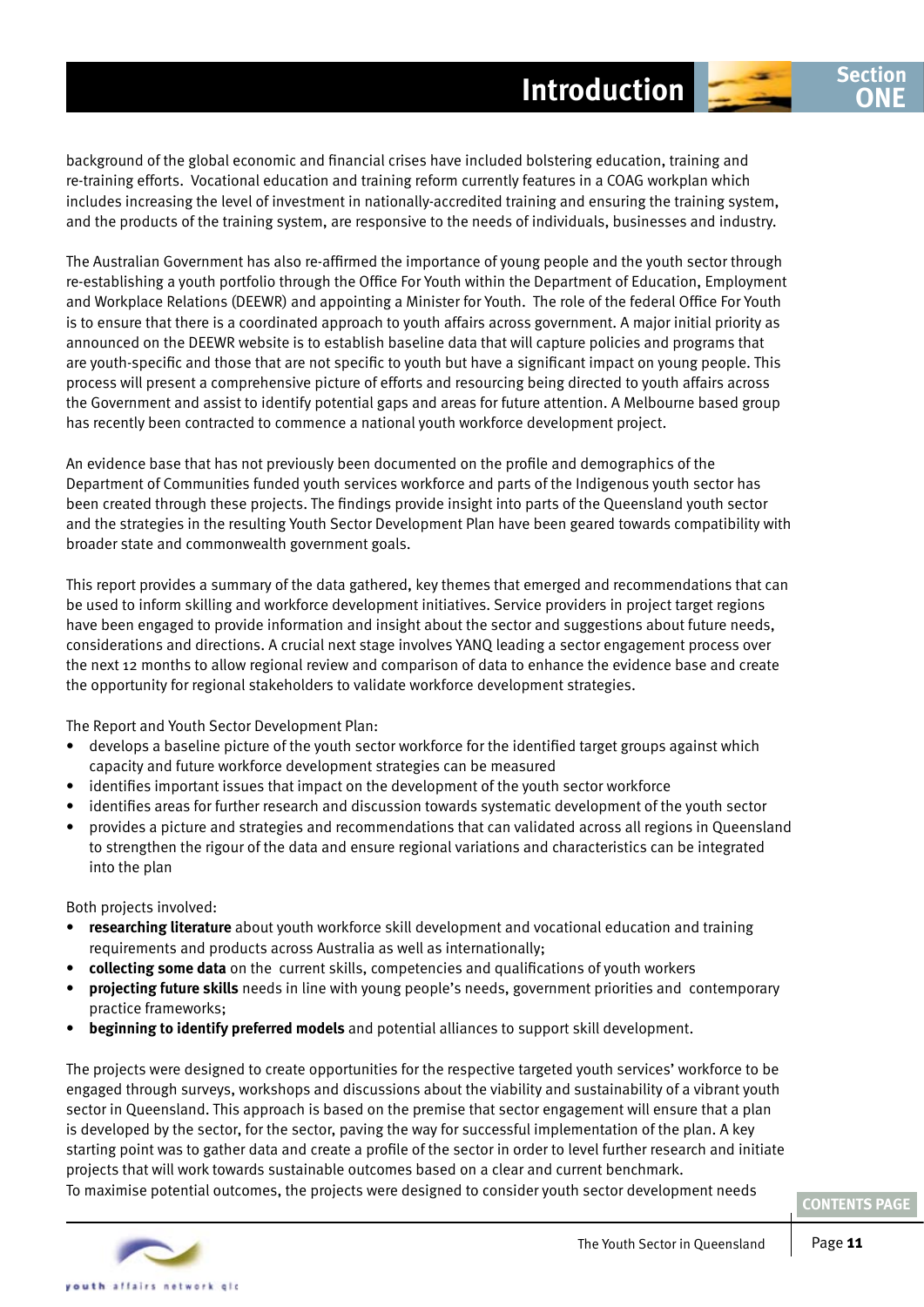# **ONE Introduction**

in the broader context of workforce development. Contemporary concepts of workforce development provide a framework for organisations, industry and the government to systematically approach industry or sector wide development. While workforce development typically incorporates the traditional focus of developing a workforce through training and professional development opportunities, it locates these type of strategies within a broader organisational and system approach that takes into account the range of factors that can impact on workforce capacity and effectiveness including, but greater than the individual and their development needs in their current role, to building capacity of the sector overall. Typical workforce development approaches consider systemic issues such as social, political and economic context, status and profile of the sector, size and organisations of the sector, job role and design, recruitment and retention, along with training and professional development and focus on both current and future workforce. Other projects such as the Youth Workforce Support Plan project are also investigating youth workforce support needs to contribute to the overall development of the sector.

A hybrid systems approach to workforce development takes into account aspects of a number of models by considering both current and future workers across individual, organisational and system layers to analyse the situation and then develop strategies and planning for the future for individuals, organisations and the sector. Listed in the table below are some of the areas contained within each layer as they apply to current or future workforce.

| <b>Workforce Development Areas</b>            |                                                                                                                                                                      |                                                                                                                                                                                                                                                                                                     |                                                                                                                                                                                        |  |
|-----------------------------------------------|----------------------------------------------------------------------------------------------------------------------------------------------------------------------|-----------------------------------------------------------------------------------------------------------------------------------------------------------------------------------------------------------------------------------------------------------------------------------------------------|----------------------------------------------------------------------------------------------------------------------------------------------------------------------------------------|--|
|                                               | <b>System</b>                                                                                                                                                        | <b>Organisational</b>                                                                                                                                                                                                                                                                               | <b>Individual</b>                                                                                                                                                                      |  |
| <b>Current and Future</b><br><b>Workforce</b> | • Policy<br>• Legislation<br>• Funding<br>$\bullet$ Criteria for<br>employment<br>• Resources<br>• Links with education<br>providers<br>• Research and<br>evaluation | • Development of<br>organisational policies,<br>procedures and culture<br>that support quality<br>service delivery<br>• Organisational capacity<br>to recruit, retain and<br>support staff<br>• Career paths<br>· Job design<br>• Supervision<br>• Mentoring support<br>• Induction and orientation | • Motivation<br>• Stress and burnout<br>• Job satisfaction<br>• Individual capacity and<br>competency<br>• Access to professional<br>development<br>• Access to effective<br>team work |  |

**Underpinning values: good practice, effective strategies and sustainability**

The projects have gone some way towards identifying issues and themes more broadly than training needs and attempted to capture sector development needs of both current and future workforce.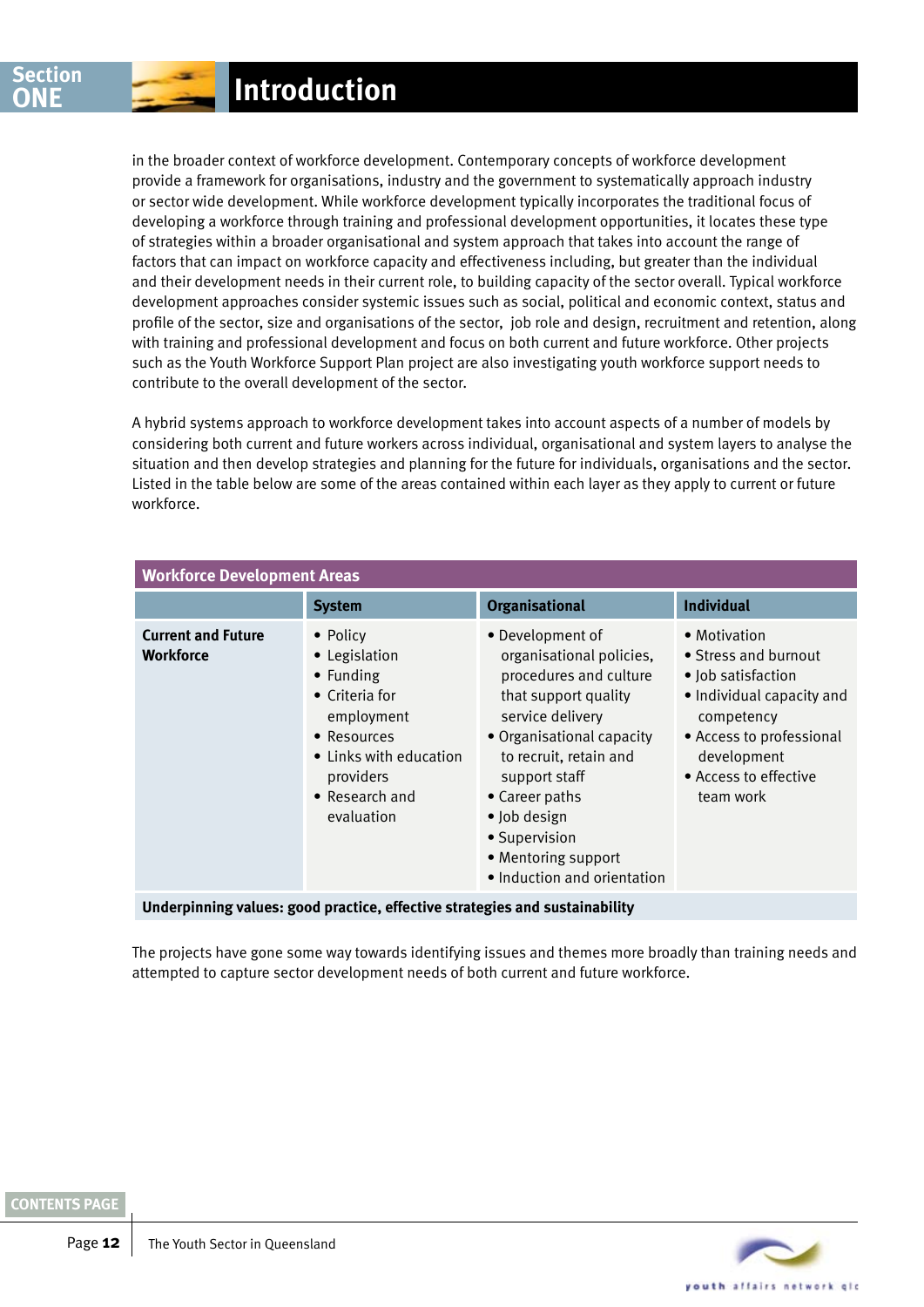

## <span id="page-12-0"></span>Impact of timeframe parameters

It is widely acknowledged in similar community sector workforce development projects that genuine engagement of industry and key policy and practice decision makers in dialogue about workforce planning needs currently and into the future takes some time as busy people connect with and understand the broader workforce development agenda. The timeframe of the projects and the associated methodology has had impact on both the response rate as services struggled to get surveys completed and returned and participate in forums and focus groups and on the depth and detail of some data that will require further investigation.

It is the view of the consultants that the sector needs to 'warm up' to providing detailed, well thought through information about skilling and training particularly in relation to existing and required skills and competencies that are based on organisational, programs sector and industry requirements not immediate day to day operational needs. This data also needs to be considered and provided in the context of a broader understanding of the sector overall and projected future trends.

Within this limitation, the projects have provided an important step towards engaging with and preparing the sector for more detailed research and discussions to provide detailed information in some areas.

#### Target group and definition of the youth sector

The target group for the general youth sector project was defined through both funding program and geographical boundaries. The limited funding, timeframe and project scope as defined through the funding agreement meant that only two geographical locations in Queensland have been included in the data and profile. While they encompassed urban, metropolitan and regional areas, both were located in the south of the state.

The target group for the Murri project was less defined in that it included Indigenous specific organisations providing services to young people; however the origin of the funding was not a defining characteristic and project interviewers assisted in identifying the target group services through local knowledge and contacts. A 'final' number of target group services was not reached in order to compare number of participants against overall target group however a reasonable number of services were engaged in order to provide some data on which to build. Definition of the youth sector also takes on an added dimension given the cultural consideration of working with family and the concept of youth.

An issue raised in the IRG also related to the 'narrow' definition of youth service providers created through this definition given the broad range of organisations providing services to young people that are funded through other means and government departments. Ongoing discussion has occurred at the IRG level about who is the youth sector, how this is determined and what it means for a systematic workforce development strategy. It was identified that the term young people and with whom youth workers can work is becoming more and more defined by funding agreements (constraints) with the effect being the loss of the 'generalist' youth worker and a move towards specialisations that may actually be contributing to a reduced sense of a 'youth sector'. The question was raised in relation to the layering of terms over time to describe the current realities and if it is perhaps more accurate to refer to youth work as youth centred practice and that the target for workforce planning is those who engage in youth centred practice. While a defining characteristic remains those who work for the benefit of and towards outcomes for young people, the importance of talking about and identifying defining characteristics of the 'sector' was highlighted.

As the general project has had a defined target group this was resolved in one sense in that the funding agreement provided an arbitrary boundary and the implementation of this project has focused on the defined target group as a major stepping stone towards building a workforce development approach for the youth services sector. However the need for ongoing discussions in this area has been clearly identified and articulated in the project recommendations as clarity around who is the youth sector provides clarity around core skilling and training needs.

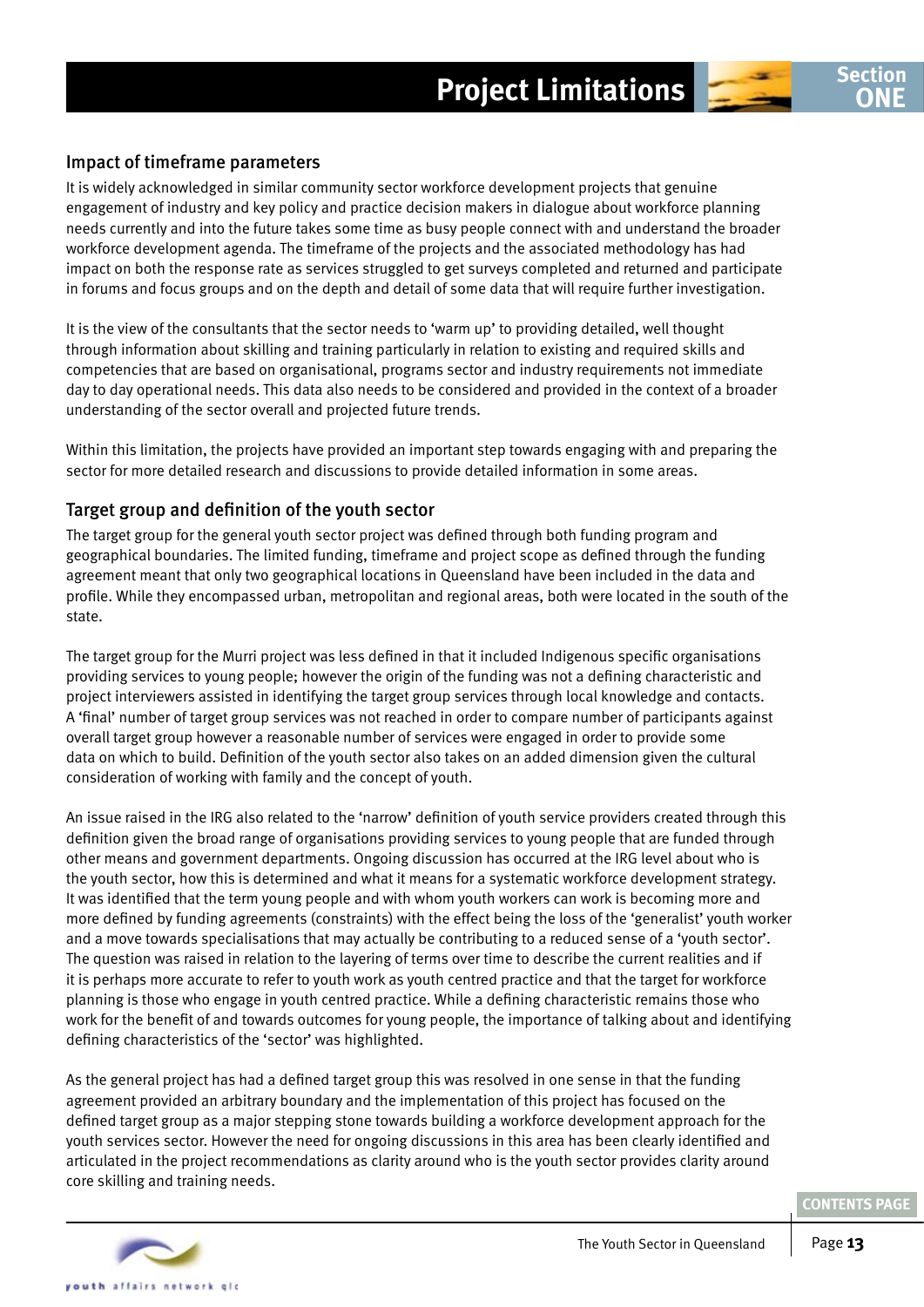## Response rate

The response rate for surveys and forums and focus groups, while adequate for developing a picture of the workforce profile of the sector, remains low despite efforts to increase completion through personal contact and followup. Consequently, the findings from the general project cannot be generalised or interpreted as valid for the entire youth sector and the validation process will be a critical step in determining the accuracy of the profile and emerging strategies. Anecdotally, this seems to be attributed to workload issues and the fact that other projects such as the Integrated Skills Development Strategy and the Community Services Workforce Profiling Project have recently requested similar information from services as well. As noted, attempts have been made within this project to integrate the information from other areas to create a more holistic picture however a more concerted effort to connect, coordinate and integrate workforce projects is required to enhance strategic planning and decision making and to reduce demands on sectors. Evidence from other projects of a similar nature such as the Child Protection Skills Formation Strategy indicates that it takes some time for services to engage with a project of this nature and the short time frame of this project may have had some impact on this rate.

As data is still being compiled from the Murri project at the time of release of this report, the response rate remains unclear.

## Qualitative vs quantitative

In choosing a heavily qualitative approach the intention was to engage directly with as many services and workers as possible to reveal existing experiences and practices in the youth sector workforce. This approach provides insight and thematic 'grabs' however it is of course impossible to generalise the experiences of all workers in the youth sector. An emphasis of this research design, and the subsequent analysis, is that diversity matters and targeted mechanisms may provide voice to some key areas that may not emerge through a generalised quantitative approach. The outcome however remains a somewhat subjective picture. The strength of the projects and the approach utilised is that we have now developed a benchmark or picture from which to engage across the whole state, to make comparisons with other sectors and to revisit the state of the youth sector at points of time into the future.



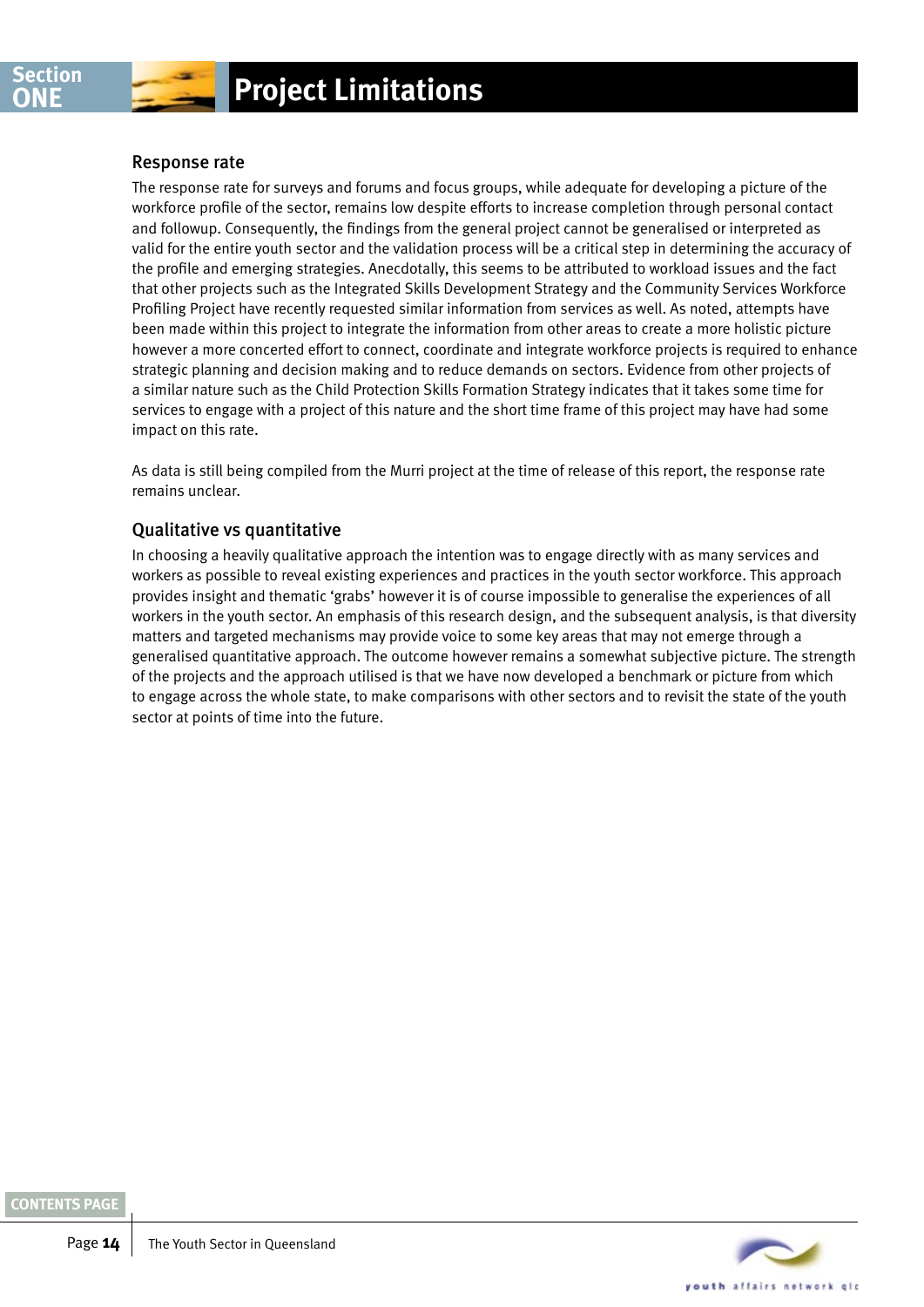

# <span id="page-14-0"></span>Youth sector workforce skilling and training project

The methodology for this project was designed to actively engage service providers through the collection of data from youth service providers and other key stakeholders in the target group regions creating a workforce profile that includes workplace demographics, information about existing skills, competencies and qualifications, current skilling needs and projected future need. The intention was to strengthen ownership and buy in to the project recommendations through the processes used for data collection congruent with the Queensland Compact goal of improving engagement in planning and policy.

Changes were made to the methodology as this project was implemented in response to services ability to engage and participate within the project timeframe to improve the response rate, number of services that engaged with the project overall and depth and validity of the data collected and recommendations developed. These changes are documented below.

## Overall summary of contacts with services

This table identifies the total number of services engaged with during this project. All services have been counted only once. Services that completed the survey and participated in forums and/or focus groups have been counted in the survey category only, while those that participated in forums or focus groups and did not complete a survey have been counted in that category only. Services have only been counted once to provide a picture of the breadth of engagement and a number of staff from different services participated in different processes. Non target group services have been counted separately.

| <b>Regions</b>                                               | Number of services by main contact type |                     |               |              |
|--------------------------------------------------------------|-----------------------------------------|---------------------|---------------|--------------|
|                                                              | <b>Surveys</b>                          | <b>Focus groups</b> | <b>Forums</b> | <b>Total</b> |
| South West<br>Queensland                                     | 6                                       | 8                   | $\mathbf{1}$  | 15           |
| Brisbane and<br><b>Brisbane South</b>                        | 17                                      | 16                  | 8             | 41           |
| <b>Total Target Group</b><br><b>Services</b>                 | 23                                      | 24                  | 9             | 56           |
| Outside target<br>group<br>- region or service<br>type       | 6                                       | 19                  | 30            | 55           |
| <b>Total Services</b><br>working with<br><b>Young People</b> | 29                                      | 43                  | 39            | 111          |

With 56 services from the 90 target group services participating in this project, this table indicates that 62% of target group services were engaged in some way through the data collection phase.



**Section ONE**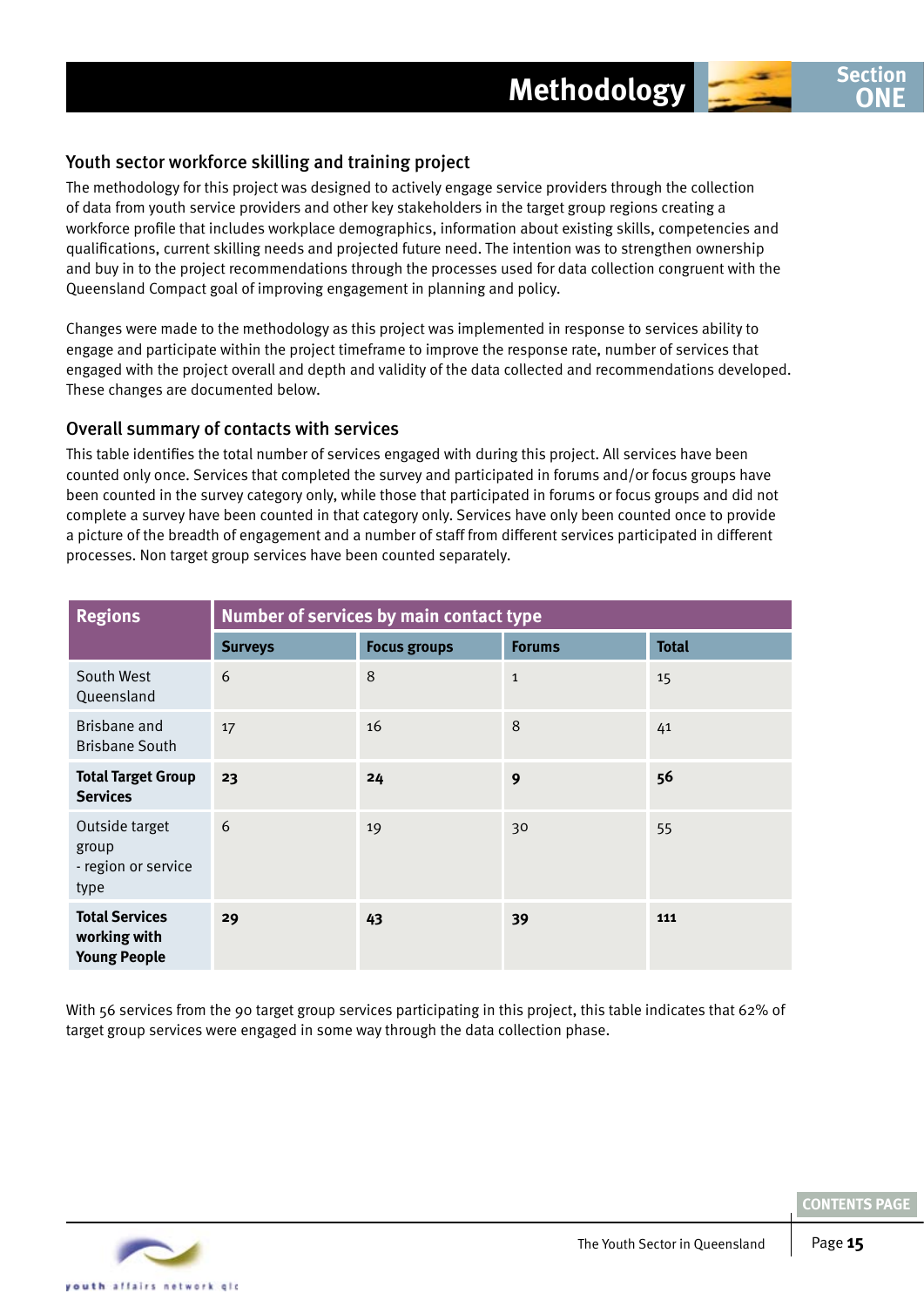#### Survey

Surveys attracted a 30% response rate from the overall target group.

#### **Aim**

The survey was the primary data collection tool within the timeframe of the project. It was designed to capture information that would provide a workforce profile snapshot and inform skills, competencies and qualifications of the existing youth sector workforce. Both managers of services and youth workers were targeted in two separate surveys. The manager survey was designed to capture demographic information for that service along with individual information about managers workforce development needs. Youth worker surveys provide both specific individual demographic information and workforce development related information for that worker. Collated survey results provide a quantitative snapshot of the current workforce context enabling comparison between regions, and other community service sectors as well as a benchmark against which data can be validated in other regions to enhance the evidential base being created through this project.

#### **Process**

The survey was made available to all identified target group services funded by the Department of Communities and Reconnect services funded by the Commonwealth. It was introduced by a letter about the project to the manager and was followed up by personal contact to encourage services to complete and return the survey. The survey was accessible online as well as a hard copy being provided for managers to copy and distribute to staff.

The data has been collated to create numerical analysis of quantitative data and collation and grouping of qualitative data at the regional and sector level. The results from the survey findings are of course not the whole picture however it provides a benchmark from which to move forward and the process has engaged the sector in thinking strategically about the workforce.

#### **Participants**

A specific regional target group list was not available so a mailing list was developed by cross referencing youth service contact details provided by Office for Youth, Integrated Skills Development Strategy (ISD) and the YANQ database within these geographical locations. A total of 90 services in the two target regions were sent letters and survey information.

Twenty four (24) managers surveys were returned, eight (8) youth worker surveys where the manager had not returned the survey and forty five (45) youth worker surveys where the manager had also completed a survey were returned - a total of 31 service responses. While it was optional to identify by name, respondents were asked to identify their services to assist with cross referencing of manager and worker surveys so that survey data could be appropriately collated to create a fuller picture. That is, where youth workers had completed surveys but managers had not, these figures were added to the total workforce demographic information where appropriate as they had not previously been counted. This represents a response rate of 30% of the total number of services included in this project.

Five (5) surveys were returned from services outside the target regions where services had accessed the survey online, from other services or by request. This data has been included and named as other regions in Queensland where useful.

#### Forums

Half day forums were conducted in four locations within the project regions, Gold Coast, Logan, Toowoomba and Brisbane.

#### **Aim**

**[CONTENTS PAGE](#page-2-0)**

Forums were specifically intended to promote dialogue and debate about what youth work is, the values underpinning youth work, what is currently happening in the sector and future workforce needs to maintain a

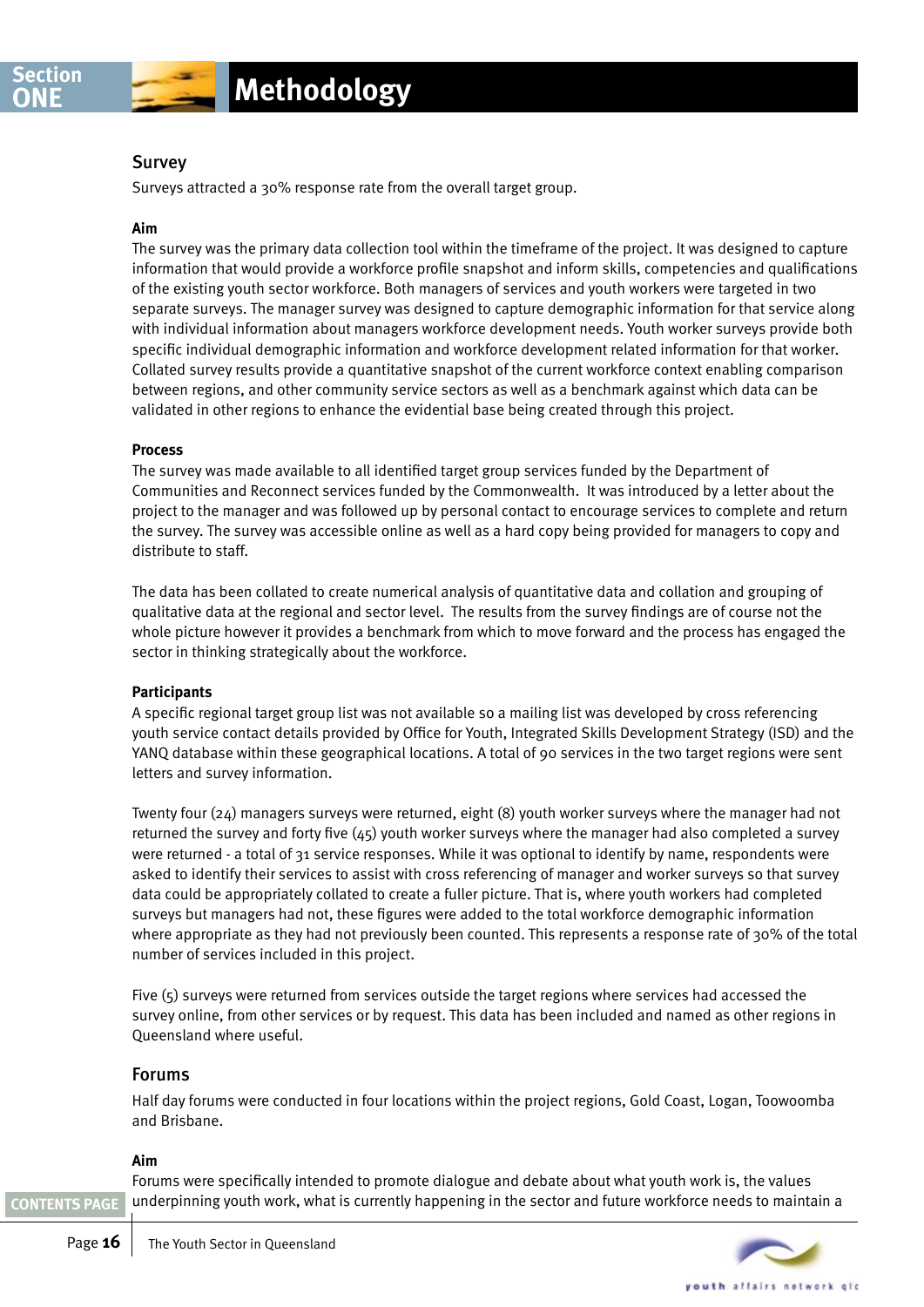vibrant and healthy youth services sector. The intention was that through bringing a range of stakeholders with varying perspectives together and providing them with information and an environment to consider the future of the sector that both brilliant ideas and realistic possibilities would emerge.

#### **Process**

Forums were originally planned to be conducted after surveys had been collated so that initial themes and outcomes emerging from the data could be discussed and validated. However this was not possible within project timing. Facilitated discussion at forums still allowed the exploration of possible strategies for future workforce development and a range of recommendations have emerged as a result. Discussion forums were chosen as they focus on discussion, debate and consensus rather than individuals' experiences. Methodologically, the forums were similar to the qualitative focus groups in the way they were structured and the way discussion was facilitated. Forums also focused more specifically on discussions about what is possible in the future and strategies for achieving this.

#### **Participants**

Youth workers and managers from services within the target group as well as other key stakeholders such as education providers, other organisations providing services to young people and government departments within specific geographic locations were invited to forums. Promotion of forums occurred with all target group services and also relied on support of local service providers to promote participation. Participants primarily included a mix of managers, youth workers and TAFE personnel. Some services that provide services to young people who were not directly in the target group attended. While invited, government personnel and other education providers did not attend.

| <b>Forum Location</b> | <b>Number of Participants</b> |
|-----------------------|-------------------------------|
| <b>Brisbane</b>       | 10                            |
| Logan                 | 5                             |
| <b>Gold Coast</b>     | 5                             |
| Toowoomba             | 4                             |
| <b>TOTAL</b>          | 24                            |

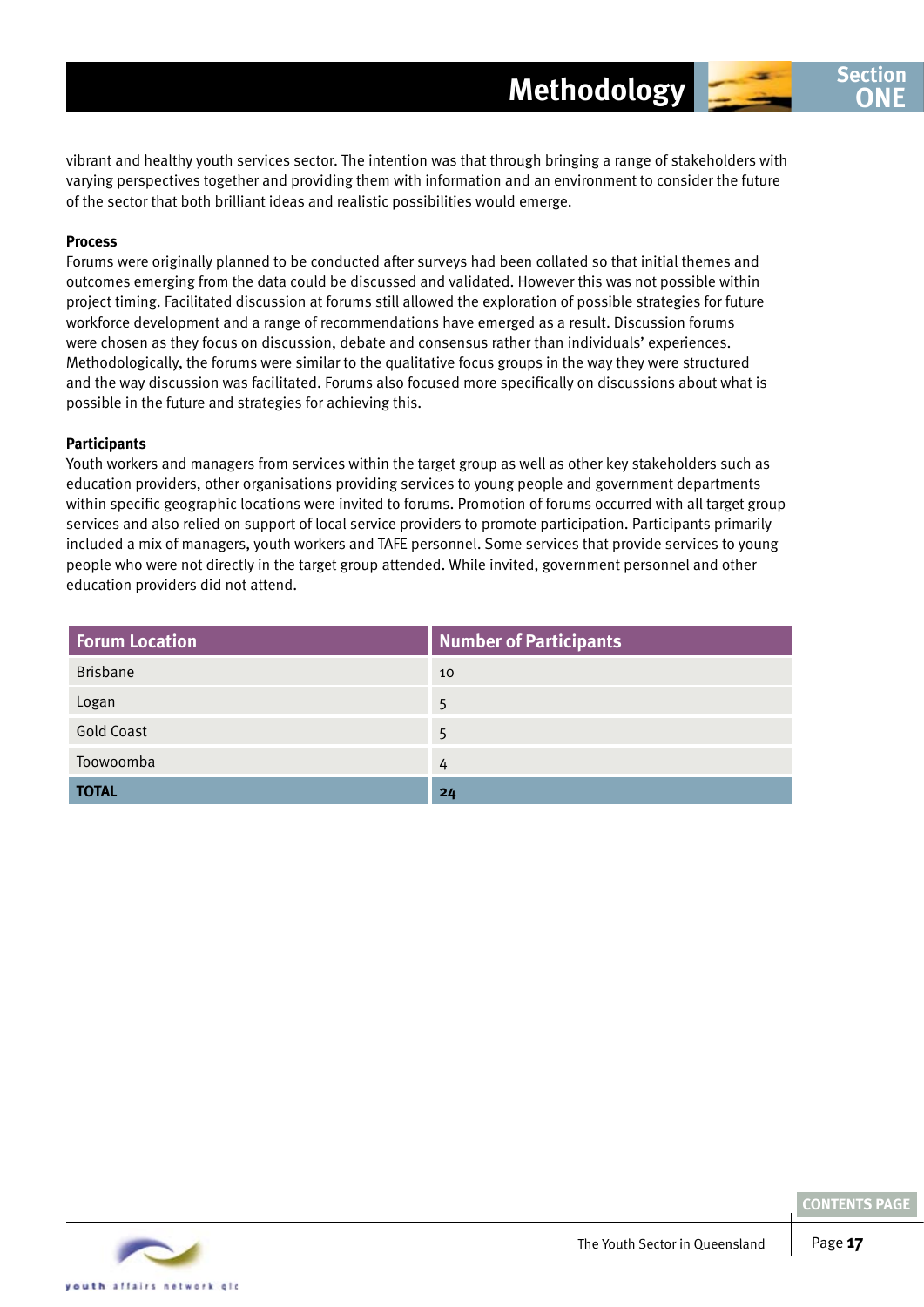## Focus groups

Eleven (11) focus groups were conducted engaging with 124 participants in total.

#### **Aim**

Focus groups were conducted with specific groups based on service types or service users to provide more information to add to the complexity of the picture of the youth services sector developed through the survey. When it became obvious that focus groups would be conducted while surveys were also being completed some questions were adapted to provide a secondary avenue to collect specific data to strengthen the final report. Where additional data has been included this has been clearly identified in the report.

#### **Process**

Areas for focus groups were determined through consultation with IRG and steering committee members as well as who was able to participate. Networks across the Brisbane and Brisbane South regions were contacted to host focus group discussions however response was very limited or in some cases timeframes did not allow.

Members of the IRG were approached to organise and promote focus groups within their relevant networks as were key youth work contacts in regional areas.

Similar to discussion forums, focus groups were chosen as they provide a qualitative approach to gathering data to provide further detail and insight than the survey alone. They were similar to key aspects of the survey in the way they were structured and the way discussion was facilitated.

#### **Participants**

| <b>Focus Groups</b>                                                                       | <b>Number of Participants</b> |
|-------------------------------------------------------------------------------------------|-------------------------------|
| <b>Beenleigh Youth Services Network</b>                                                   | $\overline{7}$                |
| Workers in mainstream services with Aboriginal and<br>Torres Strait Islander young people | 9                             |
| Workers with young people with CALD backgrounds                                           | 5                             |
| Workers with Young People with Mental Health<br>Issues - Brisbane                         | 18                            |
| Workers with Young People with Mental Health<br><b>Issues - Sunshine Coast</b>            | 21                            |
| Charleville                                                                               | $\overline{7}$                |
| Roma                                                                                      | 4                             |
| Youth and Family Services Inc (Logan City)                                                | 4                             |
| TAFE youth work teachers - Metropolitan South<br>Institute of TAFE (MSIT)                 | 6                             |
| <b>TOTAL</b>                                                                              | 81                            |
| TAFE youth work students yr 1 (MSIT)                                                      | 27                            |
| TAFE youth work students yr 2 (MSIT)                                                      | 16                            |
| <b>TOTAL PARTICIPANTS</b>                                                                 | 124                           |

A Steering Group meeting held on 2 September, 2009 with representatives from both Office for Youth and DET also acted as an avenue to explore and confirm government priorities and policy in relation to the youth services sector, establishing key information about the context in which workforce development needs to be considered.

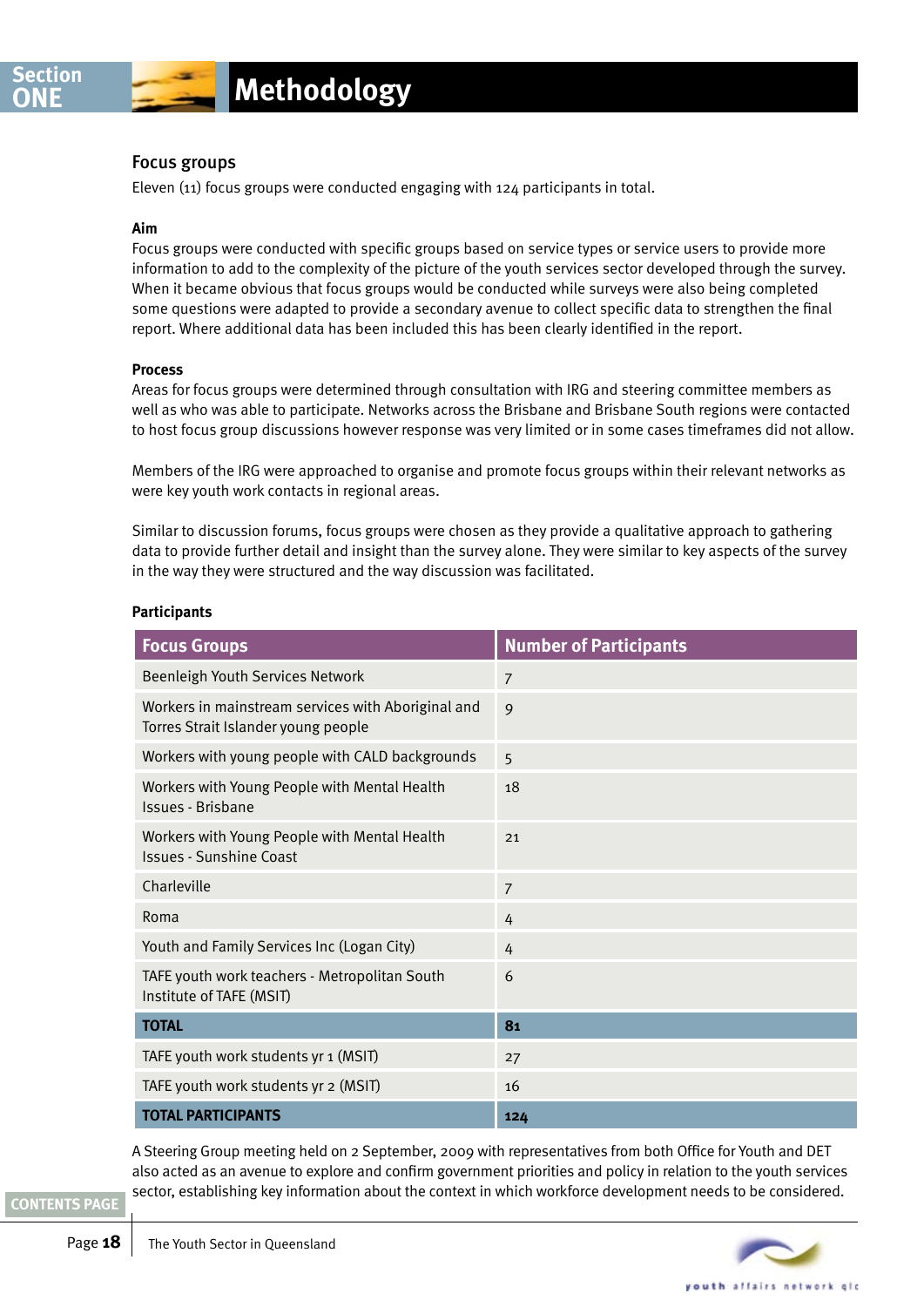

At the outset of the project an IRG was established to provide guidance and advice about project implementation and project outcomes. Terms of Reference were developed that outlined the group's role in acting as a 'think tank' for project ideas, insights and debate. Membership was invited from a wide range of categories including youth services, education providers (TAFE and universities), peak bodies and government departments. An underlying premise of establishing this group is to encourage and support the sector in initial development and ownership of an ongoing industry reference group which ultimately leads to ongoing sustainability, sector ownership and management.

The IRG met four times during the project providing advice about the overall project methodology, the survey instrument, issues and dilemmas in conceptualising a workforce development strategy for the youth sector and workshopping possibilities and themes as they have emerged from the data for the final report of the Youth Sector Development Plan.

# Existing workforce data

Recent Queensland community services workforce data has been included where directly relevant to strengthen and highlight themes emerging and to inform the overall profile that is being developed.

Data has been included from:

- Queensland Community Services Workforce Profile Project commissioned by the Health and Community Services Workforce Council from Rimfire Resources (referred to as Community Services Workforce Profile)
- Child Protection Skills Formation Strategy

#### Aboriginal and torres strait islander youth sector workforce skilling and training project

This project target group was youth workers employed in community based Aboriginal and Torres Strait Islander services. At an initial meeting of the Sub-Committee it was determined that the research phase of the project would be conducted in four regional areas in Queensland- Greater Brisbane, Central Queensland including Woorabinda, Cherbourg and North West Queensland. Design elements were implemented in this project to provide a more culturally appropriate approach to gathering and analysing data.

## Methodology workshop

To implement this project YANQ contracted the services of culturally appropriate staff as project interviewers to assist in developing communication and engagement strategies specific to Indigenous communities. An Expression of Interest was distributed throughout Queensland using the YANQ email bulletin, ISD regional networks and other email groupings. Ten project interviewers were engaged to work across the regions based on their connection with those particular areas.

A one day workshop was conducted with project interviewers and some members of the sub committee to detail the methodology for the project including developing the tools to be used, discussing the best way to collect information, what should be asked and in what form eg survey, interviews, focus groups and which services need to be included. Strategies were specialised according to the characteristics of a particular region or area to ensure they are the most effective approach within the timeframes available.

Outcomes of the workshop included a draft set of interview questions, a forum process and questions, a set of principles about engagement, a draft media release to promote the project locally. It was identified at the workshop that appropriate engagement is a key cultural consideration and that attention and resources need to be dedicated to this aspect of the project. A media release was drafted for local use and resources were established in regional budgets for time for project interviewers to connect personally with services.

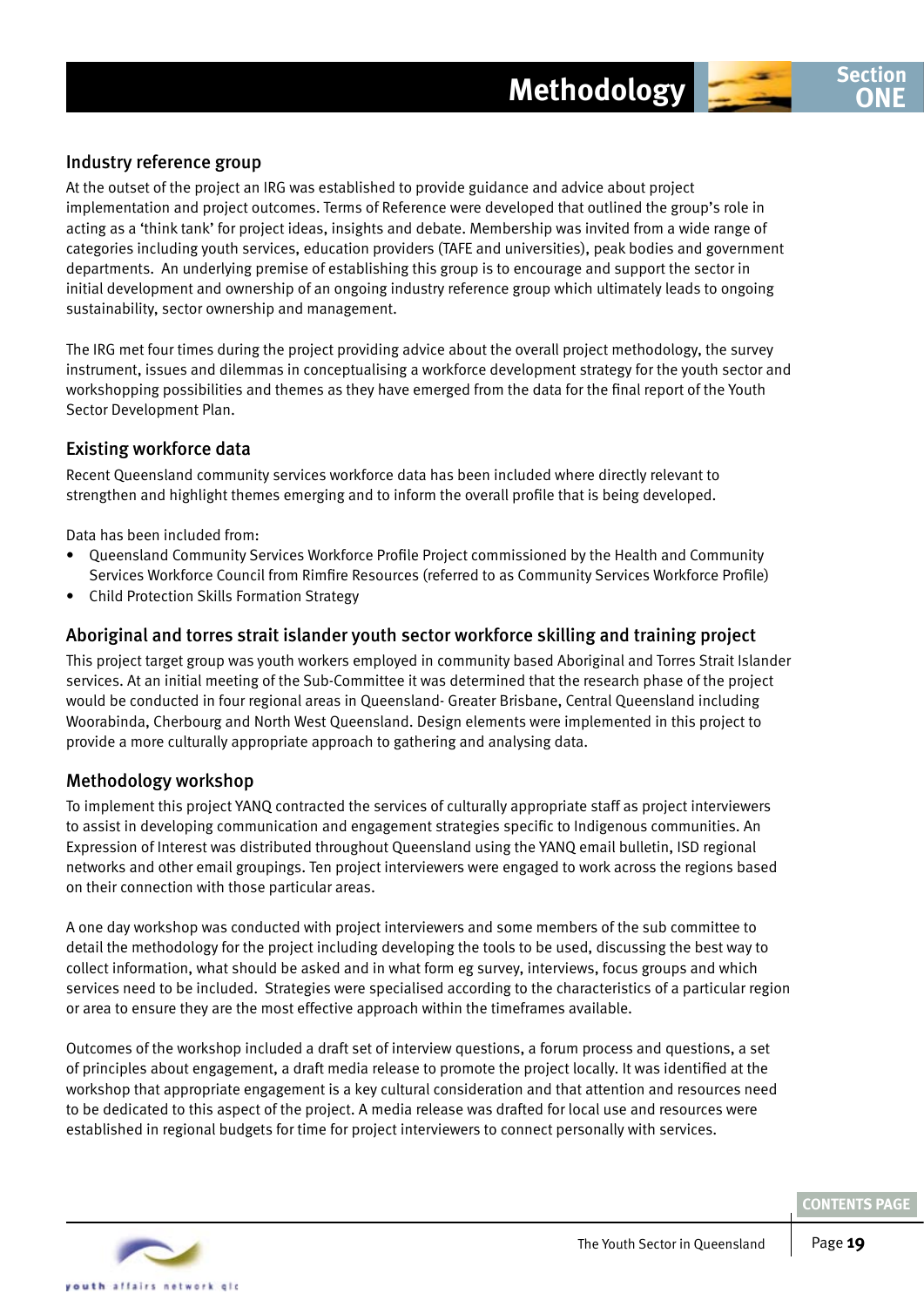#### Interviews

Twenty-eight (28) interviews were conducted in total to date.

#### **Aim**

Interviews were the major data collection tool utilised in this project. Face to face semi-structured interviews provided an avenue to discuss experiences of working in the youth sector, future trends and needs and possible strategies to support workforce skilling. Interviews were either individual or small groups, depending on the individual services and what is most appropriate and in many cases managers of services were interviewed separately to staff to provide opportunity for both groups to provide their perspectives. The aim was to collect information about both managers' experiences of developing and supporting the youth services workforce and youth workers experiences of entering and remaining in the youth services workforce.

The aim of this approach was to provide deeper insight through detailed experiences of individuals and created the opportunity to tap into a greater sense of person or place, locating people in their community and their particular work situation to gain a better contextual understanding of their story in a workforce development framework.

#### **Process**

Project interviewers directly contacted all identified services to invite them to connect with project workers through individual and/or group interviews. In depth interviews were conducted in person with project interviewers asking questions and recording responses.

Interview questions were formulated during the methodology workshop and then compared against those used in the general project to maintain consistency of data collected. At the methodology workshop it was identified that project interviewers had a role as 'cultural navigators' and that questions may be formulated and posed differently to get the same type of information dependant on the target audience and what would hold meaning for them.

#### **Participants**

Target group lists were finalised at the methodology workshop by using contact details of services identified through the general project target group as Indigenous and then adding additional contacts known by project interviewers through local connections. Participants were primarily from services that have been identified as specific Aboriginal and Torres Strait Islander organisations providing services to young people.

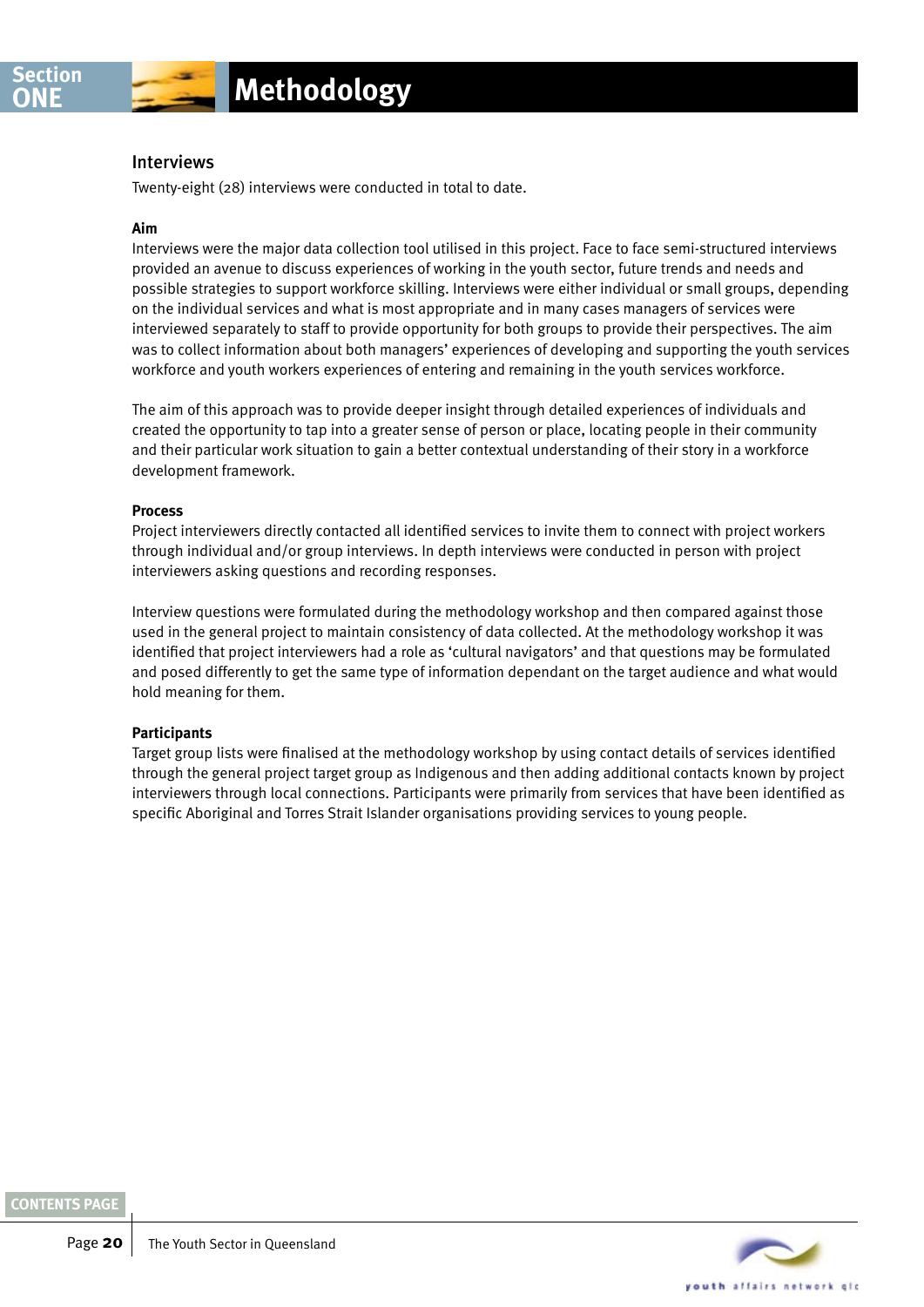



#### **Services Interviewed to date**

| <b>Location</b>              | <b>Service</b>                                              | <b>Number of participants</b> |
|------------------------------|-------------------------------------------------------------|-------------------------------|
| Cherbourg                    | <b>Barambah Aboriginal Community</b><br>Care Agency (BACCA) | $\overline{4}$                |
|                              | Youth and Community Combined<br>Action (YACCA) board member | $\mathbf{1}$                  |
|                              | Jundah Women's' Shelter                                     | $\overline{2}$                |
|                              | <b>Barambah Medical Centre</b>                              | $\mathbf{1}$                  |
|                              | Beemar Yumba Hostel                                         | $\mathbf{1}$                  |
|                              | Cherbourg Shire Council                                     | $\mathbf{1}$                  |
| <b>TOTAL</b>                 | 6 services                                                  | 10 interviews                 |
| <b>Greater Brisbane</b>      | Kurbingai                                                   | $\mathbf{1}$                  |
|                              | Kids, Youth and Community (KYC)                             | $\overline{2}$                |
|                              | Jabiru                                                      | $\mathbf{1}$                  |
|                              | Link-Up                                                     | $\mathbf{1}$                  |
|                              | <b>Children of the Dreaming</b>                             | $\mathbf{1}$                  |
|                              | Bahloo                                                      | $\overline{2}$                |
|                              | Indigenous Youth Health Service                             | $\mathbf{1}$                  |
|                              | Deception Bay Community Youth<br>Programs                   | $\mathbf{1}$                  |
| <b>TOTAL</b>                 | 8 services                                                  | 10 interviews                 |
| <b>North West Queensland</b> |                                                             |                               |
| Mornington Island            | <b>PCYC</b>                                                 | $\overline{\mathbf{3}}$       |
| Normanton                    | North West Queensland Primary<br>Health Care (NWQPHC)       | $\mathbf{1}$                  |
|                              | Normanton Justice Group                                     | 1                             |
|                              | Oxfam Gulf Regional Health<br>Service                       | $\overline{2}$                |
| Mount Isa                    | Mount Isa Community City Safe                               | $\mathbf{1}$                  |
| <b>TOTAL</b>                 | 5 services                                                  | 8 interviews                  |
| <b>TOTAL</b>                 | 19 services                                                 | 28 interviews                 |

Continued over page…

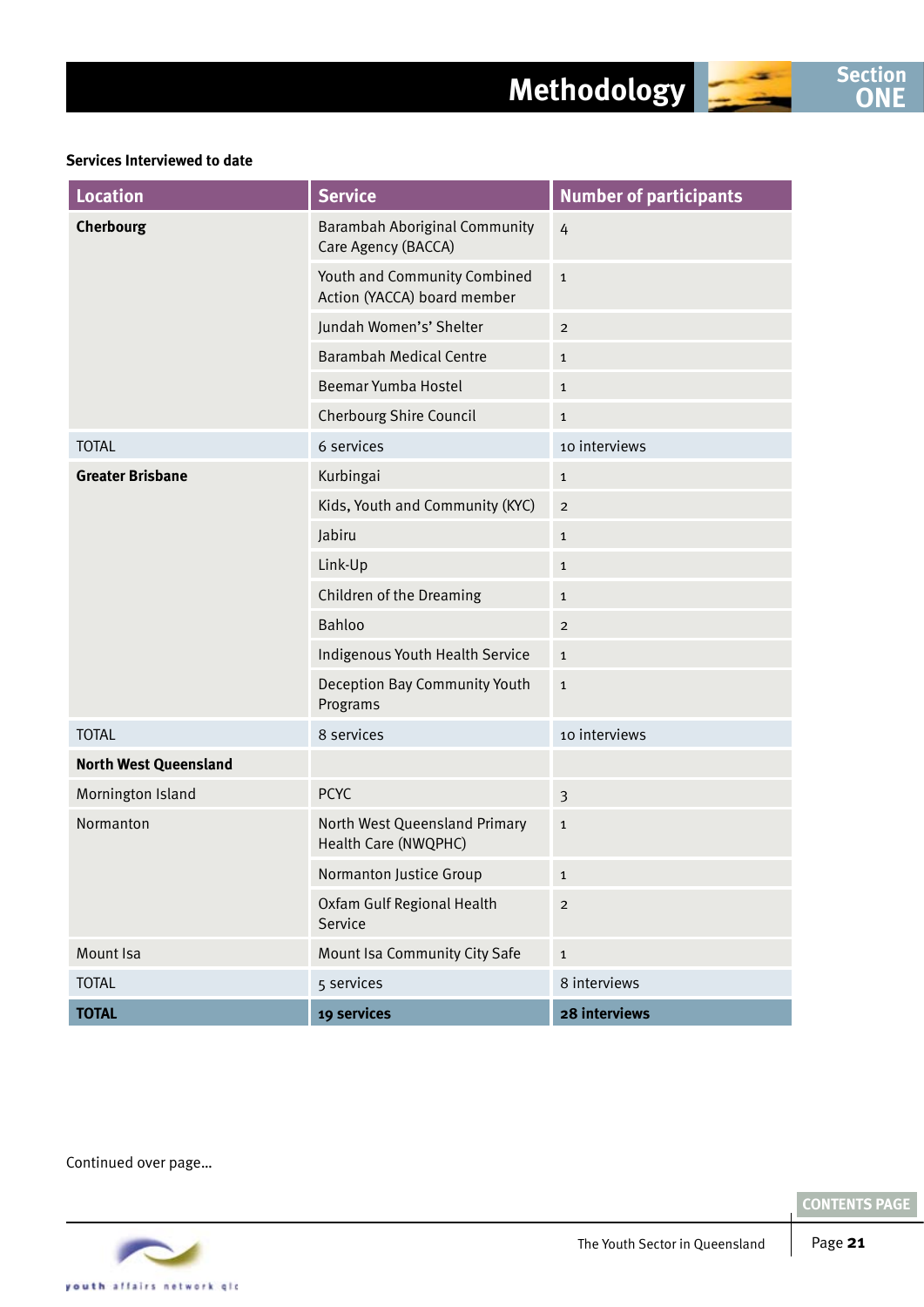#### **Services Interviewed to date** (continued)

| <b>Location</b>                                                     | <b>Service</b>                                                                                                                                                                                                                                                                                                                                                                                                                                                                                                              | <b>Number of participants</b> |
|---------------------------------------------------------------------|-----------------------------------------------------------------------------------------------------------------------------------------------------------------------------------------------------------------------------------------------------------------------------------------------------------------------------------------------------------------------------------------------------------------------------------------------------------------------------------------------------------------------------|-------------------------------|
| <b>Central Queensland</b>                                           |                                                                                                                                                                                                                                                                                                                                                                                                                                                                                                                             |                               |
| Rockhampton Forum was<br>conducted with 22 participants in<br>total | • Career Employment Australia<br>• Education Department<br>• Rockhampton Regional Council<br>• Dept of Economic Development & Innovation<br>• Central Qld Indigenous Development Ltd<br>$\bullet$ Career Links<br>• Capricornia Training Company<br>• Police Citizens Youth Club (PCYC) x 2 participants<br>• Milbi x 3 particpants<br>· Bidgerdii<br>• Youth Justice Services<br>• Blackwater Youth Development Project<br>• Qld Health<br>• Department of Communities ATSIS<br>• Qld Health<br>• Anglicare<br>• Reconnect |                               |

#### Survey

#### **Aim**

While not the primary data collection tool, the survey was designed to capture a workforce profile snapshot of the existing youth sector workforce as with the other project and both managers of services and youth workers were targeted in two separate surveys.

#### **Process**

As with the general project, the survey was made available to all managers and youth workers in identified services on the target group lists developed in the methodology workshop except in North West Queensland. The survey was introduced by a letter about the project and followed up with personal contact by project interviewers to encourage services to complete and return the survey. The survey was accessible online as well as a hard copy being provided for managers to copy and distribute to staff. Project interviewers encouraged workers to complete surveys in their direct contact with services. In North West Queensland project interviews informed services about the service during face to face contact.

Collated survey results provide a quantitative snapshot of the current workforce context as well as enabling comparison between regions and with the general project (if relevant)

#### **Participants**

Services on the target group lists generated at the methodology workshop were targeted.

Seven managers surveys were returned, six youth worker surveys where the manager had also completed a survey were returned. While it was optional to identify by name, respondents were asked to identify their services to assist with cross referencing of manager and worker surveys so that survey data could be appropriately collated to create the whole picture. That is, where youth workers had completed surveys but managers had not, these figures were added to the total workforce demographic information as they had not previously been counted.

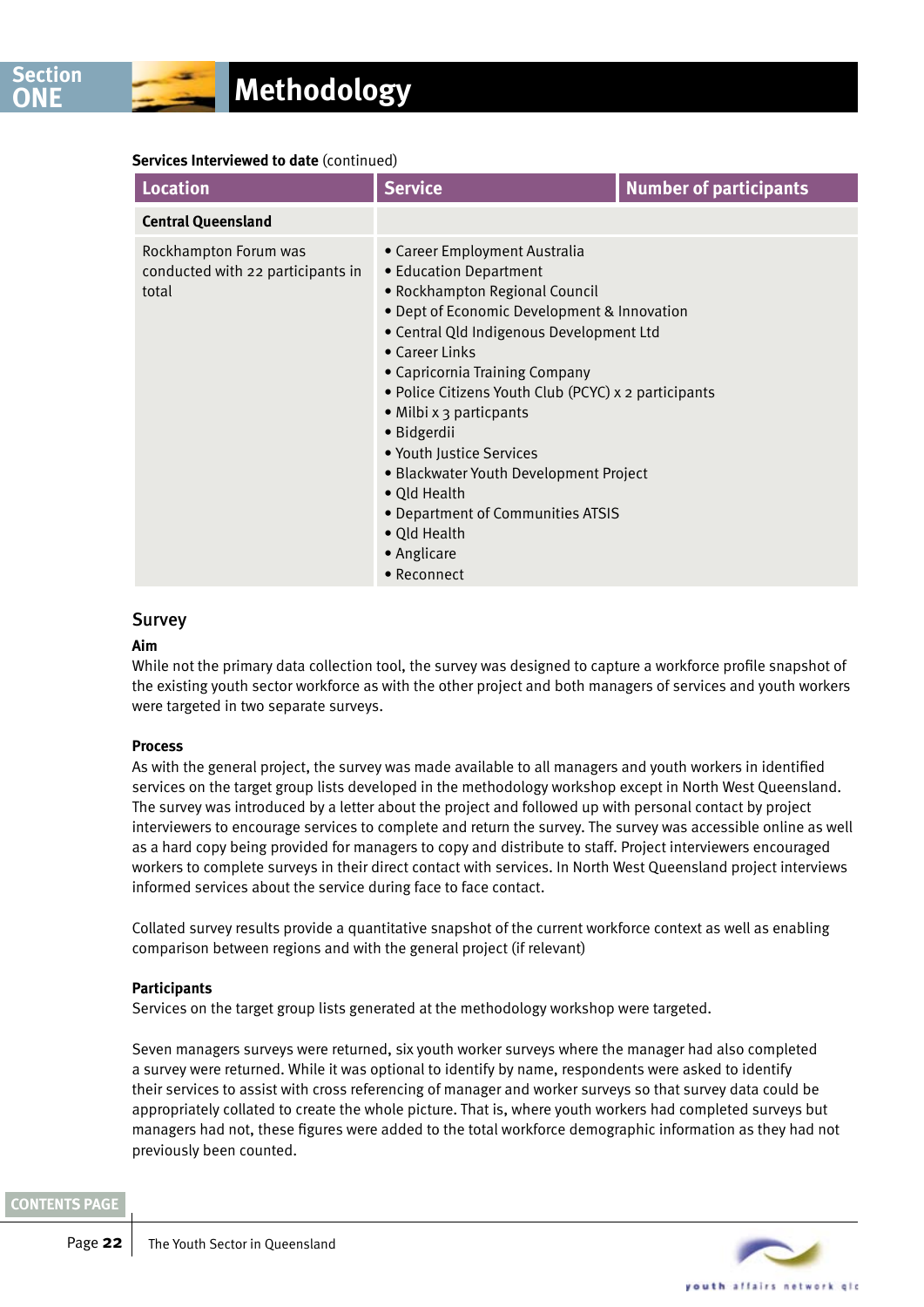#### **Aim**

At the methodology workshop, it was identified that forums may work better than interviews in some locations as they provide an opportunity to get a group of people together to 'yarn up' promoting dialogue and debate about what youth work is, the values underpinning it, what is currently happening in the sector and future workforce needs to maintain a vibrant and healthy youth services sector.

#### **Process**

Both Central Queensland and Brisbane were identified as regions to conduct forums. Forums were organised and promoted by email, mail, and fax and through personal contact with services. A forum process outline was developed along with a set of questions to gather data.

#### **Participants**

Forums were promoted in Rockhampton and two in Brisbane, one north and one south of the river. A short lead in time amongst other variables meant that the Brisbane forums did not go ahead and instead individual surveys were conducted with a number of services in this area. The Rockhampton forum attracted 22 participants from a broad range of services in the area.

# Project sub-committee

A project sub-committee was formed as part of the IRG for the overall project to provide direct guidance and advice relating to the Aboriginal and Torres Strait Islander project including which regions to include in the research and how to best implement the project. Membership of the sub-committee includes key Indigenous service providers and government representatives. The sub-committee met once at the beginning of the project and was invited to participate in both the methodology workshop and the data analysis and recommendation workshop held after the initial data collection phase. It is intended that the sub-committee will meet again to consider the Indigenous Youth Sector Development Plan and initiatives arising from this.



**CONTENTS PAG** 

**ONE**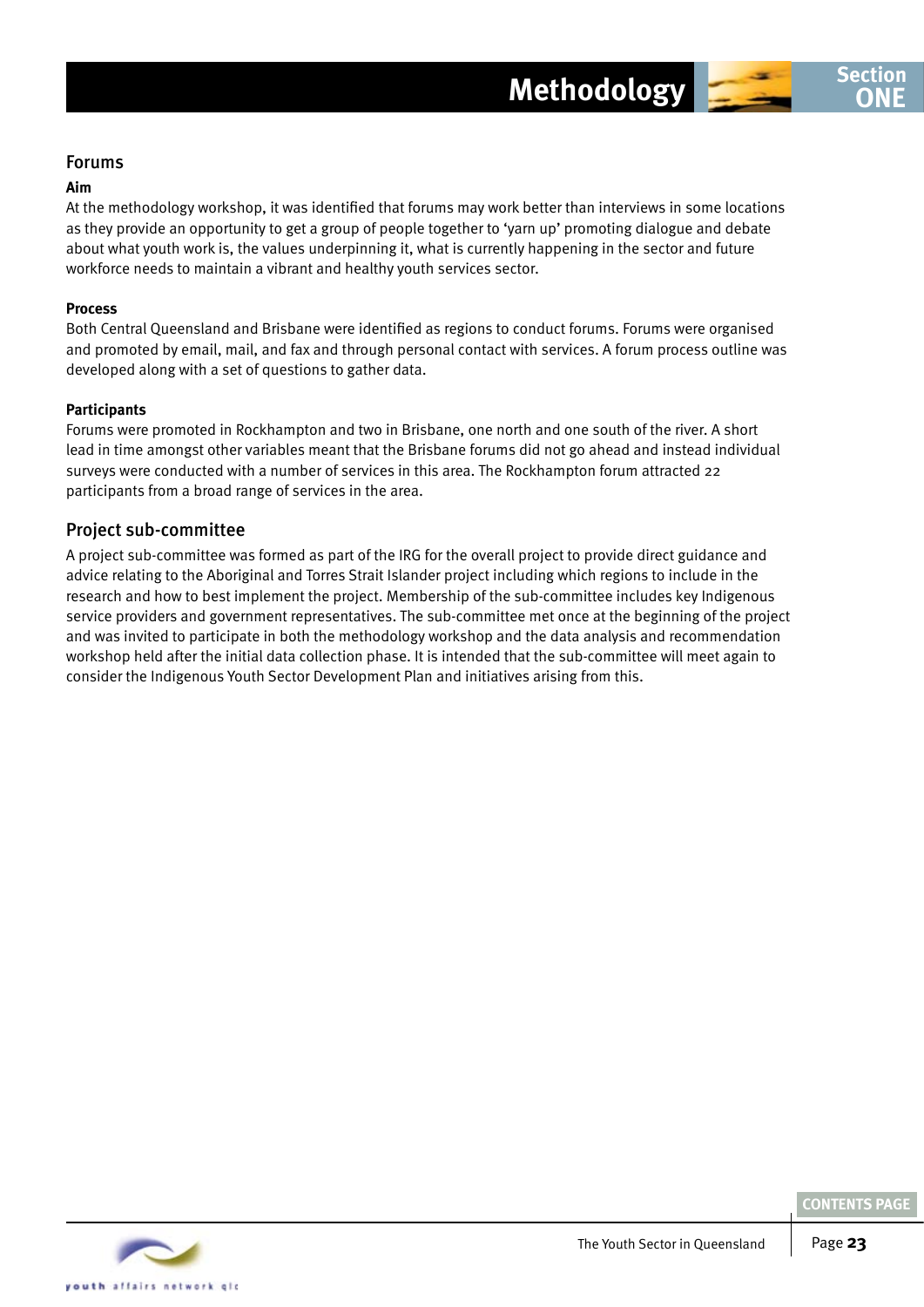<span id="page-23-0"></span>

The findings from both the general Youth Sector Workforce Skilling and Training Project (referred to as the general youth sector project) and the Aboriginal and Torres Strait Islander Youth Sector Workforce Skilling and Training Project (referred to as the Murri project) have been included in the following section to enable comparison where relevant. In some cases not enough data has been generated through the Murri project to provide a clear theme or picture. Indigenous data has not been broken into regions for the same reason. Readers are cautioned that where survey information is presented it represents a small sample and is indicative of the youth sector workforce only.

Where it has been identified during implementation that it would be useful to seek additional data, either through further research or when the survey is next administered this has been captured in italics to inform future activities.



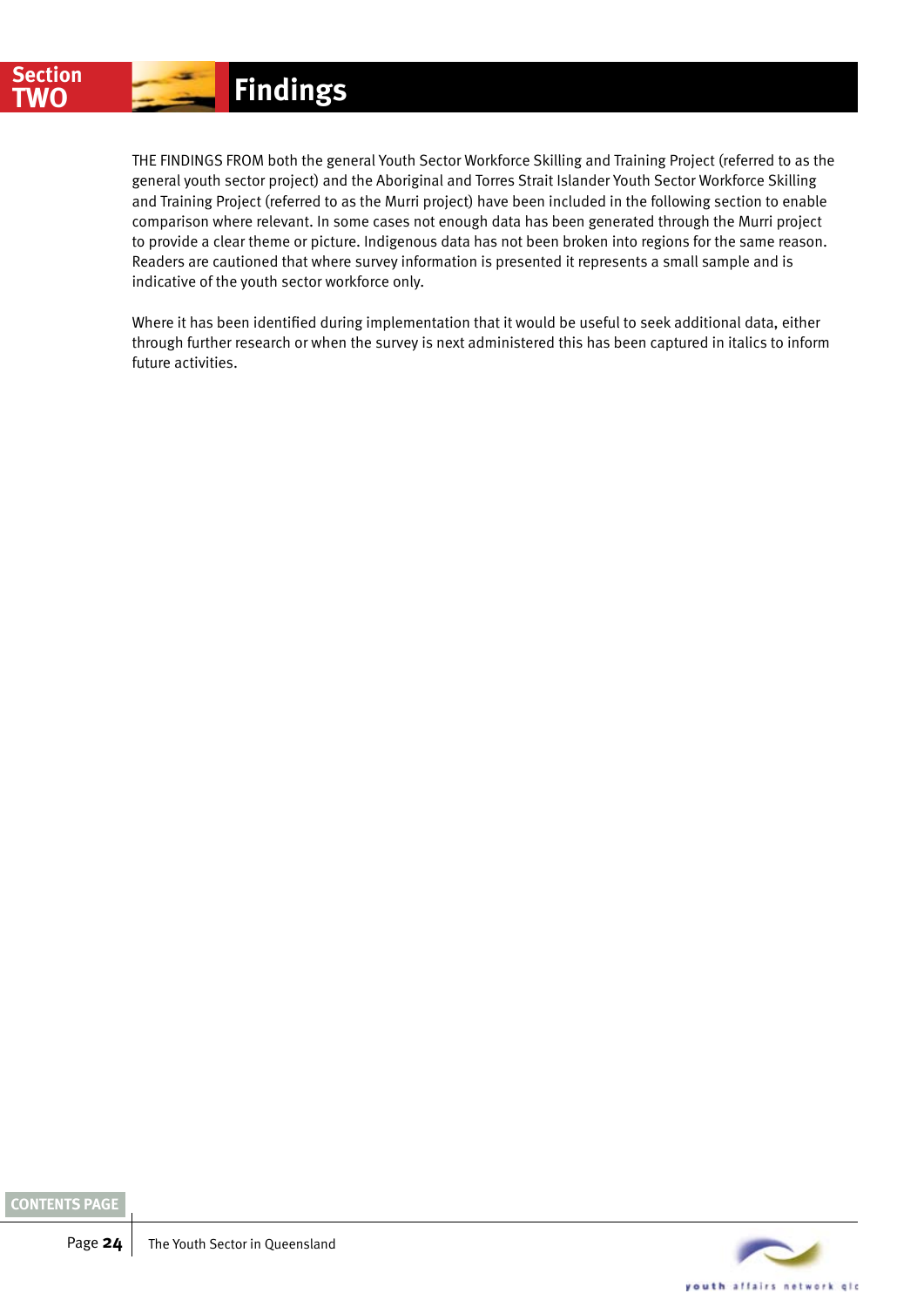# <span id="page-24-0"></span>1. Workforce demographics

This section of the report provides a summary of workforce demographic data, creating a picture of the Department of Communities funded youth service sector and raising some interesting questions and themes that have fed into recommendations and strategies in the Youth Sector Development Plan. The information presented in this section comes from the collated survey data from managers' surveys and from surveys of youth workers where a survey was not completed by the service manager. It is augmented by data provided at focus groups and forums.

#### **1.1 Gender, age and ethnic representation**

#### **Gendered workforce breakdown**

| Gender      | General Project | Murri project |
|-------------|-----------------|---------------|
| Female      | 71.59%          | 64.2%         |
| <b>Male</b> | 28.40%          | 35.8%         |



#### **Table 1.1.1 Gendered workforce in general youth sector by project regions**

From this information it is clear that there are a higher proportion of males within the Indigenous youth sector workforce than the general youth sector workforce with almost 36% male staff. Brisbane has a greater success rate than South West Queensland in attracting male workers to the sector. Notably other Queensland areas had a particularly high percentage of males which can be attributed to the fact that one large Central Queensland Indigenous service had a high number of male staff.

Increasing male participation in the workforce was raised specifically by participants at one South West focus group and also at one Brisbane and Brisbane South forum suggesting there were not enough males in the sector and that this needed attention when planning for the future workforce. Barriers to male participation in the workforce were not specifically explored at this stage of the projects. The focus group addressing working with Culturally and Linguistically Diverse young people noted the importance of how trust is established when working with these communities and differences that exist for workers of different genders, emphasising the importance of the role of male workers in some communities.

Data gathered in the Community Services Workforce Profile project across a range of service types in the community services sector in Queensland showed an average of 80% female employees amongst those participating in the review, indicating that there are generally more males in youth work than other sectors.



**Section TWO**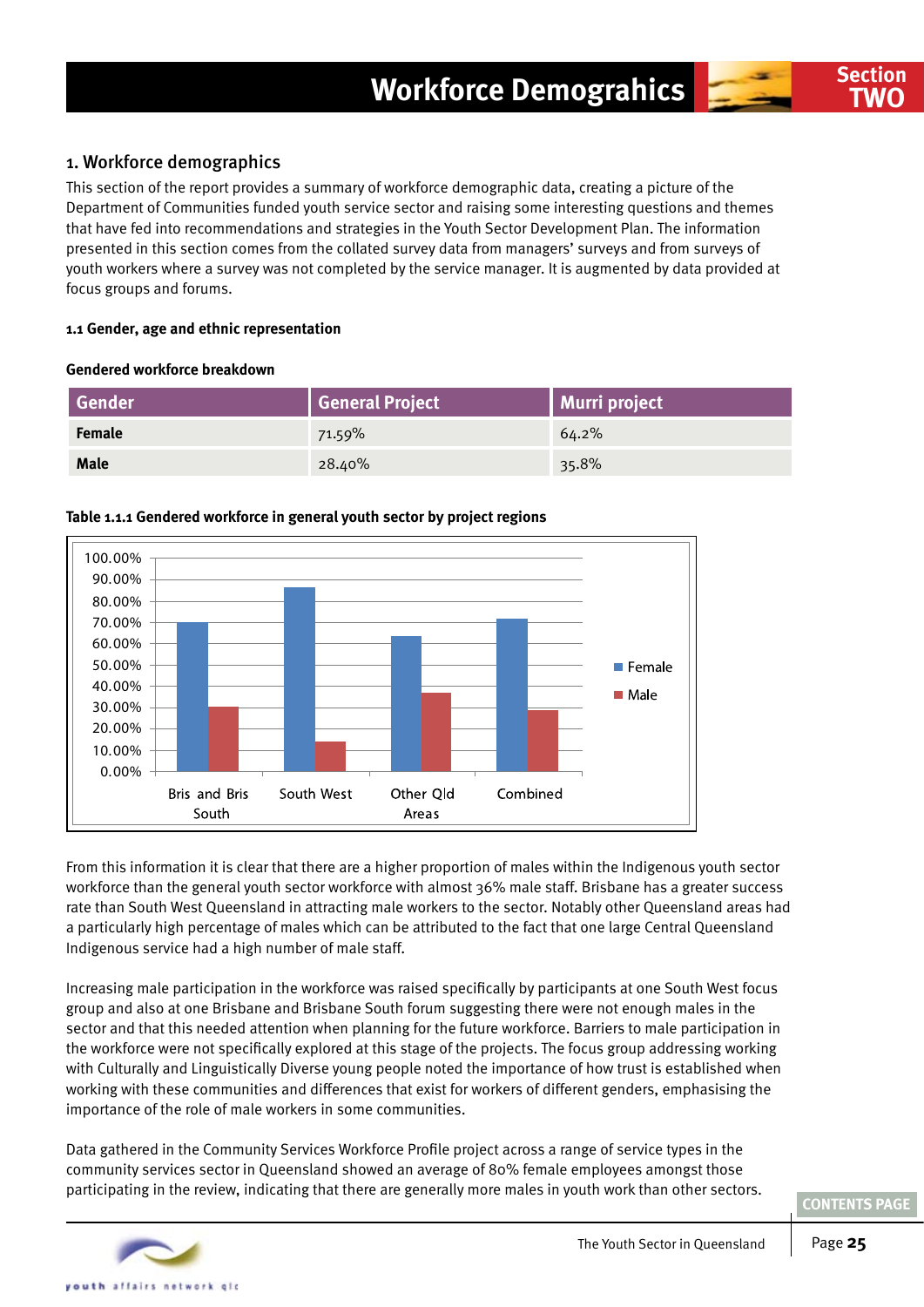While youth justice was not a specific target group service for these projects, the Community Services Workforce Profile project data showed that there are by far a greater number of males in this work area than females. This may account for the higher proportion of males in the Indigenous workforce as a number identified that they deal with youth justice issues.

#### **Workforce by age**

| <b>Age Range</b>             | $\langle 25$ | $26 - 35$ | 36-45  | 46-55  | 555   |
|------------------------------|--------------|-----------|--------|--------|-------|
| <b>General Project</b>       | 13.33%       | 46.19%    | 28.26% | 11.41% | 1.08% |
| Indigenous<br><b>Project</b> | 13.5%        | 35.14%    | 35.14% | 29.72% | 13.5% |

Comparative data across the two projects shows that workers are generally older in the Indigenous youth services sector than the general sector. Anecdotally Indigenous workers suggest that a challenge ahead is to attract young people into the sector.



#### **Table 1.1.2 Indigenous workforce by age**

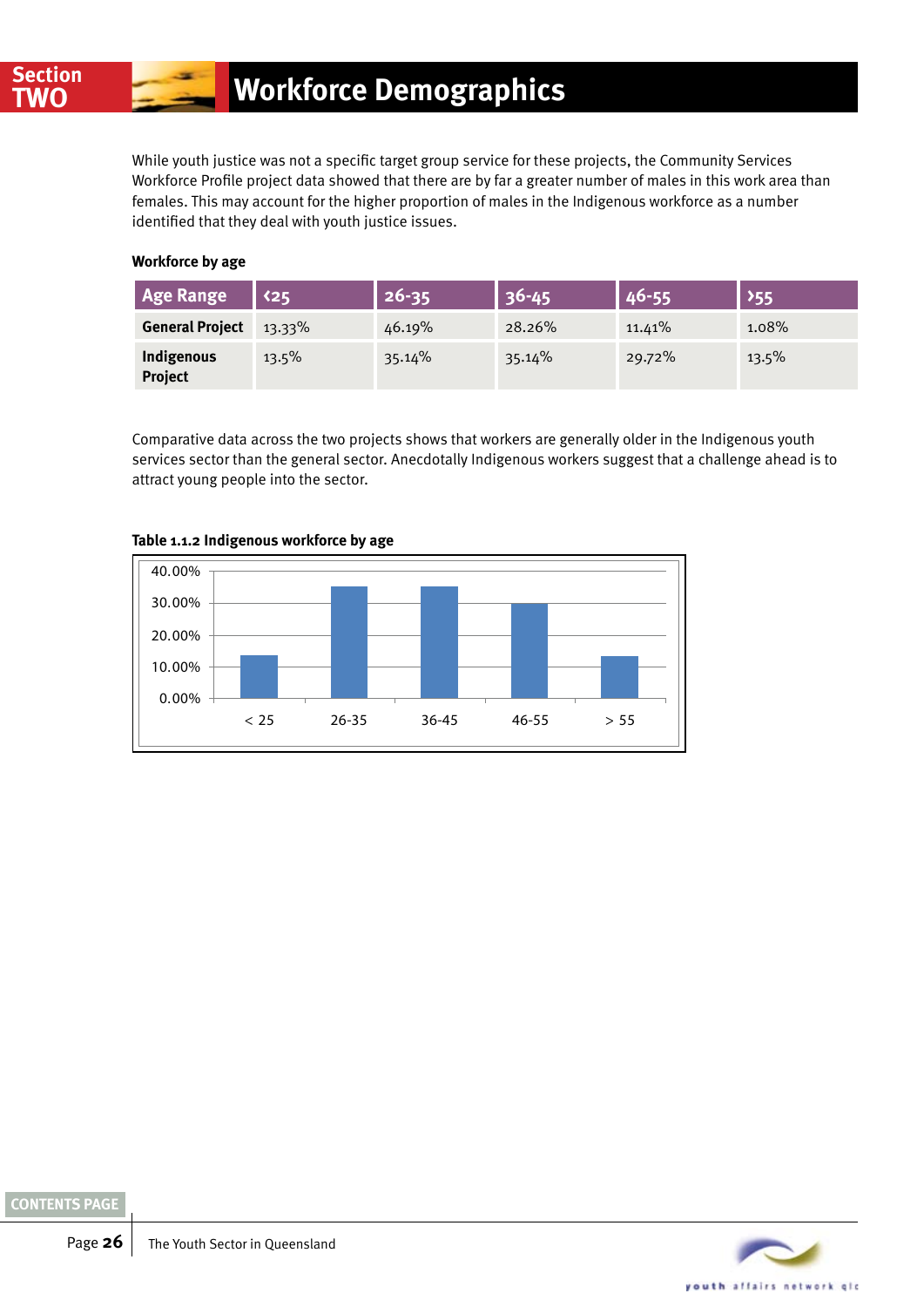# **Workforce Demograhics**

**Table 1.1.3 General workforce by age by region**



As may be expected in the general youth services sector, the responses show that the majority of workers are between 26-35 years, however as indicated, this trend is reversed in South West Queensland where almost 40% of workers for this region are in the 36-45 year category with a further 15% in the 46- 55 years and over 55 years categories. While Brisbane and Brisbane South seem to be able to attract a youthful workforce, defying typical community services and health workforce statistics, this is not evident in South West Queensland.

Data gathered in both the Child Protection Skills Formation Strategy and the Community Services Workforce Profile project showed a generally older workforce with a significant number of workers being located in 36-45 years age bracket in both projects.

Participants in both focus groups in South West reported difficulty in attracting staff to positions in their respective locations which may have an impact on the workforce age in these locations.

| <b>Cultural Background</b>    | <b>General Project</b> | <b>Murri project</b> |
|-------------------------------|------------------------|----------------------|
| <b>CALD background</b>        | 4.81%                  | 6.1%                 |
| Aboriginal                    | $1.2\%$                | 64.1%                |
| <b>Torres Strait Islander</b> | $1.2\%$                | 10.25%               |
| South Sea Islander            | 4.21%                  | 10.25%               |
| Other                         | n/a                    | 10.25% - Anglo-Saxon |

#### **Table 1.1.4 Cultural background of the workforce**

As may be expected from the regions examined in the Murri project, a large percentage of respondents identified as coming from an Aboriginal background. The 10.25% that identified as 'other' reported that they came from an Anglo Saxon background.

The minimal response to this question by the general youth sector workforce either indicates that very few workers are from a culturally and linguistically diverse background or Aboriginal, Torres Strait Islander or South Sea Islander decent or that this information is not collected in any systematic way by organisations in order to allow managers to provide this detail. Given the apparent small number of Indigenous people in the general



**TWO**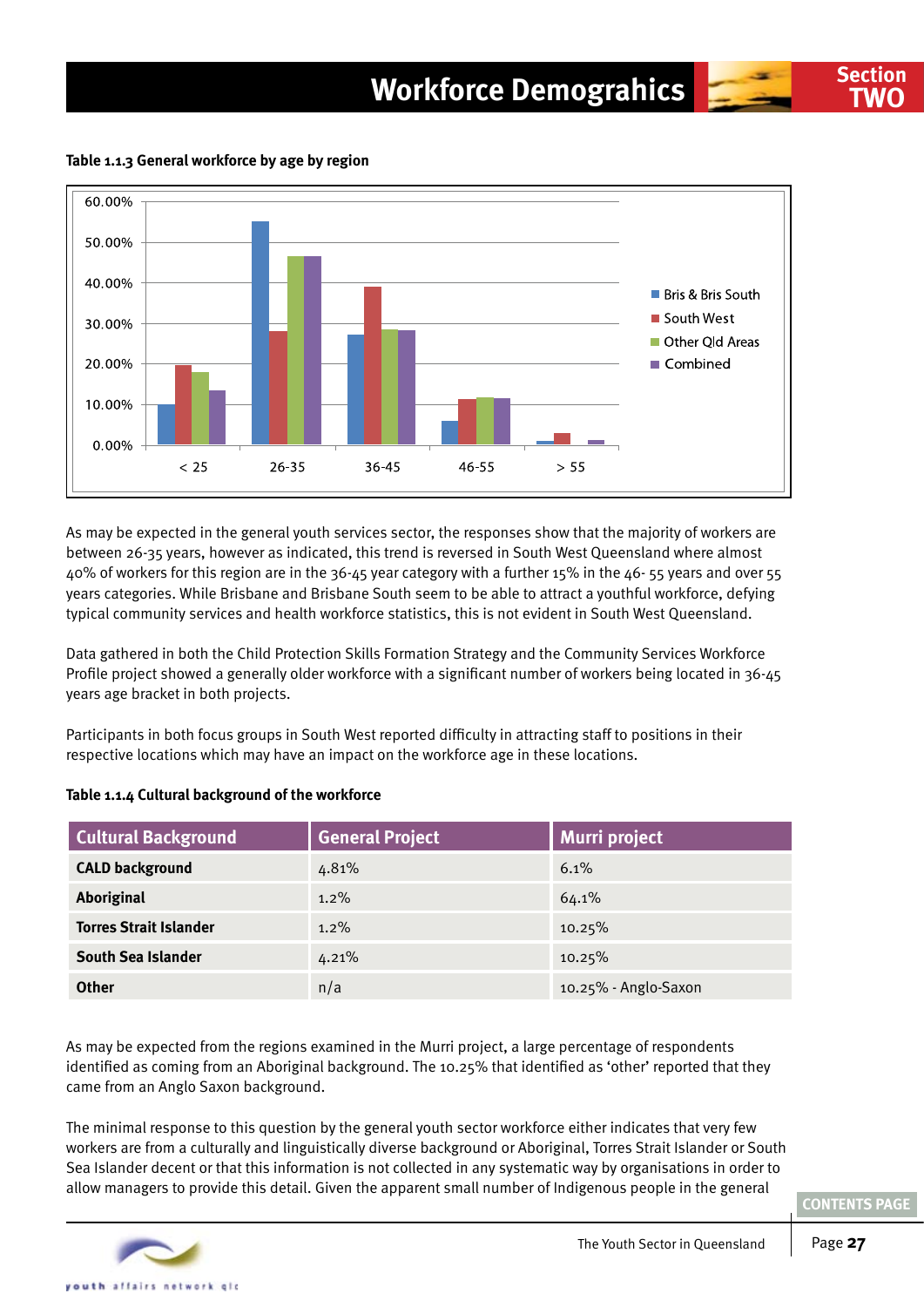youth services workforce, initiatives such as the Aboriginal and Torres Strait Islander Youth Services Workforce Skilling and Training project are paramount to understanding their specific workforce development needs and ensuring appropriate and effective strategies are developed.

Focus groups in Brisbane and South West Queensland discussed the high representation of Indigenous young people in their services and the difficulty in attracting Indigenous staff to positions as well as the need for increased training and skill development for non-Indigenous staff in working effectively with Aboriginal and Torres Strait Islander young people. The importance of cultural awareness training and developing organisation's competencies in working cross-culturally in an integrated workplace approach rather than through a one day training event was emphasised in a number of locations. This has been further explored in the Key Themes section of this report.

# 1.2 Experience in the youth services sector

The level of experience within the youth services sector is an important consideration in terms of the sustainability, health and depth of skills and knowledge that remain within the sector to influence quality of services provided to young people and quality of management skills and practice to support the sector.

|                              | $6$ mths | 1 yr   | 2 yrs  | 3 yrs | 4 yrs |       | 5 yrs 1 5-7 yrs | 8-10 yrs 1210 yrs |        |
|------------------------------|----------|--------|--------|-------|-------|-------|-----------------|-------------------|--------|
| General<br><b>Project</b>    | 14.28%   | 23.33% | 13.81% | 8.57% | 7.62% | 5.71% | 8.57%           | 9.52%             | 8.57%  |
| Indigenous<br><b>Project</b> | 6.5%     | 18.75% | 10.94% | 4.69% | 9.38% | 7.81% | 23.44%          | 7.81%             | 10.94% |

#### **Experience in the youth services sector**



#### Responses indicate that 51% of workers have been in the youth services sector for 2 years or less, with half of these showing that they have been in the sector for approximately 1 year indicating that there is considerable inexperience specifically in relation to the youth services sector. The small number of workers who have been in the sector for more than two years is notable. Interestingly, South West Queensland had 15% of workers who have been in the youth services sector for 10 years or longer. This appears to correlate with other data indicating that workers are generally older in the South West Queensland.

youth affairs network gid

Page 28 | The Youth Sector in Queensland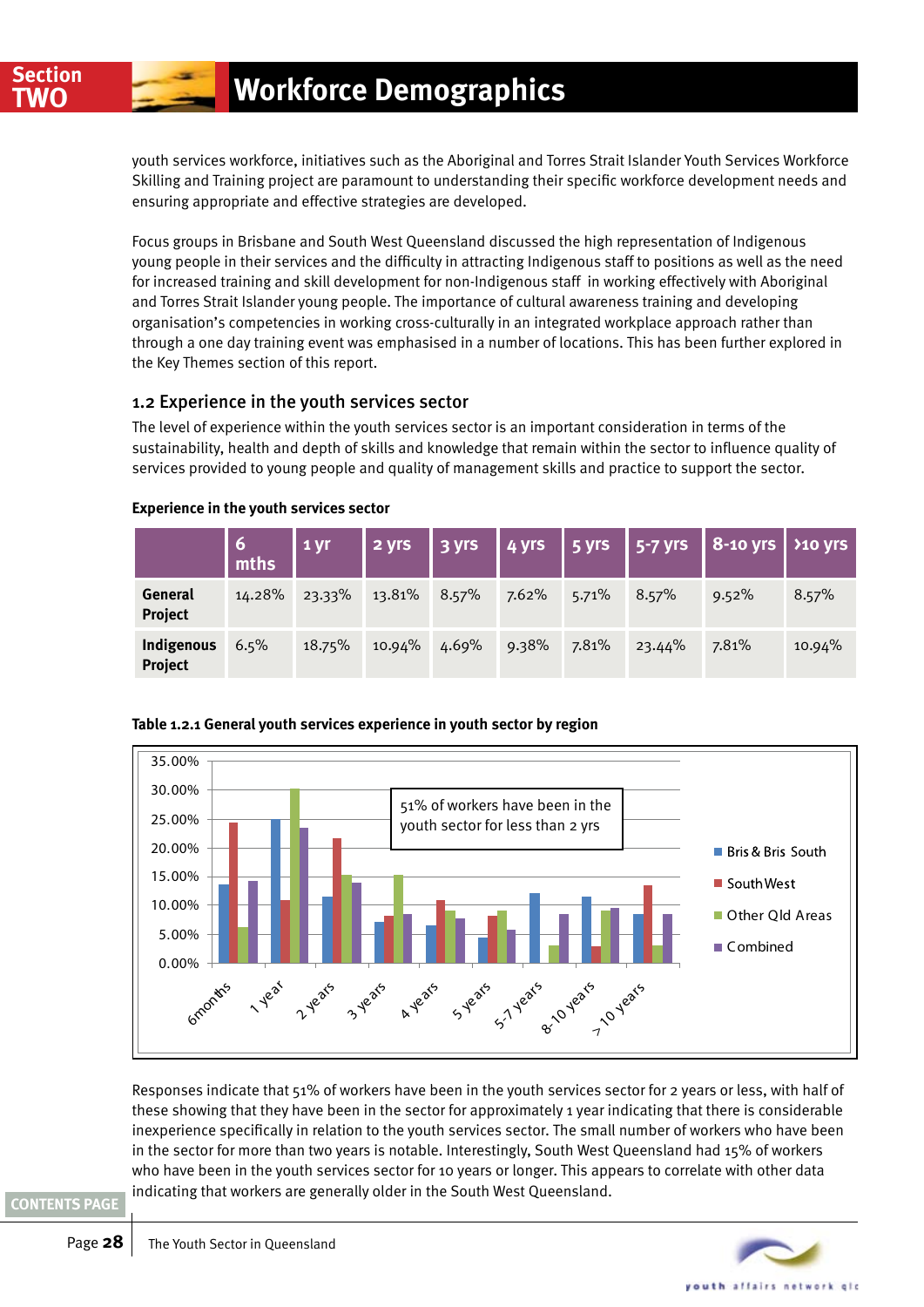# **Workforce Demograhics Section**

Participants at all forums and focus groups reported a distinct need to nurture, develop and harness leadership across the sector to increase sustainability of the sector through sharing of practice wisdoms and the 'youth sector narrative', providing an infrastructure that also contributes to other workforce development strategies such as retention of staff and status of the sector. A number of groups went further to identify the need to develop a senior practitioner type role within services, across services or access to workers in other services that could provide guidance, advice and support based on their practice experience.





Responses show that experience in the sector is spread much more widely in the Indigenous youth sector with a spike at 5-7 years.

#### **Experience in current organisation**

Respondents were next asked to indicate how long they had been employed at their current organisation to demonstrate capacity at this level.

|                           | $\begin{bmatrix} 6 \\ mths \end{bmatrix}$ | $1 \overline{y}$ r | 2 yrs     | 3 yrs  |       |       |          | 4 yrs 5 yrs 5-7 yrs 8-10 yrs 710 yrs |       |
|---------------------------|-------------------------------------------|--------------------|-----------|--------|-------|-------|----------|--------------------------------------|-------|
| General<br><b>Project</b> | 16.66%                                    | 26.78%             | $20.83\%$ | 10.12% | 7.74% | 2.97% | $7.73\%$ | 7.14%                                | 2.97% |
| Indigenous<br>Project     | 10%                                       | 16%                | 10%       | 2%     | 10%   | 16%   | 12%      | 6%                                   | 8%    |



**TWO**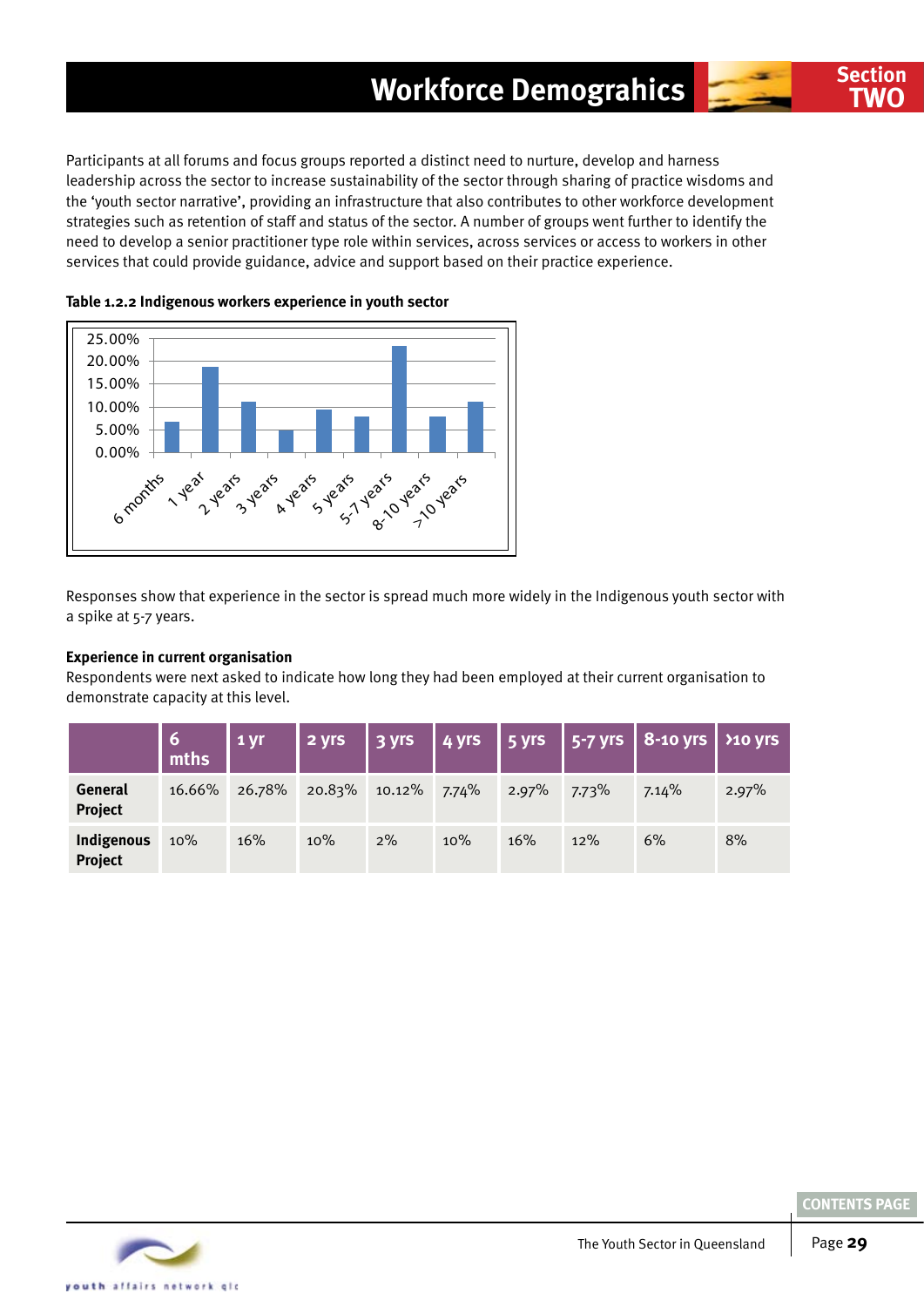



Findings show that 64% of respondents have been working in their current service for two years or less with a marked decline in numbers between the 2 and 3 year level (10%) and again between the 4 and 5 year level (5%). Interestingly, results in the Community Services Workforce Profile project showed that 46% of general community services workforce surveyed had been in their roles for 2 years or less, suggesting that workers are remaining in the youth sector longer than other sectors.

Implications for services in relation to workforce management and sustainability of services are evident given the reported difficulty in attracting and recruiting staff in some locations. Further, the need identified above for the development of infrastructure to support leadership development as well as the senior practitioner role is a critical consideration if staff turnover is reasonably frequent, to provide an ongoing avenue for new staff to access skills, knowledge and ideas and for experienced staff who move between services to be able to share this.

Members of the IRG noted that people moving between services and sectors is not necessarily a negative if infrastructure exists within organisations and within sectors to capture and manage sharing of knowledge, skills and information to provide a continually developing quality service to young people. Peer support networks and other similar structures such as YACCAN and the YSC hubs provide one existing avenue to take up the knowledge management challenge.

vouth affairs network old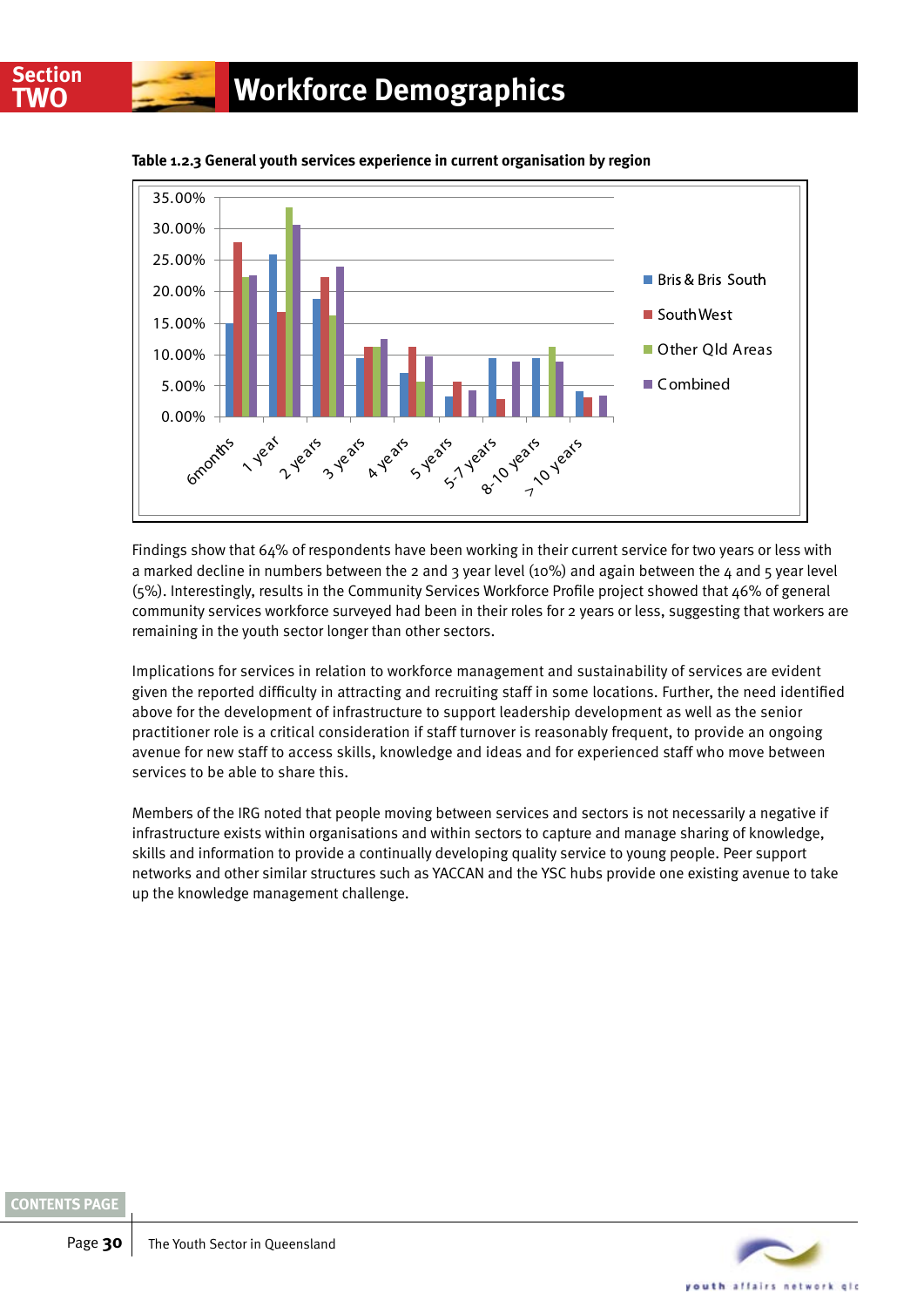# **Workforce Demograhics Section**

**Table 1.2.4 Indigenous experience in current organisation**



Responses again show that experience in current organisation is spread much more widely in the Indigenous youth sector.

# 1.3 Qualifications

#### **Highest relevant qualification in the workforce**

| <b>Qualification Level</b>  | <b>General Project</b> | <b>Murri project</b> |
|-----------------------------|------------------------|----------------------|
| No Qualification*           | $11.20\%$              | 17.05%               |
| <b>Certificate</b>          | 16.80%                 | 25%                  |
| <b>Diploma</b>              | 16%                    | 13.66%               |
| <b>Advanced Diploma</b>     | 4%                     | 2.27%                |
| <b>Bachelor Degree</b>      | 47.20%                 | 13.66%               |
| <b>Post Graduate Degree</b> | 4.80%                  | 3.4%                 |

\* it is important to note that one Indigenous organisation with a large number of staff also had a number of staff without qualifications skewing this percentage a little.

As can be seen from the data above there is a greater number of qualified staff in the general youth sector and these staff have higher levels of qualifications. Interestingly about 40% of Indigenous workforce has VET level qualifications. Further investigation is required to determine what articulation pathways exist between VET qualifications and higher education and if these could be promoted more effectively to increase Indigenous participation in higher education.



**TWO**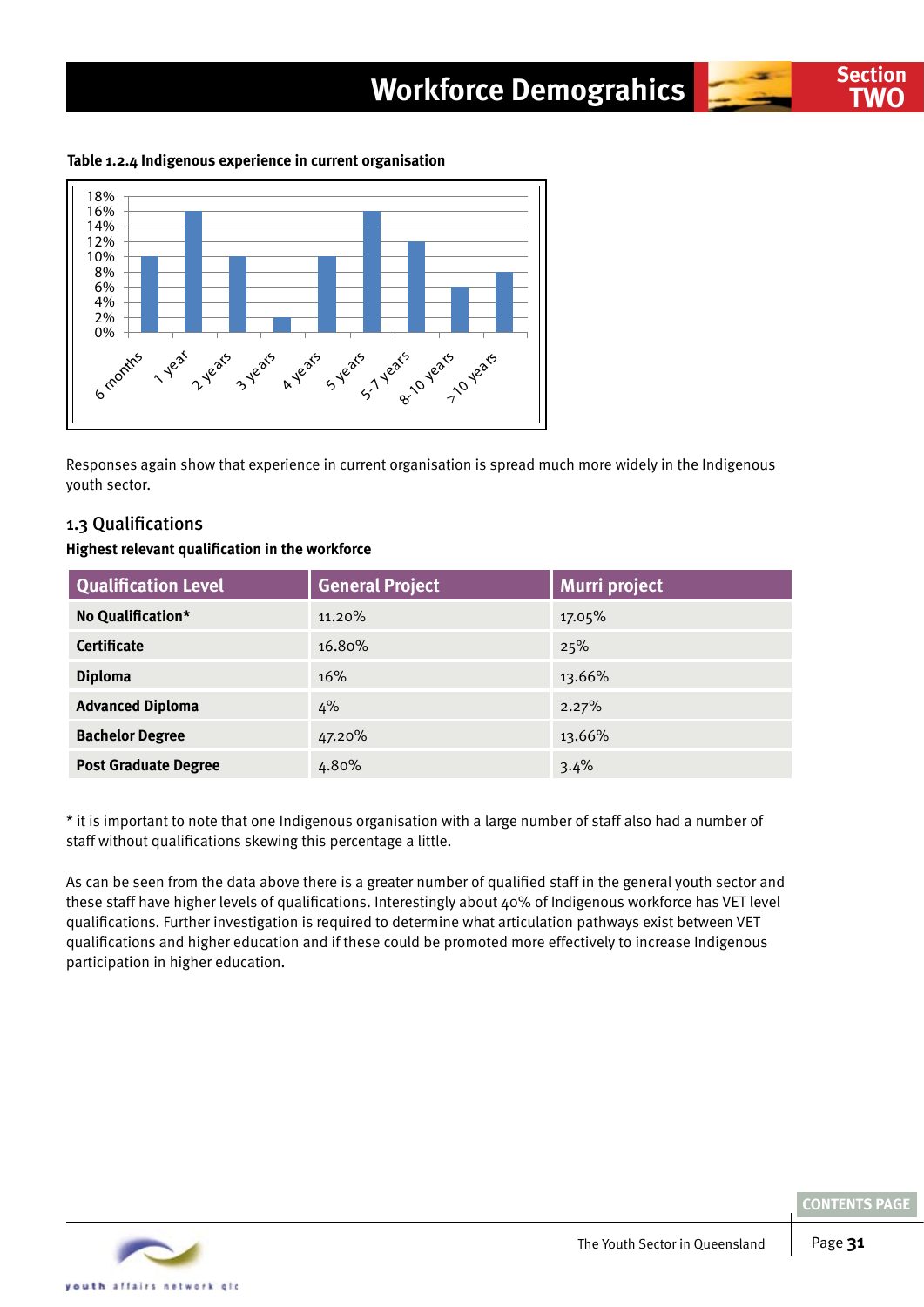

**Table 1.3.1 Highest relevant qualification in the general youth services workforce by region**

Responses show that 83% of workers have some form of relevant qualification, with the majority of 42% having a Bachelor's degree. Community Services Workforce Profile project similarly found that 38% of respondents had Bachelor's degrees while in comparison the Child Protection Skills Formation Strategy census reports that only 19% of staff in agencies that responded were qualified.

While respondents were asked to identify the area of their relevant qualification, minimal responses were provided. Data shows that the level of qualification is reasonably consistent across South West Queensland and Brisbane and Brisbane South regions. Data from other Queensland areas is skewed towards certificate qualifications due to results from one large service with many unqualified workers.

#### *Additional research questions:*

*A differently structured question eliciting information about relevant qualifications areas that encourages more responses would be useful in identifying pathways into the sector.*

| <b>Content Area</b>                              | <b>General Project</b> | <b>Indigenous Project</b> |
|--------------------------------------------------|------------------------|---------------------------|
| <b>Youth Work</b>                                | 26.5%                  | 37.04%                    |
| <b>Social Welfare/Community Work</b>             | 29.35%                 | 27.78%                    |
| <b>Social Sciences</b>                           | 2.8%                   | 5.56%                     |
| <b>Human Services</b>                            | 6.4%                   | $0\%$                     |
| <b>Social Work</b>                               | 12%                    | 1.85%                     |
| <b>Psychology</b>                                | 8.25%                  | 5.56%                     |
| <b>Nursing/Health</b>                            | 2.5%                   | 3.7%                      |
| Administration                                   | 4.6%                   | 18.5%                     |
| Other-including education, trade<br>and theology | 7.5                    | 7.40%                     |

When managers were asked about the content area of their staff's highest relevant qualification they identified the following:

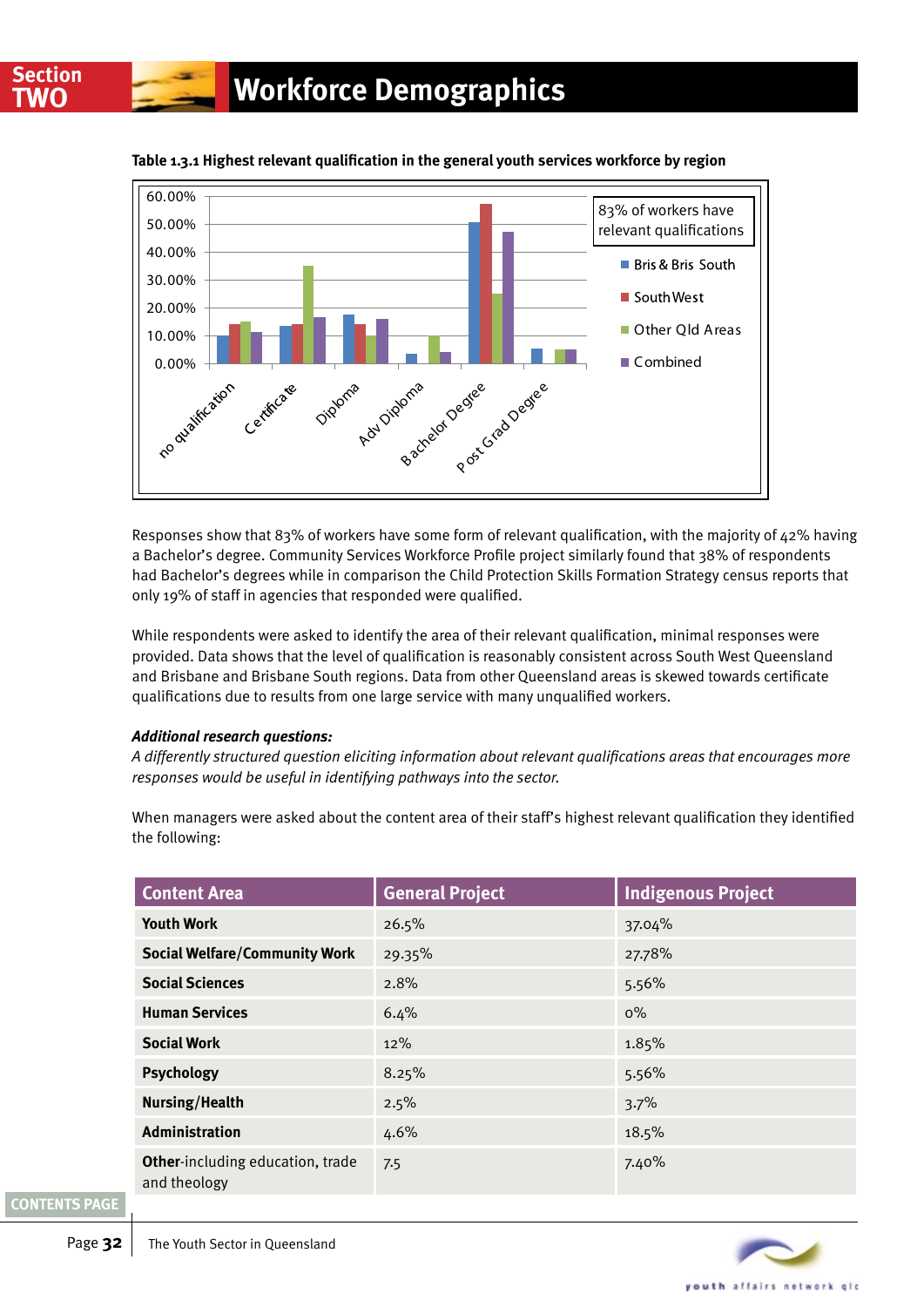# 1.4 Employment profile

#### **Table 1.4.1 Employment status**

| <b>Employment type</b>     | <b>General project</b> | Murri project |
|----------------------------|------------------------|---------------|
| <b>Permanent Full Time</b> | 62.36%                 | 33.87%        |
| <b>Permanent Part Time</b> | 23.6%                  | 19.35%        |
| <b>Casual Full Time</b>    | $0\%$                  | 3.22%         |
| <b>Casual Part Time</b>    | 7.3%                   | 16.13%        |
| <b>Contract</b>            | 7.74%                  | 3.22%         |
| <b>Voluntary</b>           | $0\%$                  | 24.19%        |

The majority of workers in the general youth services sector, 85%, have indicated that they are permanent workers either full or part time. This is significantly lower in Indigenous services at 53%. It is notable that  $24%$  of Indigenous staff are voluntary while no general youth services that responded to the survey used voluntary staff. This may be somewhat attributed to the fact that voluntary management committee members in Indigenous services sometimes are also involved in and considered part of service delivery staff.

Anecdotal information provided at focus groups suggests that this employment type is chosen based on permanency for the funding agreement period i.e services funded under three year funding agreements, however the accuracy of this perception was not tested through this survey. Issues regarding services and employees knowledge and understanding of the industrial relations area, their employment status and hence any potential benefits such as redundancy were noted particularly in this current funding climate where some services report they do not even have stability of three year funding.

The impact of funding on services' ability to provide career pathways and long term secure employment options, particularly for smaller services was noted during focus groups and forums and confirmed in data about difficulties in retaining staff.

# 1.5 Organisational profile



#### **Table 1.5.1 Funding Source general youth services**

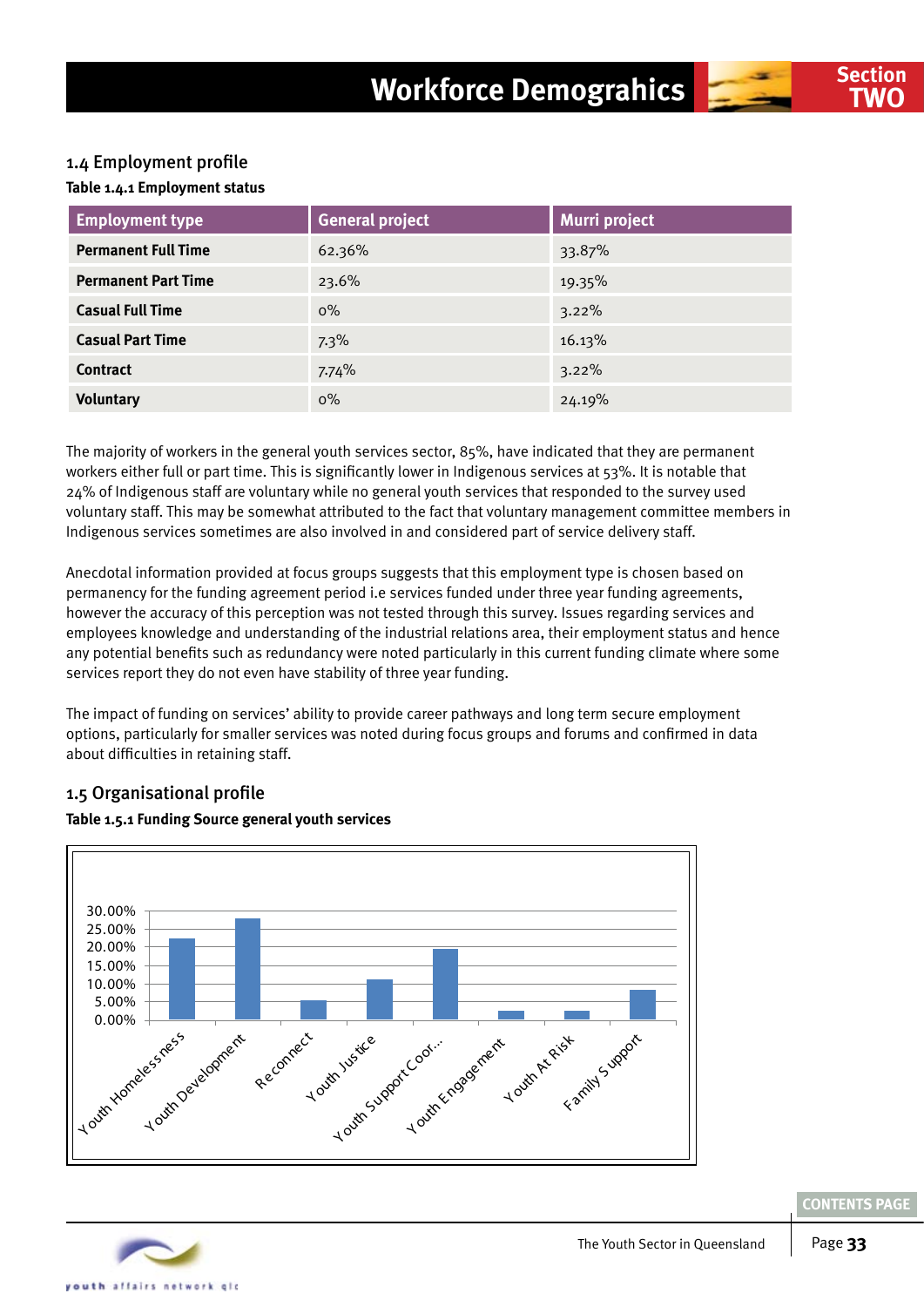



Managers were asked to identify their major funding source as a way to depict scope of respondents in this report. These tables depict the major funding program areas for the services that responded to the survey showing a cross section of youth service types.



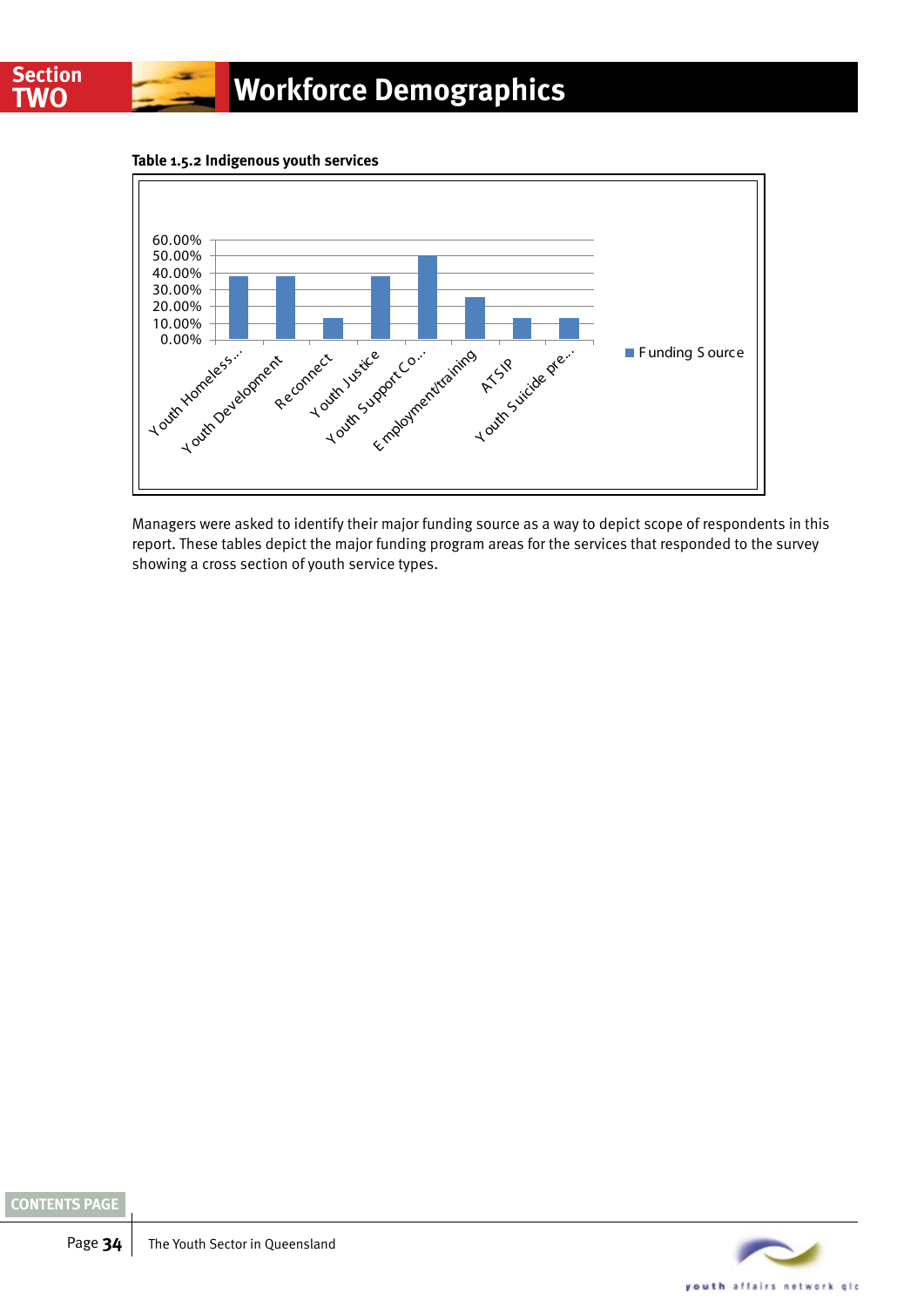## <span id="page-34-0"></span>2. Recruitment and Retention

This section explores aspects of recruitment and retention with the view to understanding what it is that makes the youth sector appealing and what it is that keeps staff or that drives staff away to inform the development of future strategies in this area both as a whole of sector and within organisations.

#### **2.1 Barriers to attraction and recruitment**

Managers were asked to prioritise aspects that made it most difficult to attract and recruit staff from a list of nine options, with the capacity to offer other factors. The table below shows managers top five rankings against the criteria offered.



**Table 2.1.1 Prioritised barriers to attraction and recruitment for general youth services**

It is probably not surprising given the comments at all focus groups regarding the wages and conditions in the youth community services sector, that wage levels are the primary factor impacting on recruitment identified by 78% of all respondents. Qualitative data gathered during the general project identified issues regarding both recruitment of workers and also retention. The lack of parity between non government and government pay rates is well documented and the loss of skilled and experienced personnel to the government sector with their accompanying sector knowledge is often referred to. Given this it is also no surprise that the need to establish infrastructure to support leadership strategies and knowledge management within the sector has emerged as such a strong theme throughout. Opportunities exist in developing and enhancing networks and other sector 'infrastructure' to consider how to meaningfully connect the non government sector with excellent youth work practitioners who have moved on to government to assist with knowledge sharing and management. The 'bleed' to government as it was described by one group is possibly enhanced given the high numbers of workers in the sector with Bachelor degrees seeking better paying employment given wages were identified as a major recruitment issue.

Recent developments in relation to pay equity for workers on Queensland Awards have seen a significant increase in wage levels. While no specific data has been collected in this area, managers and workers report that some services are experiencing difficulty in implementing these changes without sufficient funding to do so, given the range of sources from which they receive program funds, thereby ultimately reducing service delivery hours and nature and types of job roles offered. Further investigation into the impact of these changes is required.



**TWO**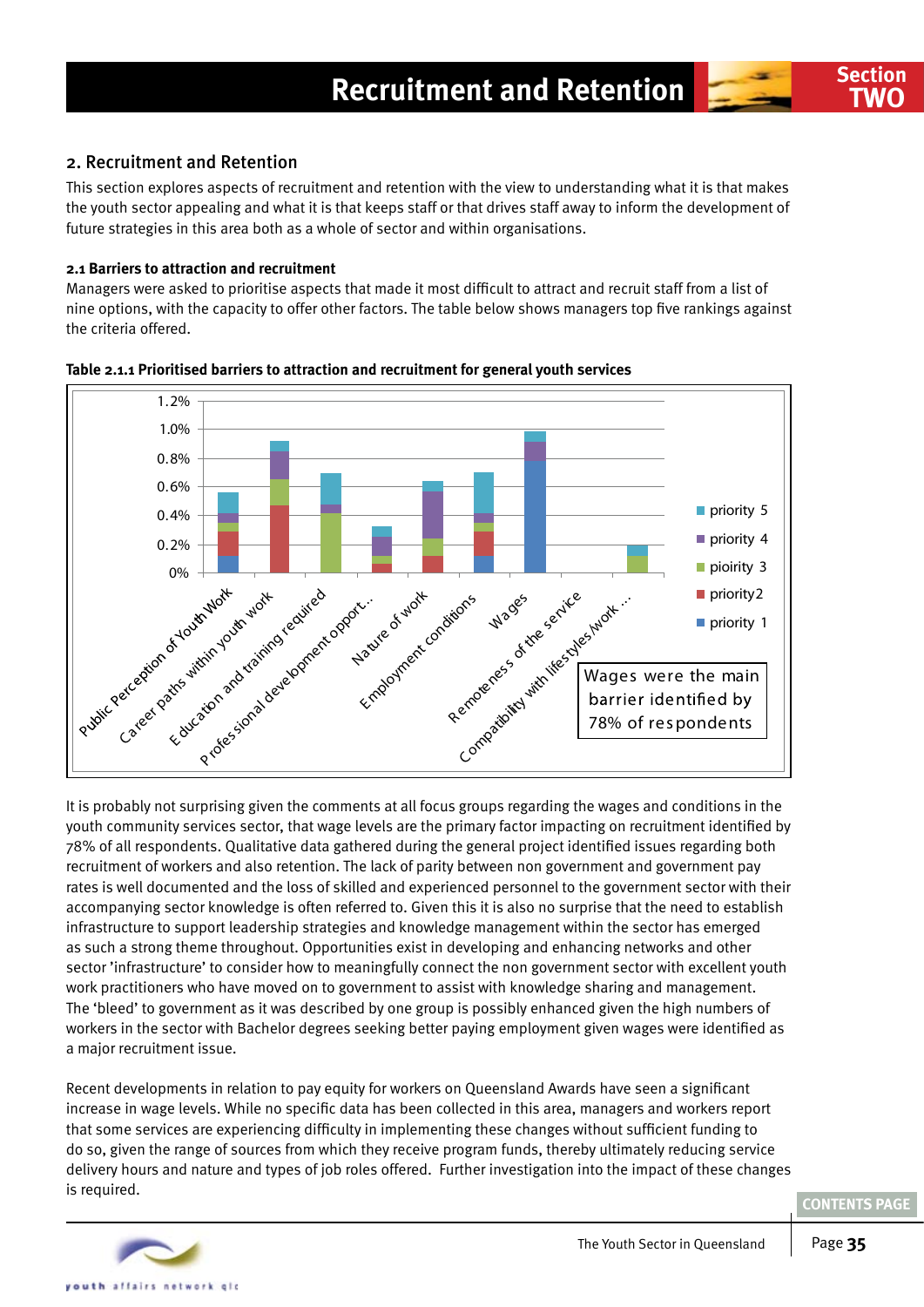Interestingly employment conditions alone (without considering wages) were not seen as a top factor affecting recruitment. This is likely attributed to the fact that services often provide a level of flexibility to support work/ life balance as well as offering additional benefits to complement wage levels.

Career pathways at 47% were the second major factor identified. Participants at focus groups identified the fact that very few, if any, career paths exist within the non government youth sector. It is widely seen, particularly in smaller services, that somebody has to leave a service in order to create the opportunity of career advancement with one worker noting that it was a case of filling 'dead man's shoes'. Despite the fact that participants at focus groups in the South West Queensland identified recruitment issues in their localities, remoteness of service did not rate in the top five factors impacting on recruitment. This may be because of the lower response rate from services in this region.

Data gathered during the Child Protection Skills Formation Strategy census indicated that employment conditions and wages were cited by managers as the main reason for difficulty in attracting and retaining staff. These two factors were not separated as they were in the youth sector survey where results clearly indicated that wage levels are of far more significance than employment conditions when attracting and recruiting staff. Retention of staff in the youth sector has been dealt with below. While the nature of work rated quite highly as a recruitment barrier for Child Protection services this was not the case for youth services.

The managers' perceptions in relation to recruitment provide some information about the issues faced by services, giving insight into areas for consideration when reviewing recruitment strategies at an organisational level, informing what strategies can be considered at a sector level to enhance options and what needs further exploration at government policy and funding levels. While managers identified wage levels a as significant factor in ability to attract staff almost half of the workforce surveyed indicated that they have Bachelor degrees suggesting that wage levels are not necessarily the only factor impacting on ability to recruit and suggesting other factors may impact on attracting staff. Further investigation of exactly what this is may be an opportunity to build on strengths.

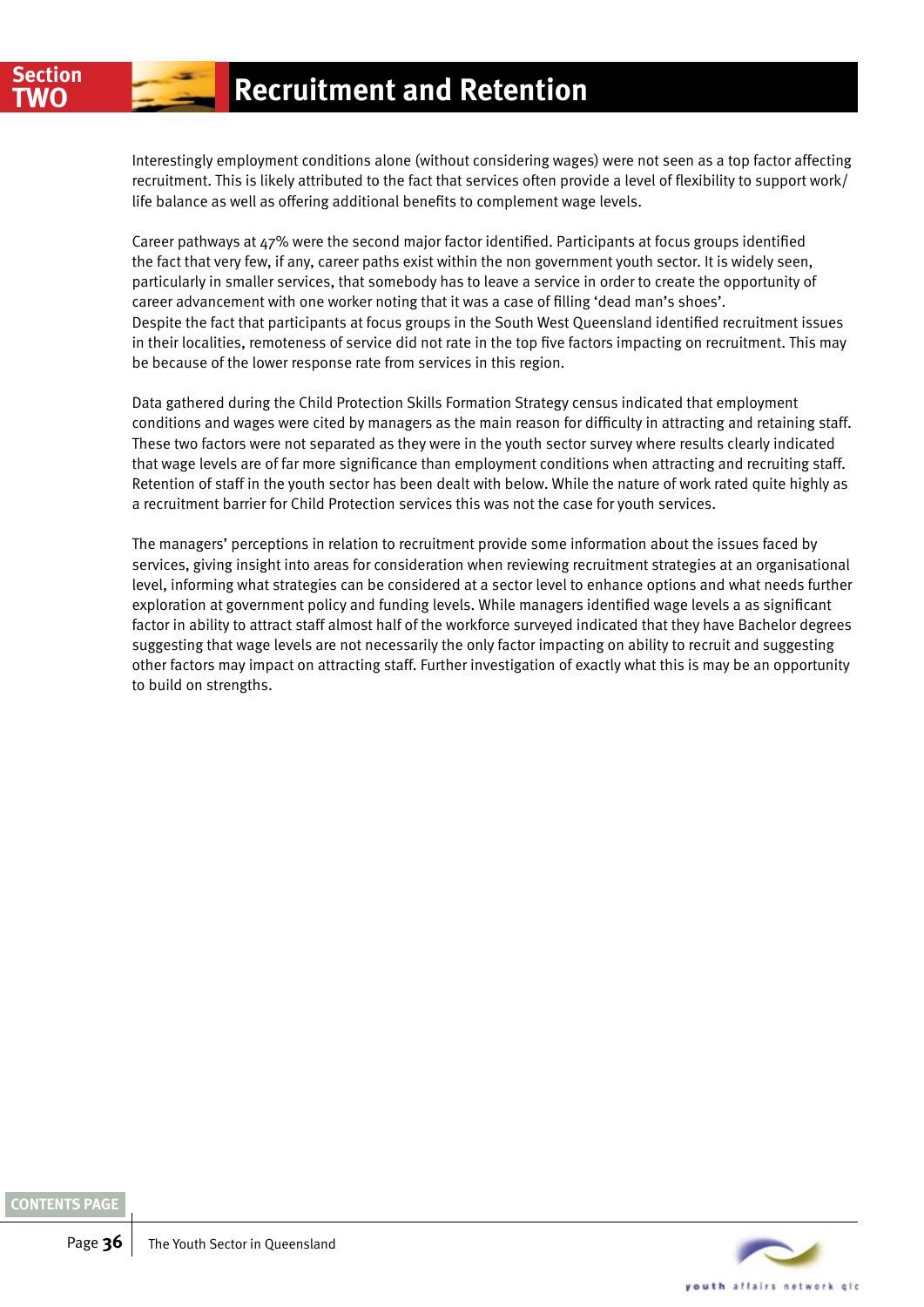#### **Indigenous services**

Limited data was provided by Indigenous services however key points raised in relation to attracting staff identified wage levels as the main factor, lack of experience and training, literacy skills and importantly a drainage of Indigenous workers to government agencies, reducing the available pool of skilled staff. A number of people interviewed noted that the biggest attraction to the position was "to be able to work with their own mob."

## **Table 2.1.2 Priority areas of consideration when recruiting for general youth services**

Managers were also asked to rank in priority order the areas they consider most important when recruiting new staff from a list of six options, with the capacity to offer other factors.



Skills and values/attitude proved to be the most significant considerations for managers when recruiting. Knowledge did not rank as highly and was often the next ranked factor after both values and attitude and skills. Relevant qualifications were of reasonable importance which is interesting given that many services do not have minimum qualification requirements.

Some data has been collected through the projects that identifies both the key skills and core values and attitudes (see below and the knowledge, skills and values section) that provide some further insight into what may be meant by each area. Given the high rankings and the difficulty for some services to recruit staff, it will be important to further articulate which skills and what values and attitudes are important and identify whether these areas are being addressed in youth training and education accordingly to prepare people for the sector and whether they are 'packaged' accurately and effectively in recruitment information and service recruitment processes and decision making.

For example, given that managers have ranked values and attitudes as the main priority 50% of the time, how is this articulated, measured and assessed during the recruitment and selection process and what is the importance of personal values versus alignment with organisational values.

Other factors that were identified included:

- cultural compatibility
- ability to articulate the needs of the target group
- literacy depending on the role
- referee reports
- passion and commitment to youth work



**Section TWO**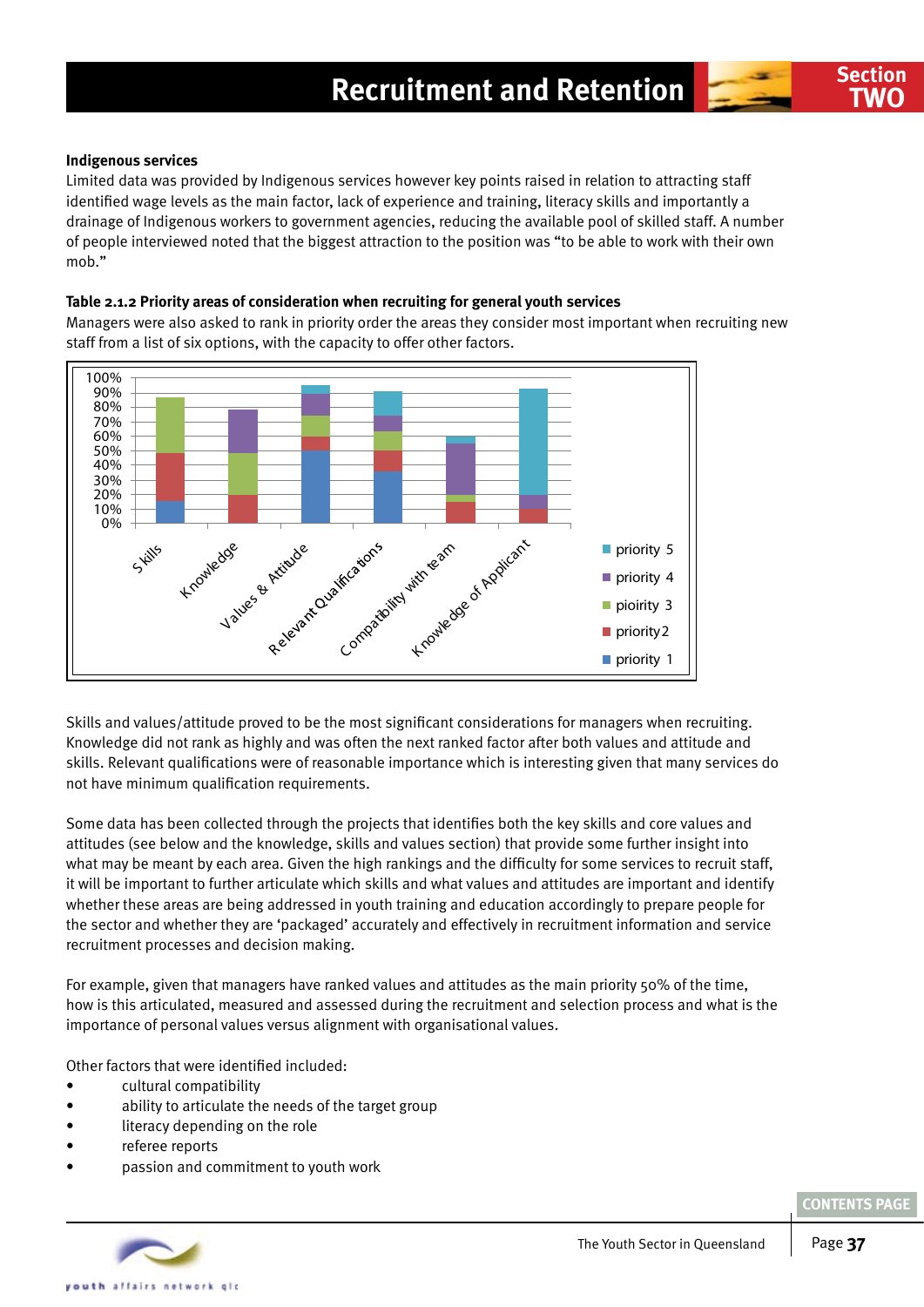## **Indigenous services**

Limited data was provided by Indigenous services however key points raised indicated that values and attitudes are the main priority for managers when recruiting with skills as the second priority and capacity to work in a team and knowledge also featuring. Culture and integrity were also identified as important.

#### **Core youth work values and attitudes sought when recruiting new staff**

Managers were asked an open ended question about the core youth work values and attitudes they are seeking when recruiting. These have been collated into the lists below representing all areas identified.

#### **General youth services**

- Empathy and compassion
- Respect for cultural differences
- Creativity and flexibility
- Valuing partnerships and networks
- Client focused
- Engagement driven
- Social justice
- Participation
- Honesty
- Respect

#### **Indigenous youth services**

- Value young people • Willingness to learn • Passionate • Valuing of cultural learning, protocols and • Humour
- engagement processes
- Willing to be part of a team
- Dedication
- Grass roots approach
- Love and care for young people

• Ethics and professional boundaries

• Social justice

• Proactive • Sincerity • Teamwork

• Passion • Transparency

• Integrity • Reflective

• Relationship based

• Non-judgmental

- Wisdom
- Patience

The lists have not been prioritised in any way as there were a wide range of responses and this question was not completed on all surveys and not enough data was provided to enable such depth of analysis. No conflicting values or attitudes were identified. No apparent differences between Indigenous and non Indigenous services stood out.

As noted above, given that values and attitudes are the major factor of consideration during recruitment it is critical to start articulating and defining what this means; which values and attitudes are critical to work in the youth sector, how these are included in a youth work framework and how it is put into practice in recruitment practices in the sector. This list provides a point for further discussion in the validation process and beyond.

## *Additional research question*

*It would be useful to prioritise these values to determine importance and how they are measured or assessed during the recruitment process.*

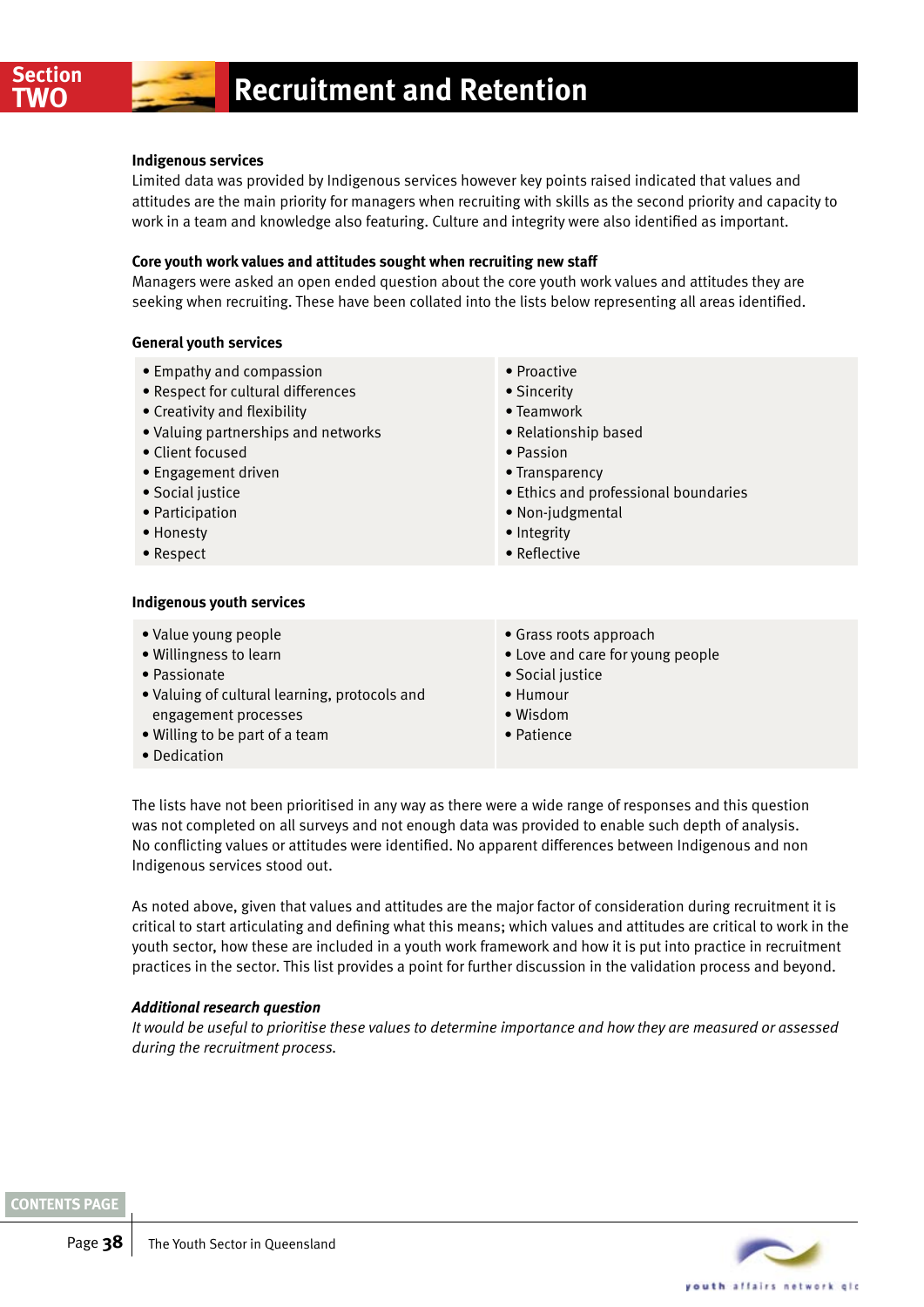Managers were asked to indicate if their organisation has any minimum training or qualification requirements for employment as a youth worker. Responses to this question for general youth services included the following:

| <b>Qualification</b>                                                                                                         | <b>Number of services</b> |
|------------------------------------------------------------------------------------------------------------------------------|---------------------------|
| Minimum 3 year Bachelor degree in social sciences or a social work degree<br>* note one service specified Social Work degree | 7                         |
| Diploma in Community Services                                                                                                | $\overline{2}$            |
| Certificate in Community Services                                                                                            | $\overline{2}$            |
| Certificate IV in Youth Work                                                                                                 | $\overline{2}$            |
| No qualifications                                                                                                            | $\overline{2}$            |
| Depends on the role - may be TAFE qualifications or higher                                                                   | $\overline{2}$            |
| General Degree or Diploma                                                                                                    | $\mathbf{1}$              |
| <b>Teaching qualifications</b>                                                                                               | $\mathbf{1}$              |

Other responses included:

- We do, but sometimes we waiver it
- Based on SACS award prefer experience over qualifications

Responses indicate that 79% of managers indicated that some form of qualification is a minimum requirement for employment, with approximately 30% indicating that they seek some form of Bachelor degree. This data is consistent with the qualifications held within the workforce where  $47%$  of respondents indicated that they hold a relevant Bachelor degree and a further 32% indicating that they hold a Vocational qualification at Certificate or Diploma level. As can be seen from the table above there is no consistent requirement across the sector. Community Services Workforce Profile data did not report specific numbers of how many services require minimum qualifications but it also indicated that where a minimum qualification was required it varied from no qualification through Certificate IV and Diploma to a Degree level.

The qualification profile of the youth services sector led to interesting feedback and debate during focus groups and forums with a somewhat divided view on whether entry level qualifications were an asset to the sector and if so what they should be. Qualitatively, there appeared to be a stronger leaning towards having entry level qualifications at the Certificate IV level as a minimum and preferably higher at Diploma or Bachelor providing workers with a framework for practice and theory and tools on which to base their practice. However there was also a strong argument that this should not limit the access of workers with extensive life skills and experience into the sector and that the same outcome can be achieved through effective access to on the job training and qualifications. This is also consistent with the recruitment data and information from participants that rates values and attitudes very highly as a recruitment selection factor.

## **Indigenous Services**

Indigenous services did not generally identify minimum requirements. Some services noted that they offer on the job training and some stated that all they need 'is passion and commitment'.

Given the broad range of minimum qualifications where services had one, and the number of services that do not, the development of a youth sector career map or guide showing youth entry and exit points and qualifications or training against position types including movement opportunities across sectors would be of value to enhance and target recruitment.

## *Additional research questions:*

*It would be useful to map minimum qualification requirements against position and service types to identify any trends or patterns that may exist.*

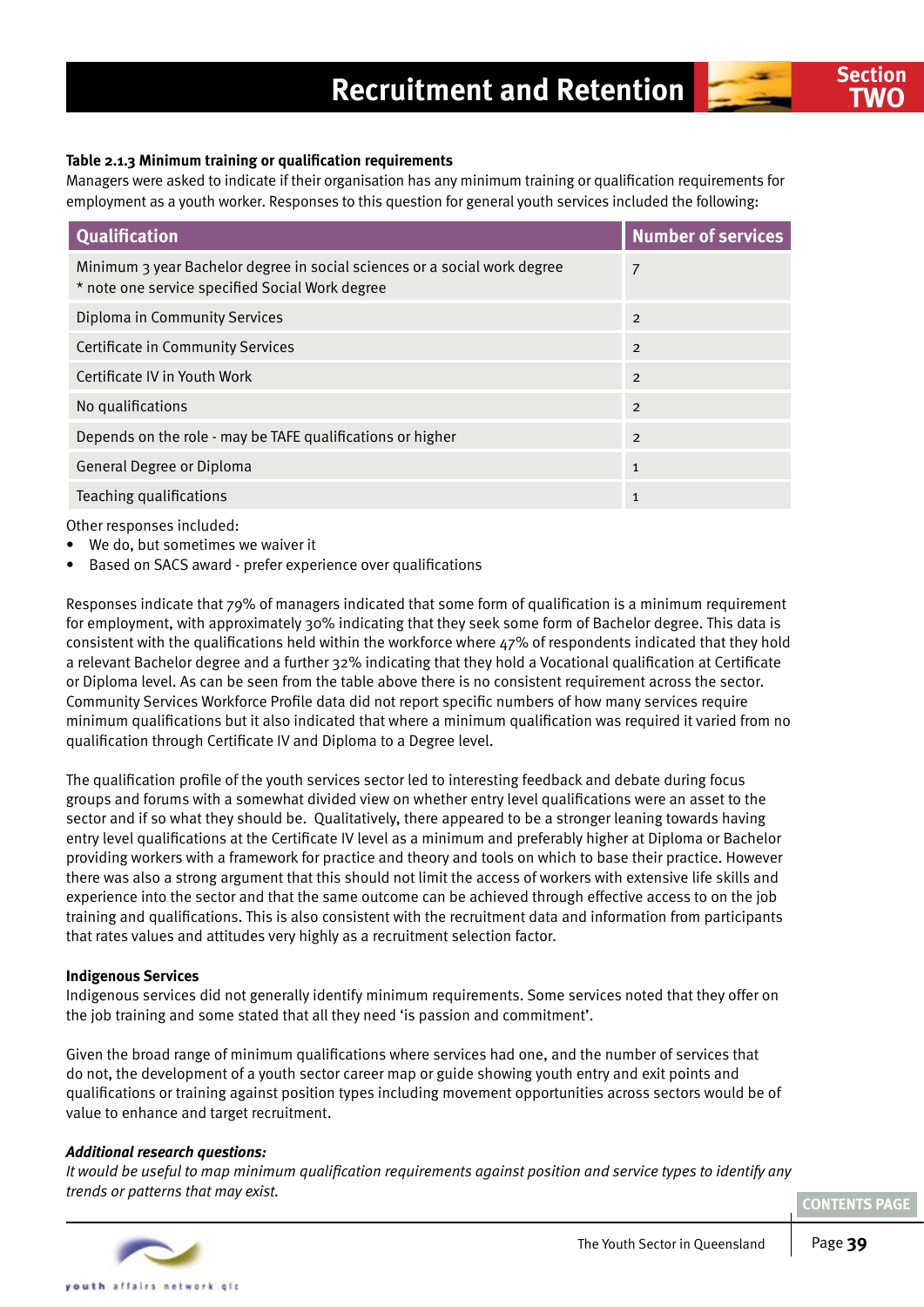## Joining the sector and intention to stay

Both managers and youth workers were asked about why they joined the sector and their intentions in relation to length of tenure and likely reasons for leaving.

|  | Table 2.1.4 Reasons for joining the youth sector |
|--|--------------------------------------------------|
|  |                                                  |

| <b>Reason</b>                                                                                                                 | <b>Managers</b> | <b>Youth Workers</b> |
|-------------------------------------------------------------------------------------------------------------------------------|-----------------|----------------------|
| I want to make a difference in<br>young people's lives                                                                        | 35.29%          | 34.09%               |
| I want to improve services in my<br>area                                                                                      | 11.76%          | 2.27%                |
| I want to serve my particular<br>community in youth work                                                                      | 5.88%           | 4.55%                |
| I want to support young people to<br>fit better into society                                                                  |                 | 11.36%               |
| I want to help bring about social<br>change to meet young people's<br>needs and rights                                        | 29.41%          | 47.73%               |
| Other - included working for a<br>good organisation; involved in<br>community development, skill set<br>match with youth work | 17.64%          |                      |

Respondents were asked to choose their main reason for joining the youth sector from a list of alternatives including the option of identifying other reasons. Response from managers and employees are identified and compared above. Participants at focus groups and forums when describing youth work and the youth worker role confirmed the desire to work with young people to make a difference in their lives as the major driving force behind youth work. They went on to identify the importance of the youth work relationship that is, the level of trust and engagement that is forged between youth workers and young people, in achieving this goal.

Interestingly almost 50% of youth workers indicated that their desire to bring about social change to meet young people's needs and rights was the main driving force behind their reason to join the youth sector. When asked a similar question during focus groups the response was that the role incorporates a bit of both social change and working towards helping young people fit better into society in all twelve (12) groups. Most groups also reported that they found this question difficult to answer. It is clear from the responses provided that youth work is a values driven sector and that an articulation of a broad youth work framework or other guideline to describe the strategic goals of the sector will need to incorporate this values base. Further research to identify and articulate specific core values as part of an evidence based framework will strengthen sector identity and overall status.

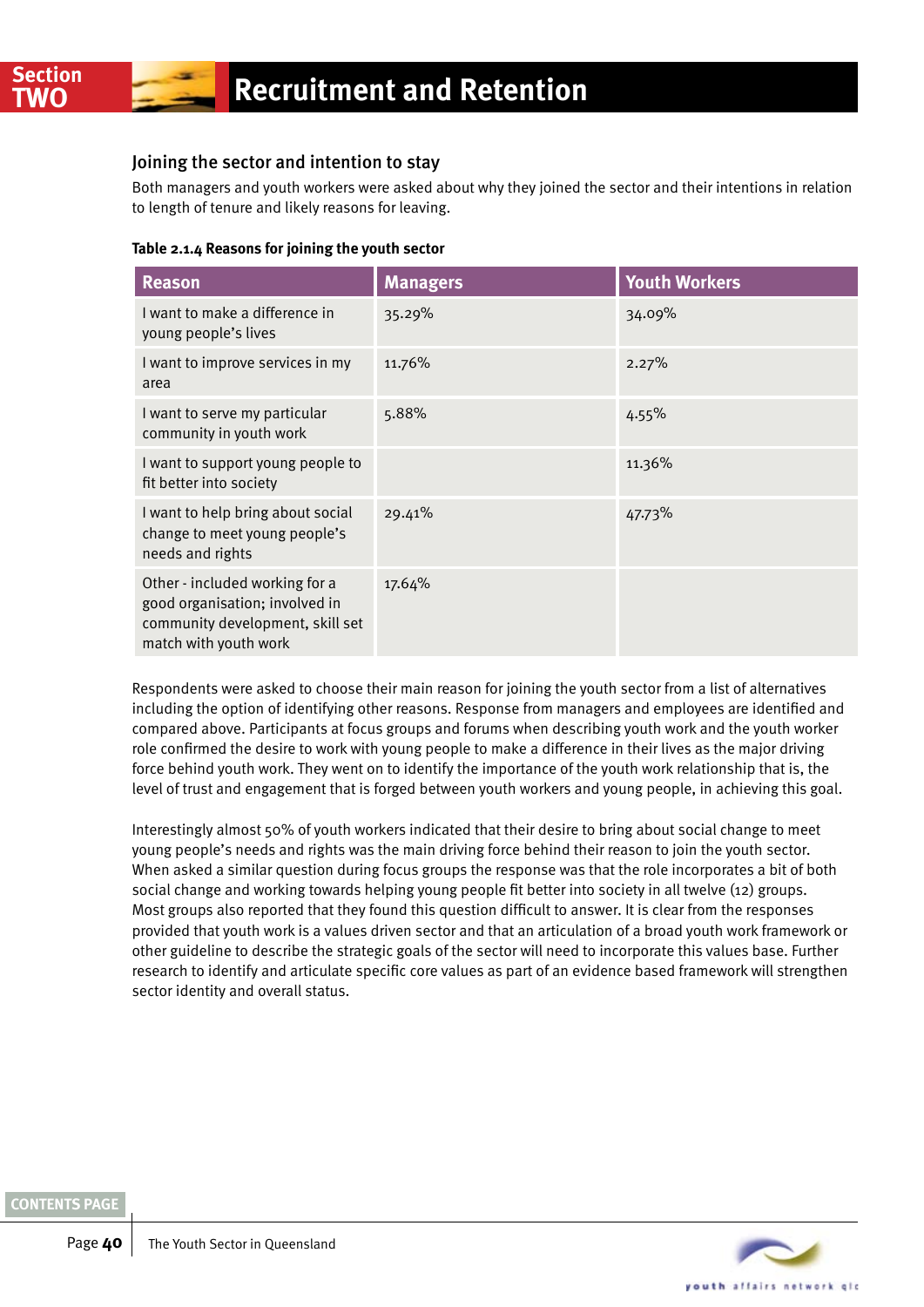| Reason                                                                                  | <b>Managers</b> | <b>Youth Workers</b> |
|-----------------------------------------------------------------------------------------|-----------------|----------------------|
| The organisation's purpose and<br>value statement align with my<br>beliefs              | 44.45%          | 47.8%                |
| The organisation's service is<br>directed to areas where I have<br>particular expertise | 16.67%          | 13%                  |
| The organisation is active in the<br>community in leading change                        | 22.22%          | 26.1%                |
| The organisation offered work /<br>life balance which suits my family                   | 11.11%          | 8.7%                 |
| <b>Employment conditions</b>                                                            | $0\%$           | 2.2%                 |
| Limited availability of positions in<br>this area                                       | $0\%$           | $2.2\%$              |
| Other-relocation                                                                        | 5.55%           | $0\%$                |

## **Table 2.1.5 Reasons for choosing current employer in general youth services**

Not surprisingly given the information above, close to 50% of managers and youth workers indicated that their main reason for choosing their current employer was the alignment of organisation purpose and values with personal ones. It is noteworthy that employment conditions were only identified by 2.2% of youth work respondents as the main reason for joining their current employer.

#### **Table 2.1.6 Reasons for choosing current role**

Managers were also asked to comment on the reason for choosing their management role.

| I want to manage a team of people              | $22.22\%$ |
|------------------------------------------------|-----------|
| I want to lead the change in the organisation  | 16.67%    |
| I want to lead change in the community         | 22.22%    |
| <b>Employment conditions</b>                   | 5.55%     |
| Limited availability of positions in this area | 5.55%     |
| Other-                                         | 27.78%    |

Other includes the following:

- Wanted to work in the private sector/community sector
- Experience in management
- Occurred through professional development
- Able to continue counselling as well as management

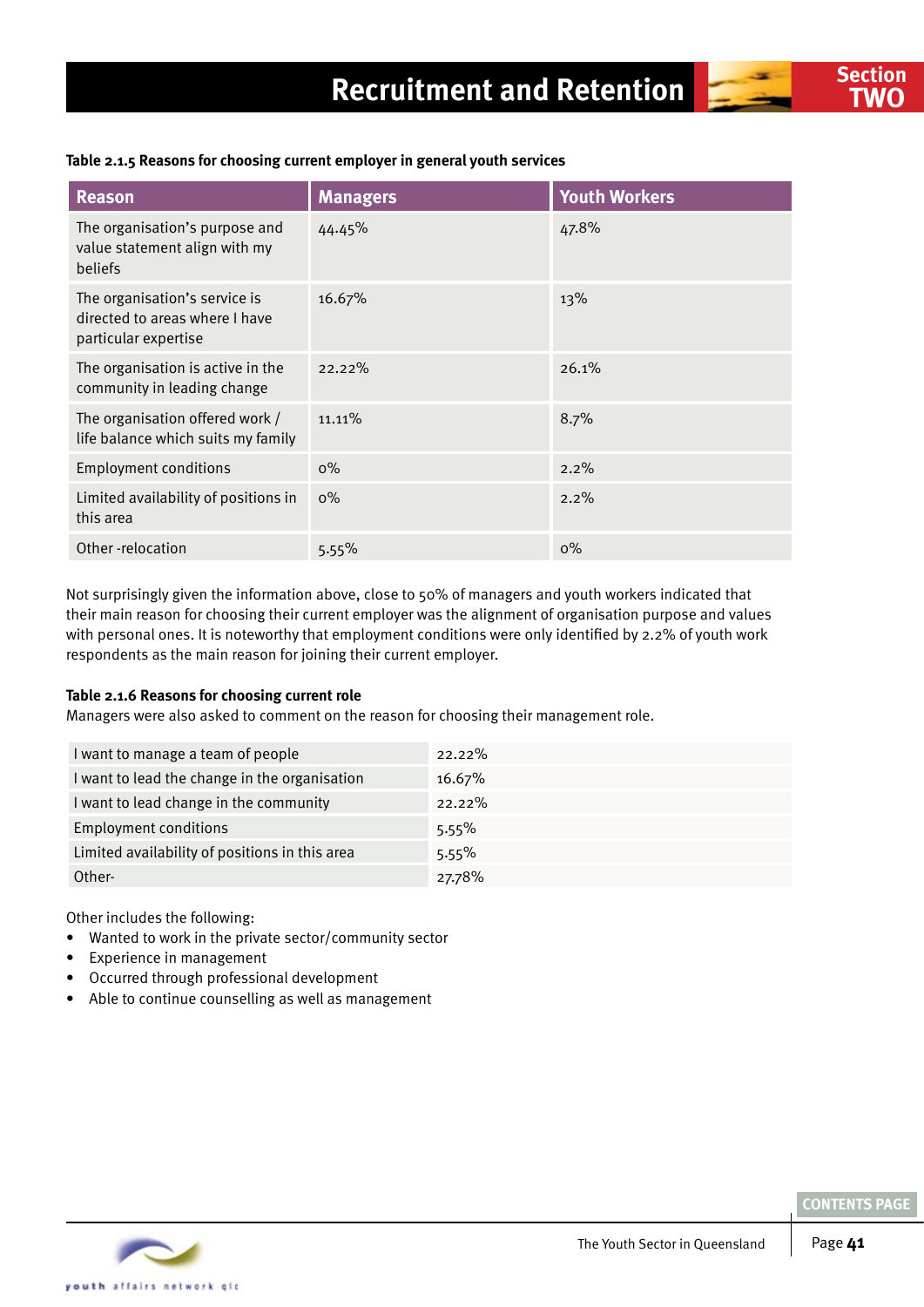

## 2.2 Barriers to retention

## **Table 2.2.1 Prioritised difficulties in retaining staff in general youth services**

Managers were asked to prioritise aspects that made it most difficult to retain staff from a list of nine options, with the capacity to offer other factors. The table below shows managers top five rankings against the criteria offered.



Responses indicate that wages were by far the major factor in retaining staff from the managers' perspective at 68%. Similarly to recruitment factors, career pathways ranked as the second most significant factor impacting on retention. Employment conditions were the next factor however they ranked significantly lower than the first two, confirming anecdotal and qualitative data that services are able to provide other benefits within working conditions that assist in supporting and retaining staff.

Remoteness of service ranked in the top 5, albeit low down, probably reflecting the difficulties expressed by workers in the South West region in keeping workers.

Career advancement opportunities were canvassed as part of the Community Services Workforce Profile project with 49% of organisations reporting that they offer some form of career advancement to staff with policies covering areas such as succession planning, internal career pathways, job transition, management and leadership development program and mentoring. This data was not specific to any sector and has not been explored in this project.

## Indigenous Services

As with non Indigenous services, wages were clearly the number one reason for difficulties in retaining staff with career pathways rating the second major reason. Funding and competition for Indigenous workers across the community sector and government was also raised with higher wages offered by government and private sectors also an issue.

## *Additional research questions:*

*The types and frequency of career advancement opportunities that are offered in organisations require further exploration.*

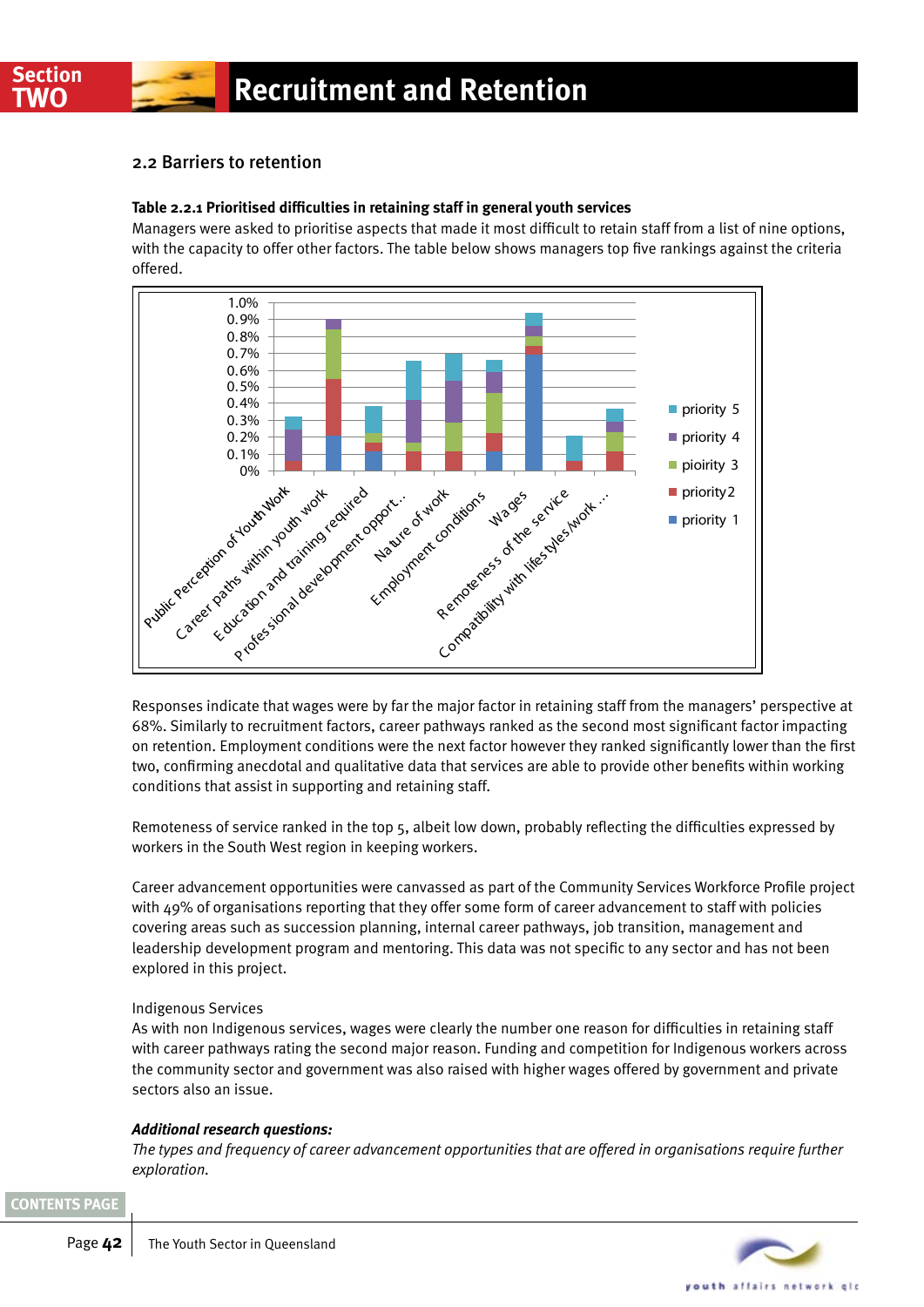This section of the survey provides a picture of the likely rate of turnover or attrition by asking people how long they intend staying in the sector. A sense of intention is created to project into the future rather than the reality of what will occur. Almost 30% of managers indicated they are likely to remain in the youth sector for at least 2-5 years whereas almost 50% of youth workers expected to only remain in the sector for one year. As noted earlier 51% of workers have only been in the sector for 2 years or less showing that about half the workforce leaves the sector after about three years.





## **Table 2.2.3 Youth workers intention to stay in the youth**



To add further to the picture developing regarding movement within and from the youth sector respondents were asked where they would most like to go when they leave their current position and then why - the likely reason for leaving.

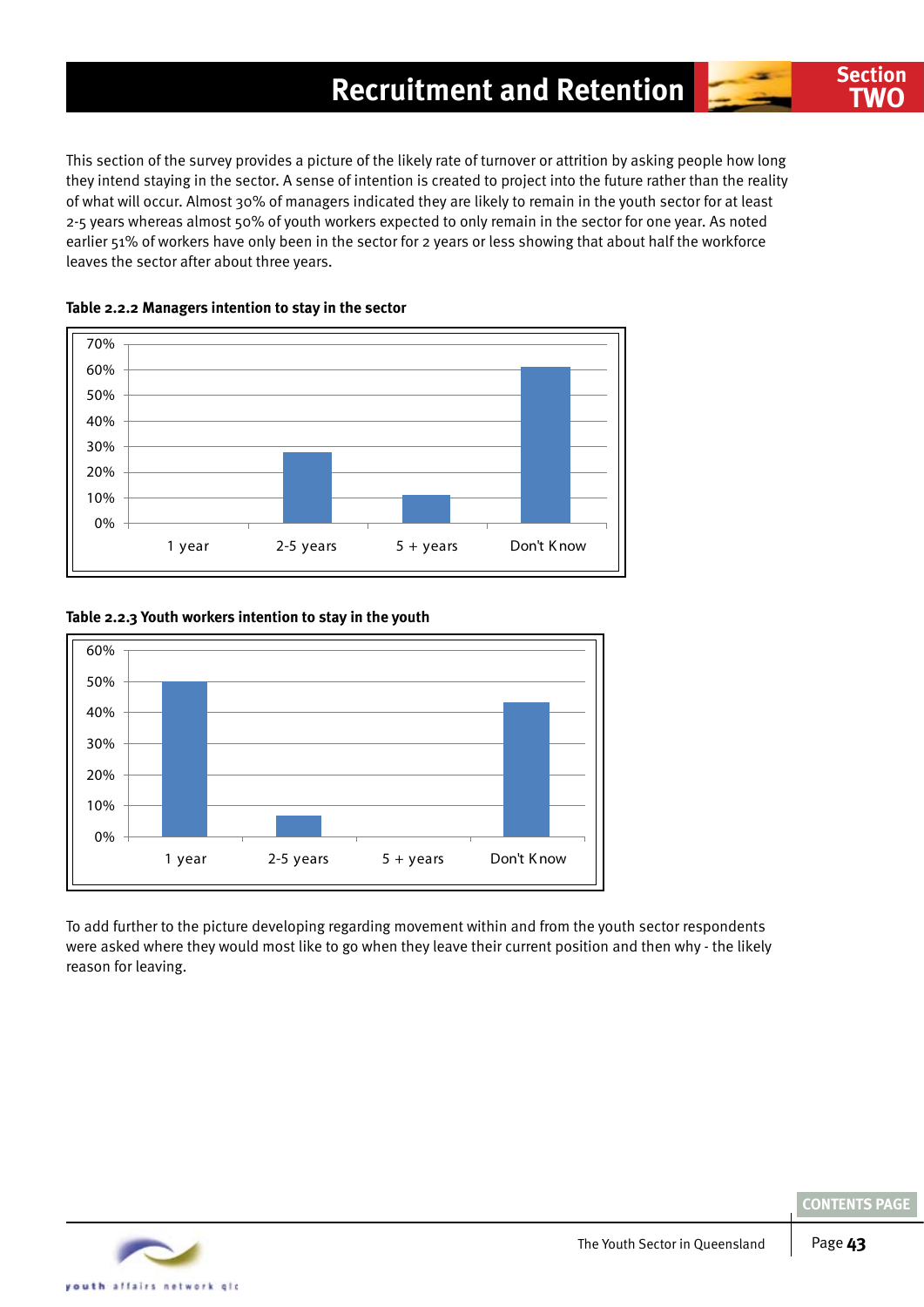**Table 2.2.4 Managers preferred next position**



**Table 2.2.5 Youth workers preferred next position**



Slightly more than 60% of youth workers indicated that they would either move within the organisation or change organisation and role but remain in the sector.

Finally respondents were asked to nominate the most likely reason they would leave the youth sector.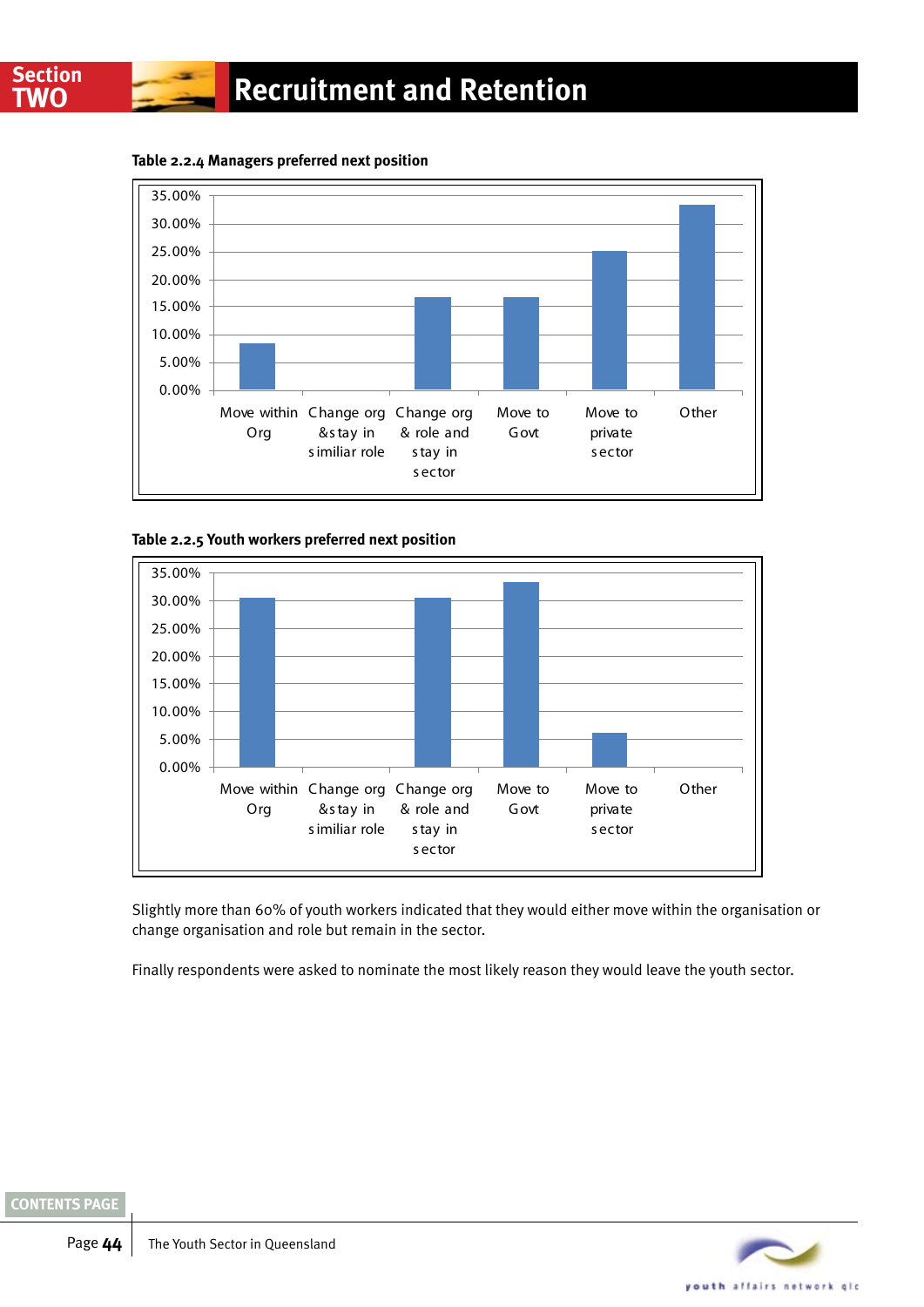# **Section Recruitment and Retention TWO**





**Table 2.2.6 Managers likely reasons for leaving the youth sector**





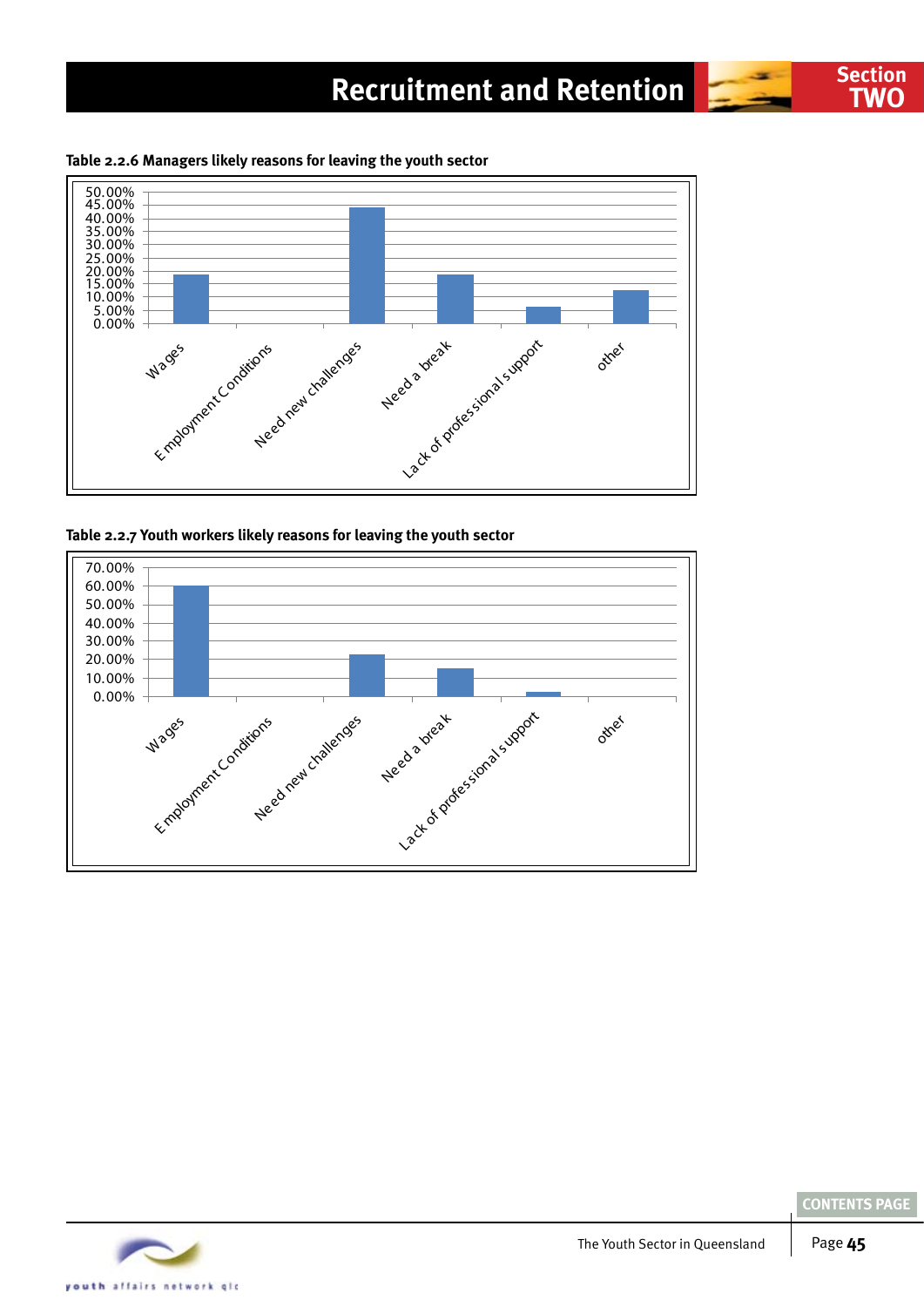Overwhelmingly, youth workers indicated that wages would by a key factor in a decision to leave the youth sector at 60% while managers identified the need for new challenges at 44%. It appears that the sector's ability to retain youth work employees can be linked to remuneration. This data correlates with the fact that 30% of youth workers said that they would prefer to move to government for their next position given that remuneration in government is higher than in the community services sector and that information gathered at focus groups confirmed that workers leave the sector to move to government because of wage levels. Whether there are other reasons for joining the government sector were not canvassed in this survey.

Key findings in the Community Services Workforce Profile project indicated that there is general dissatisfaction with remuneration levels with only 2.36% of participants in their employee review reporting that good salary packages are offered with 54.22% of respondents indicating that inadequate salaries are offered to staff. The Community Services Workforce Profile data showed that while employees stay in their jobs due to reasons other than salary, when they do leave it is mainly due to salary offered, they do not stay in positions due to salary packages or the role their position may have on career progression.

In this survey, employment conditions did not factor as the main reason for leaving for either youth workers or managers.

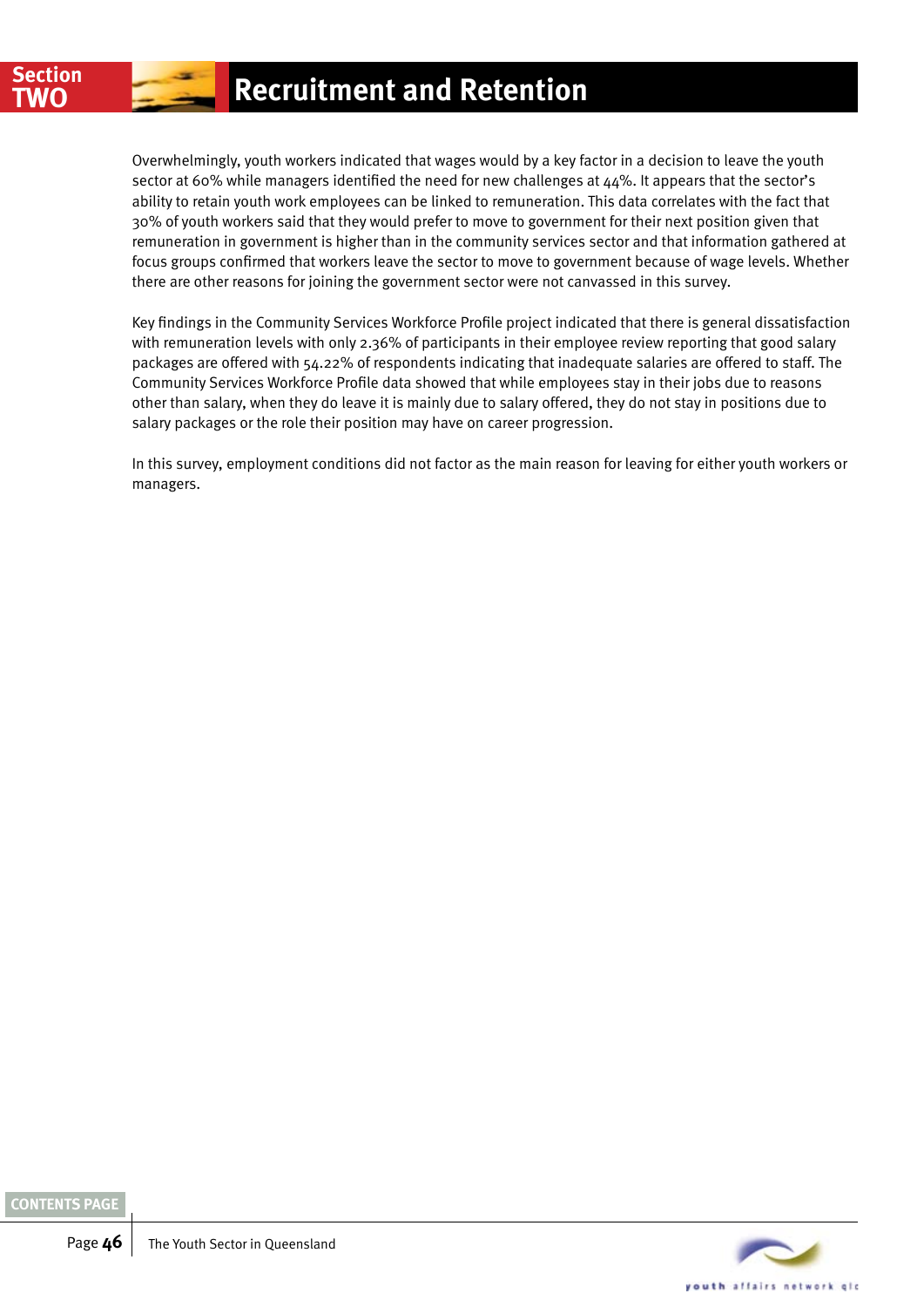This section of the report adds to the developing picture of the youth sector in Queensland further exploring the youth sector by looking at work roles that make up the youth sector, what is culturally appropriate youth work for Indigenous services and who is managing our services.

## 3.1 Work roles

As noted earlier, definition of the 'youth sector' has emerged as a key point of dialogue during the projects and the need to explore what constitutes youth work practice, who is in the youth sector, and the framework for youth centred practice. This is confirmed through the scope of information provided by services when asked to identify direct service delivery work roles in their organisation. Below is the list of job titles that was provided in response.

- Youth Engagement Coordinator
- Team Leader
- Youth Support Coordinators
- Youth Engagement Worker
- Youth Support Advocate
- Youth Support Worker
- Case Worker
- Family Support Worker
- Youth Worker
- Youth Development Worker
- Youth and Family Worker
- Senior Youth Worker
- Youth and Family Counsellor
- Young Women's Health Worker
- Clinical Practice Coordinator
- Tenancy Support Worker
- Art Therapy Facilitator
- Youth Info and Referral
- Family Support Advocate
- Youth Housing Worker
- Youth Activity Worker
- Volunteer Coordinator
- Teacher
- SAAP Youth Support Worker
- Young Women's Residential Worker
- Outreach Health Educator
- Sports Coach
- Youth Bail Accommodation Service Coordinator
- Resource worker
- Education support
- VSM Youth Worker
- Intake Youth Worker

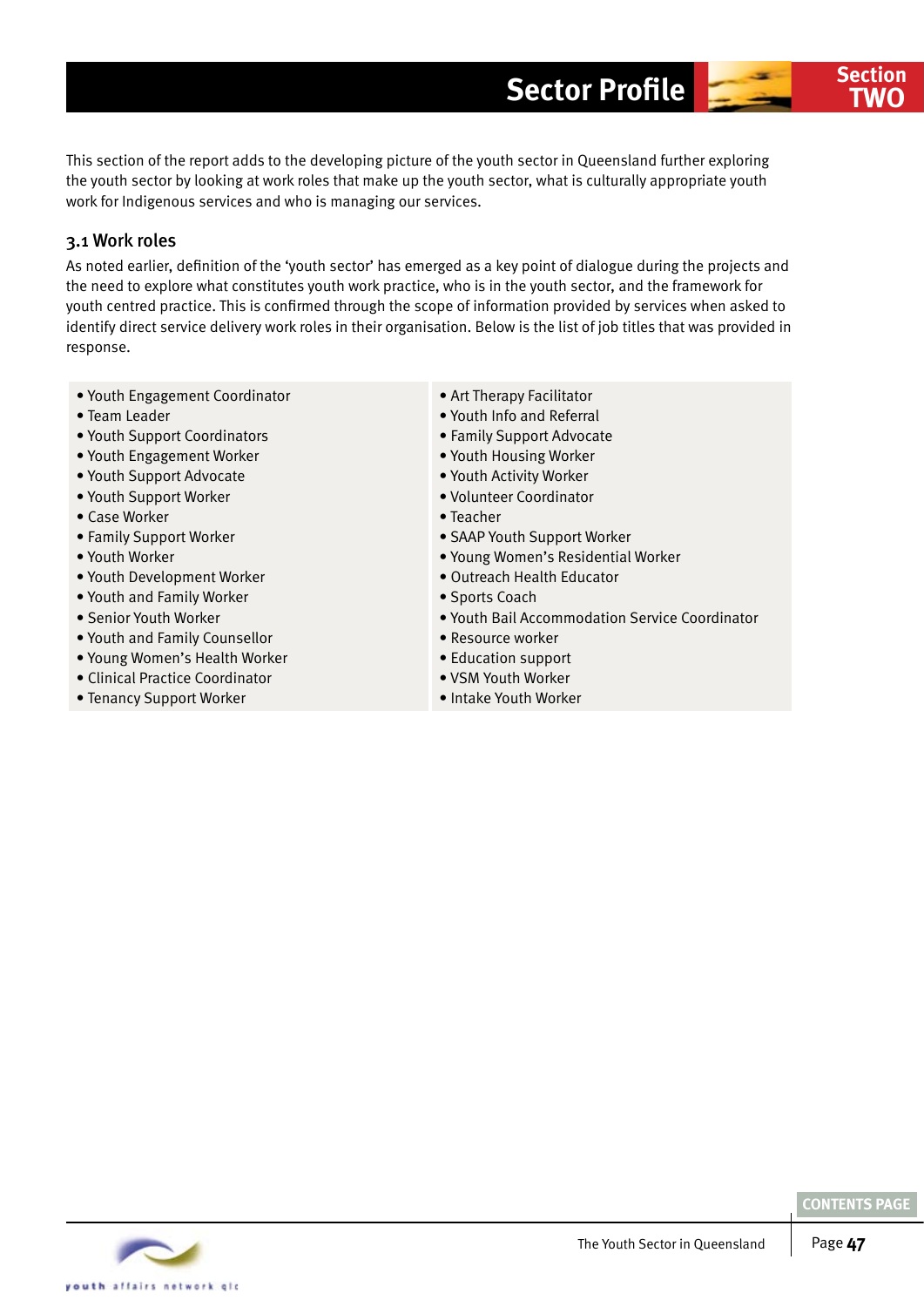## **Primary client group/s worked**

Services were also asked to identify the primary target group with whom they work as a way of gauging the spread and scope of services that have participated in the survey. The number of times the client group was identified is listed in the second column.

| <b>Client description</b>                                                                                    | <b>Number of services that</b><br>identified this group |
|--------------------------------------------------------------------------------------------------------------|---------------------------------------------------------|
| Pregnant young women and young parents                                                                       | $\mathbf{1}$                                            |
| Homeless youth                                                                                               | $\overline{2}$                                          |
| General young people                                                                                         | 9                                                       |
| Marginalised and disadvantaged young people                                                                  | $\mathbf{1}$                                            |
| Homeless and at risk of homelessness                                                                         | 4                                                       |
| Young people (12 - 18 years) at risk of early school leaving and/or<br>homelessness, and their families      | $\mathbf{1}$                                            |
| Generalist service but doing lots of work with families from refugee<br>back                                 | $\mathbf{1}$                                            |
| Indigenous, CALD, Pacific Islanders and at risk Anglo young people                                           | $\mathbf{1}$                                            |
| Young people under the age of 17, usually involved in the youth justice<br>or child protection systems       | $\mathbf{1}$                                            |
| Young People and their Families                                                                              | $\mathbf{1}$                                            |
| Young people at risk of leaving school                                                                       | 3                                                       |
| Youth at Risk                                                                                                | $\mathbf{1}$                                            |
| Males 16-25 who have drug/alcohol issues and many are also<br>homeless                                       | $\mathbf{1}$                                            |
| Young People with intellectual cognitive or neurological disabilities<br>who are vulnerable in the community | $\mathbf{1}$                                            |
| Young people at risk of offending of further involved in the JJ system                                       | $\mathbf{1}$                                            |
| Young people 10-17 years with high to extreme complex needs                                                  | $\mathbf 1$                                             |

Some services included the age range of young people who are their primary clients. Where this was identified age ranges included; 12-25 years, 12-20 years, 13-19 years, 15-18 years, 10-17 years and 12-18 years demonstrating the broad scope of service types. These responses again demonstrate the diverse language used to describe work in the youth area as well as the range of service types that exist.

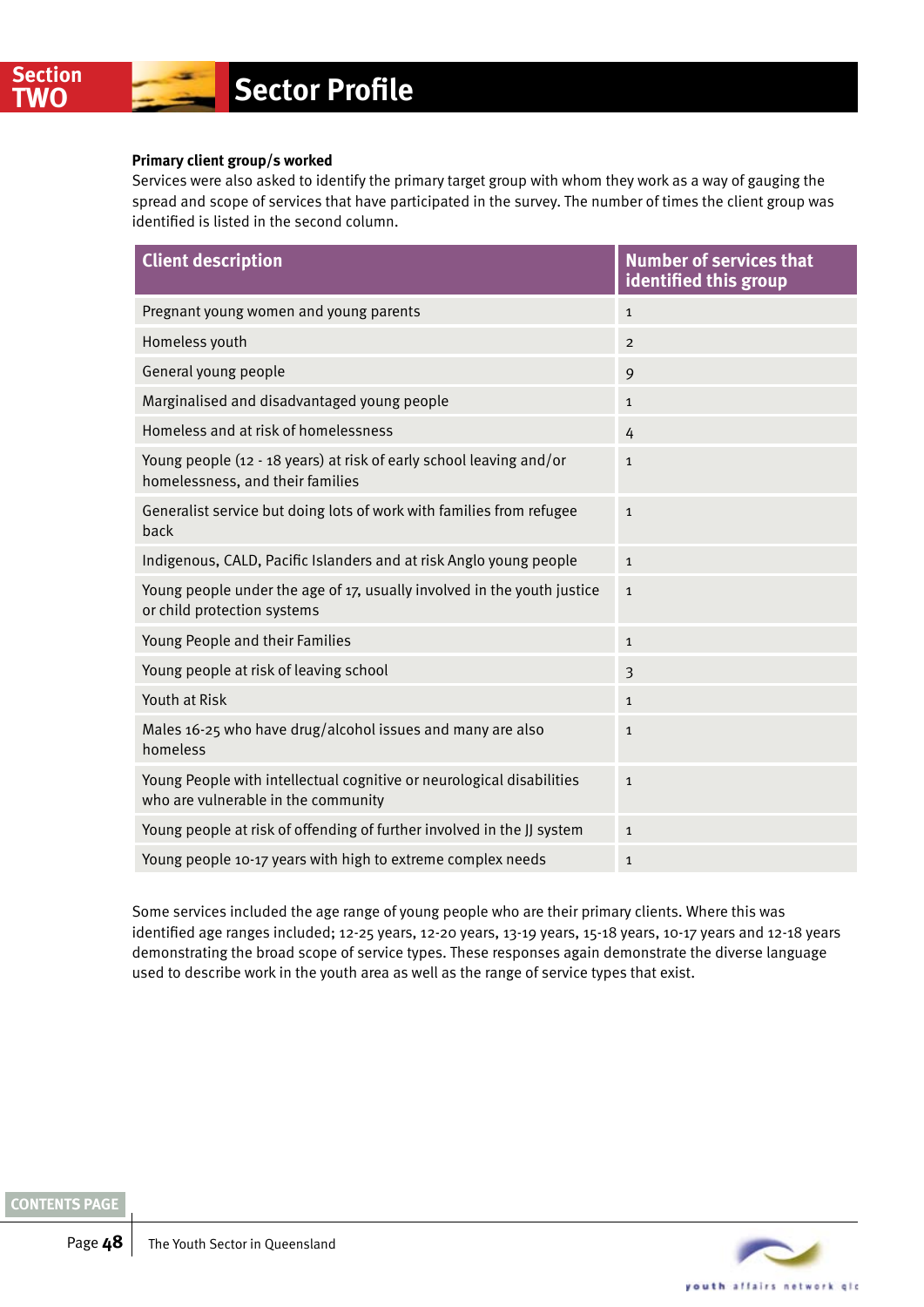## 3.2 Culturally appropriate youth work

During interviews with Indigenous service providers, youth workers and mangers were asked to describe aspects of culturally appropriate youth work practice to assist in understanding what may be unique about Indigenous youth work.

Youth workers saw that they have a major role in keeping culture alive and respondents identified the key components as workers knowing who they are, understanding their family and kinship background and connections and being able to articulate and share their cultural identity with young people they are working with. From this basis, using respectful and meaningful engagement processes with appropriate communication was seen as a key aspect of youth work.

In smaller communities working with 'your own mob' was a strong driver for people doing youth work and informed and culturally appropriate by workers having good understanding of their family background.

A strong sentiment emerged in the general project that while non Indigenous services can and do provide services to Indigenous young people that this was not the most culturally appropriate way for this to happen and that more emphasis needed to be placed on developing Indigenous services to do this work. Culturally appropriate services were described as being localised, understanding the context from where the young person is coming, and having capacity to bring it back to family and work outside of the confines of the '9am-5pm agency model'.

## 3.3 About managers

Creating a picture of who is managing our youth services is critical in the sense that sector development initiatives will focus at the organisational level as well as at individual workers and at government and more broadly. Given the implicit role of organisations to support, implement and initiate workforce development strategies, understanding who is managing our youth services is very important. Responsibility for implementing some strategies will fall to managers while, as noted above, the need to better harness and utilise sector leaders and managers through leadership groups/communities of practice has emerged as a key theme. Indigenous data was very limited in this area but has been referred to in the text relating to each table to offer some comparison.

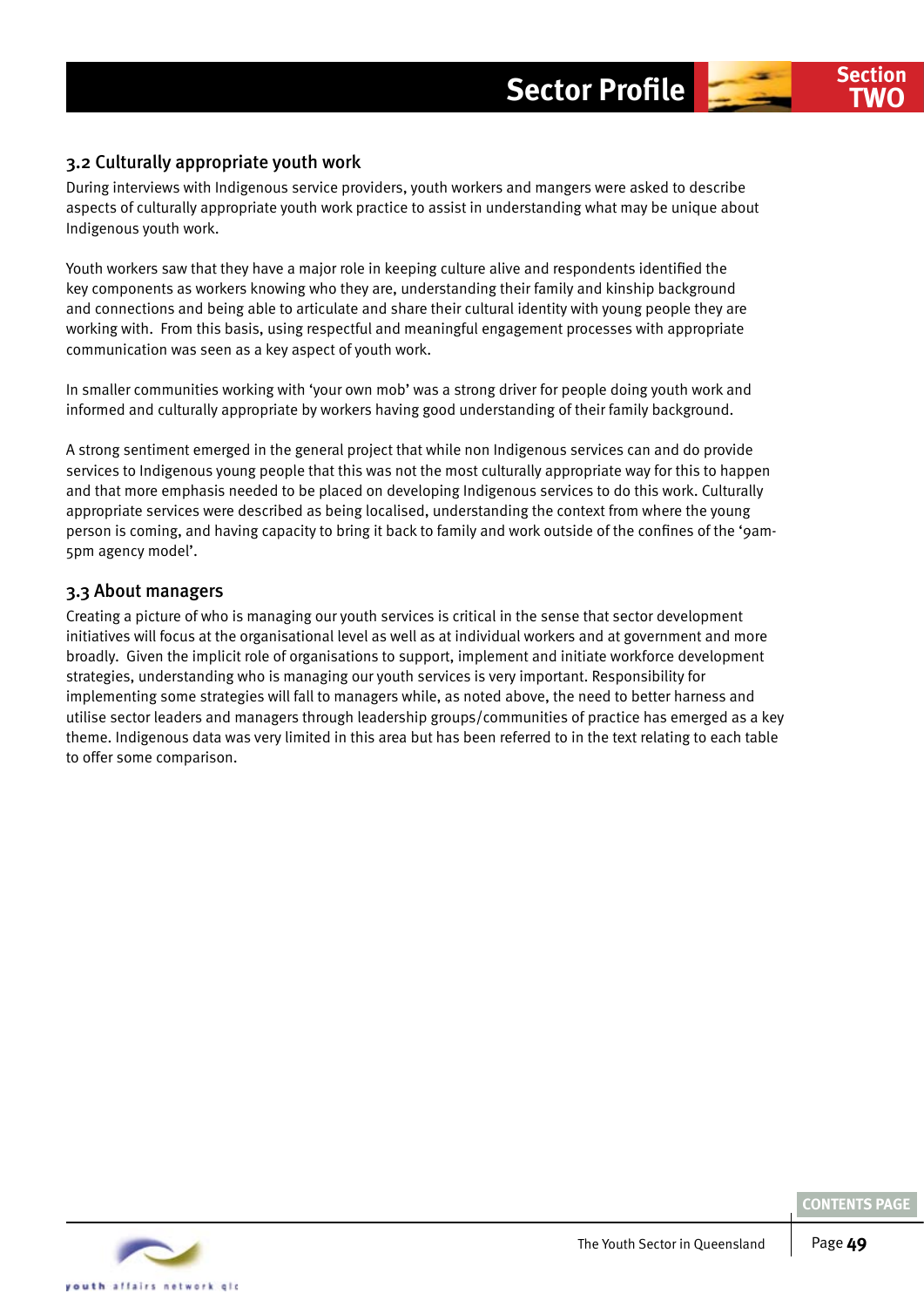

## **TWO Sector Profile**

**Gender and age**



**Table 3.3.1 Gender breakdown of managers in general youth sector**

Data collected in this project confirms a similar breakdown of males and females in manager roles within the youth services sector as across the entire community sector workforce. The Community Services Workforce Profile data also showed that females occupy the majority of positions generally in the community services industry however the percentage of males increased in more senior management roles to 31% at the Executive level from 16% of professional direct support (which includes youth workers).

Data collected in the Murri project demonstrated a similar ratio of females to males.



**Table 3.3.2 Age breakdown of managers in general youth sector**

Compared to the overall workforce data where 40% of the workforce was aged 26-35 years, almost 40% of managers are aged 36-45 years with a further 28% aged 46-55 years. This correlates with the data below showing that 67% of managers have been with their present organisation for five years or more with 50% having been in the youth sector for 10 years or longer.

Indigenous data showed an even breakdown of managers in the 26-35 years, 36-45 years and 4-55 years age ranges.

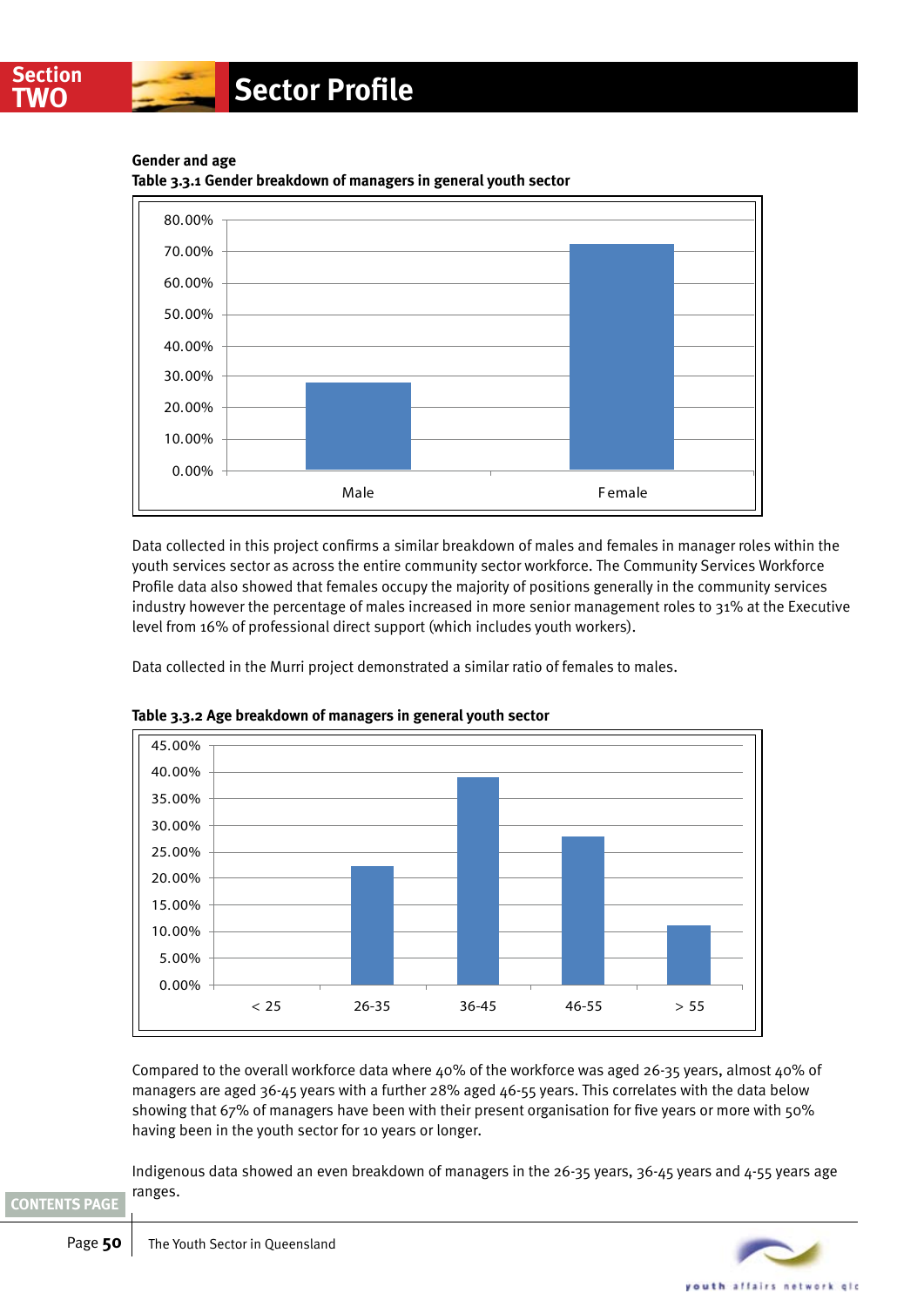#### **Table 3.3.3 Manager's employment status in the general youth services workforce**

|           | Permanent Full Time Permanent Part Time Casual Part Time Contract |       |        |
|-----------|-------------------------------------------------------------------|-------|--------|
| $55.55\%$ | 27.77%                                                            | $0\%$ | 16.66% |

With 55% of managers indicating they are permanent full time this is 7% less than the overall workforce, and interestingly 17% of managers compared with 8% of the general workforce indicated that they are employed on a contract basis. Further investigation of what constitutes permanent full time versus contract given the triennial funding model under which most services are funded and as Manager positions are often funded through a combination of sources may be warranted to understand the security and sustainability of manager positions.

In the Murri project half the managers surveyed were permanent full time, one permanent part time however interestingly one was casual and one was voluntary.

## **Table 3.3.4 Manager's experience in the youth service sector**

Managers were asked to indicate how long they had been in the youth services sector.

The level of experience of managers in the youth sector is an important pointer towards the longer term sustainability of skills and knowledge particularly given that findings in relation to the general workforce showed that 51% of the respondents had been in the workforce for 2 years or less. Results from managers 0.00% 10.00% 20.00% 30.00% 6months 1 year 2 years 3 years 4 years 5 years 5-7 years 8-10 years  $> 10$ years

showed that over 95% of managers had been in the youth sector for 5 years or longer with 50% having been in the sector longer than 10 years. Data below indicates that a significant number of managers had also been working in their current organisation for 5 years or more.

Indigenous service managers indicate that five out of six respondents had been in the youth sector for more than five years.



40.00%

50.00%

60.00%

**TWO**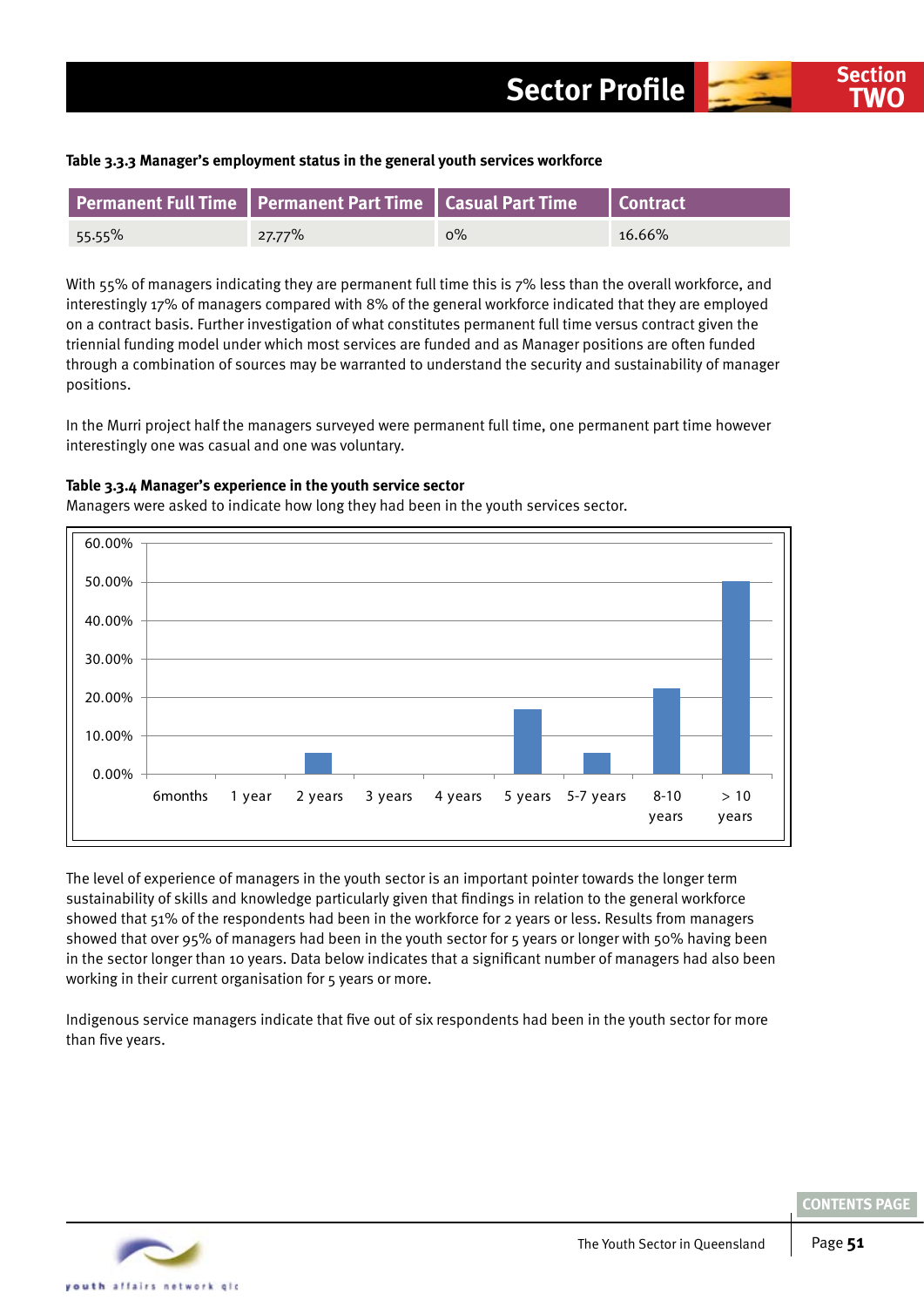

**Table 3.3.5 Manager's experience in present organisation**

**Table 3.3.6 Manager's experience in current position**



When asked about how long they had been in their current position, that is a manager position within their present organisation, responses showed a more even spread indicating that respondents had most likely progressed to manager level since being with their organisation in a number of cases.

## *Additional Research Questions*

*It would be useful to canvas whether people had progressed to management positions while with the service, and whether this was supported through HR policy and procedures to provide some insight into career progression strategies.*

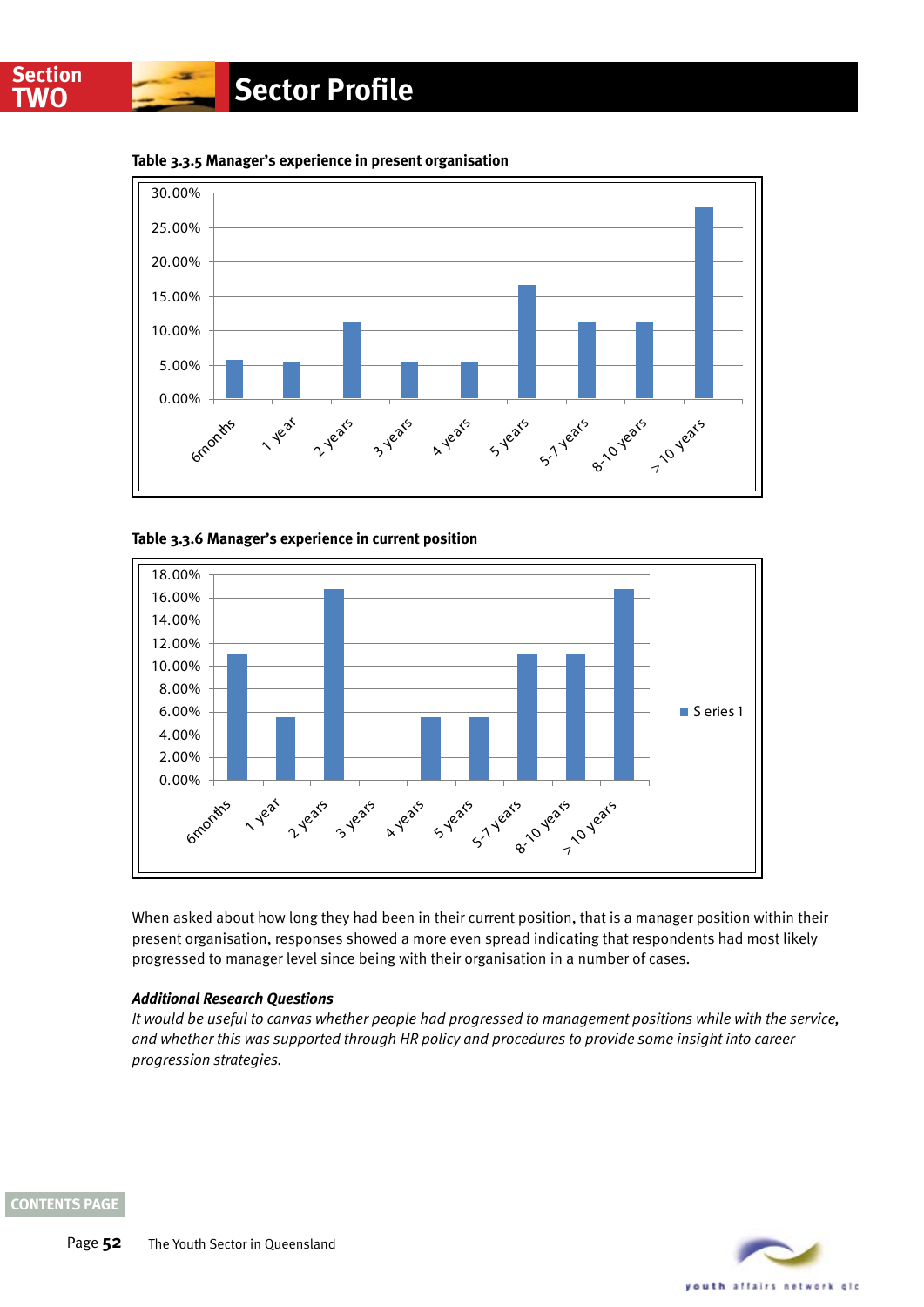## **3.3.7 Manager employment contracts or other written agreement with employers**

- 83.33% of managers surveyed were on employment contracts
- 57% of the managers with employment contracts are reviewed every year with other reviews tied to the length of the contract
- 55% of managers with employment contracts have reviews that are tied to a performance appraisal
- 91% of youth workers surveyed have employment contracts
- 100% of youth workers with contracts are reviewed, generally annually (84%) and this is tied to performance appraisal.

## **Table 3.3.8 Manager's highest qualification**

| <b>No</b> | <b>Certificate</b> | <b>Diploma</b> | <b>Advanced</b><br><b>Diploma</b> | <b>Bachelor</b><br><b>Degree</b> | <b>Post</b><br><b>Graduate</b><br>Degree |
|-----------|--------------------|----------------|-----------------------------------|----------------------------------|------------------------------------------|
| 5.9%      | $5.9\%$            | $5.9\%$        | $0\%$                             | 64.7%                            | 17.6%                                    |

While 53% of the overall workforce possessed Bachelor level qualification or higher this figure rose to 82% amongst managers. Of the managers with a qualification, 70.6% of managers have a relevant qualification related to youth work while 29.4% of managers have a qualification not related to youth work such as Bachelor of Marketing and Library Science.

## **Table 3.3.9 Manager's occupation before joining the youth sector**

Managers were asked to indicate their profession prior to joining the youth sector in an attempt to understand where people are coming from and what this may mean for recruitment and skill development.



As is evident from the responses, a number of people come either from being students or working in another area of social service prior to entering the youth field. Interestingly 18% of people had come from other management roles however data on which industries these roles were in was not collected.

Indigenous service managers' occupation before joining the sector included student, trade, social science, health, admin and Indigenous Cultural organisation.



**[CONTENTS PAGE](#page-2-0)**

**TWO**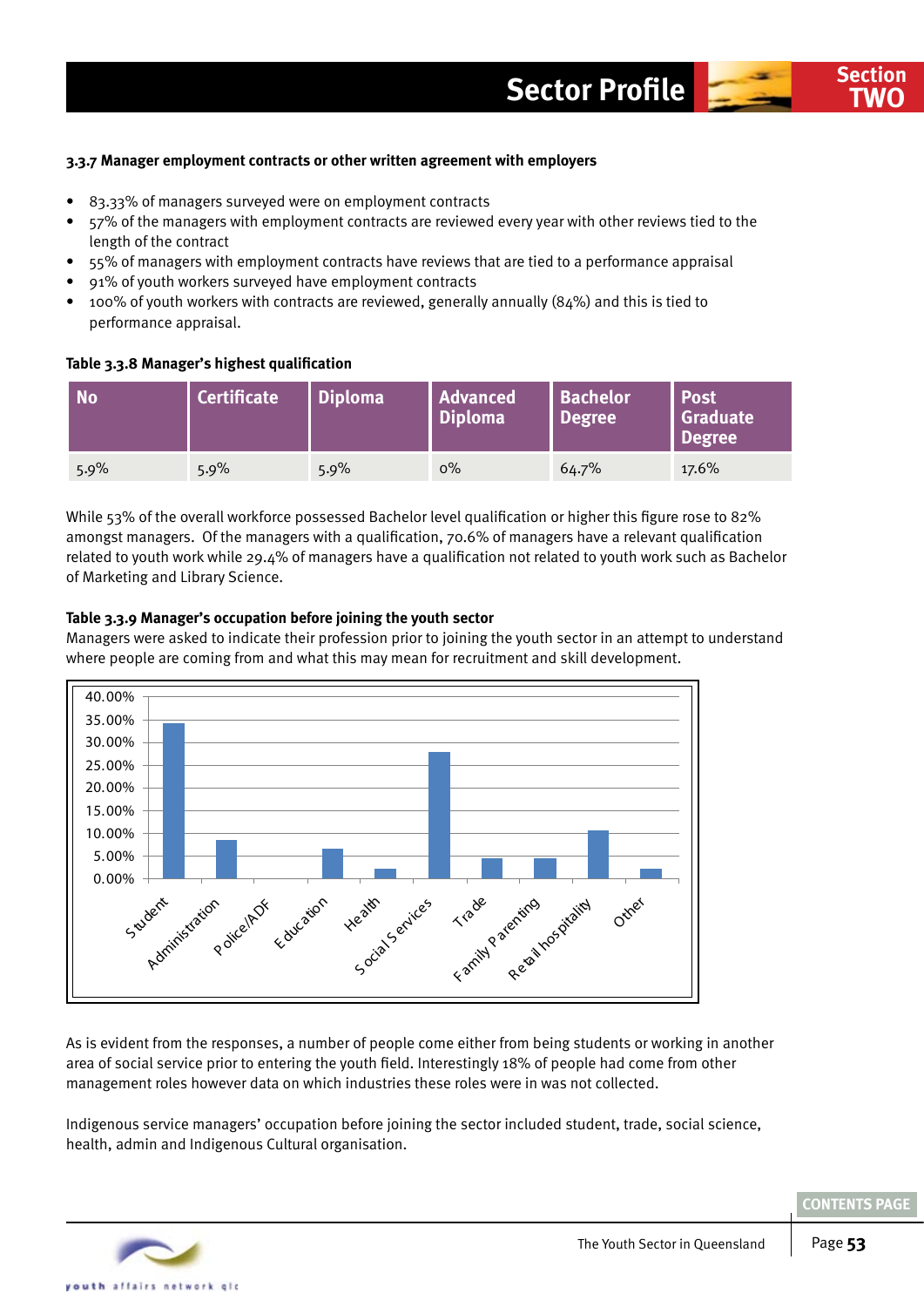## 3.4 Human resource practices

## **Table 3.4.1 Recruitment practices that proactively seek to employ people from specific cultural backgrounds**

In order to provide some insight into existing human resource policy and practices that support the development of cultural competency, managers were asked a series of questions. Managers were asked if they actively seek to employ people from specific cultural backgrounds.



While almost 60% of managers indicated that they do work actively in this area, data in Section One of this report indicates that only 10% of the workforce is from either a CALD background or from Aboriginal, Torres Strait Islander or South Sea Islander backgrounds.

## **100% of respondents in the Murri project actively employ ATSI workers**

## *Additional Research Questions*

*Further investigation is required in relation to whether recruitment practices are culturally appropriate or if they are not reaching their target in this area*





More than 90% of managers indicated that they felt that they had the necessary skills to manage staff from different cultural backgrounds. When asked to provide more detail in this area managers described their approaches, experiences and training in this area including:

- Have undertaken training in the area of working with diverse cultures.
- Long term experience working with and for people of diverse cultural and social heritage and experience in speaking Arabic
- Work with many families from different cultural backgrounds. All people have similarities and differences - if in doubt, ask! In fact, even when you think you are sure, still ask

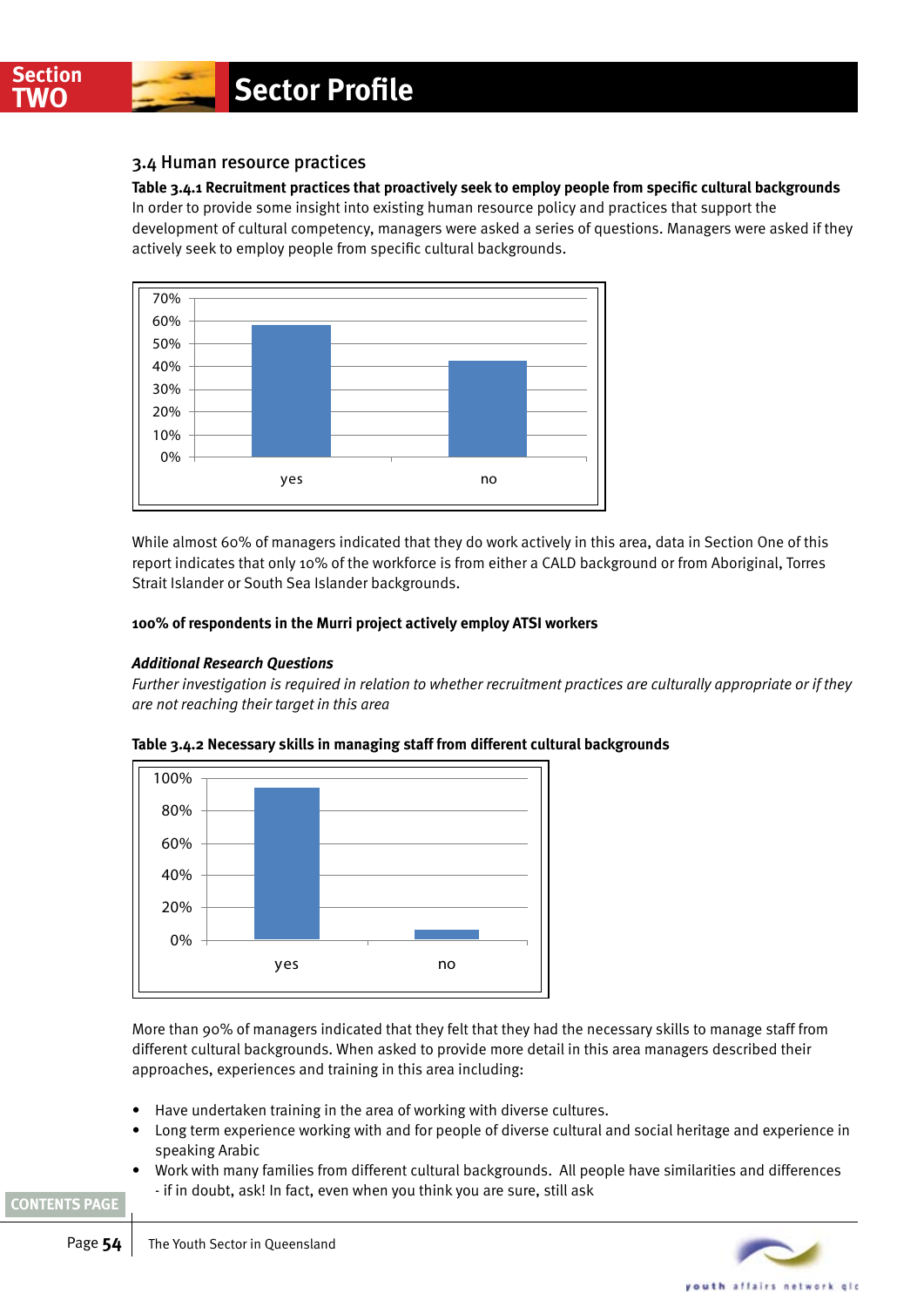- Treating people with respect and dignity seems to work for most backgrounds
- As an Aboriginal CEO, I value cultural diversity and the impact that people from different cultural background can bring to our service and our clients
- Have diverse background in management but would like to attend any management course in this area
- We work with other cultures regularly. We have training on other cultures and we also consult where necessary
- ISD cultural training by staff has impacted on policy and procedures
- Have lots of knowledge and experience but there are always new things to learn
- Management style embraces diversity as long as it supports universal rights and well being

## **Table 3.4.3 Organisational human resource policy to support cultural inclusion**



Close to 70% of managers indicated that their organisation has human resource policies that support cultural inclusion however this of course means that 30% of organisations do not have policies in this area or are not aware of these policies. Most respondents did not provide specific detail in relation to policy areas.

## **Table 3.4.4 Provision of student placements**

Student placements provide critical on the job learning opportunities to assist in preparing people to enter the sector while also providing an informal recruitment pathway.



Managers were asked if their organisation provides student placements with 70% of services indicating that they do and a wide range of institutions and courses from which student placments are accepted were identified. Institutions included a range of TAFEs, Teen Challenge, Job Networks and all Queensland universities and courses ranged from Certificates and Diplomas in Youth Work and Community Services to Human Services, Social Work, Social Sciences, Counselling and Midwifery.



**TWO**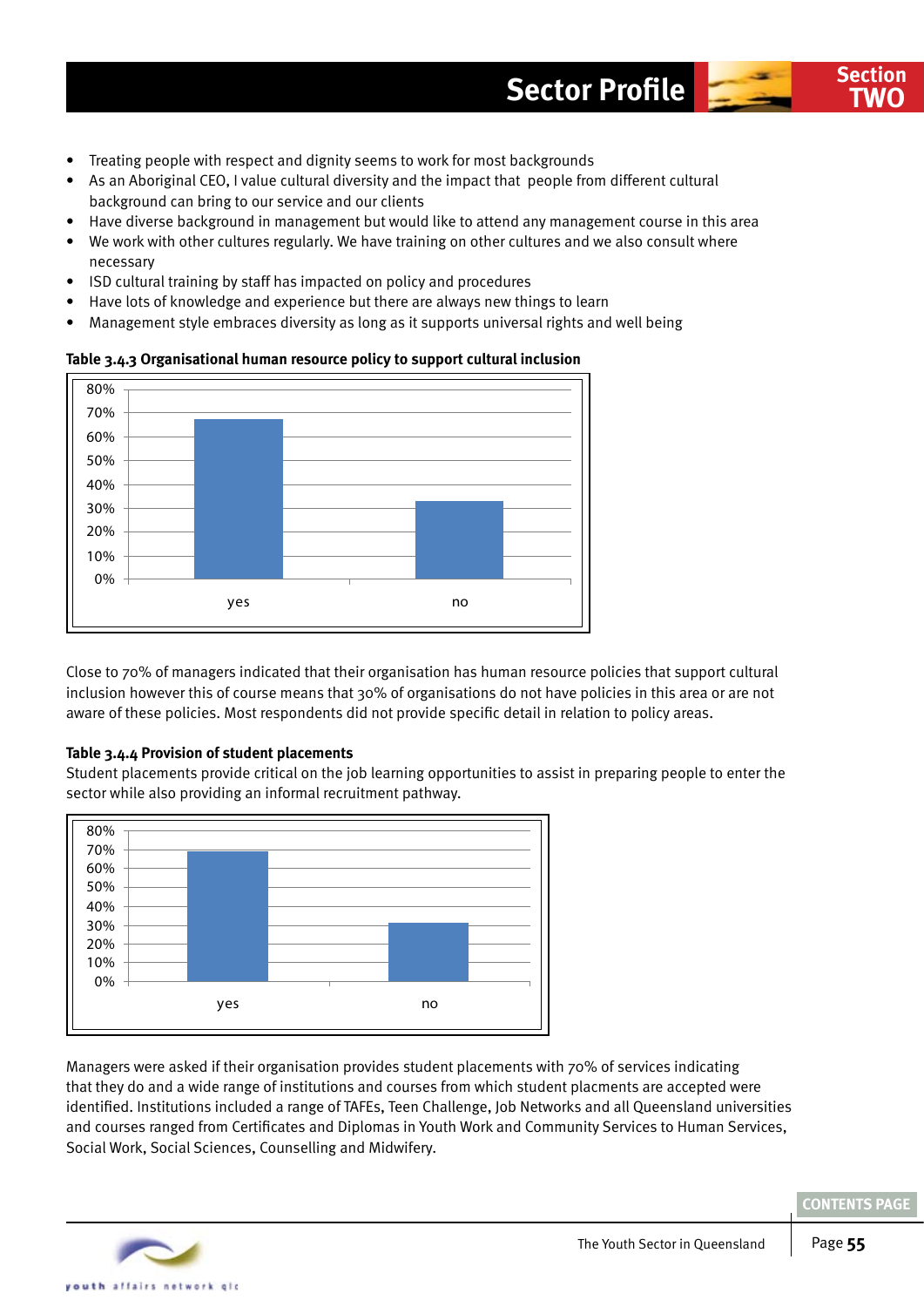## **Table 3.4.5 Organisational approach to student placements**

Managers clearly identified that organisations have a role in supporting the future sector through the provision of student placements when asked which statement best describes their approach to providing student placements.



At focus groups with TAFE staff and students the importance of vocational placements in preparing students for work in the sector was identified as a major workforce development strategy; however the lack of resourcing of training providers to provide this function and support students and services effectively to enhance learning during the placement process was noted as a major issue and barrier in relation to placements.

## **Policies and procedures guiding the development of staff**

100% of managers responded in the affirmative to having policies and procedures that guide the development of staff.

## **Types of organisational policy and procedures seen as guiding staff development in organisations**

- Training funds/budget
- Staff are actively encouraged to seek out training opportunities
- Study leave
- Staff induction policy
- Staff training and development policy
- Qualification requirements
- In-service training
- Professional development policy
- Conference and other professional development opportunities
- Guided by broad organisation policies and procedures and then we have in-house priorities
- External supervision
- Recruitment policies



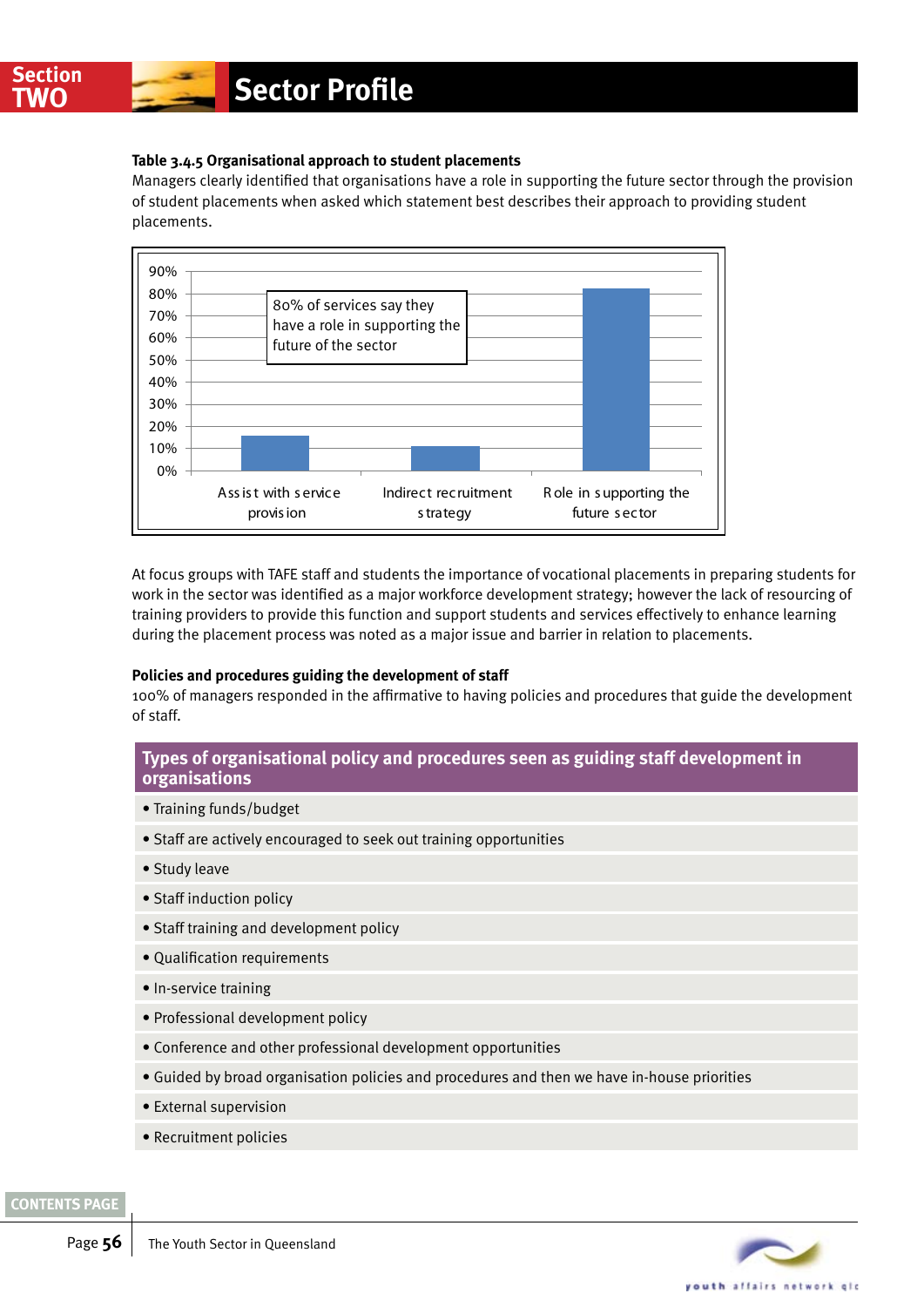One organisation noted that they presently had policies under development in this area. Most respondents nominated training and professional development as key policy and procedure areas, activities that are associated with traditional notions of staff development. While many organisations probably have other policies and procedures that contribute to the development of their staff the challenge is to assist managers within organisations to think more broadly about what they do or could do to support ongoing development of their workforce. This could include policies and procedures that enshrine mentoring, peer support, job swapping across agencies and opportunity to act in other internal positions.

## **Professional memberships**

To extend the picture of current or possible locations to initiate and implement workforce development strategies or where development may be supported people were asked to indicate membership of professional associations, unions and peak bodies. This data only represents non Indigenous services. Membership of all categories was significantly higher by managers than youth work staff. This may be expected in relation to peak bodies where it is likely that the organisation is the member and the manager by default is the contact member, however given the issues raised in relation to industrial matters such as wage levels and employment conditions it is interesting that only 27% of workers are members of a union.

| <b>Professional Association</b>      | Managers | Youth Workers |
|--------------------------------------|----------|---------------|
| Professional Assoc                   | $30.8\%$ | $24.2\%$      |
| Union                                | 53.8%    | 27.3%         |
| <b>State or National Peak Bodies</b> | 77%      | 9.1%          |

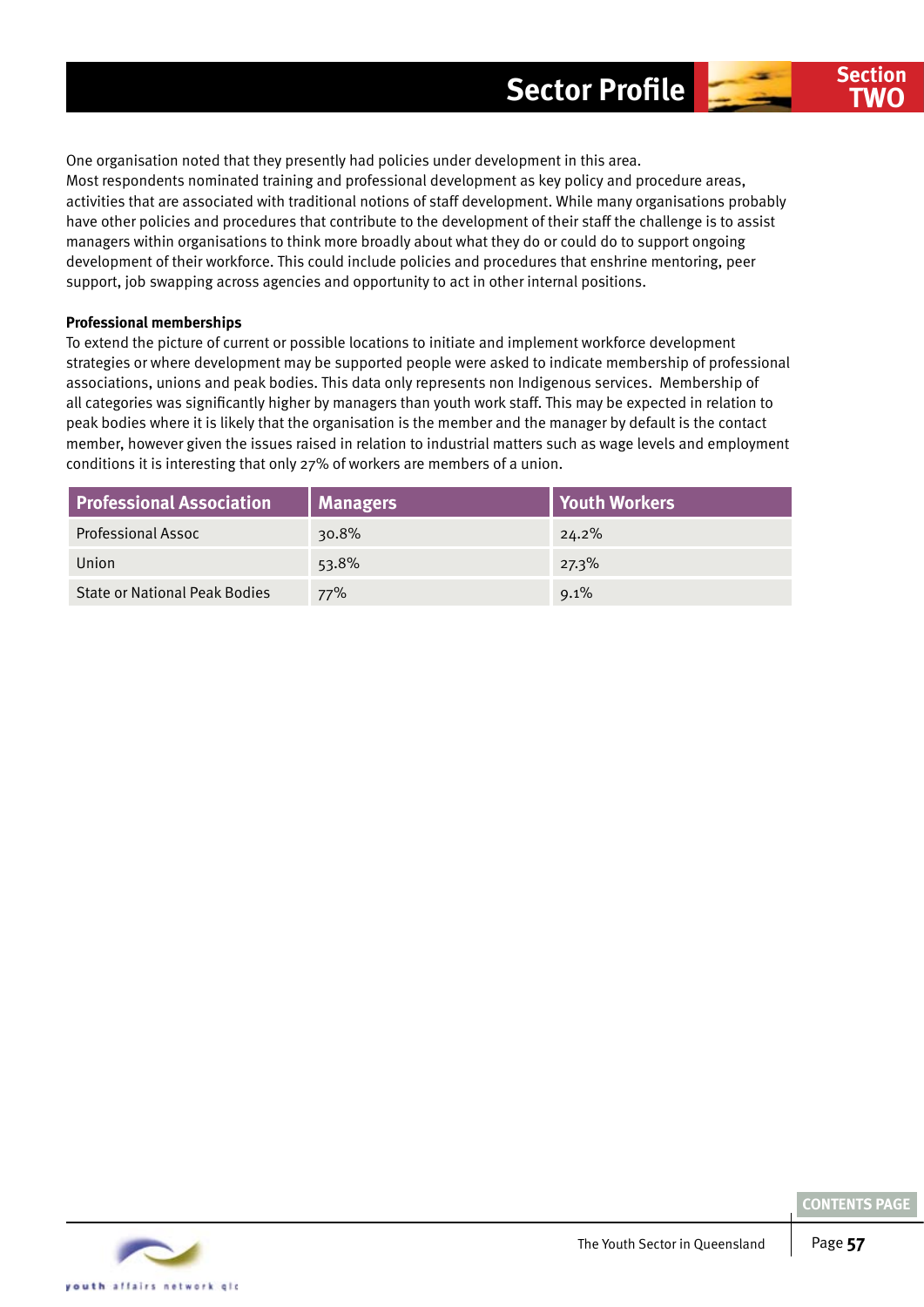A BRIEF SECTION on information and communication technology was included in the survey to better understand to what extent organisations utilise technology and in what form and if there are any areas that require additional skilling, resourcing or supporting

| <b>Type of Communication</b><br><b>Technology</b> | <b>General Service usage</b> | <b>Indigenous Service usage</b> |
|---------------------------------------------------|------------------------------|---------------------------------|
| Individual email                                  | 68%                          | $100\%$                         |
| Group/network email                               | 68%                          | 100%                            |
| Online Chat                                       | $0\%$                        | $0\%$                           |
| Skype                                             | $0\%$                        | $0\%$                           |
| Web Forum/online group                            | 22.6%                        | 50%                             |
| Collaborative tools                               | 12.9%                        | 37.5%                           |
| Wikis                                             | 6.5%                         | 12.5%                           |
| <b>Blog</b>                                       | 6.5%                         | 12.5%                           |
| Twitter                                           | 3.2%                         | 12.5%                           |
| <b>VOIP</b>                                       | $0\%$                        | $0\%$                           |
| Facebook                                          | 3.2%                         | 12.5%                           |
| My Space                                          | $0\%$                        | $0\%$                           |

## 4.1 Forms of communication technology used in day to day operations

Respondents could chose as many types of technology as relevant to their day to day work hence results do not total 100% and not all respondents completed this question. However the clear indication is that email is the main form of technology used. Both individual and group emails were rated as the communication technology that worked best for youth services. Although several respondents noted a concern about the shift away from more personal and direct communication forms such as telephone and face to face contact. SMS was also identified as a useful medium to communicate with young people.

In the main it is not possible to determine if respondents were referring to technology in relation to their work place, with colleagues or both as the questions were left open.

## **Organisational websites**

57% of service respondents have active websites that are updated between weekly for some services and yearly for others with the most frequent response being the service updates their website irregularly. The main purpose of the organisations websites is to provide information about service delivery and programs to the community, consumers and other services.

Well over half of all respondents also indicated that they used one or more means of accessing resources and information such as internet searches, government website and other networks.

Given that the main theme identified for young peoples' issues in the future related directly to impacts of technology and social media as the major communication method and as the vehicle for bullying and other harassment and, that the corresponding youth worker skills requirements related to the use of technology to connect with young people and deal with this issues, it is a little surprising that the primary use of technology remains limited to emails in the main.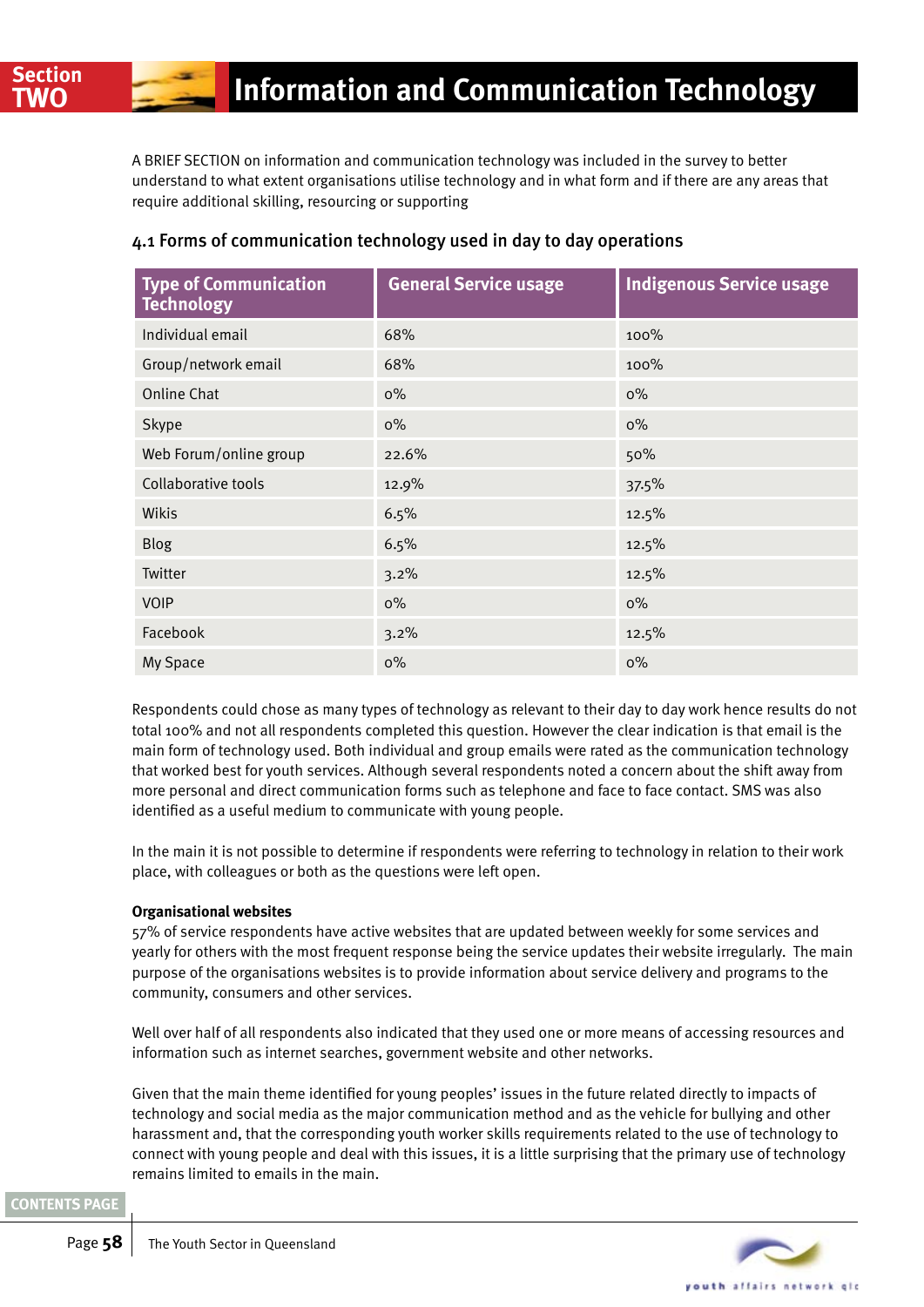When asked what is stopping them using other technologies, the responses were as follows:

| Reason for not using other technologies | <b>Percentage</b> |
|-----------------------------------------|-------------------|
| Lack of knowledge                       | 36.67%            |
| Lack of time                            | 16.67%            |
| Lack of need                            | 26.67%            |
| Lack of money                           | 16.67%            |
| *Other                                  | 13.33%            |

\*Other includes policy guidelines about internet usage, availability, risk of viruses and abuse of technology, impersonal in a people profession

## *Additional Research Questions*

*It would be useful to explore what forms of technology (if any) are used in engaging and working with young people and how effective these are for workers. While people were asked about their organisational developmental needs very few responses were made and it would be useful to explore what kinds of resourcing and skill development would support youth workers to operate more confidently in this arena. Of the limited responses infrastructure such as software, phone lines etc was identified as a problem along with lack of regular access to an IT specialist for day to day support.*

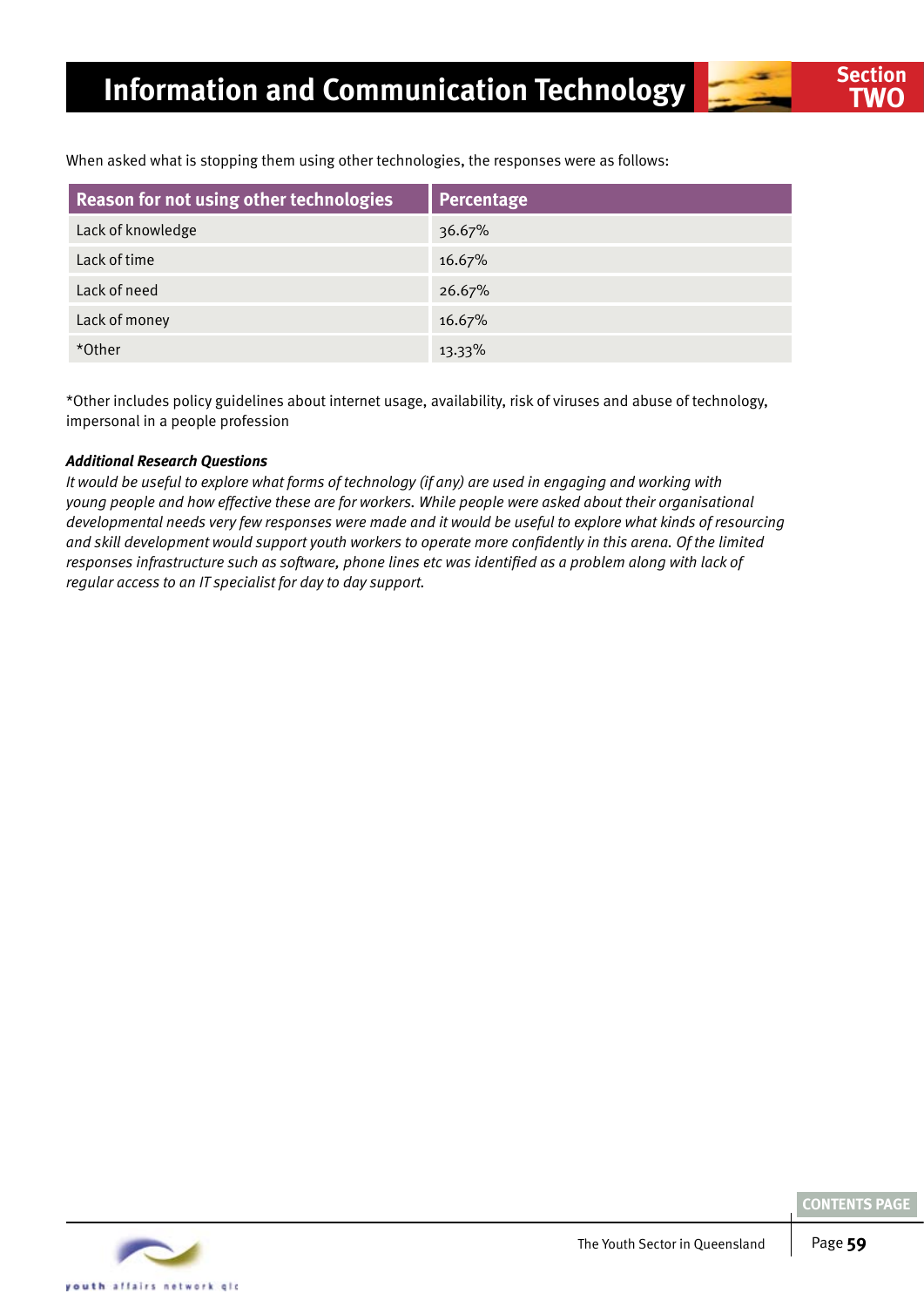This section contains information drawn from both managers' surveys and youth worker surveys regarding skilling and training provision, opportunities and needs. Where specific data has been drawn from has been indicated.

## 5.1 Training and skill development opportunities

## **Table 5.1.1 INTERNAL training and skills development activities offered to staff**

Respondents were asked to identify which training and skilling opportunities were offered internally by the organisation from a list of possibilities, with an option of other provided.

| Type of skilling              | <b>Yes</b> | <b>No</b> |
|-------------------------------|------------|-----------|
| Accredited training           | 10%        | 90%       |
| Non-accredited training       | 36.67%     | 63.33%    |
| Conference/Seminar attendance | 40%        | 60%       |
| In House Training             | 50%        | 50%       |
| <b>Regular Supervision</b>    | 60%        | 40%       |
| <b>Informal Supervision</b>   | 40%        | 60%       |
| Mentoring                     | 33.33%     | 66.67%    |



As may be expected, the primary sources of internal training are inhouse training and supervision both regular and informal. However, given the nature of the work in the youth sector and the increasing complexity of young people's needs the fact that 40% of respondents do not have access to regular supervision is a matter of concern. While informal supervision has rated at 40% it can be argued that this may be better described as case consultation or problem solving and managers with an 'open door' policy where staff can drop in for advice rather than a formal scheduled supervision process where staff are provided with feedback against work perfomance objectives, allowing structured and planned opportunity for professional development and growth. Recent work in the Child Protection area has focused on increasing resilience within the workforce and has identified supervision as a key workforce strategy in this area (Dickinson 2009).

It is noted data captured in non accredited training and in house training may relate to the same skilling opportunities.

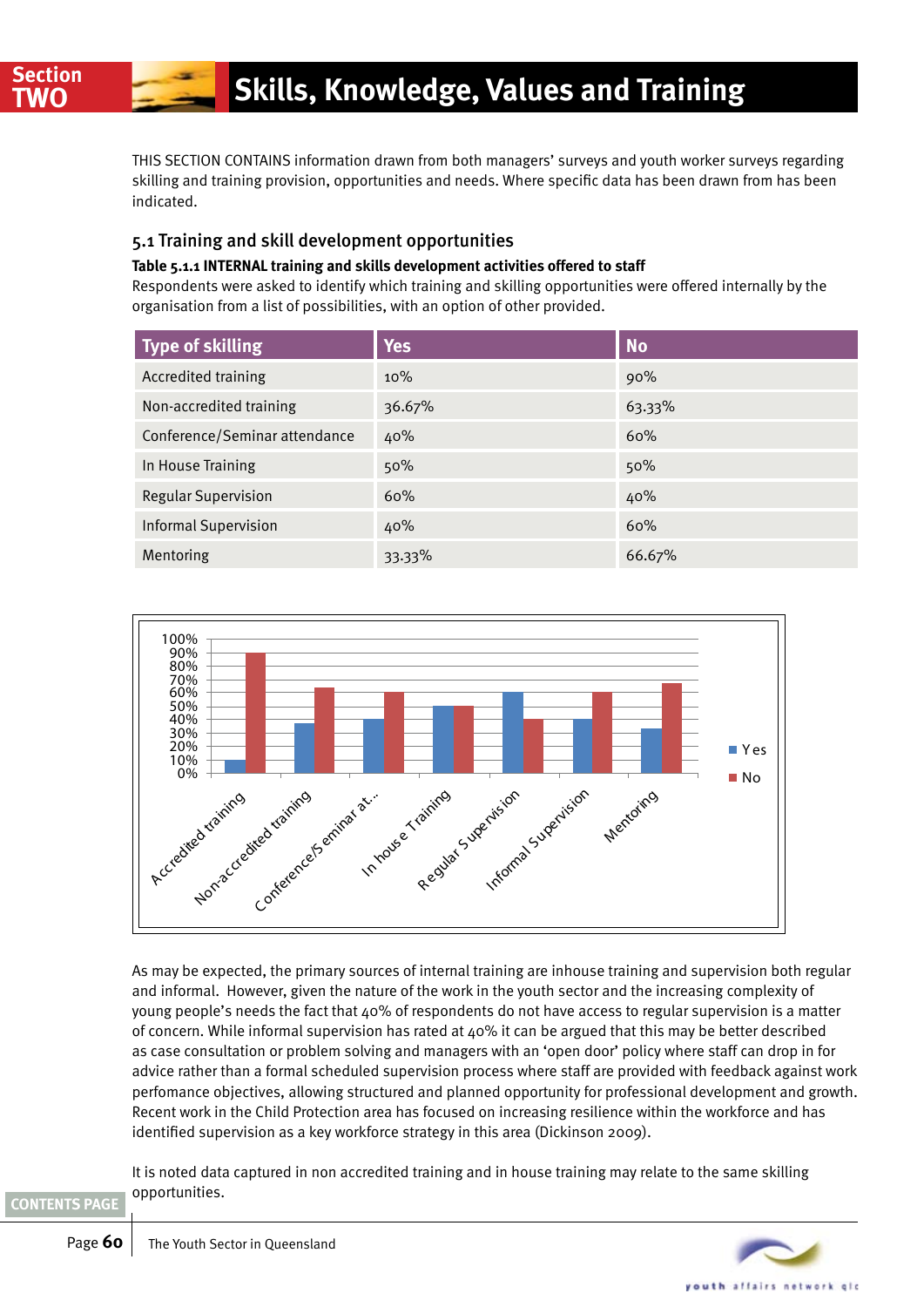## **Table 5.1.2 EXTERNAL training and skills development activities offered to staff**

Respondents were asked to identify which training and skilling opportunities were offered externally from a list of possibilities, with an option of other provided.

| <b>Type of skilling</b>       | <b>Yes</b> | <b>No</b> |
|-------------------------------|------------|-----------|
| <b>Accredited training</b>    | 63.33%     | 36.37%    |
| Non-accredited training       | 63.33%     | 36.67%    |
| Conference/Seminar attendance | 66.67%     | 33.33%    |
| In house Training             | 26.67%     | 73.33%    |
| <b>Regular Supervision</b>    | 43.33%     | 56.67%    |
| <b>Informal Supervision</b>   | 16.67%     | 83.33%    |
| Mentoring                     | 13.33%     | 86.66%    |



Access to external training and skilling opportunities appears to be reasonable for most services with over 60% of respondents reporting access to accredited and non accredited training and conference and seminars. Regular supervision rates reasonably well at 40% with respondents reporting that they have access to external supervision processes on a regular to semi-regular basis.

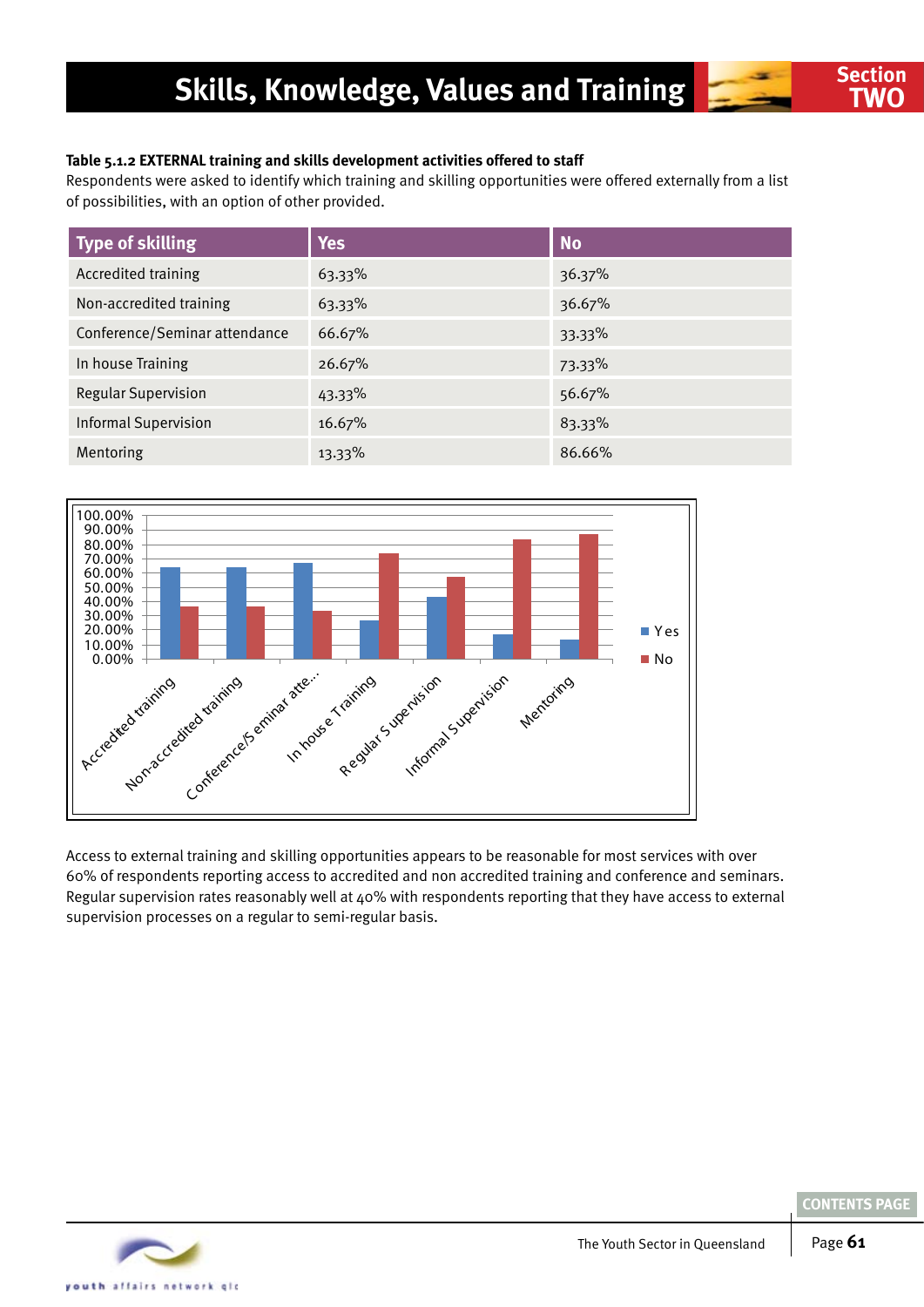## **Table 5.1.3 Preferred model of acquiring skills and knowledge**

Managers were asked to identify their preferred method for staff to acquire skills and knowledge, what they thought would be staff's preference and staff were asked to identify their preference in order to gather some understanding of whether managers and staff share views in this area.



Results need to be read cautiously as those respondents that completed the survey online were prompted to choose one area as the preferred way while those that completed hard copies had not necessarily followed this instruction. Data rating options may have been useful in creating a picture as this informs what types of strategies are likely to work well.

Taking this into account, it is interesting to note that in 30% of cases, managers preferred way of staff acquiring skills and training is through face to face external training while this rated at 65% for staff. Managers had rated internal training at 15% and may see this as a more cost effective way of staff acquiring skills and knowledge while staff only rated it at 5%. Similarly, managers had rated internal and external supervision at 40% combined yet staff had only rated this at 5%. Single topic workshops showed managers rating this at 35% yet staff only rated it at 7% however this may be an anomaly given the cross over between this topic and external face to face training. Flexible learning methods such as internet based learning and self paced learning did not rate at all.

## **Indigenous services**

Interviews with Indigenous service providers clearly identified a preference for face to face training as well as a tendency towards residential style delivery completed in blocks of time. This seems to be attributed to both preferred learning style and that a number of services that are more regional or remote would prefer to get the training completed because of travel involved.

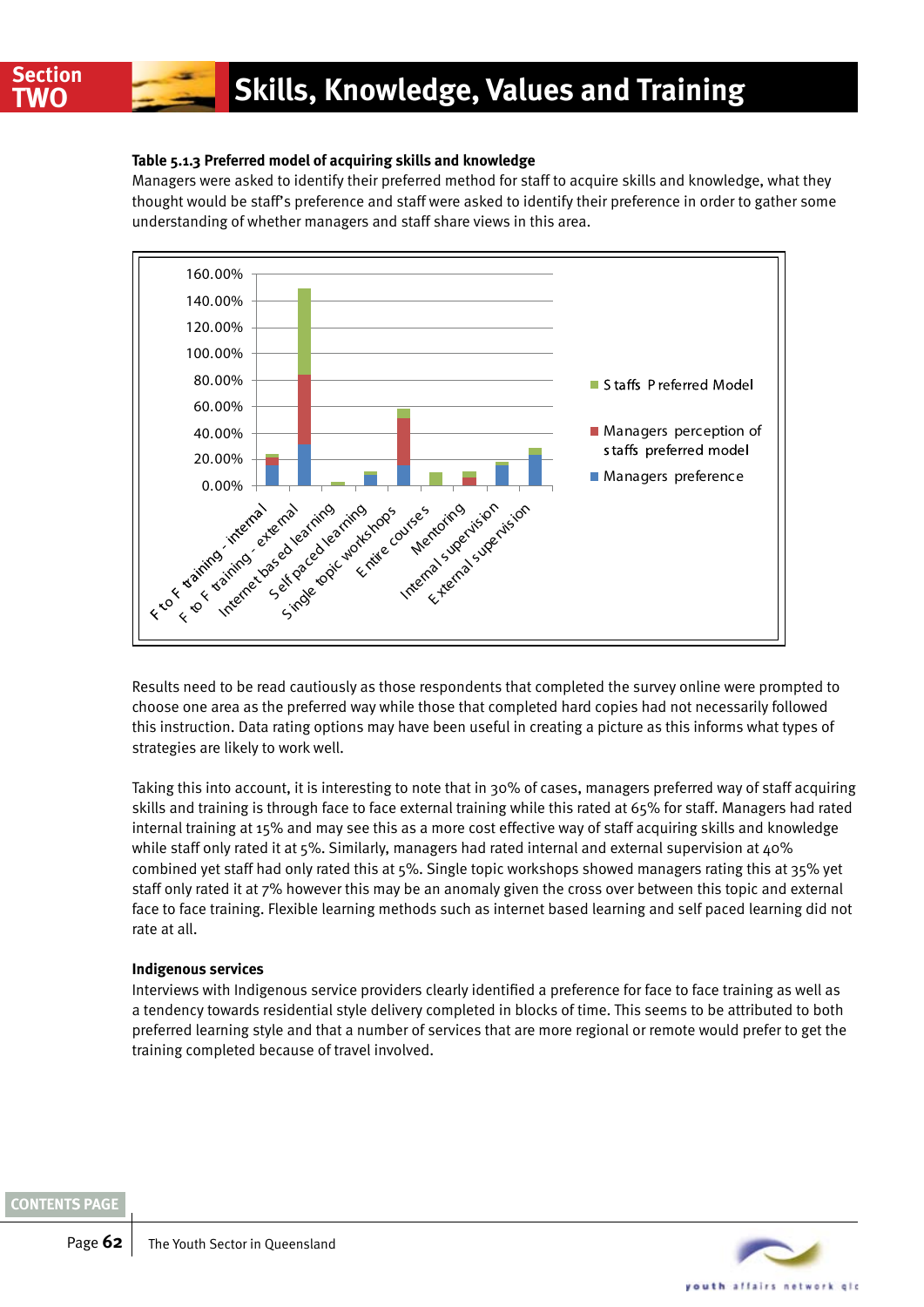## **Skills, Knowledge, Values and Training <b>TWO** Section



## **Table 5.1.4 Barriers to staff participation in training and skill development in general youth services**

Both staff and managers were asked to identify barriers to participation in training and skilling. As evident from the table above both staff and managers commonly identified the same barrier with much the same level of impact on participation. Time available to participate in training and skilling rated as the biggest barrier followed closely by cost and availability of training. Atypically, based on anecdotal feedback, backfill costs and options were not rated as a major barrier although the fact that time to participate did is connected to this aspect in that if staff do not have time to attend it can be assumed that they have workload responsibilities. This is interesting as a conclusion can be drawn that if someone else was available to 'fill in' time may not be of such an issue.



## **Table 5.1.5 Barriers to staff participation in training and skill development in Indigenous youth services**

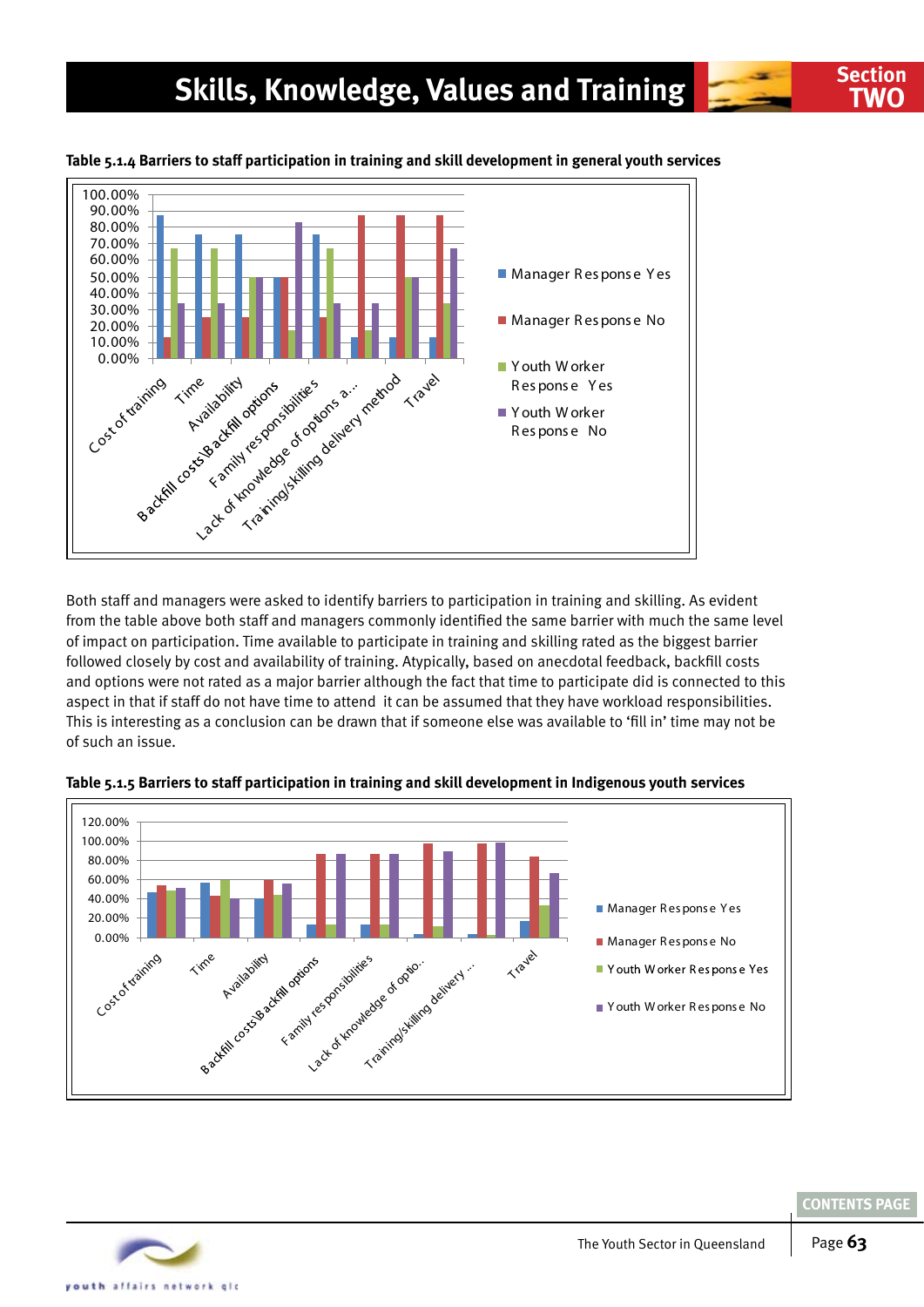Cost, time, backfill and family responsibilities all rated highly by both staff and managers in relation to barriers to participating in training and skilling. Many people interviewed (except those in Brisbane) noted that training was often not delivered locally and hence cost, time and backfill all come into play to attend any skilling opportunities. Given the importance of family and kinship connection within Indigenous communities it is of little surprise that family responsibilities ranked highly as a barrier to participation.

## **Table 5.1.6 Preference for staff to attend accredited or non accredited training and skills development**

In order to identify the importance of access to accredited training, all respondents were asked about their preference in relation to accredited and non accredited training. While 155 of respondents preferred accredited training, 45% of respondents indicated that they had no preference suggesting that access to either type is seen as important.

| Type of Training and Skills Development | Percentage |
|-----------------------------------------|------------|
| <b>Accredited Training</b>              | 15%        |
| Non Accredited Training                 | $0\%$      |
| Combination of both                     | 40%        |
| No Preference                           | 45%        |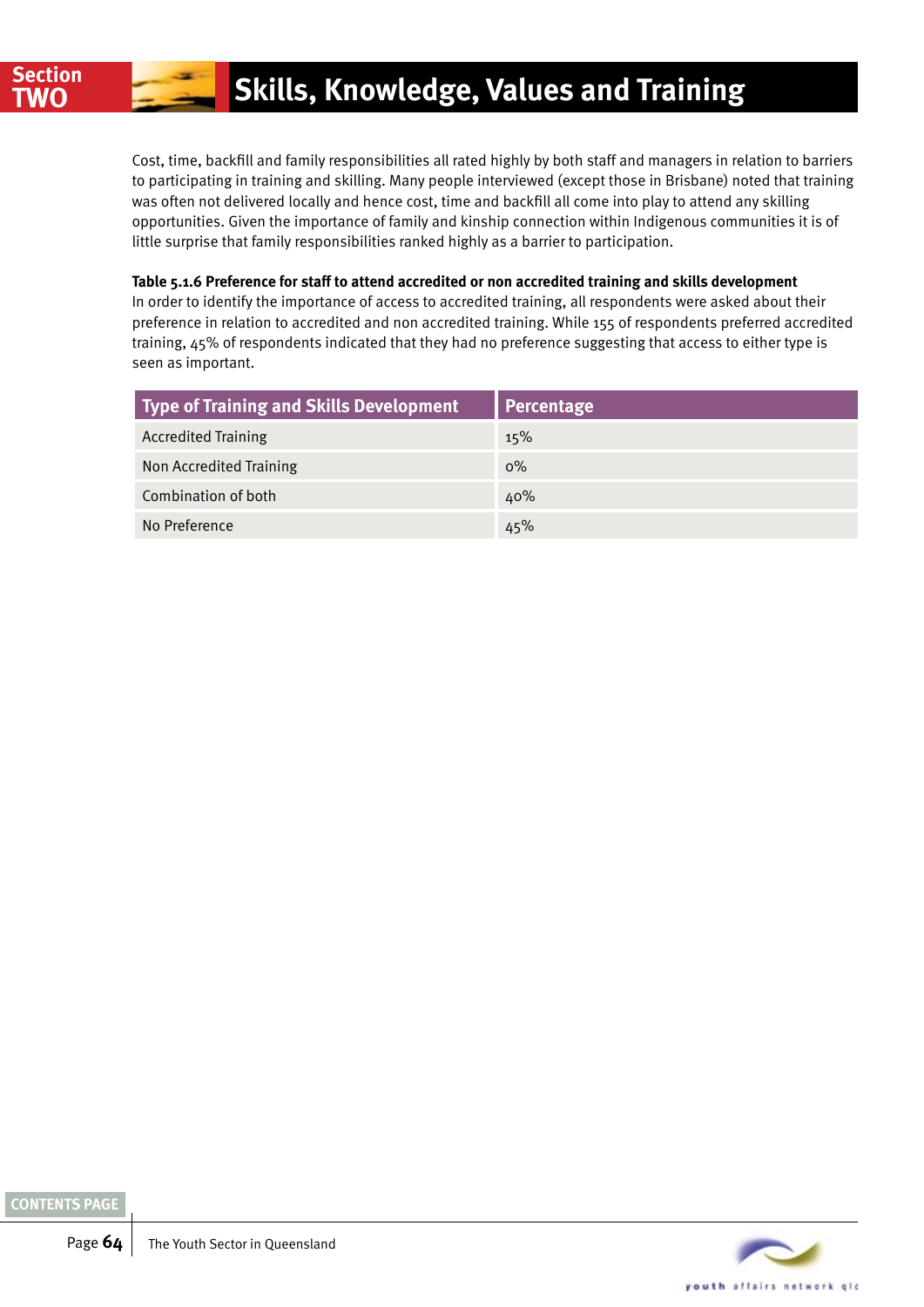## 5.2 Critical knowledge and skill areas

## **5.2.1 Critical knowledge and skill areas required by general youth workers**

In order to provide some defining aspects to the notion of the youth service sector, staff and managers in the survey instrument and at forums and focus groups were asked to identify the critical or core knowledge and skill areas for youth services staff.

Responses have been collated and prioritised into key topic areas based on the number of times they were identified.

| <b>Priority Order</b>   | <b>Skill and Knowledge Area</b>                                                                                                                                                     |
|-------------------------|-------------------------------------------------------------------------------------------------------------------------------------------------------------------------------------|
| $\mathbf{1}$            | Communication Skills- includes engagement and rapport building as well as typical<br>communication skills of listening, empathy, non judgmental approach, being genuine<br>and real |
| $\overline{\mathbf{2}}$ | Mental Health-skills and knowledge for working with these issues                                                                                                                    |
| 3                       | Drug and Alcohol- skills and knowledge for working with these issues                                                                                                                |
| 4                       | Counselling skills-includes counselling in flexible settings                                                                                                                        |
| 5                       | Working with families and family issues-including relationship breakdown, family<br>violence                                                                                        |
| 6                       | Crisis Intervention skills-conflict resolution and negotiation                                                                                                                      |

The following list of skills and knowledge were identified as the next most important based on how often they were listed and ranked fairly evenly:

- Case management skills
- Understanding and working with youth development
- Working with cultural difference including CALD and Aboriginal and Torres Strait Islander (ATSI) backgrounds
- Knowledge of legal and justice systems and young people's rights
- Homelessness and housing support
- Building resilience and working from strengths

A range of other topics were listed by a small number of respondents. Further investigation through a gap analysis process to identify what level of skill is required, if current workers have this and if they have had access to training. This will provide information about the current workforce but also about what is likely to be needed by the future workforce.

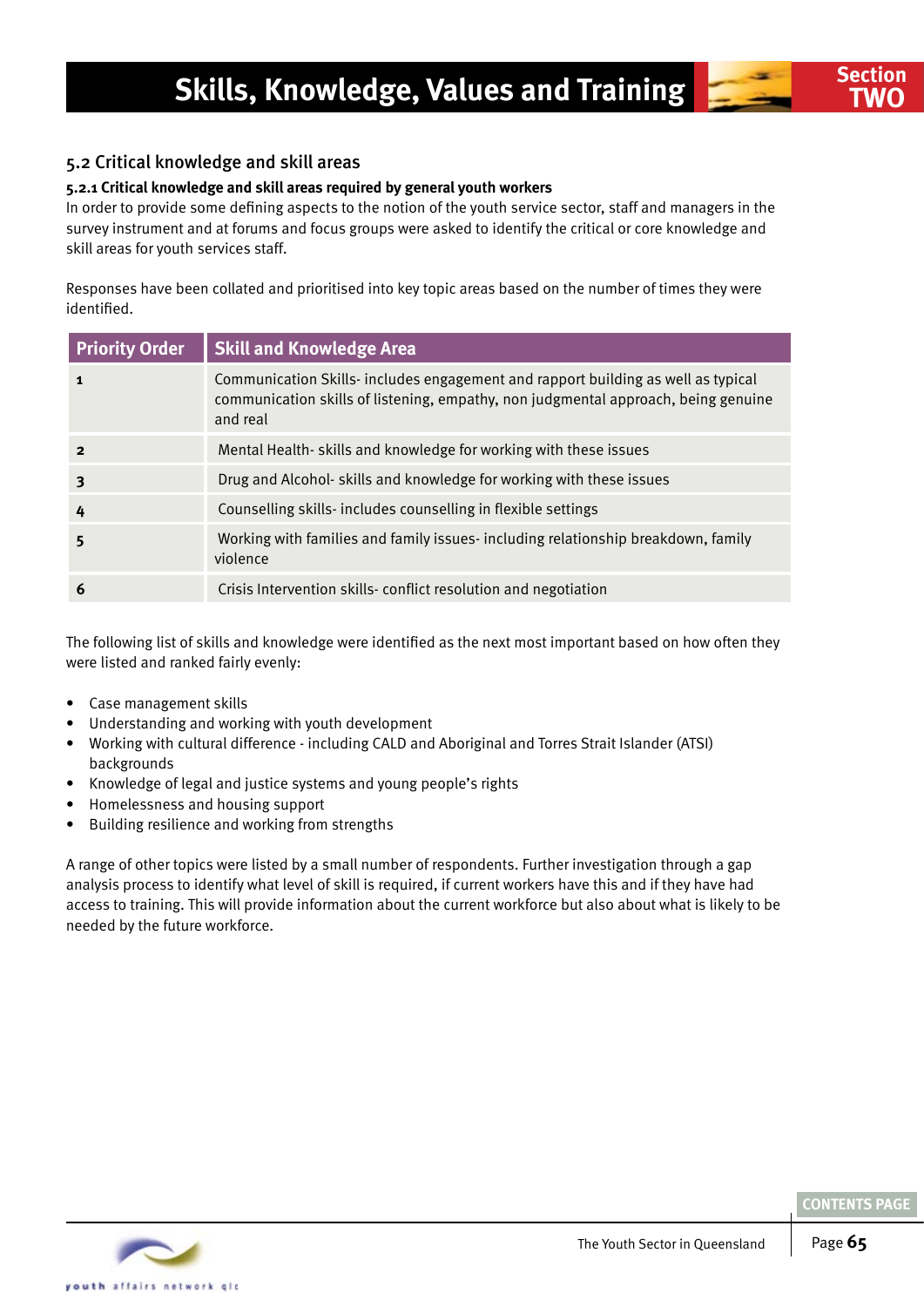## **5.2.2 Critical knowledge and skill Areas required by Indigenous youth workers**

Respondents, in surveys and during interviews were asked to identify the major skilling and training areas for Indigenous youth workers. Six clear topics areas emerged:

| <b>Priority</b><br><b>Order</b> | <b>Skill and Knowledge Area</b>                                                                                                                                                                                                                                                                                             |
|---------------------------------|-----------------------------------------------------------------------------------------------------------------------------------------------------------------------------------------------------------------------------------------------------------------------------------------------------------------------------|
| $\mathbf{1}$                    | Practical cultural awareness and competency-this appeared to relate to both Indigenous<br>and non-Indigenous workers in that not all workers are from the local community and<br>hence culturally competent in relation to that community as well as personal awareness<br>being critical to good youth work as noted above |
| $\mathcal{P}$                   | Communication skills - this includes engagement, negotiation skills and Indigenous<br>language skills, counselling techniques                                                                                                                                                                                               |
| 3                               | Management and governance                                                                                                                                                                                                                                                                                                   |
| 4                               | Program development - in terms of developing programs to respond to young people's<br>needs at an agency level and potentially beyond at a whole of community/sector level                                                                                                                                                  |
| 5                               | Leadership and mentoring                                                                                                                                                                                                                                                                                                    |
| 6                               | Mental health - skills and knowledge in responding to issues such as substance abuse                                                                                                                                                                                                                                        |

## Other topics included:

- Crisis intervention
- Counselling
- Knowledge of community issues and extended family structures
- Building resilience
- Knowledge of key and critical youth concepts
- Keeping up with technology, innovative and creative in dealing with youth issues
- Employment and training initiatives
- Ability to engage and cover a wide range of diverse and complex issues
- Family relationships and impacts of trans-generational trauma

## **5.2.3 Critical values and qualities required by Indigenous youth workers**

Those interviewed were asked what makes a good youth worker and about the personal values that drive their work and that impact on how they work.

Not surprisingly given the description of culturally appropriate youth work as outlined above, cultural identity and learning from your own life experiences and upbringing rated as the most important by being nominated by the most people. The others most commonly identified were:

- respect, open mindedness and listening
- patience, tolerance and compassion
- working from the grassroots and walking alongside young people
- providing leadership and being role models
- passion
- honesty

## **[CONTENTS PAGE](#page-2-0)**

youth affairs network gid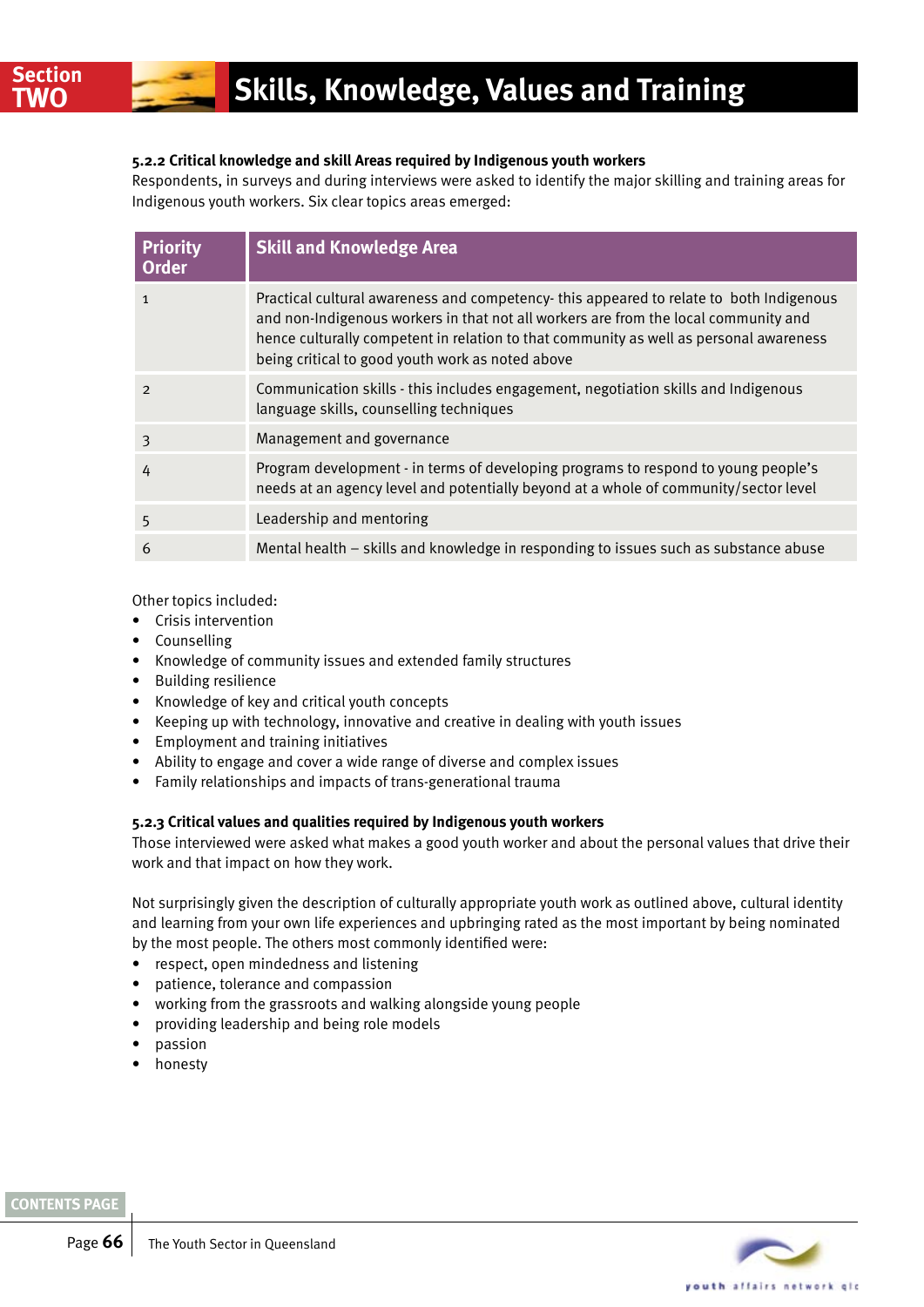

## **5.2.4 Critical knowledge and skill areas required by general youth sector managers**

In order to highlight differing requirements of managers and youth work staff, managers in the survey instrument were asked to identify the critical or core knowledge and skill areas they require.

| <b>Priority</b><br><b>Order</b> | <b>Skill and Knowledge Area</b>                                                                                                                                                                                                           |
|---------------------------------|-------------------------------------------------------------------------------------------------------------------------------------------------------------------------------------------------------------------------------------------|
|                                 | Governance Skills - leadership, financial, attracting funding, industrial relations, risk<br>management, asset management and maintenance                                                                                                 |
| $\mathcal{P}$                   | People management - nurture and support workers, processes to challenge for change,<br>balance competing needs (staff, clients, organisational), training opportunities including<br>the VET system, supervision of teams and individuals |
|                                 | Communication Skills - conflict management, compiling complex reports                                                                                                                                                                     |
| 4                               | Youth work content - legislation that affects young people, best practice and models of<br>practice, relationship based frameworks, youth technology                                                                                      |

## **5.2.5 Staff currently enrolled in a Youth Work or other relevant qualification**

15.67% of current staff in general youth services sector and 12.5% of staff in the Indigenous youth sector indicated that they are enrolled in youth work or another relevant qualification. Where nominated, the qualifications identified included a wide range of levels and content areas demonstrating the complex pathways into and across the youth sector. Responses included:

- Master of Social Work
- Bachelor of Social Science
- Diploma Of Community Services
- Certificate III in Community Services
- Bachelor of Psychology (Honours)
- Certificate IV in Mental Health
- Master of Forensic Mental Health
- Teen Challenge Training
- Certificate III in Business
- Master of Psychology
- Bachelor of Law
- Bachelor of Community Development
- Bachelor of Human Services

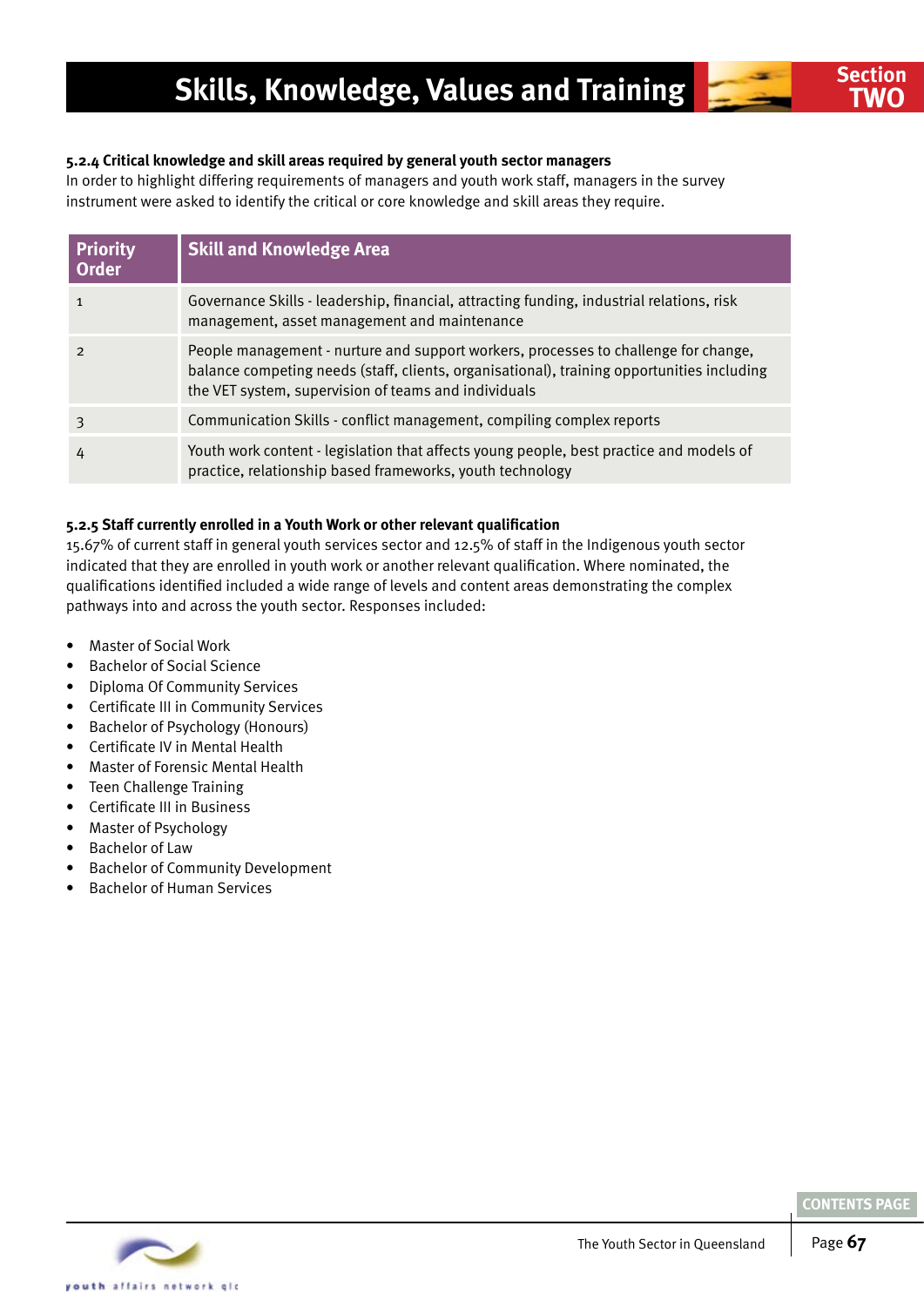## **5.6 Relevant course or qualifications**

Staff and managers were asked to identify specific courses or qualifications that they see as the most beneficial or relevant to their work role in the youth sector to determine if a theme or trend stood out. However as can be noted from the comments below the responses were quite broad and specific to work specialisations. The number of times a response was made has not been recorded as this was not significant; rather the topics have been listed to show the scope of responses.

- Bachelor of Social Work and / or Community Development as these courses seem to provide graduates with a better grounding to develop a professional framework as beginning practitioners.
- Bachelor of Social Work or Human Services
- Community Services Training Package in qualifications in either youth work or juvenile justice
- Effective case work
- Child protection
- Mental Health
- Therapeutic Communities
- Managing Challenging Behaviour
- Group facilitation
- Strength based training
- Counselling
- Applied Suicide Intervention Skills Training (ASIST)
- Case management
- Working with complex clients
- Alcohol and other Drugs
- Anger management strategies
- Aboriginal Counselling course
- Certificate III in Youth Justice
- Cultural integrity and knowledge

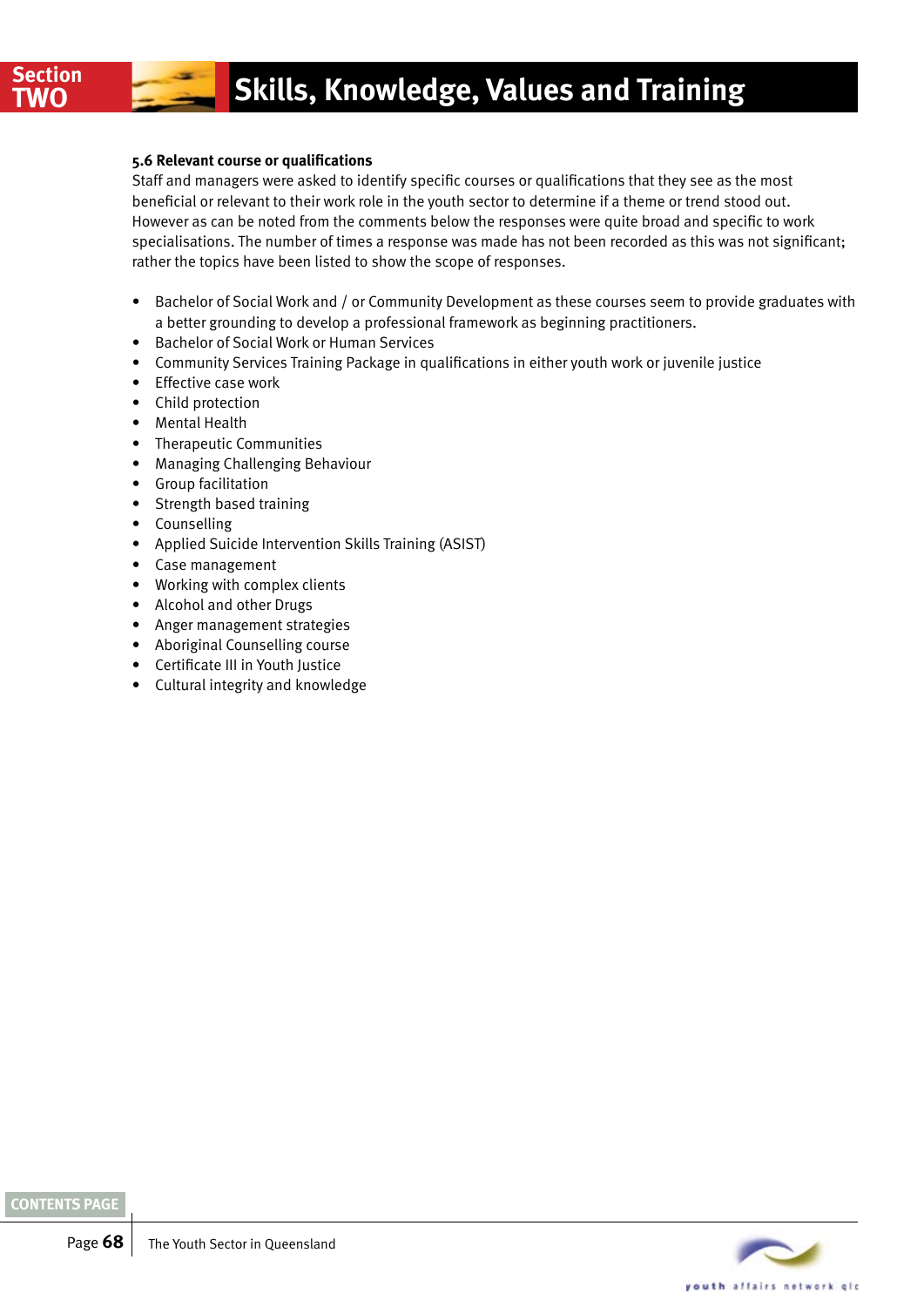In 2007, the Queensland Alliance in conjunction with YANQ and other local services conducted a Youth Mental Health Summit at the Redcliffe Area Youth Space. The interest in the Summit from across Queensland indicated the intent of youth service providers along with other service providers to work with young people in their local communities to provide support including prevention, early intervention and crisis/ post crisis support. A series of recommendations were formed towards providing better service delivery in this area that included increased skilling opportunities for youth workers working with youth mental health issues and strategies to assist youth services and mental health providers to know about each other and connect and collaborate more effectively for better service provision.

Opportunity was taken during both the general and Murri projects to further explore the existing knowledge and connections between youth services and community mental health providers and the areas requiring additional skilling with additional resourcing from Queensland Alliance to support this process.

Two focus groups were conducted with a total of 39 general youth sector youth workers after they had participated in a half day training event about working with young people with mental health issues. Other information in relation to this topic area also emerged in general focus groups and forums.

As well, all of the 19 Indigenous services where interviews occurred were asked about what types of services and support they currently provide to young people experiencing mental health issues and if they would like to be able to provide more services or support in this area.

## **Types of service and support provided to young people experiencing mental health issues by youth services**

The key areas identified were:

- Engagement strategies
- Referral processes
- Networks and coordinated/connected services
- Provision of navigational and implementation support
- Case management
- Advocacy

Youth workers distinguished between their role and that of mental health clinicians in that they described a significant role of their work in this area as utilising their existing relationship with young people and their services to meet other immediate needs of young people such as food, housing and general support so that they may be better placed to connect with mental health professionals. They said that they have a major role in referring to specialist services and then providing support to young people to navigate through the mental health system, demystifying aspects as required. Youth workers said that they work to engage young people and establish a relationship so that they can offer support and assistance in a non judgmental way. They also said that they contribute to ensuring a continuity of service through taking on a case management role across systems as this is essential for good quality services for young people. The major issue identified by Indigenous services in relation to where they need to provide support was substance and drug use, in particular alcohol, marijuana and petrol sniffing. Other issues requiring service support included depression and effects of abuse.

Services said that along with referring young people on, they provide specific services in this area such as:

- having guest speakers to share their life experiences with young people
- conducting weekly mental health clinics
- providing counselling and assistance in relation to substance and drug use
- mentoring programs for young people while accessing other services
- advocating for additional support and funding to government
- advocacy for young people in school and other areas
- working with young people to write a recovery plan.



vouth affairs network old

**Section TWO**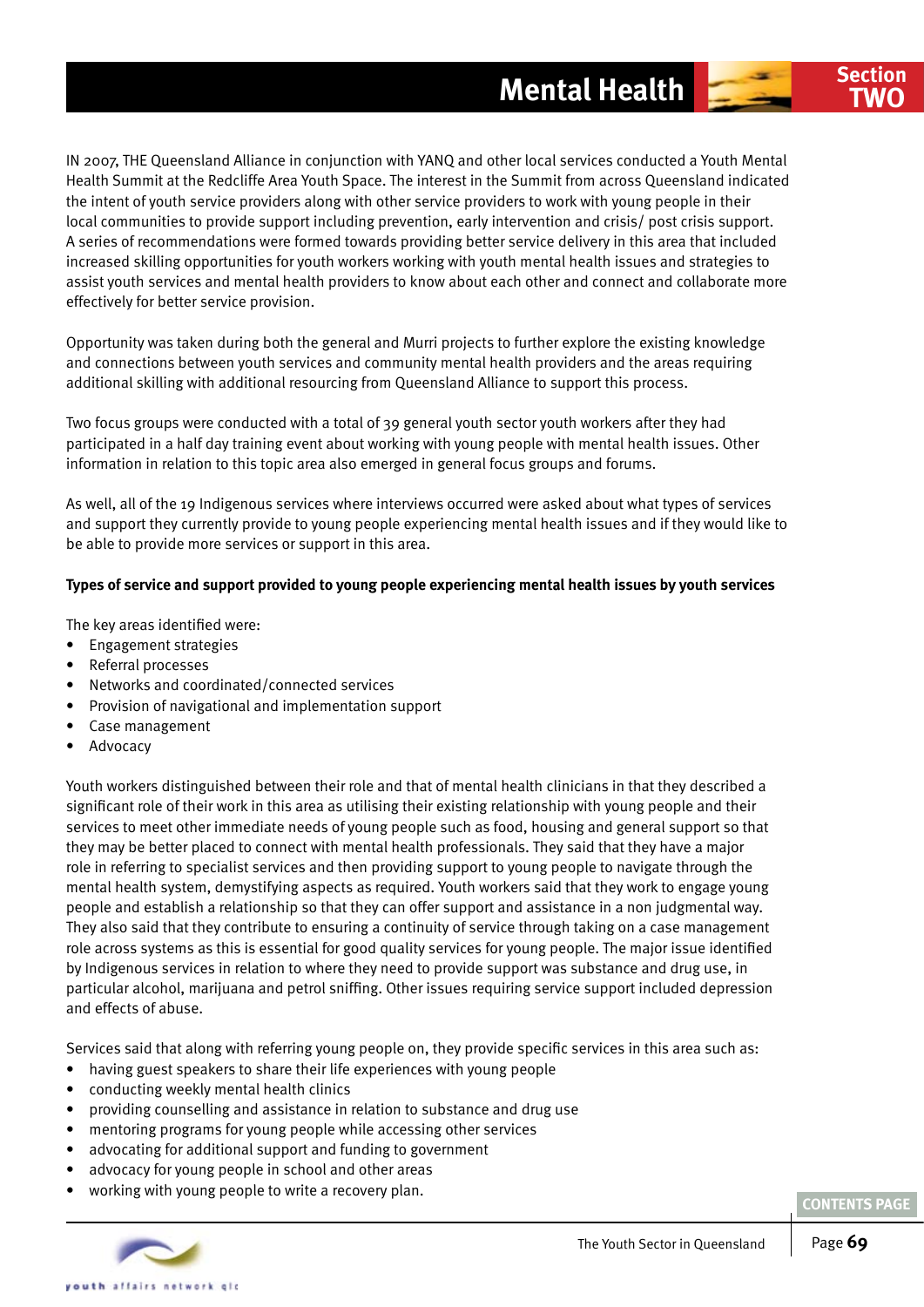General sector workers in more regional and remote areas noted that while access to specialist services may exist that often the positions were not filled or the person changed regularly leaving them in the position of being the key person with a working relationship with that young person. In relation to Indigenous services some remote services are well resourced to provide primary health care and with ongoing direct access to mental health services.

## **Provision of additional support to assist youth services to provide extra services**

Workers were asked if they would like to provide more support and services than they do and, if so, in what area. Responses indicated not only that knowledge of services was important but the importance of existing relationships between services when making referrals and suggested that an increase in focused networking between youth services and the mental health sector would be very valuable. They also suggested that potential partnerships and collaborative efforts that draw on the qualities of both service systems need to be funded and supported. They commented that the funding cycle stifled service development in these areas through tight reporting requirements that did not allow for innovation as does the impact of funding changes once a program has been established.

Specifically, workers identified the need for the following strategies. These have been coded according to what can or should be addressed most immediately and what is most important to workers: **green** for immediate, followed by **yellow** and than **red** for those that require medium and longer term attention.

## **Strategies to increase youth services capacity to support young people experiencing mental health issues**

Provision of additional skills in engaging young people experiencing mental health issues, building on existing skills in this area

Additional training at a tertiary education level in working with mental health issues

Cross sector professional development opportunities that will enhance relationship development and networking

Better articulate what youth workers do well in relation to working with young people experiencing mental health issues to affirm current practices

Access to professional supervision and development plans and funding that supports them to be undertaken and implemented

Regular and appropriate debriefing and reflective processes to reduce the likelihood of vicarious trauma and a burnt out workforce

Resources and infrastructure to support focused networking between youth services and mental health services towards information sharing, relationship building and case management

More flexibility in funding reporting arrangements to allow youth workers to respond in a flexible and adaptive way to emerging mental health needs

Opportunities to enhance learning and development through shadowing and job swaps that are embedded into workplans/professional development plans

Opportunities for youth workers to hear directly from young people with a lived experience of mental health issues.

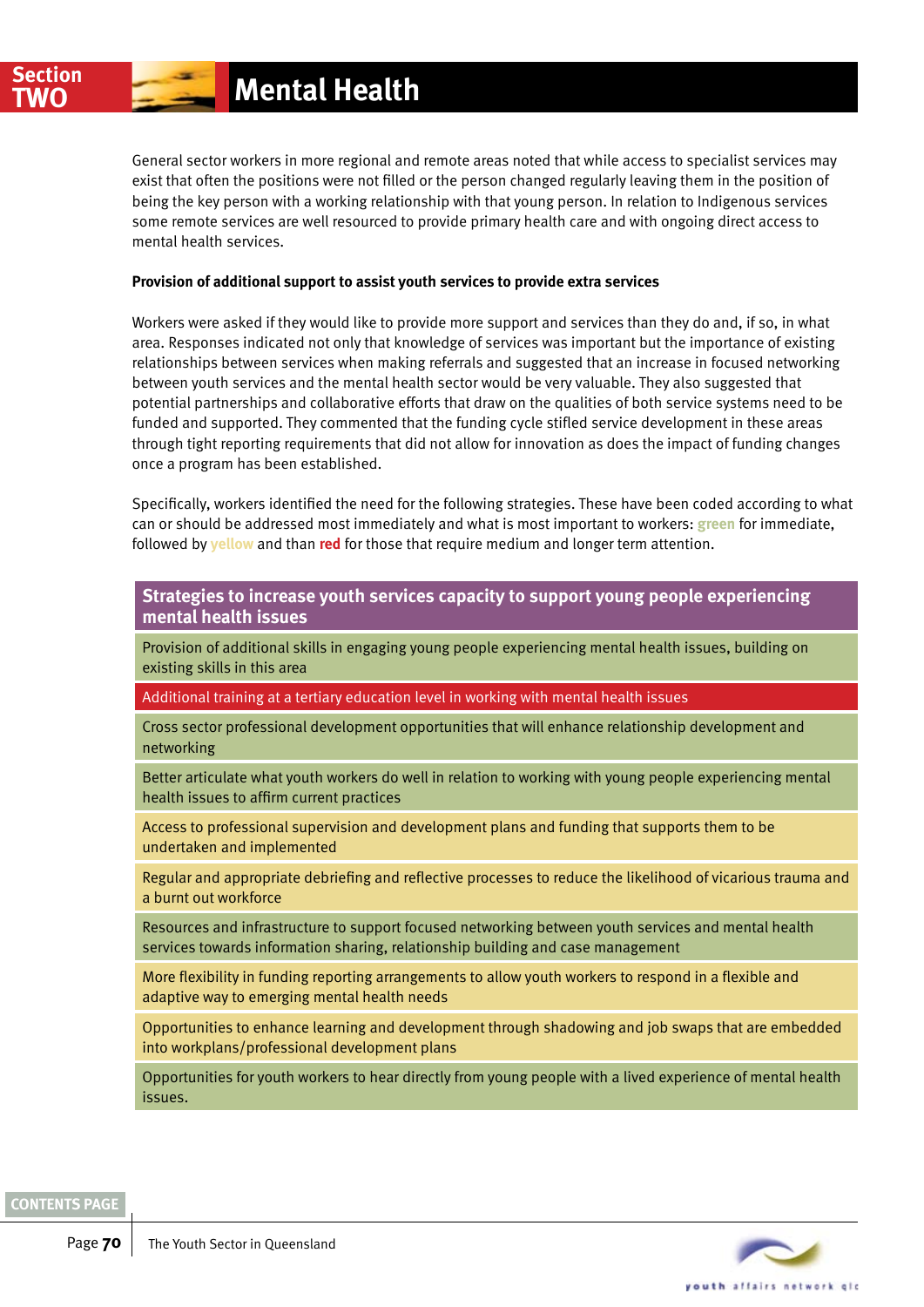When Indigenous workers were asked if they would like to provide more support and services than they do and, if so, in what area, all services (except one child protection referral service) indicated they would be keen to provide additional services and support in this area to better meet the needs of young people and that this could be achieved through:

## Additional funding that would both allow for further program development

Ability to resource appropriate training and skilling for workers to deal directly with issues

Approximately 90% of the services said that staff have no training in working with these issues.

Services also identified that there was a need for better linkages between organisations to create the system for a more unified approach with stronger referral and service provision networks. Specifically, workers identified the need for greater government recognition that Indigenous services can effectively deliver services in this area and the opportunity through funding amounts and funding requirements such as reporting processes and service models to be able to do this 'the Indigenous way".

One specific strategy identified in the remote North West is to place more mental health outreach services for young people in places such as schools to provide an earlier intervention service.



**Section TWO**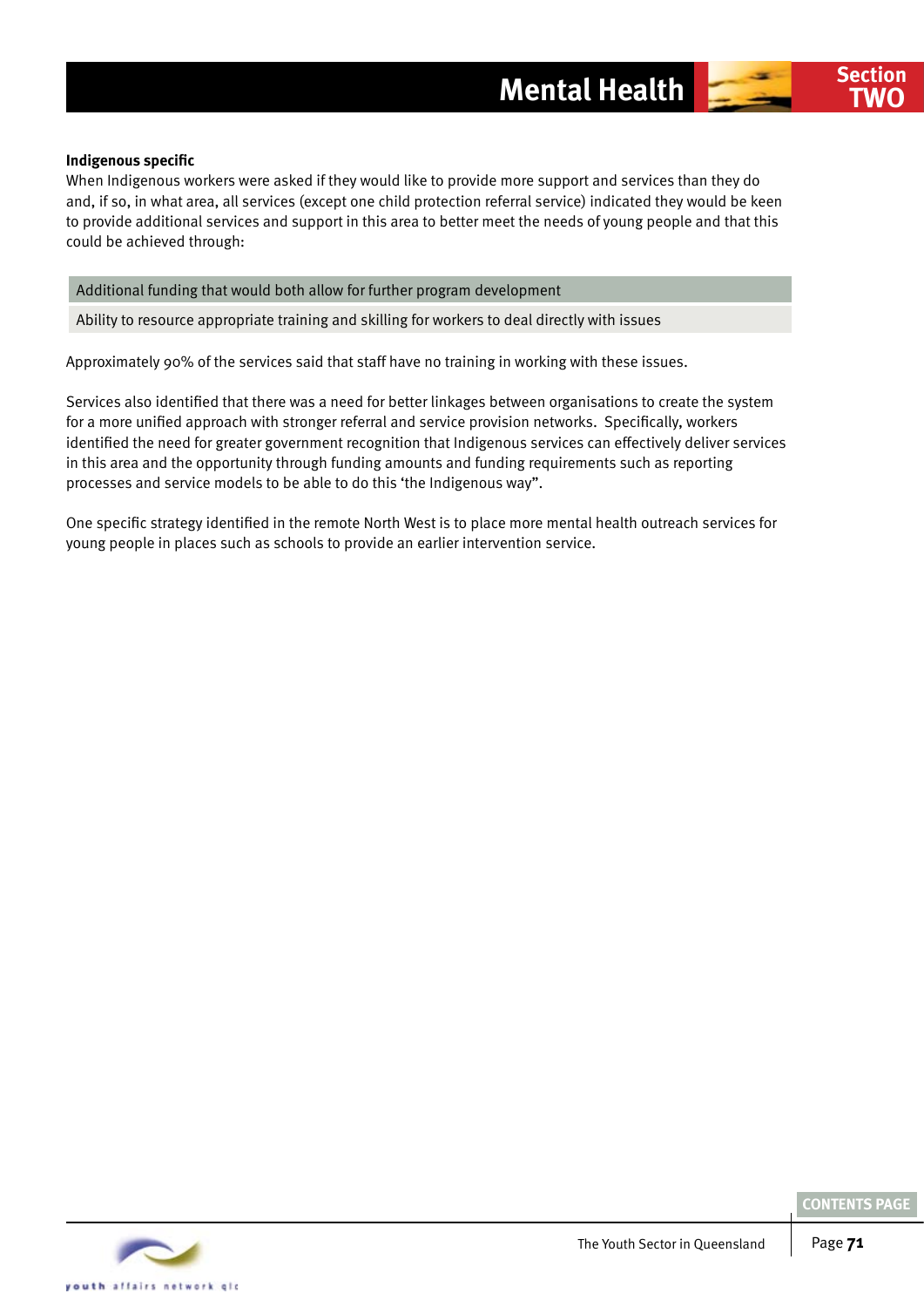

To shed light on the current benefits of network membership, survey respondents were asked to identify if they regularly participate in networks and if so what type of sector development support was offered through this process. About 80% of respondents indicated that they participate in one or more networks based both on geographical and program or client group type variables. Some people noted that they do not have time to participate in networks but would be keen to do so. The sector development benefits of participating in networks were spread across the options provided including training and skilling, mentoring, debriefing, and peer supervision where a response was provided, however many respondents did not provide an answer to this question.

A concurrent and complementary project being undertaken in the area of youth sector workforce support brings together peak organisations and networks of youth service providers in Queensland to deliver products that provide support to workers who work with young people to increase the capacity of the youth services workforce to improve outcomes for vulnerable and marginalised young people in Queensland. The workforce support project has identified that strategies for ongoing professional learning have the capacity to address issues that impact on the effectiveness and efficiency of youth services. Research through the project affirms similar themes identified by youth workers in the Youth Sector Workforce Skills and Training project when discussing their experiences in the youth sector. In particular, they include building key partnerships, peer support and information sharing, professional development, better and more direct funding and valuing youth work. Evidence emerging has indicated that these benefits that workers equate with support could be gained through group interactions and learning environments that are created through participation in relevant networks.

Some key funded youth programs such as YACCA, YSCs and local government youth services have specifically funded networks that are resourced to provide some or all of these functions through regular meetings and other support and learning processes. A large number of other youth networks also exist across Queensland, typically formed on a geographical and interagency type basis where people primarily come together to provide each other with information.

## *Additional Research Question*

*Further research into what is currently gained from network participation and what could be gained in the future through provision of more resourcing, direction and/or support for networks is warranted given the initial findings from both projects and the potential sector development possibilities through networks.* 



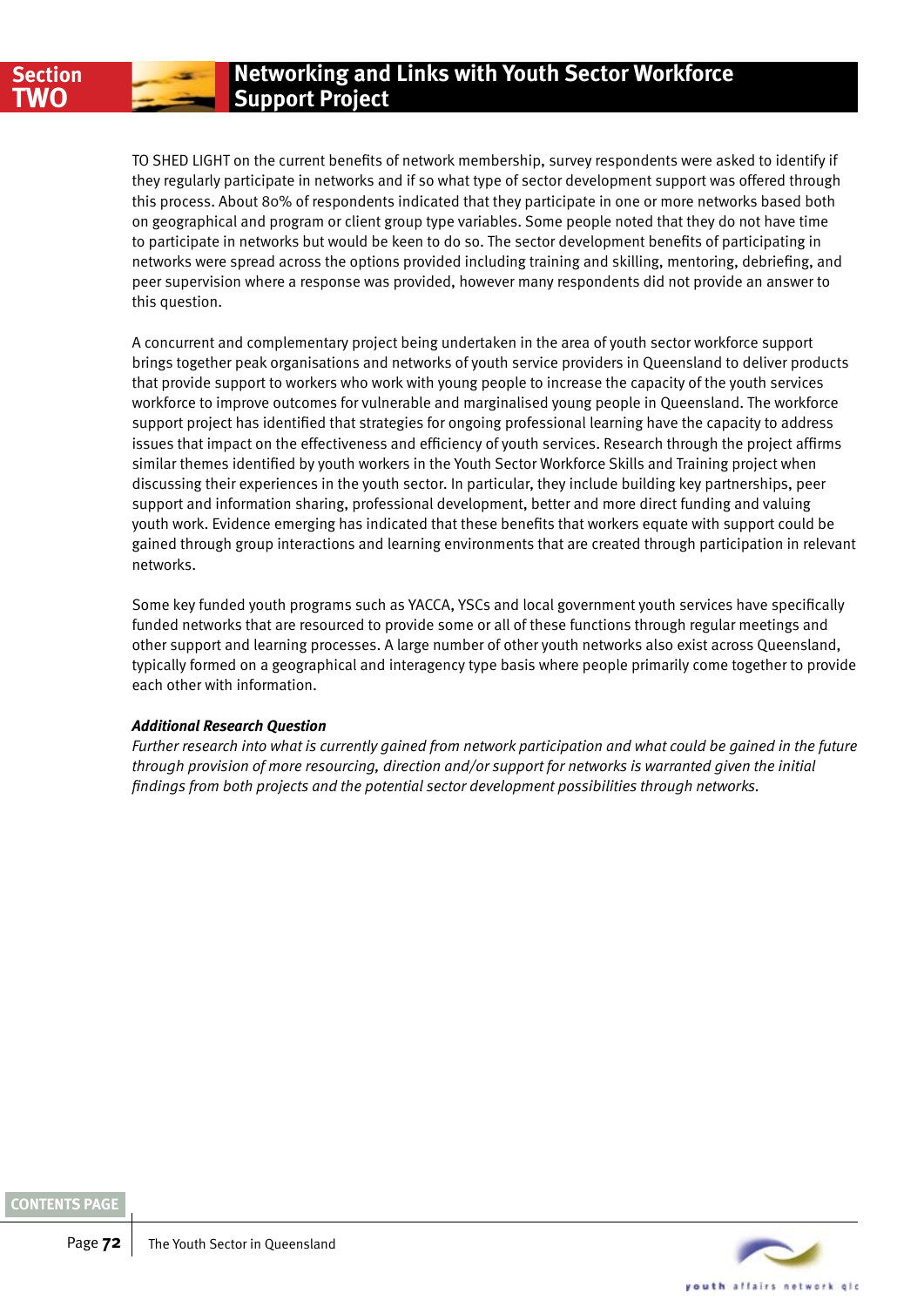FINALLY, SURVEY RESPONDENTS and participants at forums and focus groups were asked to envisage future trends and issues likely to feature for young people and hence identify the skills and knowledge that youth workers will need to work effectively.

| <b>Future Issues for Young People</b>                                                                                                                                                                                                                                                                                                                                                                     | <b>Skills and Knowledge required by Youth</b><br><b>Workers</b>                                                                                                                                                                                                                                                                                                                                        |
|-----------------------------------------------------------------------------------------------------------------------------------------------------------------------------------------------------------------------------------------------------------------------------------------------------------------------------------------------------------------------------------------------------------|--------------------------------------------------------------------------------------------------------------------------------------------------------------------------------------------------------------------------------------------------------------------------------------------------------------------------------------------------------------------------------------------------------|
| <b>Mental Health</b>                                                                                                                                                                                                                                                                                                                                                                                      | <b>Mental Health</b>                                                                                                                                                                                                                                                                                                                                                                                   |
| · increased mental health issues such as suicide<br>and self harming, depression<br>• social isolation and a disconnection /<br>disengagement from community<br>• impact from increased consumerism and<br>materialism- desire for unattainable things                                                                                                                                                    | · increased skills in working directly with mental<br>health issues including social isolation,<br>depression                                                                                                                                                                                                                                                                                          |
| Technology                                                                                                                                                                                                                                                                                                                                                                                                | Technology                                                                                                                                                                                                                                                                                                                                                                                             |
| • increased role of technology in communication<br>leading to a change in the way young people<br>connect, a decrease in personal communication<br>skills and ability to express emotion<br>• increase in cyber bullying                                                                                                                                                                                  | • improved capacity, skills, knowledge and access<br>in relation to different types and ways of using<br>technology to both communicate with young<br>people and to 'be on top of' issues and needs for<br>young people                                                                                                                                                                                |
| <b>Societal Change</b>                                                                                                                                                                                                                                                                                                                                                                                    | <b>Societal Change</b>                                                                                                                                                                                                                                                                                                                                                                                 |
| • change in society such as more urban sprawl<br>affecting how people connect, need for transport,<br>increased transience, access to and use of public<br>space<br>• the impact of population increase and pressure on<br>social services and infrastructure, disadvantaged<br>young people will miss out                                                                                                | · skills in genuinely bringing young people into<br>the planning process and moving beyond the<br>limitations of youth participation that engage the<br>seriously disadvantaged or the elite<br>• community education skills to improve the<br>perception, profile and understanding of young<br>people and their needs and issues and of youth<br>work as a profession<br>· political advocacy skills |
| <b>Cultural Competencies</b>                                                                                                                                                                                                                                                                                                                                                                              | <b>Cultural Competencies</b>                                                                                                                                                                                                                                                                                                                                                                           |
| · impacts of a rapidly expanding multicultural<br>society in the sense of more people from culturally<br>and linguistically diverse backgrounds, young<br>people developing cultural awareness and skills<br>and understanding where they fit in relation<br>to others and more young people from CALD<br>backgrounds to work with                                                                        | · develop cultural competence to work better with<br>Indigenous young people and young people from<br>CALD background<br>· skills in assisting young people to build resilience<br>and relationship skills because of disengagement<br>from family and community.                                                                                                                                      |
| <b>Specific Issues</b>                                                                                                                                                                                                                                                                                                                                                                                    | <b>Generic Skills</b>                                                                                                                                                                                                                                                                                                                                                                                  |
| · increased legal issues due to stricter policing and<br>government control<br>· sexual health issues such as increase in teenage<br>pregnancy, more sexually transmitted infections<br>· increase in violence, young people needing more<br>stimulation<br>• housing and accommodation issues<br>· impacts of living with increased family<br>separations, multiple relationship and blended<br>families | • creative engagement skills and relationship<br>building skills<br>• early intervention and prevention skills<br>• strategies for a holistic approach to youth work,<br>family and community<br>· access to quality professional development and<br>supervision                                                                                                                                       |



**Section TWO**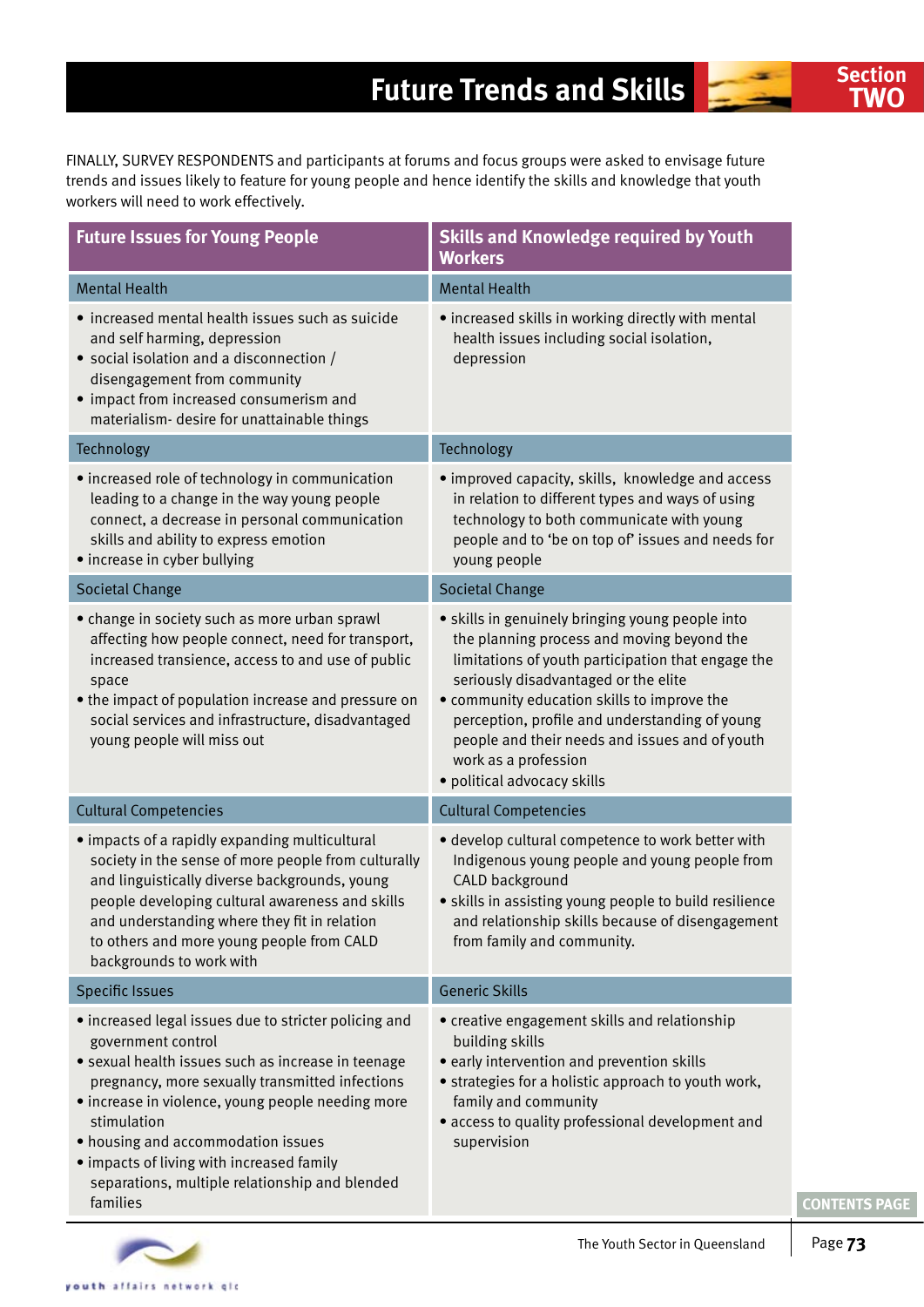## **FUTURE FUTURE TREADS AND SKILLS**

#### **Indigenous services**

Trends or themes emerging that will impact on services included:

- Trend towards case management
- Partnerships and collaborations
- Advances in technology
- More compliance, reporting and documentation
- Shifting to consultancy driven, negotiation tables
- Shared responsibility agreements,
- Forced to compete against more resourced and established agencies for funding
- Changes in wages and the need for funding for this closing the gap policy undertaking a lot of child protection work with no recognition or funding
- Less Indigenous specific funding opportunities for community organisations
- Increased compliance and reporting
- Collection and analysis of data regarding service delivery

#### **Opportunities for the development of the youth sector workforce**

Finally survey respondents and participants at forums and focus groups were asked if one major opportunity for the development of the youth sector workforce was offered in the future, what it would be. Responses give some clues about current priorities and have been reflected in recommendations and strategies.

#### **1. Working Conditions**

- Portable long service leave and six weeks annual holidays
- Wages paid comparative to government positions so that we can recruit and retain quality workers

#### **2. Trained and Skilled Workforce including accredited training and qualifications**

- National skill and qualification standards for all youth workers
- More Recognition of Prior Learning (RPL) opportunities
- All round workers with tertiary qualifications who can do professional and operational work
- Ongoing skills development in communication, relationship, conflict, goal setting
- More work/research/skills development in how to nurture young people to self determination

#### **3. Improved Funding Levels and Flexibility**

- Funding at a level to adequately operate services
- True costing to support both at home and out of home options that provide adequate staffing levels to meet growing needs
- Adequate staffing levels (and associated funding) so that staff could participate in training, mentoring and supervision

#### **4. Improved Networking and Linkages across the sector**

- Increased links with peak bodies more opportunities for staff to attend forums to discuss these types of issues
- Professionalise youth work practice



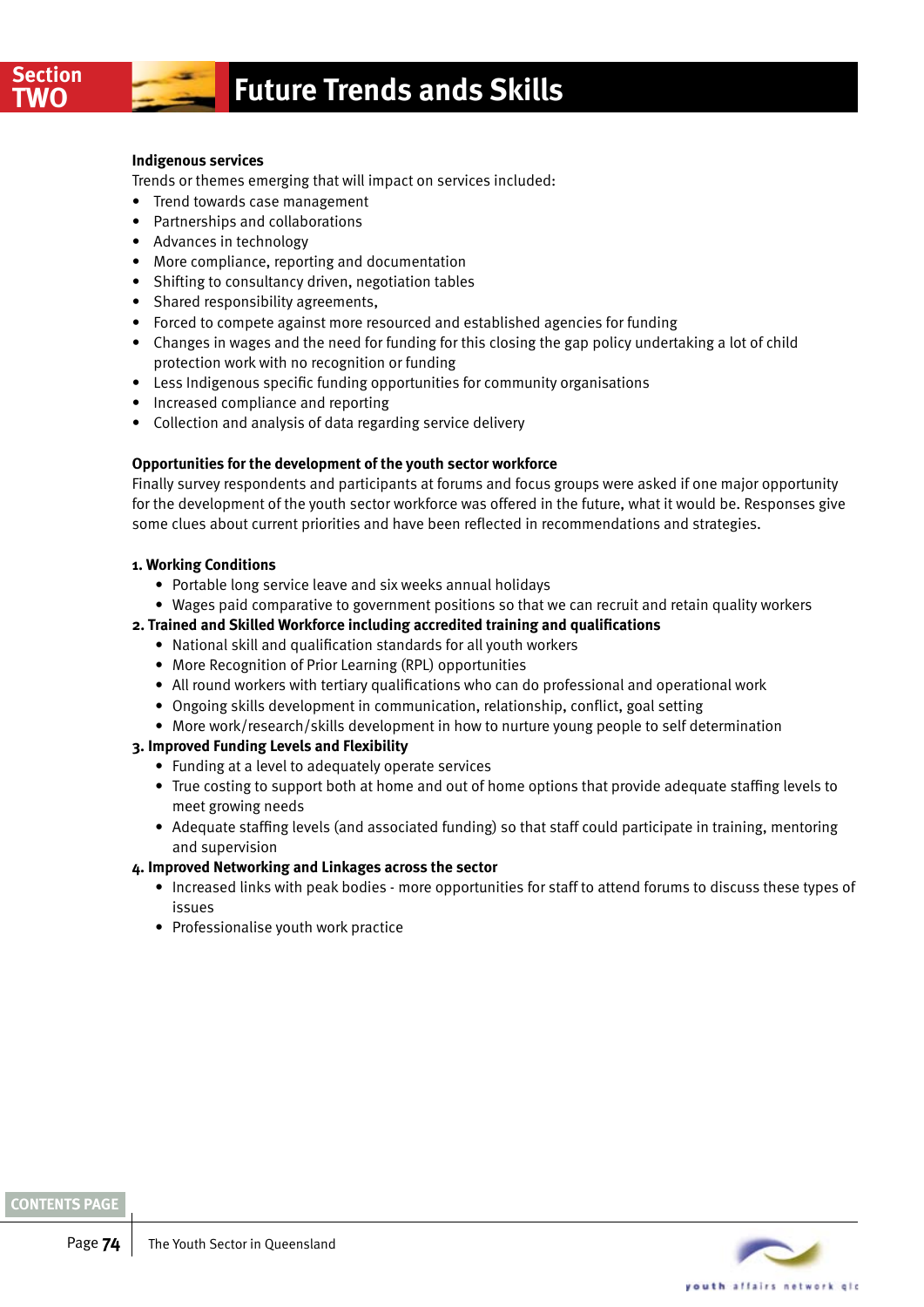The youth sector has identified the urgent requirement of a broad ranging, capacity development approach to the complex and dynamic service delivery system it provides within the broader health and community services sector and the Queensland community.

This section of the report summarises the key themes that have emerged as a result of both the projects through surveys and focus groups and forums and outlines some of the implications for the ongoing strategic development of the youth sector in Queensland. The projects have laid the foundation stone for the implementation of strategies as outlined in the Youth Sector Development Plan as well as identifying areas that require additional research. While the findings are partial in the sense that they pertain to some regions in Queensland, they provide a clear picture from which to develop possibilities that will be validated in other regions to create the overall state picture.

As a partnership agreement designed to guide the relationship between the non-profit community services sector and the Queensland Government to achieve better outcomes for Queenslanders, the Queensland Compact: Towards a fairer Queensland provides the framework for the Queensland Government and the not for profit community services sector to work together towards productive outcomes to benefit the community.

Strategies that support the development of this partnership approach with government regarding future funding priorities and enabling capacity at a youth sector level were identified during the projects. Importantly participants did not yet necessarily recognise the Compact as a framework or the Compact Governance Committee as a vehicle towards strategic partnerships with government. Where relevant, recommendations have been linked directly to Queensland Compact goals to assist in further embedding this existing strategic alliance within the youth sector towards better workforce outcomes.

#### Strengthen youth sector strategic capacity for workforce development

Goal 3 of the Queensland Compact relates to improving the sector's capacity and sustainability and includes strengthening the systems and infrastructure for effective service delivery and development into the future (p 6). An effective workforce development strategy requires not only an overarching framework to provide guidance and direction but the capacity within organisations and the sector or industry overall to implement aspects of the framework as they relate to them to build current and future workforces. Therefore, the level of experience within the youth services sector is an important consideration in terms of the sustainability, health and depth of skills and knowledge available to influence quality of services provided to young people and quality of management skills and practice to support the sector. The capacity, willingness and support of key government stakeholders are also crucial factors that have been dealt with in Recommendation Two.

The absence of a clearly articulated capacity development strategy for the youth sector seems to have contributed to a somewhat disjointed group of youth services that struggle at times to recognise and work within their strengths, promote successes and confidently take a place within the broader service delivery system. A significant consequence of this is the struggle to attract and retain a vibrant workforce and the resulting loss of practice expertise, experience and wisdom to other health and community sectors and government.

Survey results showed that 51% of workers have been in the youth services sector for 2 years or less, with half of these showing that they have been in the sector for approximately 1 year, indicating there is considerable level of inexperience amongst youth workers. However, importantly, survey results from managers showed that over 95% of managers had been in the youth sector for 5 years or longer with 50% having been in the sector longer than 10 years. This is a wonderful resource and strength on which to build.

While implications for services in relation to workforce management and sustainability of services are evident given the apparent high turnover and reported difficulty in attracting and recruiting staff in some locations, the stability of managers in the sector provides a leverage point at which strategic capacity can be strengthened.

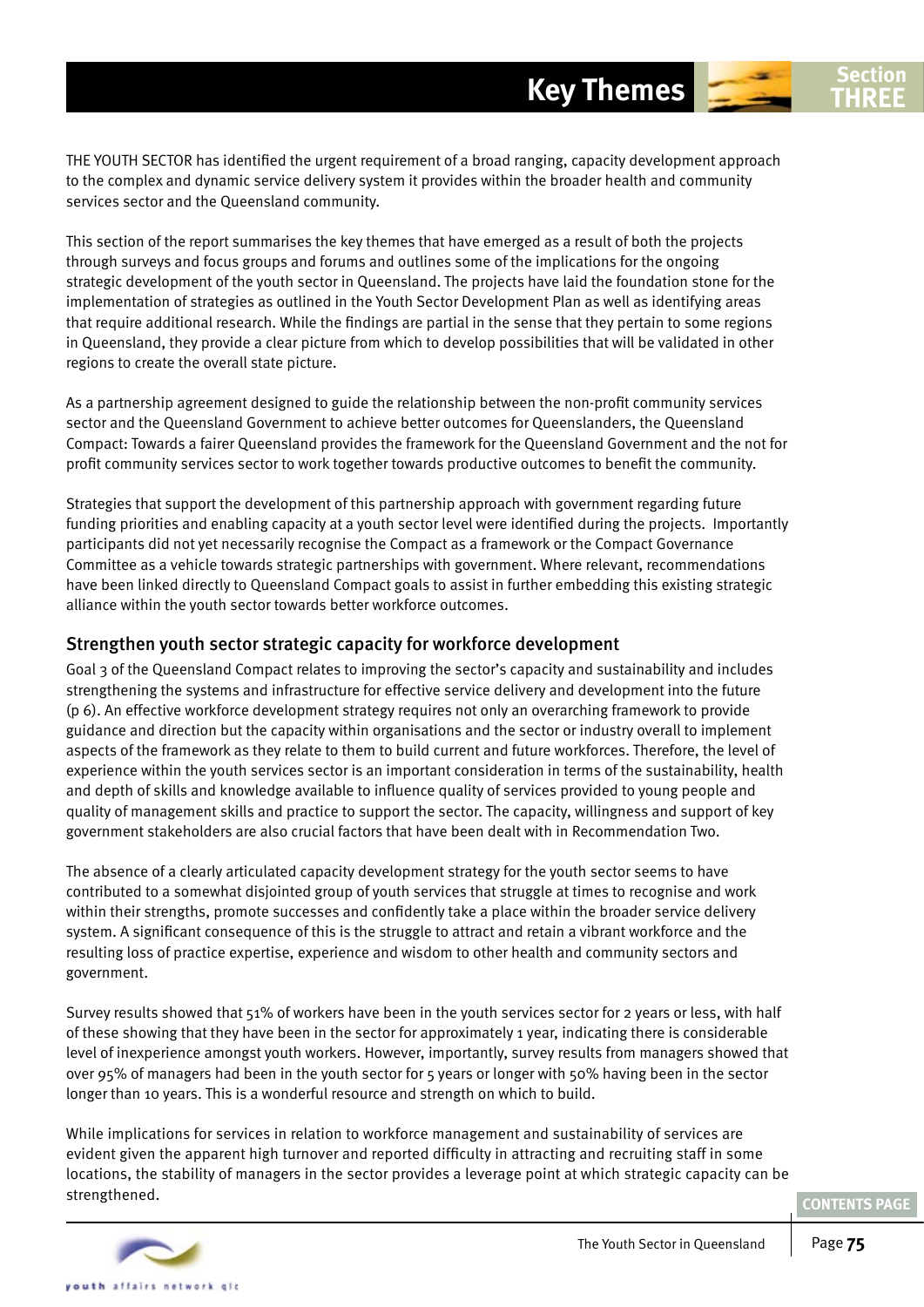Participants in focus groups and forums have all identified the need for strengthened infrastructure to support leadership within the sector, provide access to practice wisdom, maintain critical skills and knowledge within the sector and offer guidance for new workers. Significant buy in from the youth sector throughout this engagement strategy has already been clearly identified. Services reported a distinct need to draw on the strength of managers' stability; nurturing and developing leadership across the sector to increase sustainability of the sector through sharing of practice wisdoms and the 'youth sector narrative'. The infrastructure will also contribute to other workforce development strategies such as retention of staff and status of the sector.

It was noted by the IRG that people moving between services and sectors is not necessarily negative where infrastructure exists at organisational and sector levels to capture and manage sharing of knowledge, skills and information to provide a continually developing quality service to young people. The development of leadership groups provides the environment and infrastructure for the development of the youth sectors capacity into the future, where practice expertise in all facets of the youth sector can be discussed and promoted and the opportunity for strategic thinking across the sector is created.

Developing a 'senior practitioner' role was also raised by a number of groups as a further method of addressing the issues raised, providing access to practice knowledge and skills and maintaining critical skills and knowledge within the sector. This type of role could assist in knowledge management and reducing the loss of experience from the sector, noting that this role could provide a practice mentor rather than a management function.

There is also opportunity to better utilise the strategic capacity of the sector by strengthening and formalising links between existing program-based networks and industry wide peaks such as YANQ and Queensland Youth Housing Coalition (QYHC) who are funded and structured to provide broad advocacy services to inform discussion, debate and advocacy with government on a range of broader youth sector issues raised by network members. Genuine commitment to strategic planning as a whole sector requires effective state Peak bodies that can provide a systemic view of youth sector issues and corresponding workforce needs. In delivering this function to varying degrees for many years, YANQ has been an asset for the sector and Government providing the youth sector lead in this strategic planning process.

Existing funded peer support networks such as YSC hubs, YACCAN and local government youth services provide support to a significant number of workers in the youth sector and offer an existing environment in which to situate expanded learning and support opportunities that will contribute to the ongoing development of the workforce. However, there are currently many workers who do not have access to peer support, funded or unfunded. Other networks are unfunded but may provide a similar support function for their members rather than acting simply as an interagency if adequately resourced and supported to do so.

Finally, building skills and knowledge of current managers and future managers within the youth sector through participation in training and skilling opportunities will not only provide greater individual levels of knowledge, skill and support but also develop a common shared experience and definition of management within the youth services sector. Training could be delivered against existing management competencies or qualifications in the Community Services Training Package.

### Strengthen partnership with government

The resourcing and development of systems and structures that support direct youth sector input into broad strategic initiatives such as the Compact Governance Committee will assist in both building capacity in the sector and increasing engagement in planning and policy.

Utilising YANQ and other existing peaks to coordinate and collate sector input policy and funding discussions with government will contribute greatly to strengthen partnership with government and meeting Queensland Compact goals of building strong working relationships between the government and community sector and improving engagement in policy and planning.

youth affairs network gid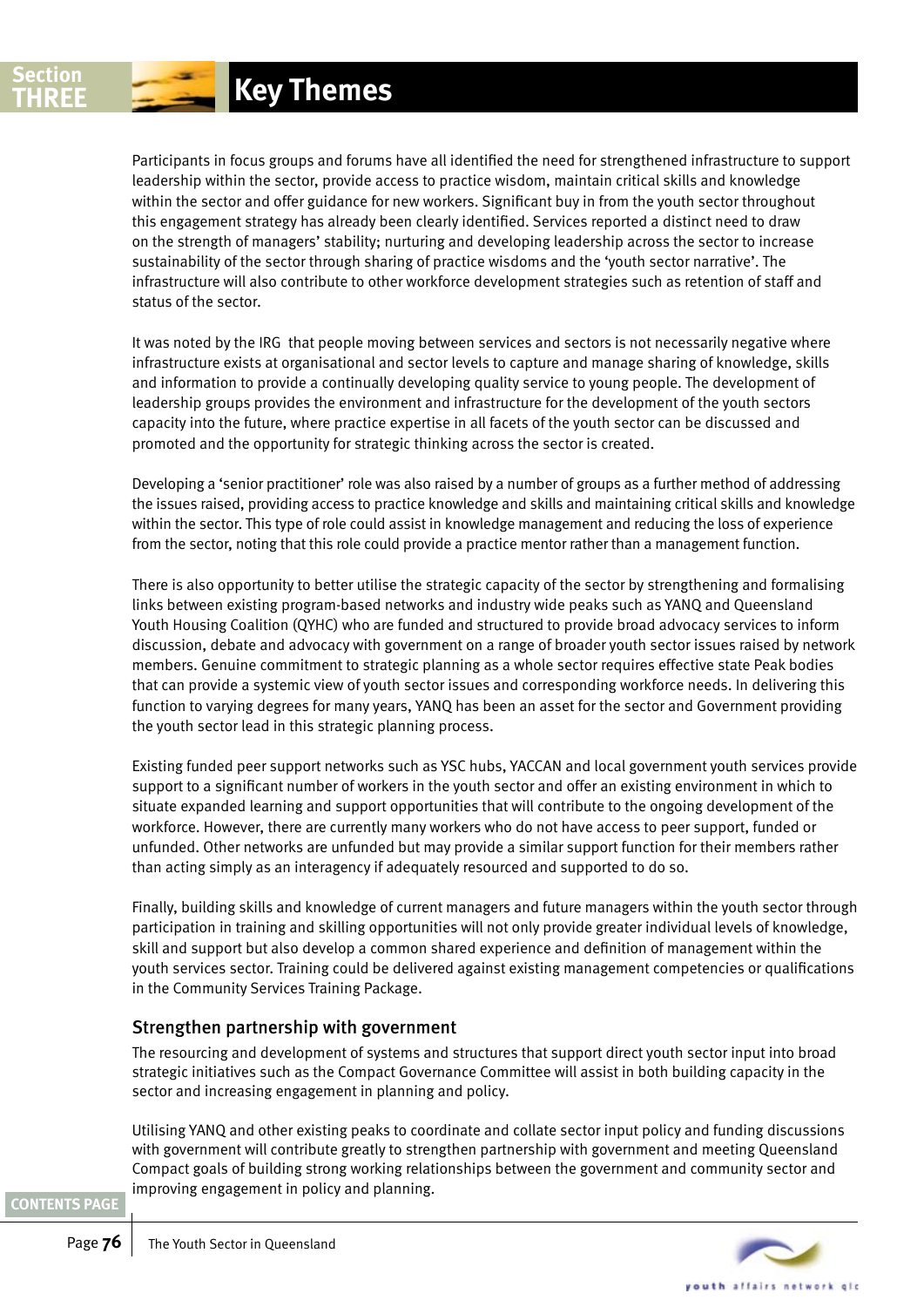Participants at forums and focus groups report a distinct lack of 'strategic debate and discussion' with government about youth services sector. Development of the future workforce requires sound planning and preparation to bed down new funding initiatives or major changes to program areas. Connections that bring government and the sector together to engage in discussions and debate about emerging needs, issues, policy directions and other drivers will create an environment of proactive growth and sustainability.

While the level of government funding was raised specifically in relation to organisations capacity to pay wages at a commensurate level to government to attract and retain skilled and experienced staff, the way governments fund organisations was discussed in relation to the impact on broader sector development. The negative impact of competitive funding on collaboration, sector development and working towards joined up service delivery was noted through surveys and in particular in the forums discussing future possibilities for the sector. Participants noted the difficulty for services that have traditionally competed for funding being expected to collaborate towards service integration without infrastructure support towards this, including the development of skills and relationships and the time and capacity for strategic planning. Smaller services noted that large organisations had the 'luxury' of this through specific positions dedicated to these areas, suggesting that opportunities need to be created to support the input of organisations across the service range.

The short term nature of funding and inflexibility of service agreements and reporting arrangements were also reported as impacting on organisations capacity for innovative service delivery, role re-design and long term strategic planning. While much of this is outside the scope of the projects, strategies have been offered for further consideration that can go some way towards response in this area. The development and signing of the Queensland Compact and current government projects such as the Youth Sector Support Plan and Funding Realignment project may provide the climate and opportunity to 'seed' some of these notions.

#### Create a responsive training and skilling system

Throughout the course of the projects a range of immediate and future training and skilling needs have been identified both directly by youth workers and managers and as a result of the broader themes and strategies that have emerged. While it is widely noted in literature that a strategic workforce development approach requires more than a focus on professional development, skilling and training, this still remains a crucial factor in ensuring both the capacity of the current workforce and preparing the capacity of the future workforce.

The need remains to identify an agreed on list of core youth work competencies that underpin a youth work practice framework. This will then allow a skills audit and gap analysis to be undertaken to identify capacity of current workforce. This tool could be utilised at an organisational, community or sector wide level as required. This could also be undertaken against existing qualifications to assess likely readiness of new graduates when entering the sector.

Six knowledge and skill areas were identified by project participants as core to youth work practice as well as a number of other generic topics that ranked fairly highly. It can be assumed that regular and ongoing training and skilling in these areas for existing workers will maintain a level of currency in terms of contemporary youth work practice with the current workforce. Importantly all project participants noted their preference for face to face workshop delivery to promote interactive group discussion, learning from each other and cross service networking.

The consideration of future issues and trends with young people and the corresponding skilling needs led to a list of training and skilling for consideration in the future to prepare our workforce. Interestingly many topics are those that already emerge as training needs with the noticeable difference being the increased use of technology both as a form of communication and of harassment and bullying, leading to the need for youth workers to be skilled in negotiating these systems and communicating this way as well as being current with research and information on the impacts and effects of this.



**THREE**

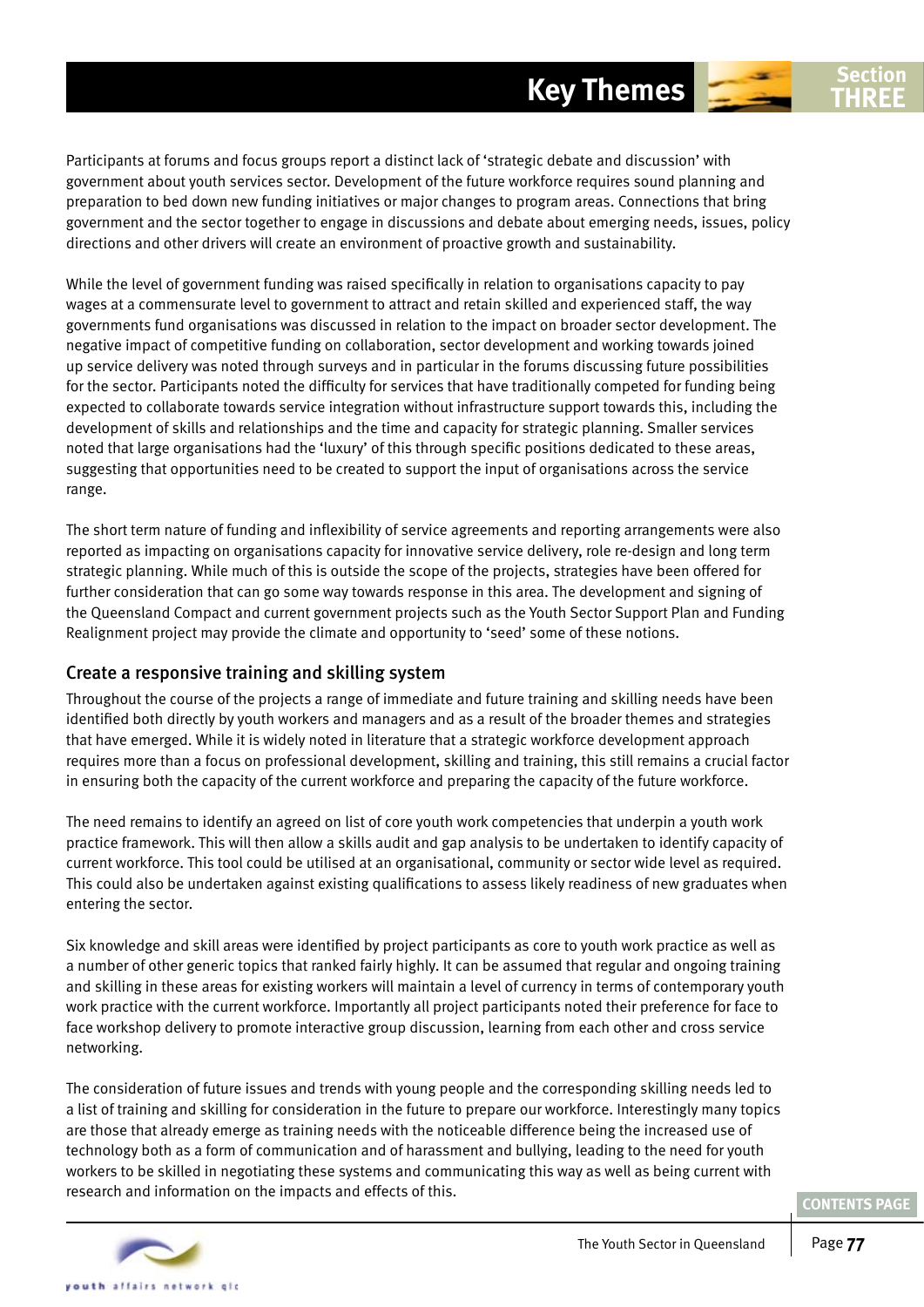The integration of skills and knowledge gained through training and skilling back into the workplace was also raised as an important factor when considering workforce capacity. Recent developments such as learning circles in the ISD project were reported as assisting in this area. Six knowledge and skill areas were identified by managers as critical to their development and growth and could be packaged into management training that builds internal organisational capacity to support and integrate learning, professional development and reflective practice. This could include offering training to managers and experienced workers in supervision and action learning and supporting this process through resources and tools on the YANQ website.

Most respondents reported reasonable access to training and skilling opportunities internally and externally however significant opportunities exist to enhance and consolidate existing processes that support skilling and training such as peer support networks that provide infrastructure for collaboration between workers. These 'Communities of Practice' provide a learning environment for information-sharing about good practice, networking, critical reflection and professional development activity. They assist new workers to fit into the broader youth service environment and provide support for workers who are isolated geographically or through attachment to non youth-focussed organisations.

The strategic provision of information to existing education, training and skilling providers and projects such as ISD regarding emerging needs was identified as important to make the best use of information in a coordinated way. Investigating training and skilling options in areas identified as future needs in order to prepare and deliver skilling and learning (as outlined in the Future Trends section), in particular in the area of Information Technology Communication - uses and abuses will also be important.

Over 70% of services indicated that they provide student placements primarily as they believe they have a role in supporting the future sector. However TAFE staff report that vocational placements are not resourced and often lead to negative experiences for students when adequate resourcing and support cannot be provided to services for students to maximise their learning.

### Define and promote the youth services sector

Successful development of the workforce does not lie only in the hands of government or peak agencies but requires the interest, commitment and capacity of services to respond at the organisational level.

The status and profile of youth work was actively discussed in forums and focus groups, the lack of sector recognition and status within and across sectors was identified as a significant barrier to the sector's overall development and in particular service delivery outcomes for young people and retention of staff.

The compartmentalisation of specific roles across the youth sector was viewed as a contributing factor in that the identity or professional profile of youth work and a youth worker is dispersed across a very broad practice spectrum and often attached to a service delivery system where youth work practice is a minor stream. This is evidenced in the broad range of work roles identified through the projects and the difficulty a group of youth sector stakeholders such as the IRG had in defining the youth sector. Within this service system the potential for professional isolation and silo practice becomes apparent.

It was identified by participants that a hierarchy exists within the health and community sectors with youth workers viewed on the lower end of that hierarchy. This has lead to a reduction of practice and policy influence by youth workers who often do not acquire a seat at the table where decisions are made either regionally or at a broader state level. It was repeatedly discussed in forums and focus groups that youth work needs to confidently take a seat at the table and speak from a youth work framework that incorporates youth centred practice, social justice, and advocacy and human rights perspectives. For this to occur the status and profile of the youth sector requires attention and improvement and opportunities to network and connect on practice issues, policy debate and formal learning and growth opportunities were identified as central to creating a sector 'voice'. Formalised youth sector networking opportunities through regular youth forums, policy

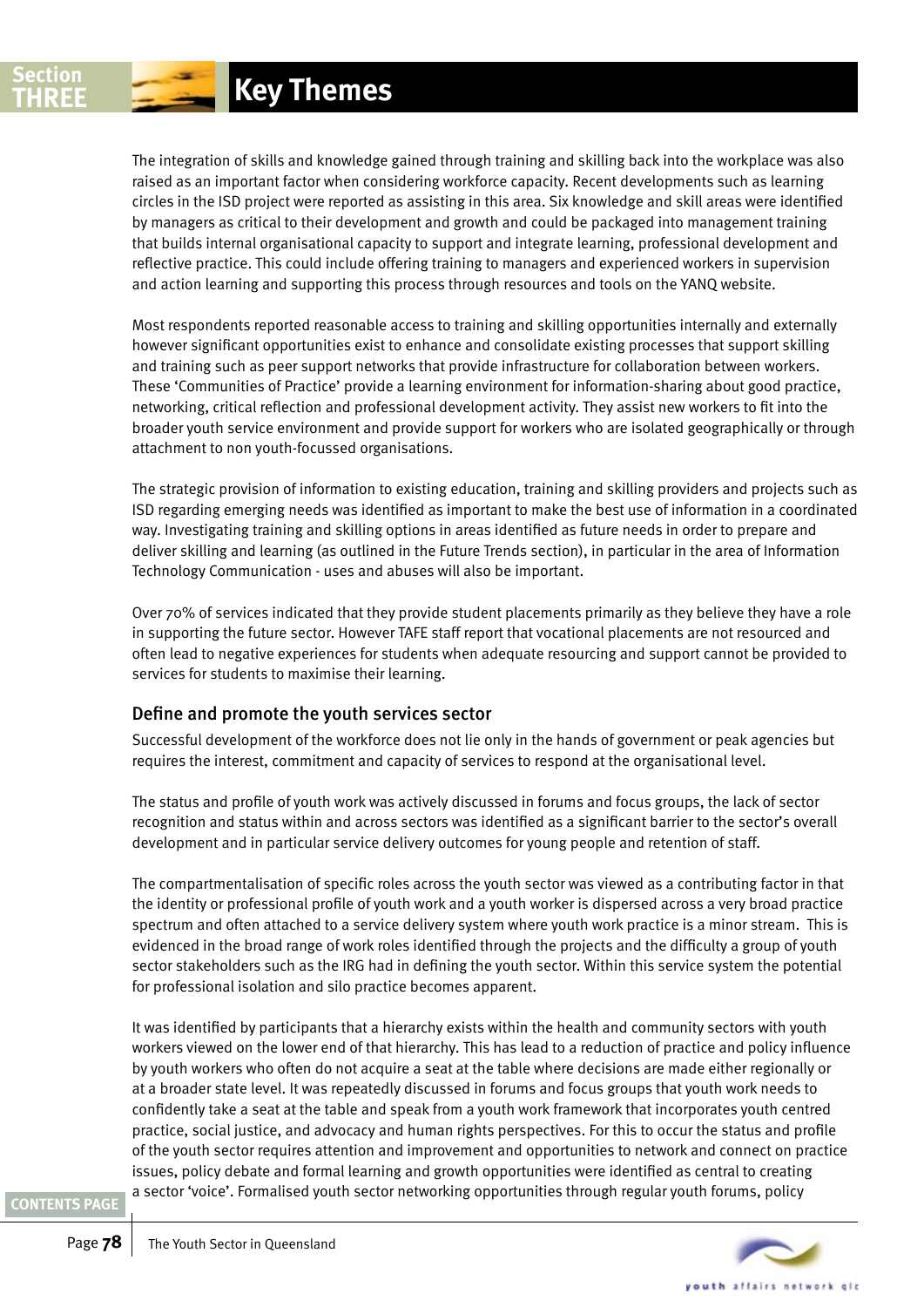symposiums, and youth conferences were suggested as ways to enhance connection and communication between services and stakeholders as well as offering a learning environment through peer supervision and sharing of knowledge and ideas.

There is an immediate need to define youth work, identify underpinning values and core competencies and articulate an evidence based framework for practice that strengthens the core role of relationship based practice, developing trust and engagement and connecting young people with other services and structures. This will provide a common language to describe the work and the outcomes that are required to promote the sector as a recruitment and retention strategy and also as a public awareness process that will lift the status of the sector overall. Providing services and workers with access to an ethics training program will provide individual skilling and build capacity to contribute to the development/articulation of values based youth work practice framework.

Enhancing and expanding existing infrastructure such as peer support networks and creating new processes where required to support localised leadership circles and communities of practice will provide a mechanism that can connect with the 'think tank' with government and other key stakeholders to influence broader strategic initiatives.

#### Develop cultural competency

Demographic data shows that both Aboriginal and Torres Strait Islander people and people from Culturally and Linguistically Diverse Backgrounds are significantly under represented in the youth sector workforce however both these groups make up part of the youth client group with large numbers in some areas. In accordance with the Queensland Compact goal to improve the sector's capacity and sustainability and encourage development and application of culturally appropriate approaches to work with Aboriginal and Torres Strait Islander people and people from different cultural backgrounds a recommendation area has been developed to progress sector development in this area.

Intercultural competence involves knowing about and understanding the potential impact of cultural difference in how we see the world in an ongoing process of learning and exploration. It also includes identifying and understanding the impact of the beliefs and values that shape the context in which we are operating at a project, organisational, governmental and broader social level in relation to participation of Indigenous people. Ongoing opportunities for connection, reflection, learning and changing practices need to be built into the day to day work of staff. The process of making sure what we are doing is connected to culture is critical and theory suggests the primary way to do this is through having Indigenous people or people from other cultural backgrounds involved in our organisations and in leadership of our sector.

The term cultural competence (Hepburn 2004, Katz and Miller 1996) refers to the ability of organisations and systems to function and perform effectively in cross cultural situations describing congruent behaviour, attitudes, policies, structures and practices to support this, usually in the form of a set of operational and practical indicators of what it means and how to get there. Strategies towards this end are crucial for the health of the youth sector in this area and need to consider:

- the governing declaration of the importance of cultural competence as in the Queensland Compact,
- policies and procedures practices including personal practices
- skilling and training and
- community consultation and communication

Despite the high proportion of Indigenous young people who access youth services the need for training and skilling in this area did not rank highly through the survey process however participants at focus groups and forums noted the need for cross cultural skill development that is more than a one off event but can be integrated into work practices towards genuine cultural competency that will genuinely assist to 'bridge the gap'.



**THREE**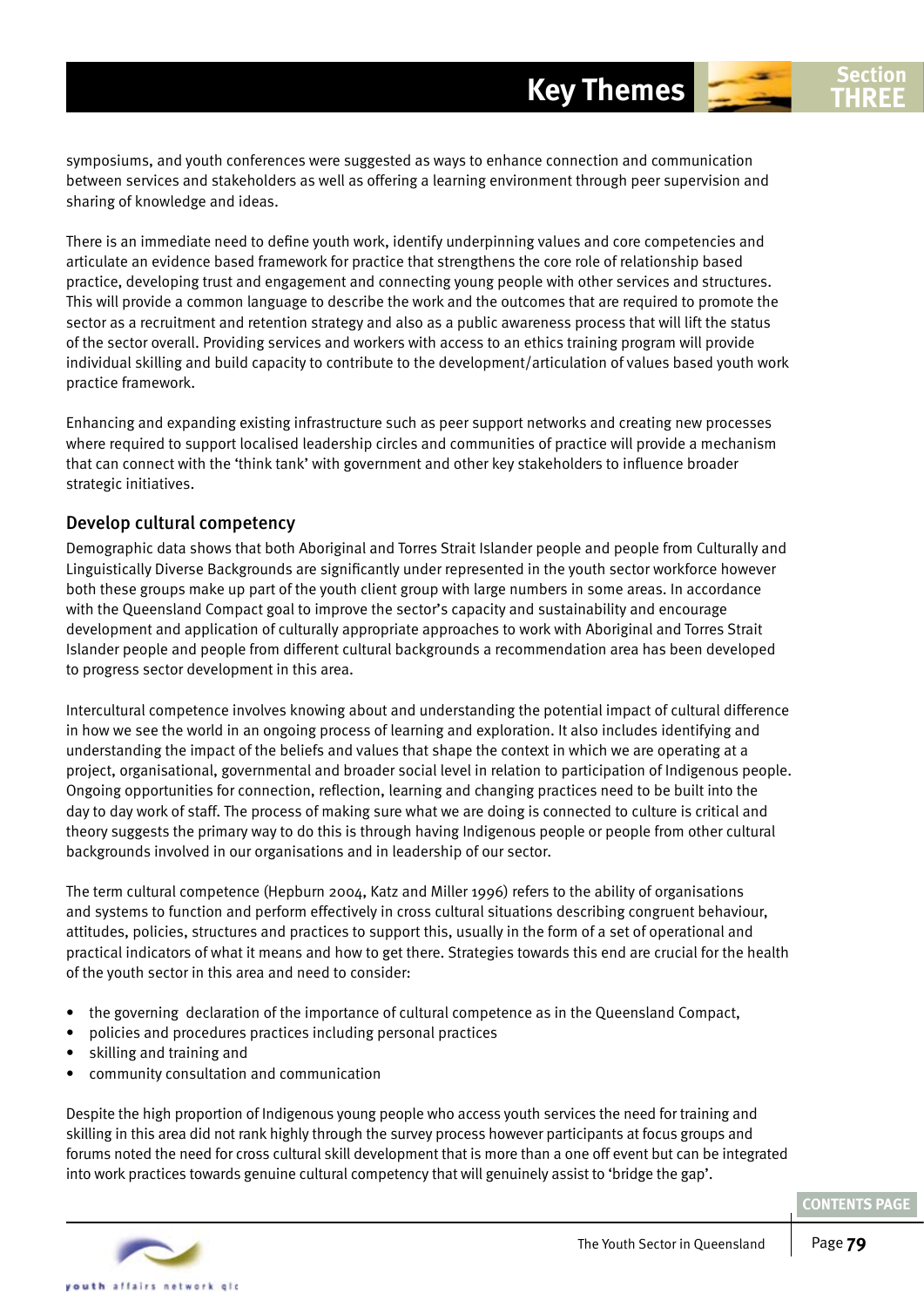The investigation and the implementation of training programs that can both develop individual's skills and knowledge in working effectively with Indigenous young people and their families along with managers and organisations capacity to integrate culturally competent processes into service delivery and human resource practices will be an underpinning factor.

Investigate the similarities between youth work values and those embedded in the way Indigenous services and workers, work in their own communities to increase learning opportunities and ways to connect better between the two parts of the sector and to ensure that underpinning values and core competencies of a youth work practice framework reflect the importance of diversity will support cultural competency.

70% of managers report that they have policies that support cultural inclusion however interestingly minimal responses were provided in relation to what these are and how they include recruitment practices. Further support for organisations to clearly articulate workforce practices and intentionally invite cultural diversity in workplaces is required. The YANQ workforce development website will provide one avenue for this. 90% of managers reported that they had skills in managing culturally diverse staff setting an environment for growth in this human resource area.

### Developing sector capacity to work with mental health matters

Participants at all forums and focus groups identified the growing number of young people experiencing mental health issues and requiring support and intervention. Skills and training in this area also rated highly with survey respondents. When asked about provision of additional support to young people, youth workers from general and Indigenous services both emphasised the referral role they have, the necessity for effective collaborative relationships and networks to make this work and the ongoing role of support and case management they provide more broadly than the mental health system. Additional skilling and workforce development were identified for current workers and the increase of needs in this area was identified in future trends.

A number of strategies that grow sector capacity in this area have been suggested.

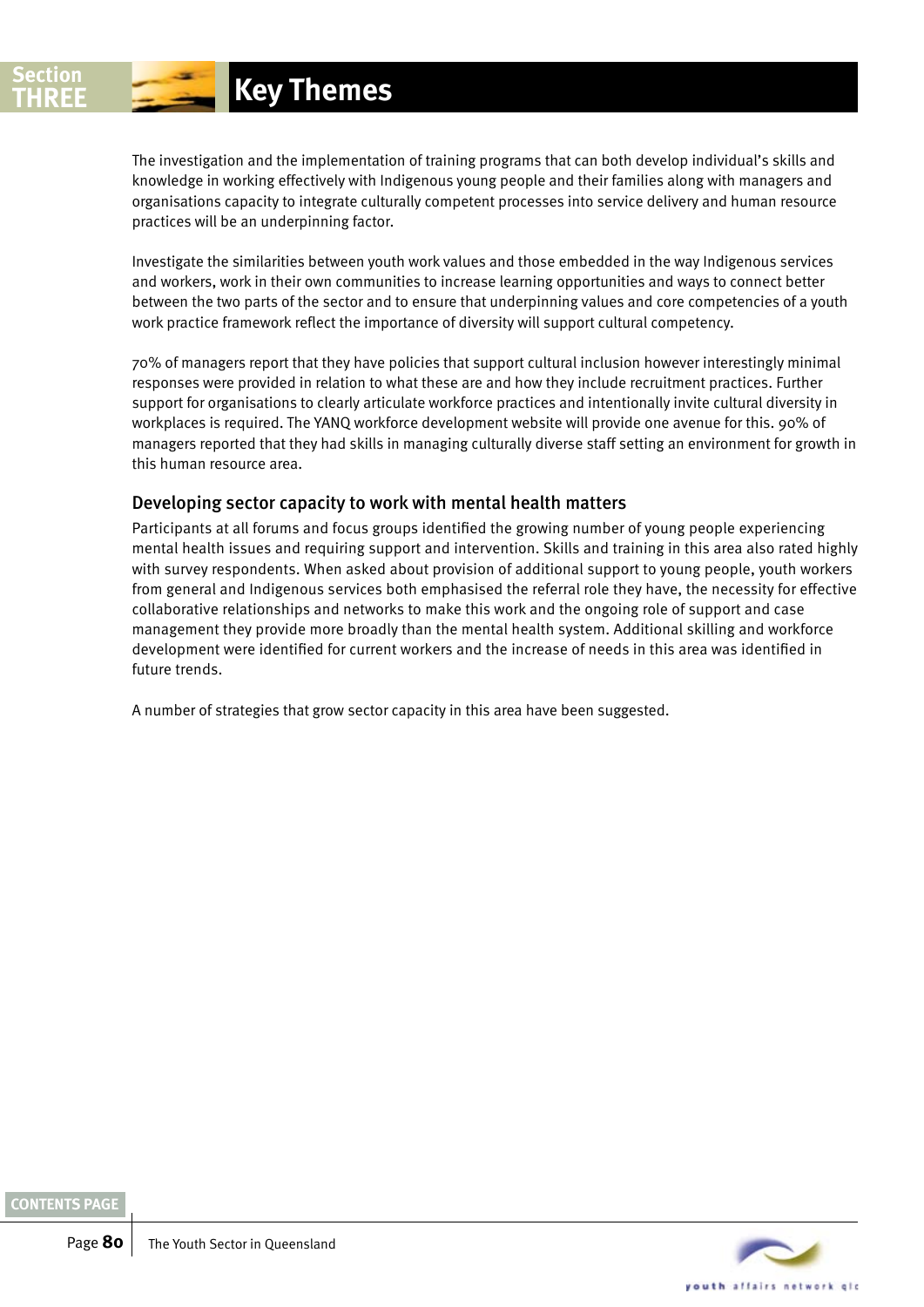## **Validation and Where to From Here**

GENUINE SECTOR DEVELOPMENT is a long term process requiring interest, ownership and buy in from those within the sector both to inform what is required and how this is possible and from government to work collaboratively with sector leaders and other key stakeholders to implement and evaluate strategies and initiatives. Working in partnership, short and medium term contributions can be developed while seeds are planted for long term sustainable development and support.

The next phase of the both projects involves the validation of both the data collected and the profile that has emerged with other regions across Queensland. This will create the opportunity to build in regional variations, identify regional specifics and increase interest and ownership across the sector and with government and other stakeholders at a local level. For the Murri project this will occur as soon as the data collection phase is completed.

YANQ will seek additional resources to engage the broader youth sector with this project. During 2010, YANQ will endeavour to lead a 12month sector engagement process whereby project outcomes will be workshopped at youth sector networks across the state. Reports will be presented and a discussion facilitated about how the data applies in this region, what is the same, what is different, if recommendations and strategies are relevant and what it would take for them to work.

The final product will be a detailed youth sector development plan containing strategies, projects and further research areas, relevant to each region and directly linked to development of the youth sector that has high sector and stakeholder ownership.

Information collected through the Aboriginal and Torres Strait Islander project will be enhanced through further qualitative data collection and then validated both with the local communities from where it emerged to ensure accuracy and understanding of their story and then more widely across the state in a process similar to that discussed above.

### 2010 Regional validation process





**Section THREE**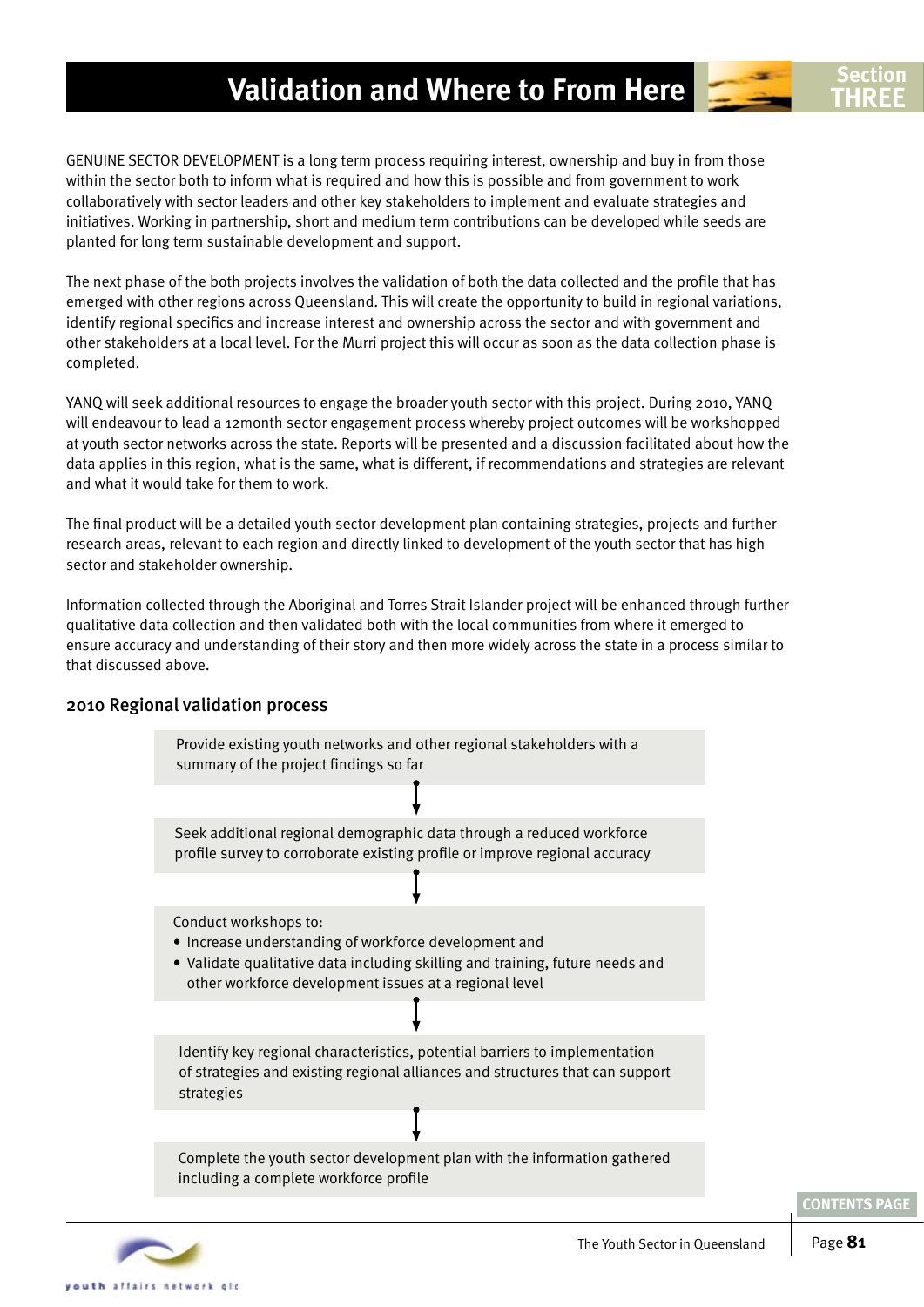| <b>Strategies</b>                                                                                                                                                               | stakeholders<br>Major                                     | considerations<br>Regional | strategies<br>projects<br>regional<br>Existing | Potential<br><b>barriers</b> |                                                                                          |
|---------------------------------------------------------------------------------------------------------------------------------------------------------------------------------|-----------------------------------------------------------|----------------------------|------------------------------------------------|------------------------------|------------------------------------------------------------------------------------------|
| Establish Youth Sector Leadership Groups/Communities of Practice                                                                                                                | and other youth<br>Existing peer<br>networks<br>YANQ      |                            |                                                |                              | Recommendation One: Strengthen youth sector strategic capacity for workforce development |
| other funding program areas to provide ongoing youth sector support<br>Expansion of existing peer support networks and network model to                                         | and other youth<br>Existing peer<br>networks<br><b>PR</b> |                            |                                                |                              |                                                                                          |
| such as YANQ<br>Strengthen and formalise links between existing program based<br>networks such as YACCAN and industry wide peaks                                                | and other youth<br>Existing peer<br>networks<br>YANQ      |                            |                                                |                              |                                                                                          |
| Development and delivery of leadership and management training<br>and skills development for current managers and future managers                                               | Workforce<br>Council<br>YANQ<br>DET                       |                            |                                                |                              |                                                                                          |
| and knowledge required for a 'Senior Practitioner/Practice Manager'<br>Investigation of management models that support the critical skills<br>role                              | YANQ<br>IRG                                               |                            |                                                |                              |                                                                                          |
| Integrate whole of sector development into needs analysis and skilling<br>delivery processes                                                                                    | Workforce<br>Council<br>YANQ<br><b>OFY</b>                |                            |                                                |                              |                                                                                          |
| provide a direct access point and portal for youth services to access<br>Development of the YANQ Workforce Development website to<br>information, tools, templates and articles | YANQ                                                      |                            |                                                |                              |                                                                                          |
|                                                                                                                                                                                 |                                                           |                            |                                                |                              |                                                                                          |



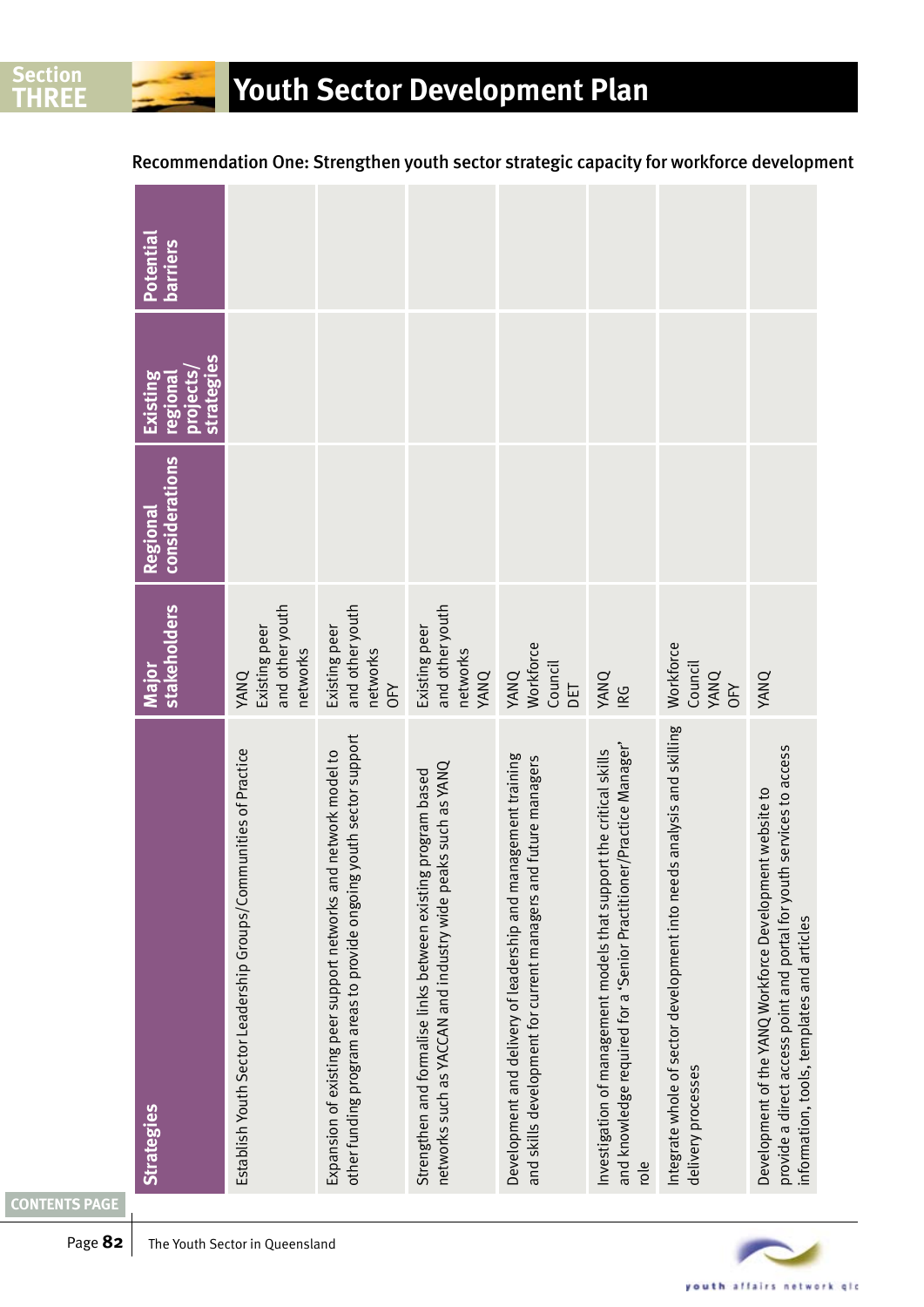| <b>Strategies</b>                                                                                                                                                                                                                                                                                                                                                     | <b>stakeholders</b><br>Major | considerations<br><b>Regional</b> | <b>Existing regional</b><br>strategies<br>projects | <b>Potential</b><br>barriers |
|-----------------------------------------------------------------------------------------------------------------------------------------------------------------------------------------------------------------------------------------------------------------------------------------------------------------------------------------------------------------------|------------------------------|-----------------------------------|----------------------------------------------------|------------------------------|
| broad strategic initiatives such as the Compact Governance Committee<br>Develop systems and structures that support direct sector input into<br>increasing engagement in planning and policy                                                                                                                                                                          | YANQ<br><b>OFY</b>           |                                   |                                                    |                              |
| Bring together key stakeholders such as government, youth peaks and<br>engage in a genuine<br>exchange about social policy and practice implications<br>youth sector leaders in a 'think tank' process to                                                                                                                                                             | OFY<br>YANQ                  |                                   |                                                    |                              |
| When considering future funding priorities and program areas and as<br>possibility of the inclusion of a 'designated capacity component' that<br>part of the funding realignment process government considers the<br>provides:                                                                                                                                        | OFY                          |                                   |                                                    |                              |
| · resourcing towards initial and ongoing workforce development needs<br>at a whole of sector level to prepare for and implement program<br>initiatives                                                                                                                                                                                                                |                              |                                   |                                                    |                              |
| sector to assist in development of appropriate skills and knowledge<br>within the current and future workforce to enhance the likelihood of<br>. timely advice and resourcing to 'seed the project' and support the<br>successful and effective implementation of new initiatives                                                                                     |                              |                                   |                                                    |                              |
| . improved ongoing access to 'capacity enhancing possibilities' direct<br>to services and codified in service agreements whereby services are<br>their participation in<br>sector wide strategic planning and thinking through networks and<br>g opportunities<br>able to effectively participate in and report on<br>other processes along with skilling and trainin |                              |                                   |                                                    |                              |
| continuum of service delivery from prevention through early intervention<br>on behalf of the youth<br>sector to inform service system review processes to consider the<br>YANQ to engage with government and advocate<br>to crisis management                                                                                                                         | YANQ<br>OFY                  |                                   |                                                    |                              |
| Support services to make links between key strategic initiatives such as<br>day operations to position organisations and the sector for sustainable<br>Queensland Compact and Community Services Standards, and day to<br>workforce development                                                                                                                       | YANQ                         |                                   |                                                    |                              |

# **Youth Sector Development Plan THREE**

Recommendation Two: Strengthen partnership with government

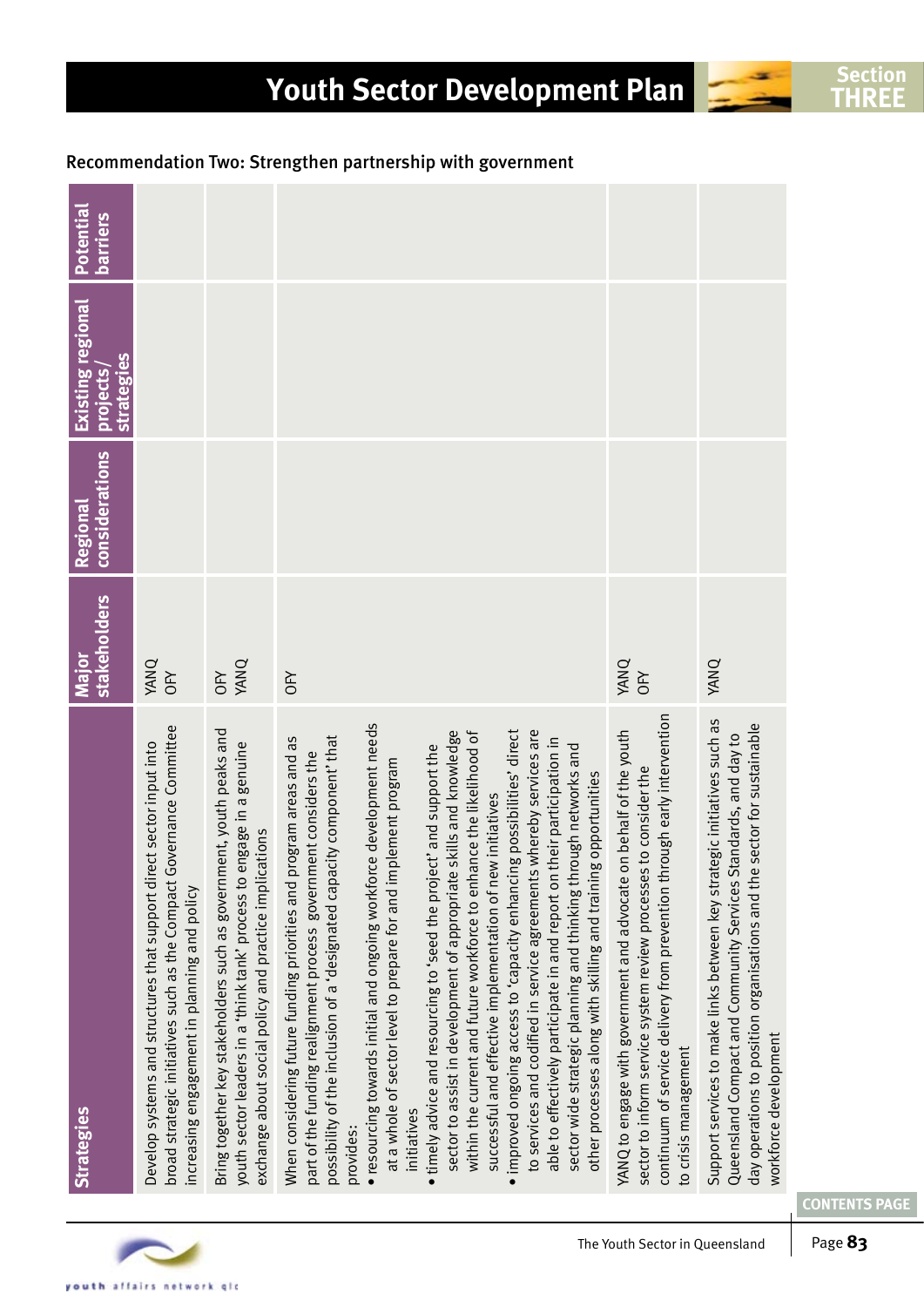|                                             |                                                                                                             |                                                                                                                                                                        |                                                                                                        |                                                                                                                                                                        |                                                                                                                                | Recommendation Three: Create a responsive training and skilling system                                                                                                                                                                            |                                                                                                                                                                                                                                     |                                                                                                                                                                                                                                                                                                                        |
|---------------------------------------------|-------------------------------------------------------------------------------------------------------------|------------------------------------------------------------------------------------------------------------------------------------------------------------------------|--------------------------------------------------------------------------------------------------------|------------------------------------------------------------------------------------------------------------------------------------------------------------------------|--------------------------------------------------------------------------------------------------------------------------------|---------------------------------------------------------------------------------------------------------------------------------------------------------------------------------------------------------------------------------------------------|-------------------------------------------------------------------------------------------------------------------------------------------------------------------------------------------------------------------------------------|------------------------------------------------------------------------------------------------------------------------------------------------------------------------------------------------------------------------------------------------------------------------------------------------------------------------|
| <b>Potential barriers</b>                   |                                                                                                             |                                                                                                                                                                        |                                                                                                        |                                                                                                                                                                        |                                                                                                                                |                                                                                                                                                                                                                                                   |                                                                                                                                                                                                                                     |                                                                                                                                                                                                                                                                                                                        |
| Existing regional<br>strategies<br>projects |                                                                                                             |                                                                                                                                                                        |                                                                                                        |                                                                                                                                                                        |                                                                                                                                |                                                                                                                                                                                                                                                   |                                                                                                                                                                                                                                     |                                                                                                                                                                                                                                                                                                                        |
| considerations<br><b>Regional</b>           |                                                                                                             |                                                                                                                                                                        |                                                                                                        |                                                                                                                                                                        |                                                                                                                                |                                                                                                                                                                                                                                                   |                                                                                                                                                                                                                                     |                                                                                                                                                                                                                                                                                                                        |
| stakeholders<br>Major                       | Workforce Council<br>БŪ                                                                                     | Workforce Council<br>YANQ                                                                                                                                              | YANQ<br>Workforce Council                                                                              | YANQ                                                                                                                                                                   | DET                                                                                                                            | Workforce Council<br>YANQ                                                                                                                                                                                                                         | <b>OFY</b>                                                                                                                                                                                                                          | Workforce Council<br>YANQ                                                                                                                                                                                                                                                                                              |
| <b>Strategies</b>                           | Ensure ongoing availability and accessibility of training<br>and skilling in core knowledge and skill areas | identified as future needs including mapping to national<br>training packages and actively promote to the sector<br>Investigate training and skilling options in areas | Liaise with training providers regarding emerging needs<br>to inform training and skilling development | and gap analysis as a health check of the current sector<br>Determine agreed on youth sector core competencies<br>from youth work framework and conduct a skills audit | Pilot resourcing of vocational placements within the VET<br>sector to improve learning experience of new workforce<br>entrants | influence other developments that will support workforce<br>regarding use of training and education resources and<br>development such as Community Services Training<br>Provide information to inform strategic discussion<br>Package improvement | Enhance and consolidate existing processes that support<br>provide infrastructure for collaboration between workers<br>that<br>skilling and training such as peer support networks<br>through additional resourcing and recognition | reflective practice through offering training to managers<br>learning and supporting this process through resources<br>Build internal organisational capacity to support and<br>and experienced workers in supervision and action<br>integrate learning, professional development and<br>and tools on the YANQ website |

**Youth Sector Development Plan**

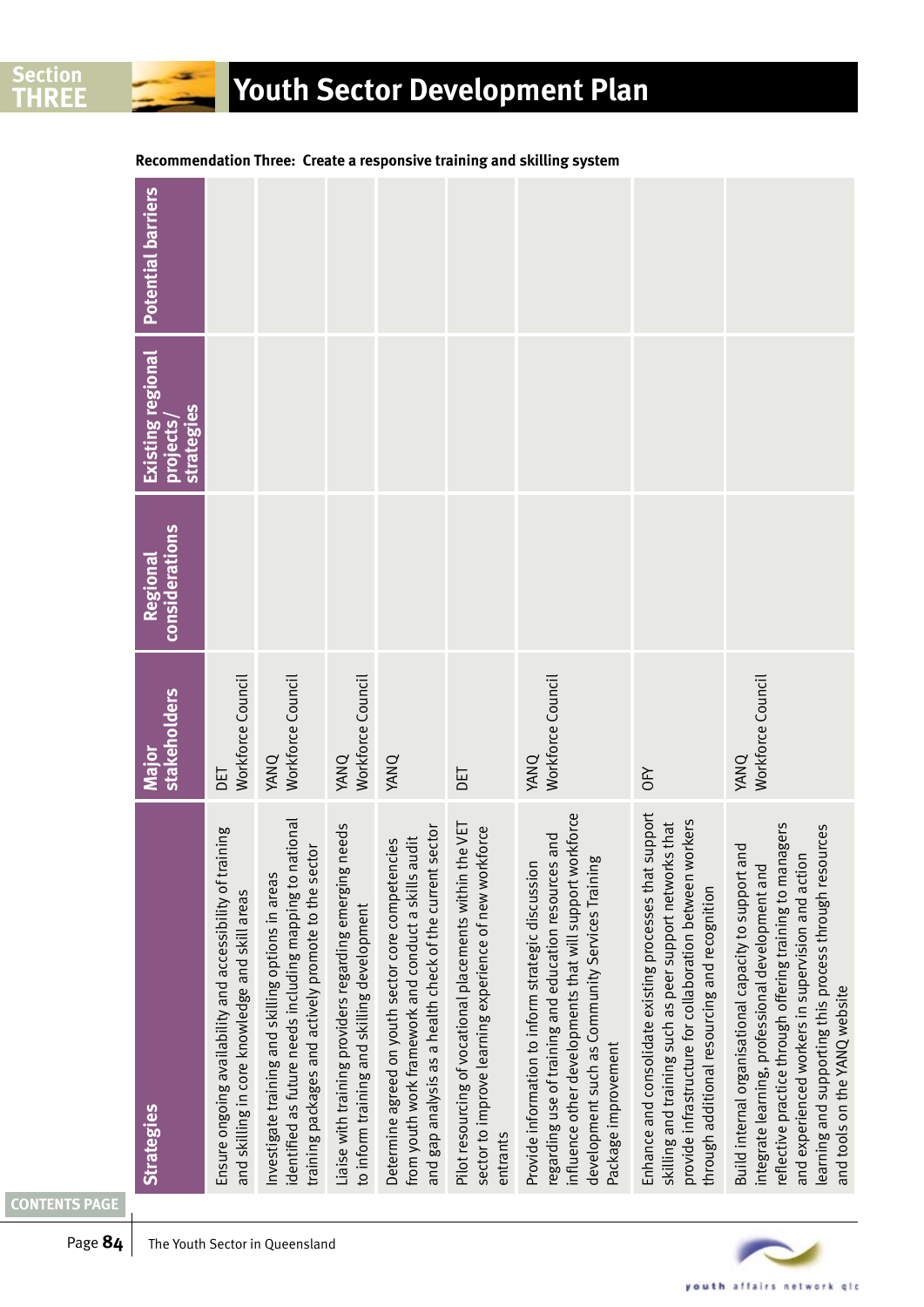| <b>Strategies</b>                                                                                                                                                                                                                                                                                                                         | Major stakeholders                                             | considerations<br><b>Regional</b> | Existing regional<br>projects/strategies | Potential<br>barriers |
|-------------------------------------------------------------------------------------------------------------------------------------------------------------------------------------------------------------------------------------------------------------------------------------------------------------------------------------------|----------------------------------------------------------------|-----------------------------------|------------------------------------------|-----------------------|
| Utilise the IRG and other stakeholders to create a<br>definition of youth work                                                                                                                                                                                                                                                            | YANQ<br>IRG                                                    |                                   |                                          |                       |
| the<br>Engage young people in discussing and defining<br>concept of youth work                                                                                                                                                                                                                                                            | YANQ<br>OFY                                                    |                                   |                                          |                       |
| youth work within the youth sector and across the health<br>Promote the core skills and practices and outcomes of<br>and community sector                                                                                                                                                                                                 | YANQ<br>OFY                                                    |                                   |                                          |                       |
| a range<br>of roles including secondment to relevant government<br>positions and of government staff to organisations<br>Create opportunities to work across the sector in                                                                                                                                                                | Youth networks<br>YANQ<br>IRG                                  |                                   |                                          |                       |
| including identification of core values and competencies<br>Engage the sector in the development and articulation of<br>a broad evidence based youth work practice framework,                                                                                                                                                             | YANQ                                                           |                                   |                                          |                       |
| youth conferences that can enhance existing networking<br>and communication between services and stakeholders<br>as well as offering a learning environment through peer<br>Create formal youth sector networking opportunities<br>through regular youth forums, policy symposiums, and<br>supervision and sharing of knowledge and ideas | YANQ                                                           |                                   |                                          |                       |
| connect with the 'think tank' with government and other<br>leadership circles and communities of practice that can<br>create<br>new processes where required to support localised<br>key stakeholders and broader strategic initiatives<br>Resource and expand existing infrastructure and                                                | Existing peer and other<br>youth network<br>YANQ<br><b>OFY</b> |                                   |                                          |                       |
| training program to provide individual skilling and build<br>capacity to contribute to the development/articulation<br>Provide services and workers with access to an ethics<br>of values based youth work practice and recruitment<br>framework                                                                                          | YANQ                                                           |                                   |                                          |                       |

# **Youth Sector Development Plan THREE**

 **Recommendation Four: Define and promote the youth services sector**



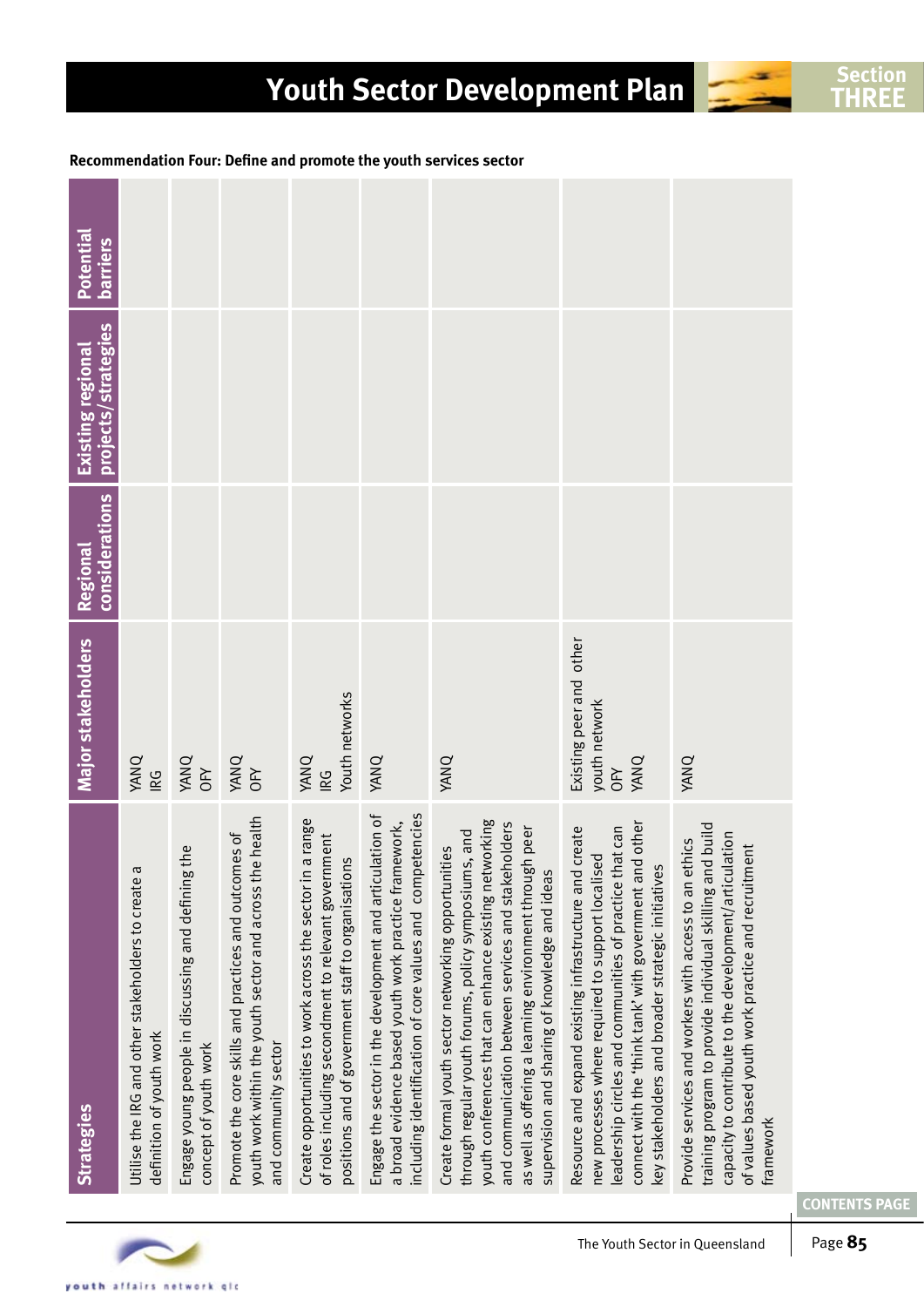| <b>Strategies</b>                                                                                                                                                                       | stakeholders<br>Major               | considerations regional<br>Regional | <b>strategies</b><br>projects/<br>Existing | <b>Potential</b><br><b>barriers</b> |
|-----------------------------------------------------------------------------------------------------------------------------------------------------------------------------------------|-------------------------------------|-------------------------------------|--------------------------------------------|-------------------------------------|
| Assist services to better understand and implement industrial changes                                                                                                                   | YANQ                                |                                     |                                            |                                     |
| Lobby and advocate for adequate funding to meet pay equity requirements<br>e long term retention and<br>and improved working conditions to assist in th<br>sustainability of the sector | YANQ                                |                                     |                                            |                                     |
| Create a 'career map' that shows entry points and qualifications, opportunities to<br>cross sectors and career pathways to promote the youth sector                                     | Workforce<br>Council<br>YANQ<br>OFY |                                     |                                            |                                     |
| Further research existing career pathways including across services and service<br>types to inform future possibilities                                                                 | YANQ<br><b>OFY</b>                  |                                     |                                            |                                     |

**Recommendation Five: Design and implement attraction and retention strategies**



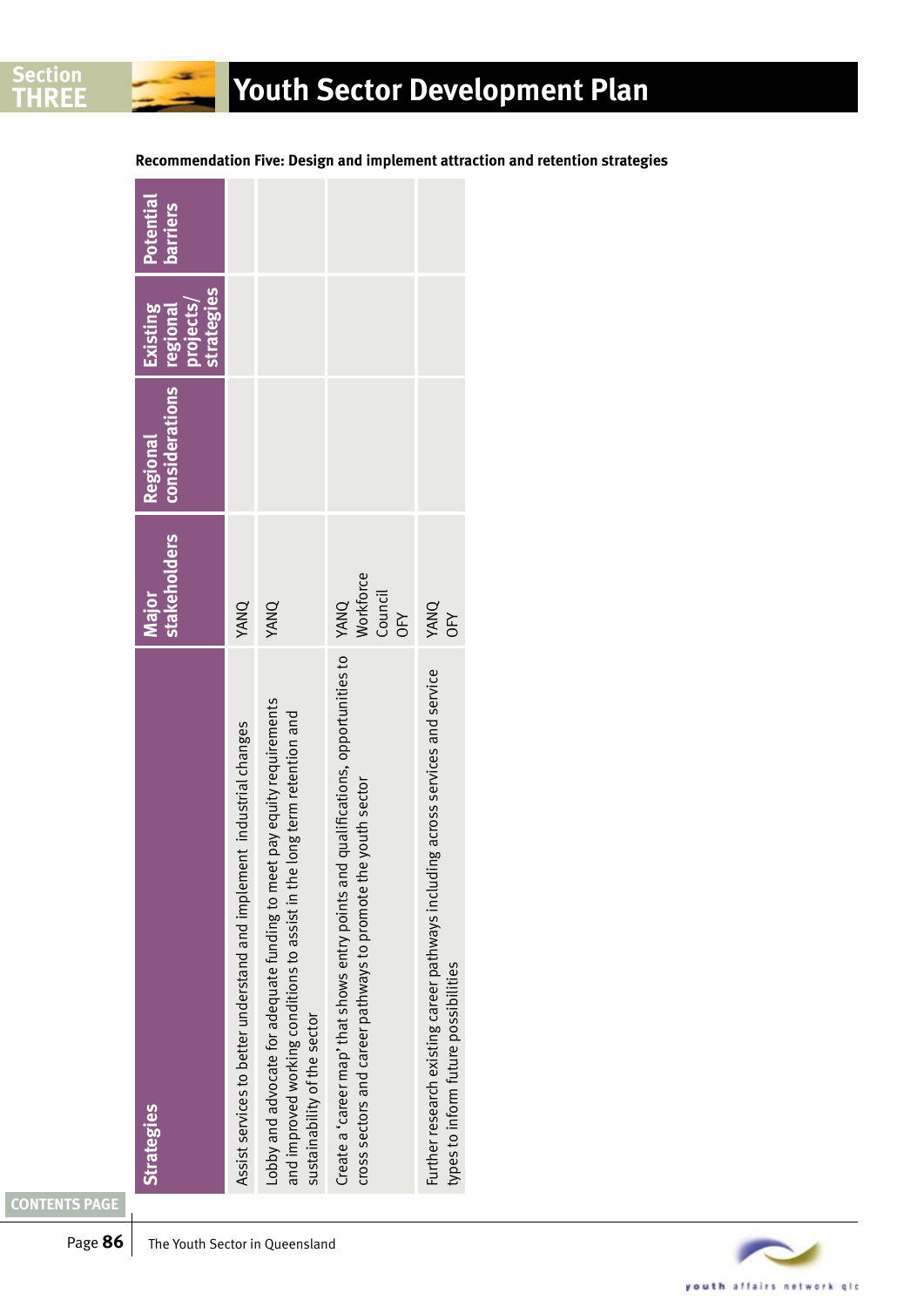|                                                                                                                                                                                                                                                                                                                                            | Major<br>stakeholders                                    | <b>considerations</b><br>Regional | strategies<br>projects,<br>regional<br>Existing | <b>Potential</b><br>barriers                    |
|--------------------------------------------------------------------------------------------------------------------------------------------------------------------------------------------------------------------------------------------------------------------------------------------------------------------------------------------|----------------------------------------------------------|-----------------------------------|-------------------------------------------------|-------------------------------------------------|
| effectively with Indigenous young people and their families<br>s that can<br>culturally competent processes into service delivery and<br>build managers and organisations capacity to integrate<br>· develop individuals skills and knowledge in working<br>Investigate the implementation of training program<br>human resource practices | Workforce Council<br>Indigenous sub<br>committee<br>YANQ |                                   |                                                 | Recommendation Six: Develop cultural competency |
| the two parts<br>workers work in their own communities to increase learning<br>and those embedded in the way Indigenous services and<br>Investigate the similarities between youth work values<br>opportunities and ways to connect better between                                                                                         | Indigenous sub<br>committee<br>YANQ<br>IRG               |                                   |                                                 |                                                 |
| analysis of their organisational cultural competence including<br>participation with the view to integrating effective strategies<br>Develop tools to assist organisations to conduct audits and<br>strategies and processes they use to increase Indigenous<br>into organisational business and culture                                   | Workforce Council<br>Indigenous sub<br>committee<br>YANQ |                                   |                                                 |                                                 |
| support to integrate culturally competent processes into day to<br>Development of the YANQ Workforce Development website to<br>day practice can be further supported and resourced through<br>this process as a follow up to training                                                                                                      | YANQ                                                     |                                   |                                                 |                                                 |

# **Youth Sector Development Plan Section Section**

 **Recommendation Six: Develop cultural competency**

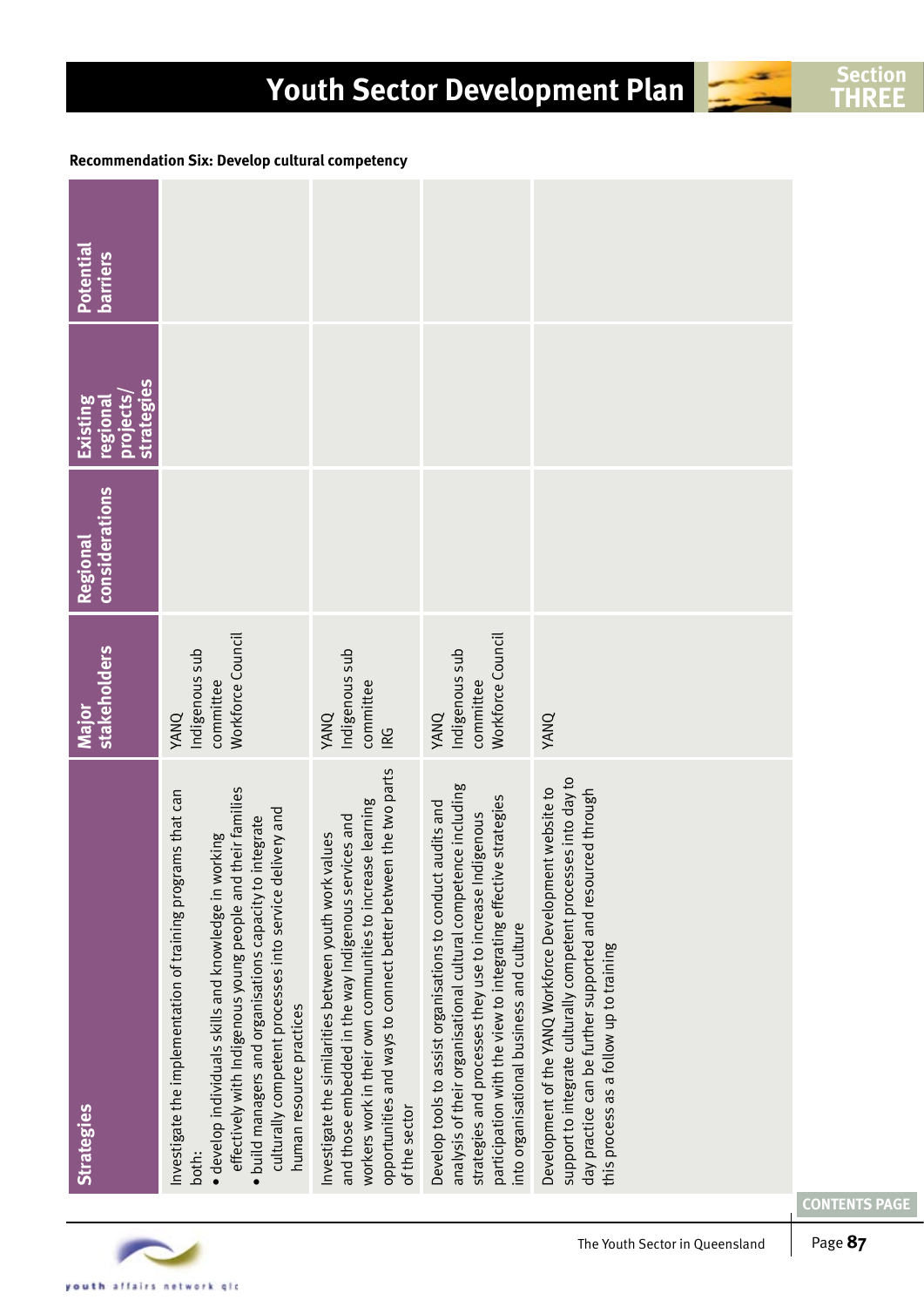| <b>Strategies</b>                                                                                                                                                                                                                                                                                                  | stakeholders<br>Major                     | considerations regional<br><b>Regional</b> | <b>strategies</b><br>projects/<br>Existing | Potential<br><b>barriers</b> |
|--------------------------------------------------------------------------------------------------------------------------------------------------------------------------------------------------------------------------------------------------------------------------------------------------------------------|-------------------------------------------|--------------------------------------------|--------------------------------------------|------------------------------|
| young people experiencing mental health issues. This training is to include the<br>confidence and capacity of youth workers in supporting and advocating for<br>Resource the systematic roll out of training for the youth sector to build<br>voices of young people with lived experience of mental health issues | <b>Qld Alliance</b><br>YANQ<br>DET        |                                            |                                            |                              |
| evelop a framework and process<br>for work shadowing and job swaps to enhance learning and development<br>between the youth sector and the mental health community sector<br>Queensland Alliance and YANQ are funded to d                                                                                          | Qld Alliance<br>Qld Health<br>YANQ<br>DoC |                                            |                                            |                              |

 **Recommendation Seven: Developing sector capacity to work with mental health matters**

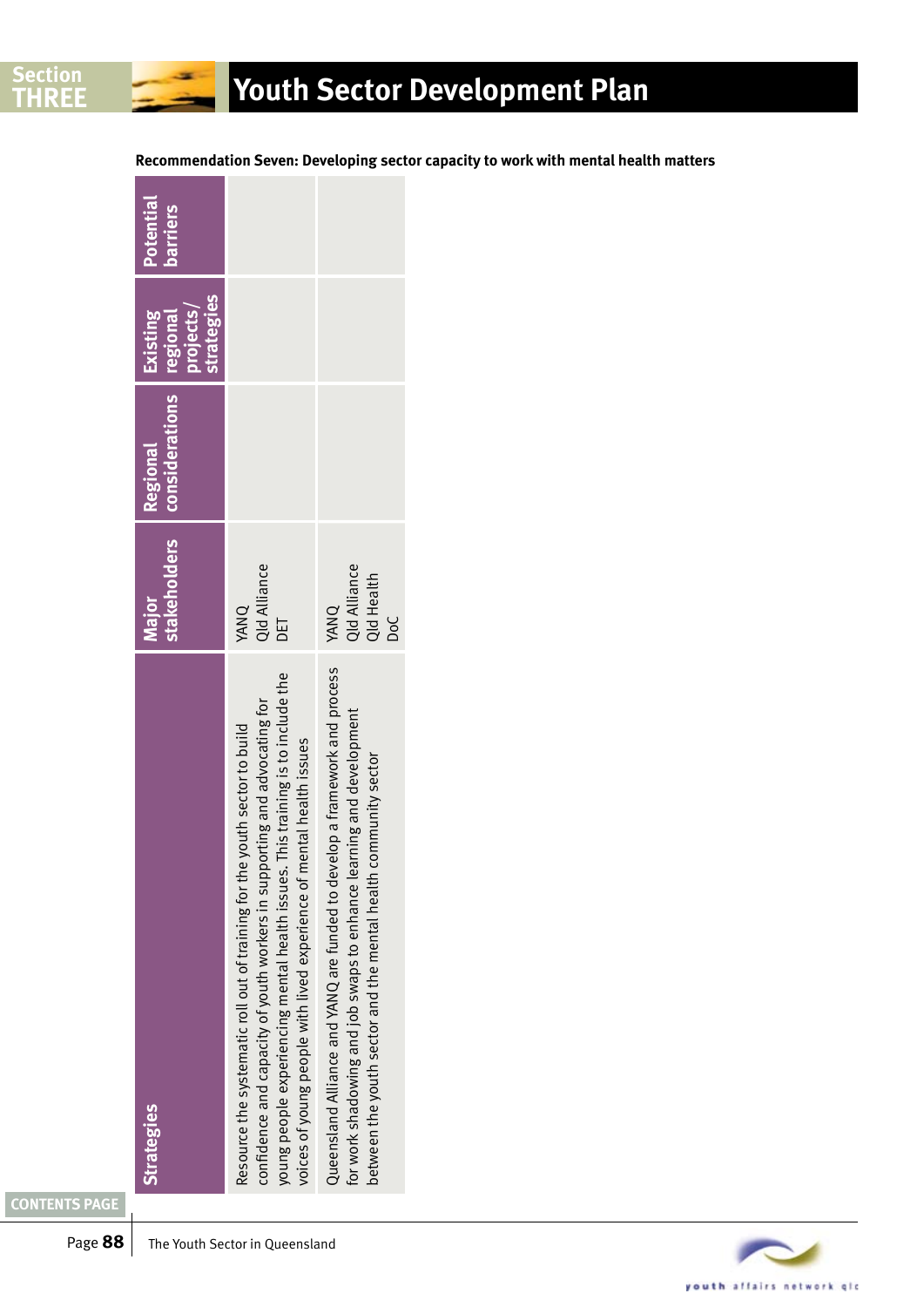- Barak, M. (2000). The inclusive workplace: An ecosystems approach to diversity management. *Social Work, 45(4), 339-53.*
- Bamblett, M. (2007) *Creating a Culturally Competent Service System for Prevention and Early Intervention*. Conference Paper. QCOSS Brisbane
- Community and Health Services Industry Skills Council (2009) *Environmental Scan*. Sydney
- Community and Health Services Industry Skills Council (2008) *Identifying Paths to Skills Growth or Skills Recession: A literature review on workforce development in the community services and health industries.*  Sydney
- Diamond, A & Associates, Ovens C, Roberts L & van Gils, T (2008) *Child Protection Skills Formation Strategy Report* . Brisbane
- Dickinson, N (2009), *Achieving Retention Through Evidence Based Practices Building Resilience in The Child Welfare Workforce* Conference Paper Resilient Families Need Resilient Workers Symposium, Melbourne 2009
- Katz, J. H., & Miller, F. A. (1996). Coaching leaders through culture change. *Consulting Psychology Journal: Practice and Research*, 48(2), 104-114.
- Hepburn, K. S (2004) *Building Culturally and Linguistically Competent Services to support young children, their families and school readiness*. http://linux1900.dn.net/publications/data/cctoolkit.pdf accessed 20 May 2007.
- Ministry of Youth Affairs (2002), *Youth Development Strategy Aotearoa*. Wellington
- National Youth Workers Network Aotearoa (2006) *Real Work: A National Report on the State of Youth Work in Aotearoa*. Christchurch
- NCOSS (2007) *Models of Workforce Development*
- Queensland Community Services Futures Forum (2008) *The Queensland Compact Towards a fairer Queensland*
- Queensland Government *Toward Q2: Tomorrow's Queensland* www.thepremier.qld.gov.au accessed 17/09/09
- Rimfire Resources (2009) The Health and Community Services Workforce Council Inc *Workforce Profiling Project- Workforce Capacity Review* (unpublished report)
- Rimfire Resources (2009) The Health and Community Services Workforce Council Inc *Workforce Profiling Project- Employee Satisfaction Survey Report* (unpublished report)
- Roche, A. (2002). *Workforce Development Issues in the AOD Field: A Briefing Paper for the InterGovernmental Committee on Drugs*
- Roche, A. (2001) 'What is this thing called workforce development?', in A Roche & J McDonald (eds), *Systems, settings, people: workforce development challenges for the alcohol and other drugs field*
- Scottish Executive (2007) *Moving Forward- a Strategy for Improving Young People's Chances through Youth Work* Edinburgh



**References THREE**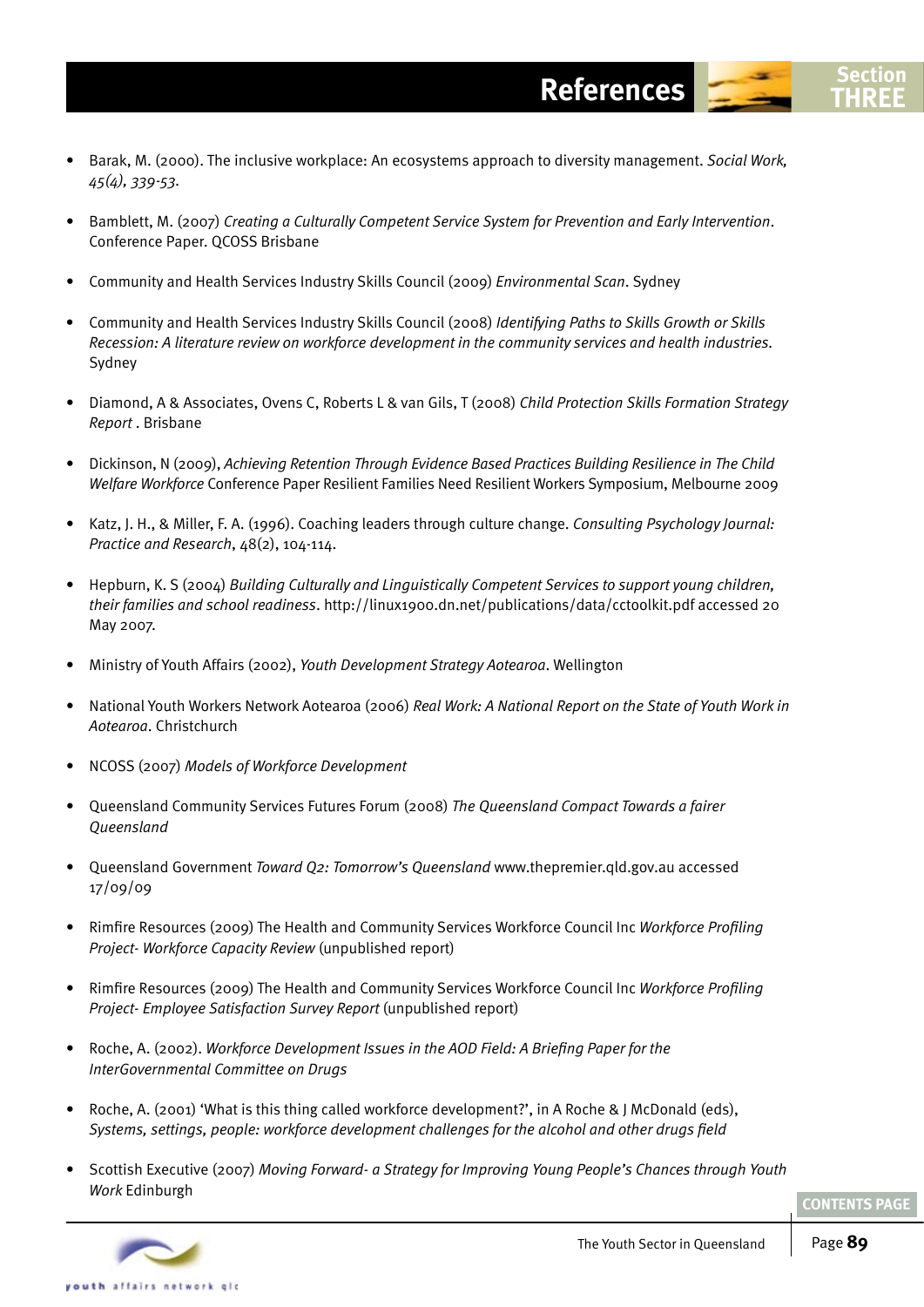- Scottish Executive Publications (2005) *The National Strategy for the Development of the Social Service Workforce in Scotland: A Plan for Action 2005-2010'*
- Scottish Executive (2006) *Youth Work opportunities for all*. Edinburgh
- The National Youth Agency (2008) *The Pursuit of Excellence UK Strategies for good practice* . Leicester
- The Queensland Alliance (2007) Youth Mental Health Summit
- YouthLink Scotland (2007) *Statement on the Nature and Purpose of Youth Work*. Glasgow
- Wright, P and Pathak, A (2009) *Youth Sector Workforce Support* (unpublished draft paper)